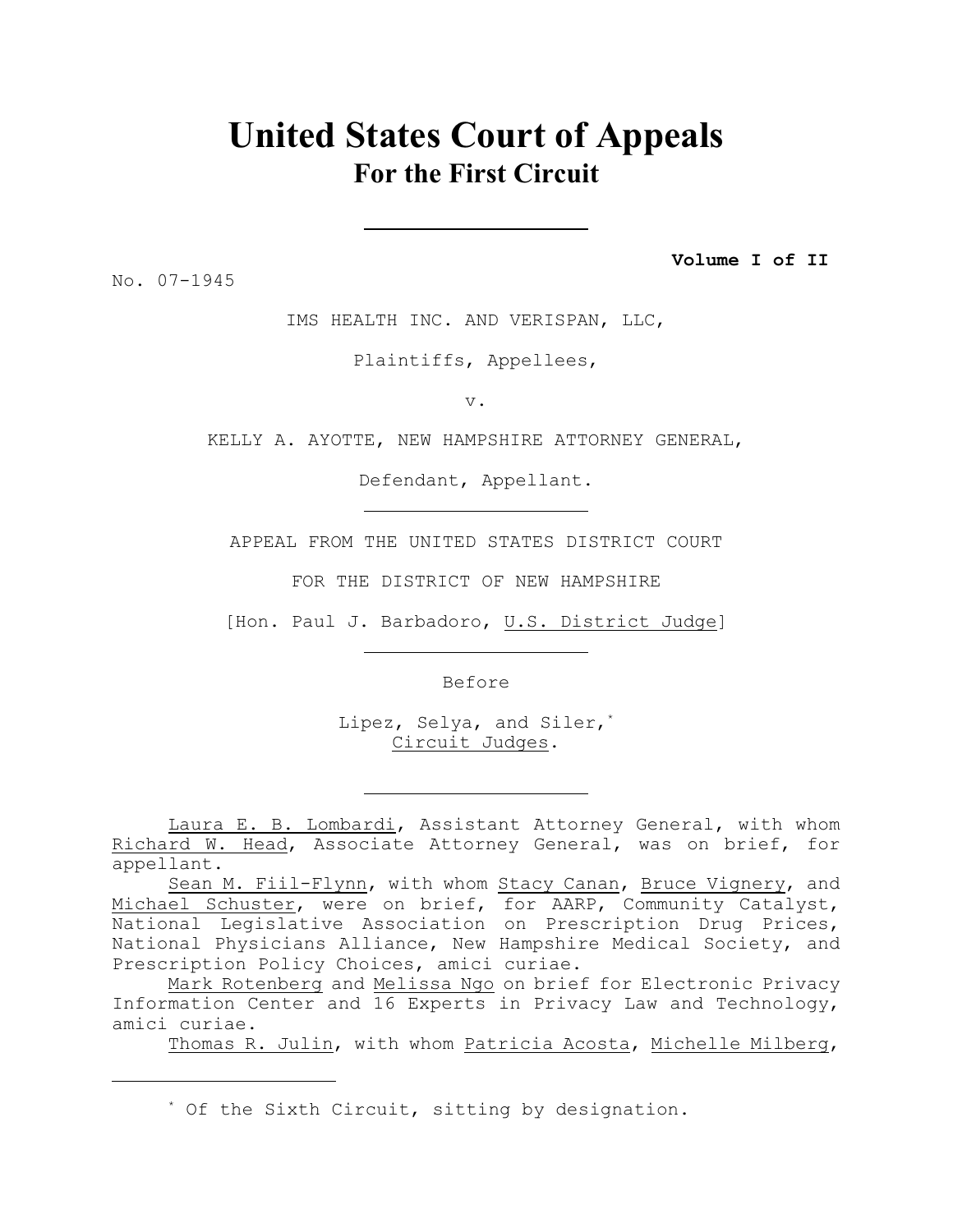Hunton & Williams LLP, James P. Bassett, Jeffrey C. Spear, Orr & Reno, P.A., Mark Ash, and Smith Anderson Blount Dorsett Mitchell & Jernigan LLP were on brief, for appellees.

William S. Bernstein, Terri D. Keville, and Manatt, Phelps & Phillips, LLP on brief for EHealth Initiative, National Alliance for Health Information Technology, and Surescripts, LLC, amici curiae.

Don L. Bell, II, Garry R. Lane, and Ransmeier & Spellman, P.A., on brief for National Association of Chain Drug Stores, amicus curiae.

Craig S. Donais, Getman, Stacey, Schulthess & Steere, PA, Daniel J. Popeo, and Richard A. Samp on brief for Washington Legal Foundation, amicus curiae.

Bert W. Rein, Andrew M. Miller, Joshua S. Turner, Wiley Rein LLP, and John Kamp on brief for Coalition for Healthcare Communications, amicus curiae.

Stephen J. Judge, Wadleigh, Starr & Peters, Donald B. Ayer, Donald Earl Childress III, and Jones Day on brief for Wolters Kluwer Health, Inc., amicus curiae.

November 18, 2008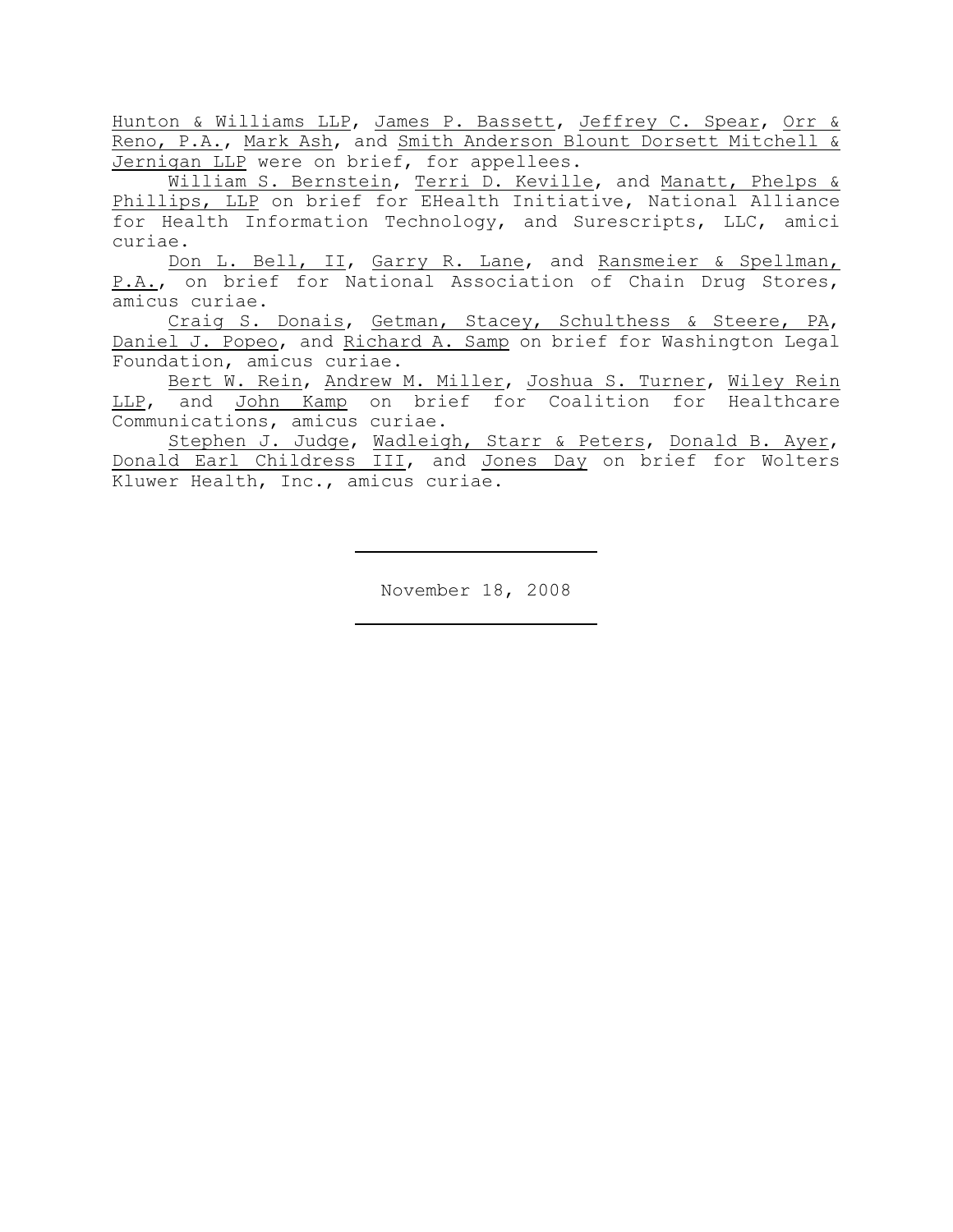**SELYA, Circuit Judge.** The spiraling cost of brand-name prescription drugs is a matter of great concern to government at every level. New Hampshire has attempted to curb this escalating problem by enacting innovative legislation. Certain affected companies have challenged New Hampshire's legislative response, and that challenge raises important constitutional questions that lie at the intersection of free speech and cyberspace. The tale follows.

Pharmaceutical sales representatives, known in industry argot as "detailers," earn their livelihood by promoting prescription drugs in one-on-one interactions with physicians. A valuable tool in this endeavor, available through the omnipresence of computerized technology, is knowledge of each individual physician's prescribing history. With that informational asset, detailers are able to target particular physicians and shape their sales pitches accordingly. Convinced that this detailing technique induces physicians to prescribe expensive brand-name drugs in place of equally effective but less costly generic drugs, New Hampshire enacted a law that among other things prohibited certain transfers of physicians' prescribing histories for use in detailing. See 2006 N.H. Laws § 328, codified at N.H. Rev. Stat. Ann. §§ 318:47-f, 318:47-g, 318-B:12(IV) (2006) (the Prescription Information Law). A duo of data miners promptly challenged the law as invalid on various grounds. The district court found that it worked an

 $-3-$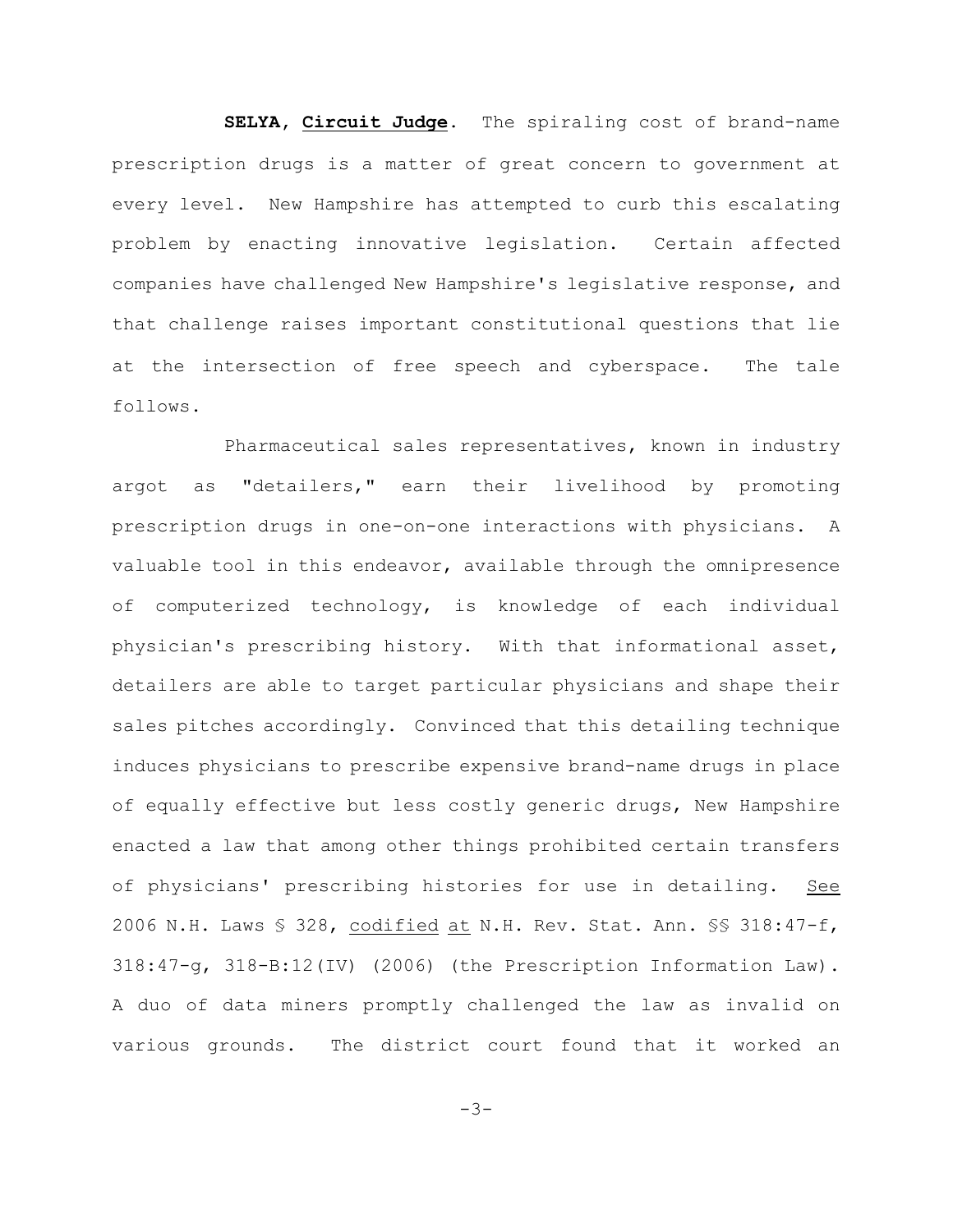unconstitutional abridgement of free speech and enjoined its enforcement. See IMS Health Corp. v. Ayotte, 490 F. Supp. 2d 163, 183 (D.N.H. 2007) (D. Ct. Op.). This appeal ensued.

In the pages that follow, we explain why we are not persuaded that the regulated data transfers embody restrictions on protected speech. In our view, the portions of the law at issue here regulate conduct, not speech. Unlike stereotypical commercial speech, new information is not filtered into the marketplace with the possibility of stimulating better informed consumer choices (after all, physicians already know their own prescribing histories) and the societal benefits flowing from the prohibited transactions pale in comparison to the negative externalities produced. This unusual combination of features removes the challenged portions of the statute from the proscriptions of the First Amendment.

There is a second basis for our decision. Even if the Prescription Information Law amounts to a regulation of protected speech  $-$  a proposition with which we disagree  $-$  it passes constitutional muster. In combating this novel threat to the costeffective delivery of health care, New Hampshire has acted with as much forethought and precision as the circumstances permit and the Constitution demands.

 $-4-$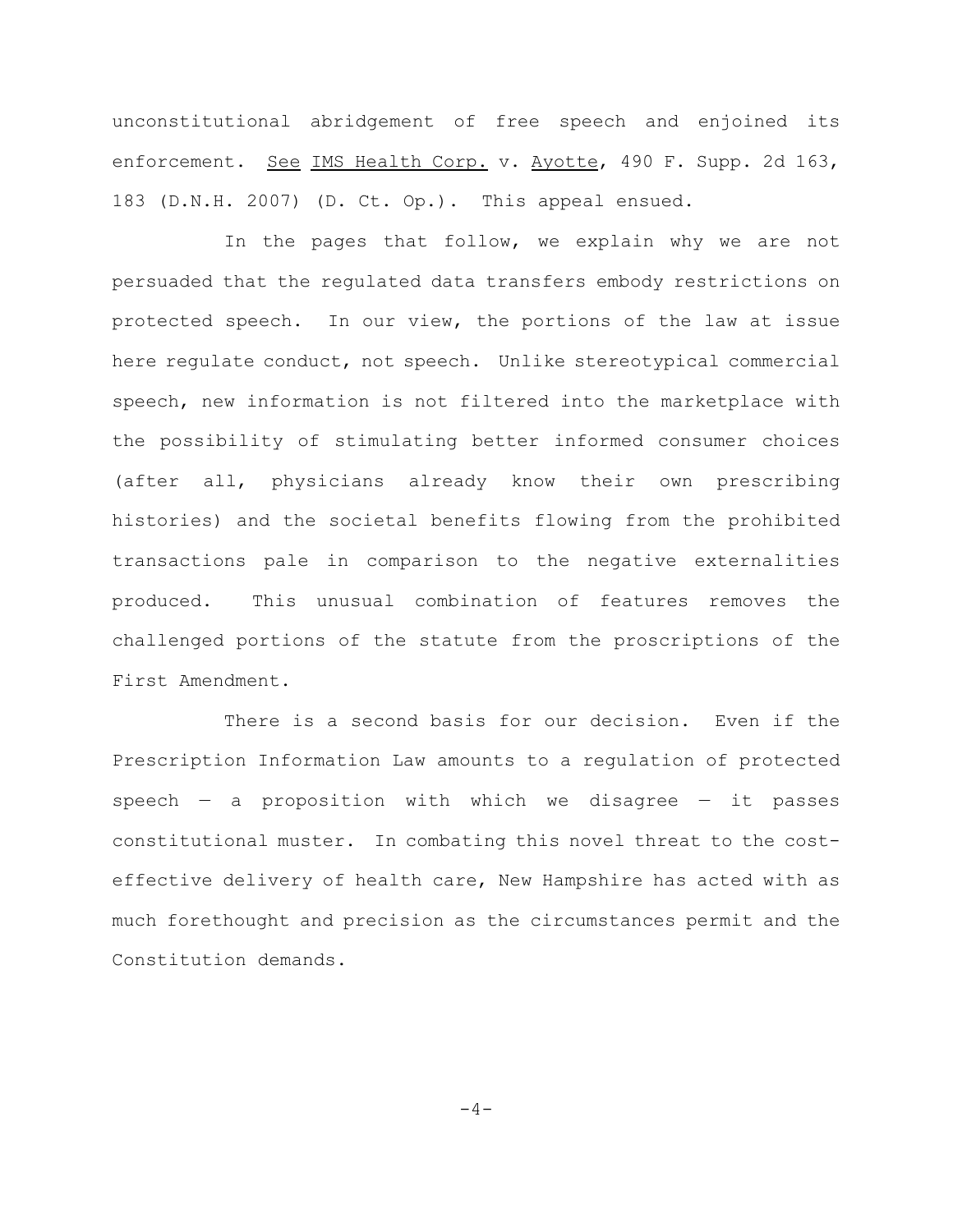# **I. BACKGROUND**

The raw facts are largely undisputed. Modern-day detailing begins when a prescription is filled.<sup>1</sup> At that moment, the pharmacy stores in its computerized database a potpourri of information about the transaction, such as the name of the patient, the identity of the prescribing physician, the drug, its dosage, and the quantity dispensed. Due to the complex relationships that mark the delivery of health care products and services in the twenty-first century, this information quickly finds its way into other databases, including those of insurance carriers and pharmacy benefits managers.

The plaintiffs in this case, IMS Health Inc. and Verispan, LLC, are in the business of data mining. For present purposes, that means that they purchase data of the type and kind described above, aggregate the entries, group them by prescriber, and cross-reference each physician's prescribing history with physician-specific information available through the American Medical Association. The final product enumerates the prescriber's identity and speciality, the drug prescribed, and kindred information. The scope of the enterprise is mind-boggling: these two plaintiffs alone record, group, and organize several billion

 $1$  Our description of detailing owes much to the precise accounts provided by two district courts, including the court below. See IMS Health Corp. v. Rowe, 532 F. Supp. 2d 153, 157-65 (D. Me. 2007); D. Ct. Op., 490 F. Supp. 2d at 165-74.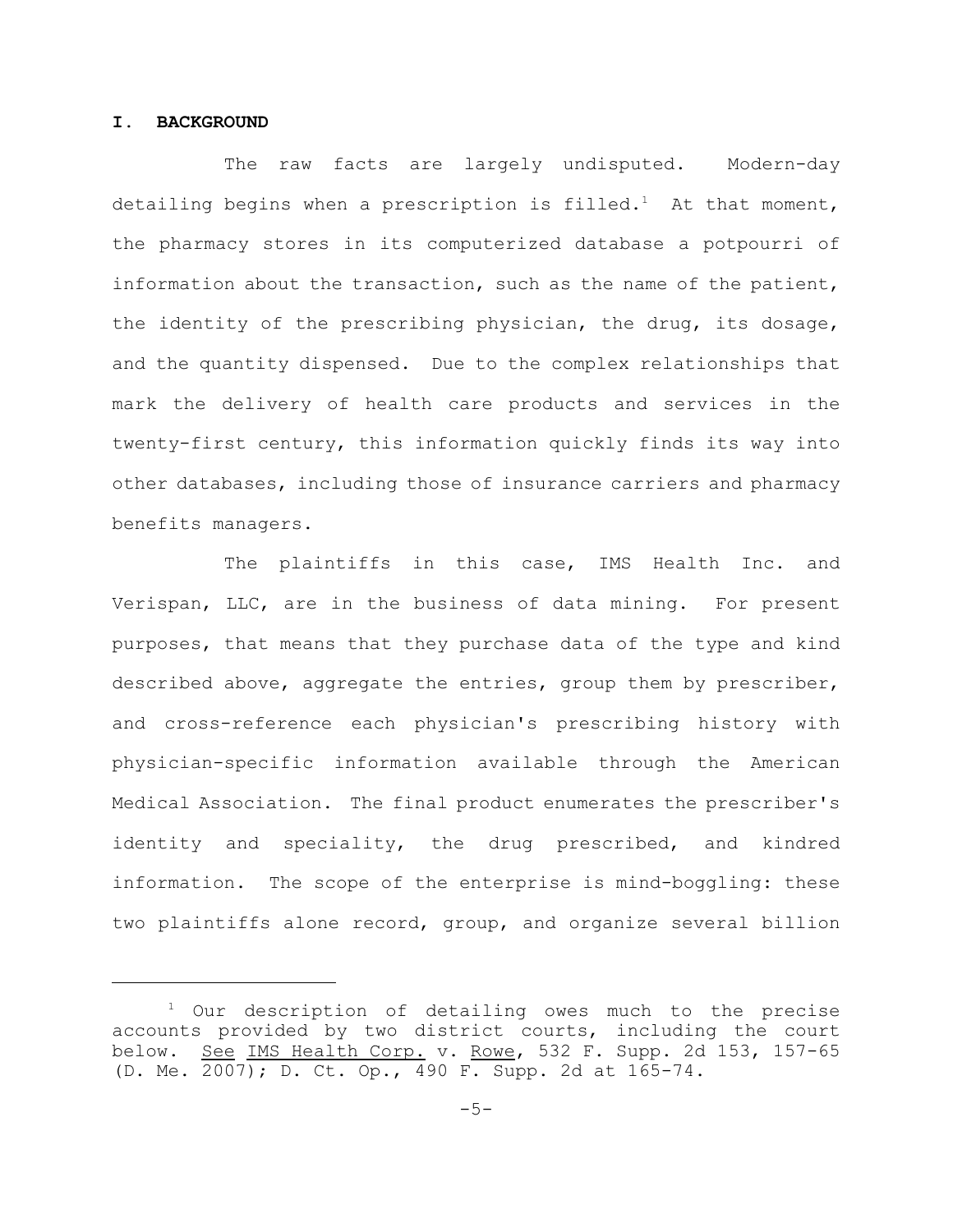prescriptions each year. To protect patient privacy, prescribees' names are encrypted, effectively eliminating the ability to match particular prescriptions with particular patients.

These massive collections of information have great utility for certain non-profit entities (e.g., educational institutions, public interest groups, and law enforcement agencies). New Hampshire's concern, however, is with a frankly commercial use: the exploitation of the mined data by pharmaceutical companies, whose detailers use it in marketing drugs to physicians.

At this point, the art of detailing warrants further elaboration. Detailing involves tailored one-on-one visits by pharmaceutical sales representatives with physicians and their staffs. This is time-consuming and expensive work, not suited to the marketing of lower-priced bioequivalent generic drugs (drugs that are pharmacologically indistinguishable from their brand-name counterparts save for potential differences in rates of absorption). The higher profit margins associated with brand-name drugs leaves the personal solicitation field open to brand-name drug manufacturers, who in the year 2000 spent roughly \$4,000,000,000 on detailing.2

 $2$  Because of the ready availability of reliable figures, the parties used the year 2000 as a benchmark year for illustrative purposes. It is clear from the anecdotal evidence that both the incidence of detailing and the gross amounts expended in its service have increased in the intervening years.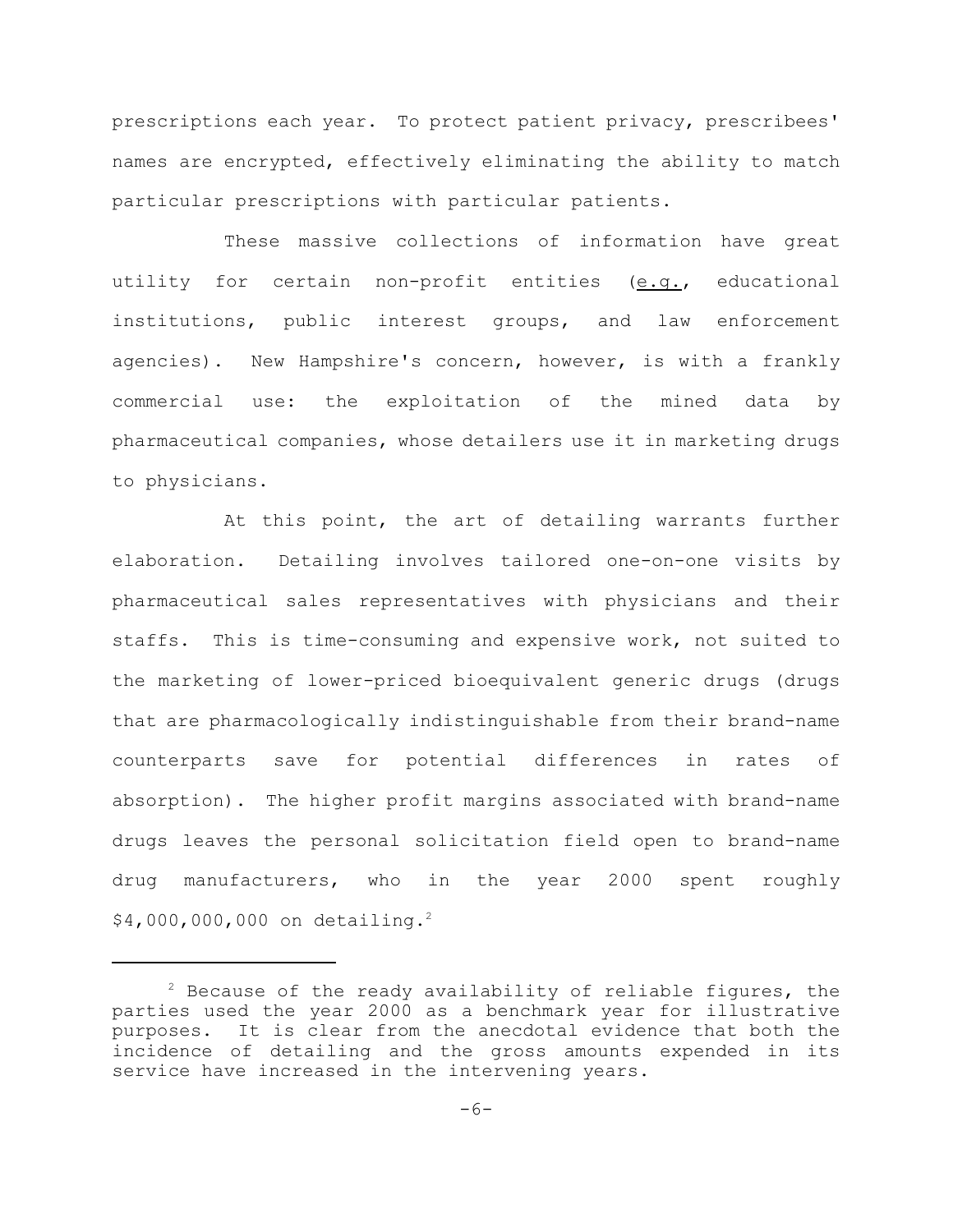Brand-name drug manufacturers engage in detailing in several situations. For instance, detailing is employed where a manufacturer seeks to encourage prescription of a patented brandname drug as against generic drugs, or as against a competitor's patented brand-name drug, or as a means of maintaining a physician's brand loyalty after its patent on a brand-name drug has expired.

If a physician's prescribing habits present an appropriate opportunity, the detailer attempts to gain access to the physician's office, usually by presenting herself as a helpful purveyor of pharmaceutical information and research. The detailer comes to the physician's office armed with handouts and offers to educate the physician and his staff about the latest pharmacological developments. In other words, detailers open doors by holding out the promise of a convenient and efficient means for receiving practice-related updates.

Withal, a physician's time is precious, and detailers must manage their way around physicians' natural reluctance to make time for promotional presentations. To this end, detailers typically distribute an array of small gifts to physicians and their staffs, host complimentary lunches, and pass out free drug samples. From time to time, a detailer will invite a physician to attend an all-expense-paid conference or to accept a lucrative speaking engagement.

-7-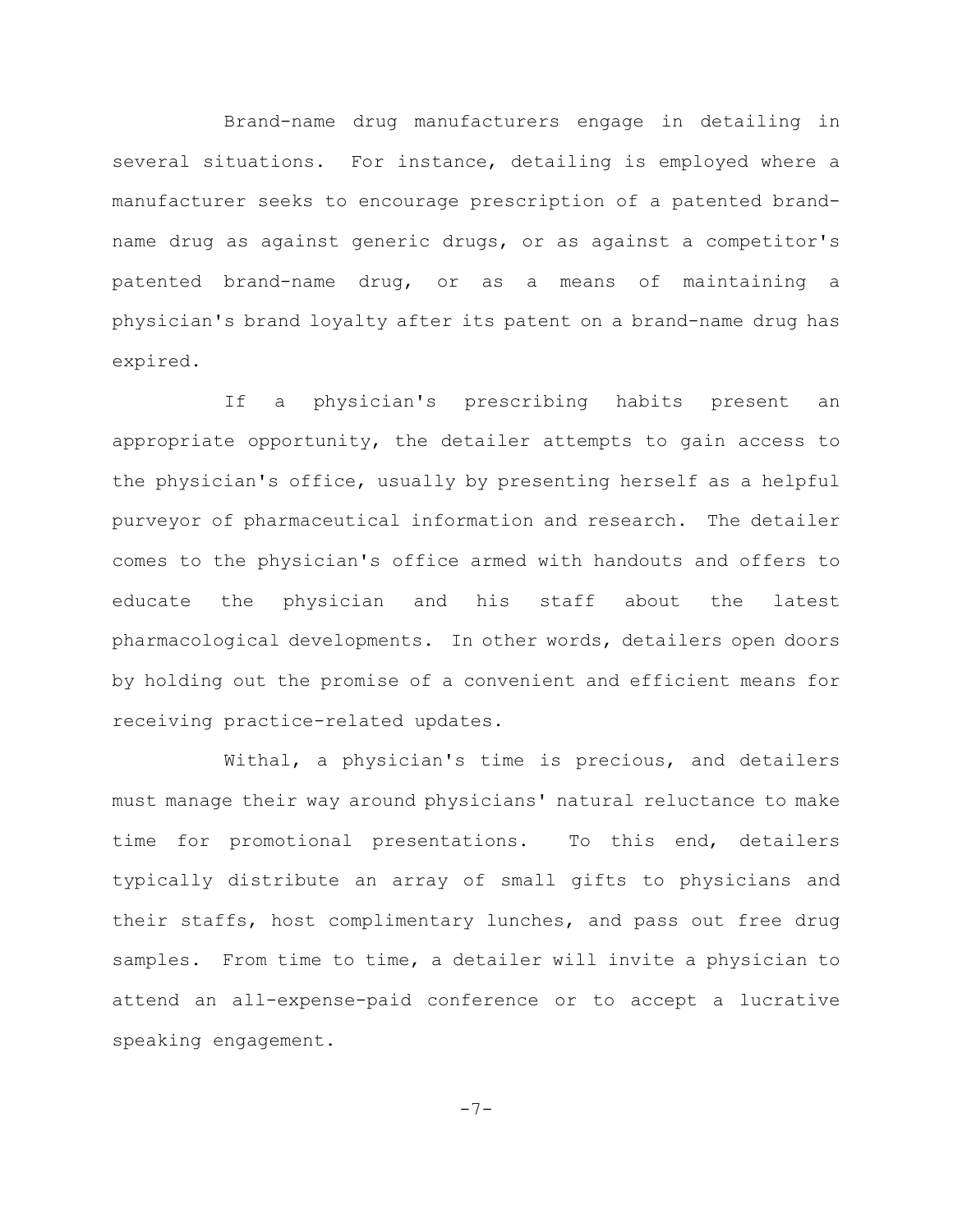Most of these freebies cut very little ice. The free samples, however, are highly prized. Their sheer volume is astounding: in the year 2000, an estimated \$1,000,000,000 in free drug samples flowed from detailers to physicians. That flood of free medications enables physicians to offer drugs free of charge to selected patients. Many physicians thus tolerate detailing visits in order to reap the harvest of samples that these visits bring.<sup>3</sup>

Once inside a physician's office, detailers are capable of mounting an impressively sophisticated and intense marketing pitch. The detailer works to establish an ongoing relationship with the physician and, in most cases, detailers' visits become a regular occurrence. For example, the average primary care physician interacts with no fewer than twenty-eight detailers each week and the average specialist interacts with fourteen.

Given the frequency of these exchanges, it is not surprising that prescriber-identifiable information can be an invaluable asset to the detailer. That information enables the detailer to zero in on physicians who regularly prescribe competitors' drugs, physicians who are prescribing large quantities of drugs for particular conditions, and "early adopters" (physicians with a demonstrated openness to prescribing drugs that

 $3$  Nevertheless, a significant number of physicians flatly refuse detailing visits, convinced that they are either unethical or a waste of time.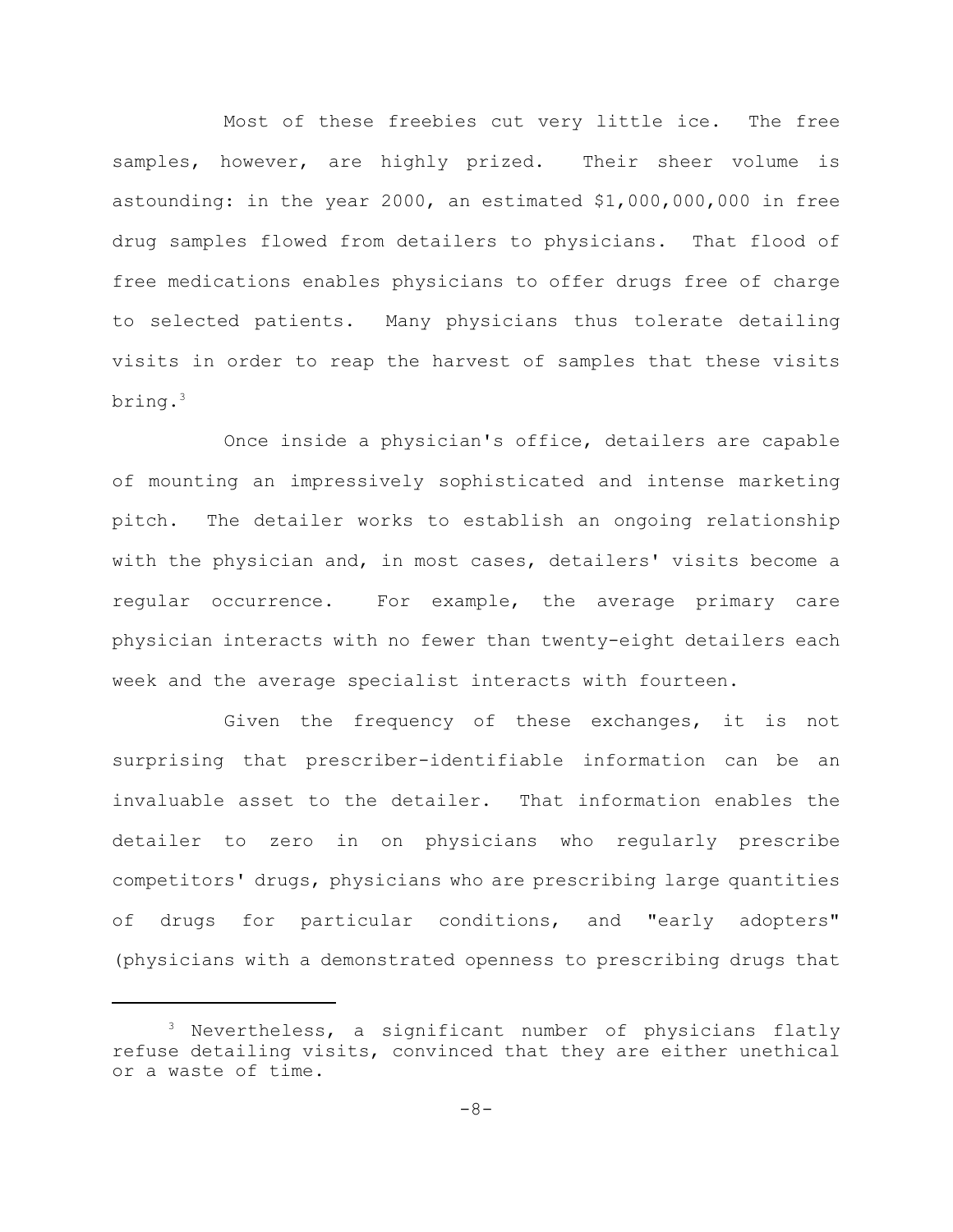have just come onto the market). The information also allows the detailer to tailor her promotional message in light of the physician's prescribing history.

## **II. THE LEGISLATIVE RESPONSE**

In time, the New Hampshire legislature moved to combat what it saw as a pernicious effect of detailing. On January  $4$ , 2006, a bill, which would become the Prescription Information Law, was introduced in the House of Representatives. Hearings before the House and Senate followed. Those hearings made the goals of the proposed statute pellucid: the protection of privacy interests, the safeguarding of patient health, and cost containment. Testimony taken at the hearings indicated that the last of these was the bill's driver.

In due course, the proposed bill passed both chambers, was signed by the governor, and took effect on June 30, 2006. In relevant part it provides:

> Records relative to prescription information containing patient-identifiable and prescriber-identifiable data shall not be licensed, transferred, used, or sold by any pharmacy benefits manager, insurance company, electronic transmission intermediary, retail, mail order, or Internet pharmacy or other similar entity, for any commercial purpose, except for the limited purposes of pharmacy reimbursement; formulary compliance; care management; utilization review by a health care provider, the patient's insurance provider or the agent of either; health care research; or as otherwise provided by law. Commercial purpose includes, but is not limited to, advertising, marketing, promotion,

> > $-9-$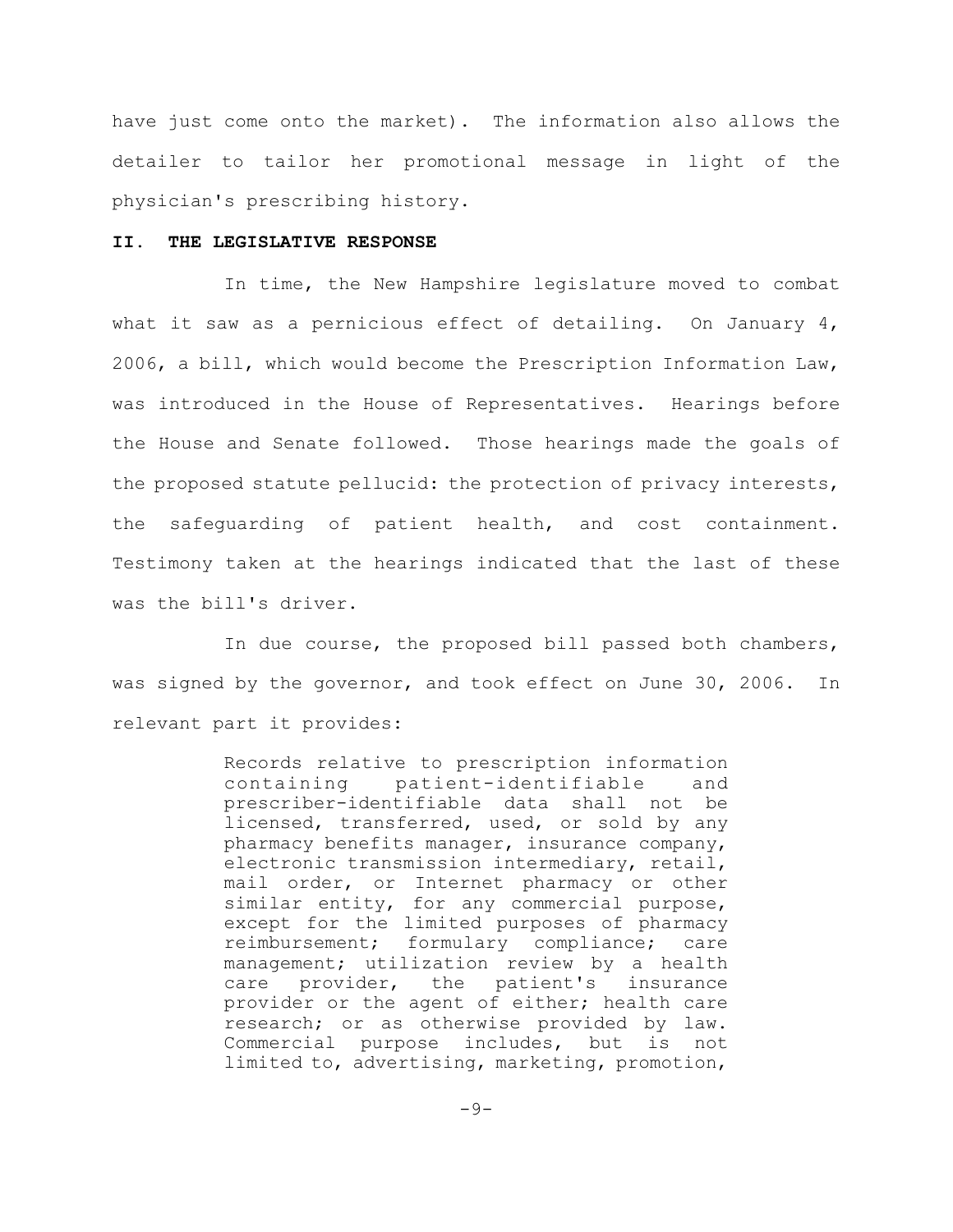or any activity that could be used to influence sales or market share of a pharmaceutical product, influence or evaluate the prescribing behavior of an individual health care professional, or evaluate the effectiveness of a professional pharmaceutical detailing sales force.

# N.H. Rev. Stat. Ann. § 318:47-f.

The statute further provides that nothing contained in this language should be read to prohibit the dispensing of prescription medications to a patient, the transmission of prescription information either between a prescriber and a pharmacy or between pharmacies, the transfer of prescription records evident to a pharmacy's change in ownership, the distribution of care management materials to a patient, or the like. Id. The statute makes explicit that nothing in the above-quoted language should be read to "prohibit the collection, use, transfer, or sale of patient and prescriber de-identified data by zip code, geographic region, or medical specialty for commercial purposes." Id. Last — but surely not least — it provides both criminal and civil penalties for violations. Id. §§ 318:55, 358-A:6.

#### **III. THE LITIGATION**

Within a month of the effective date of the Prescription Information Law, the plaintiffs initiated this constitutional challenge. They filed a civil action in the United States District Court for the District of New Hampshire, naming the Attorney General in her official capacity as the defendant and seeking

 $-10-$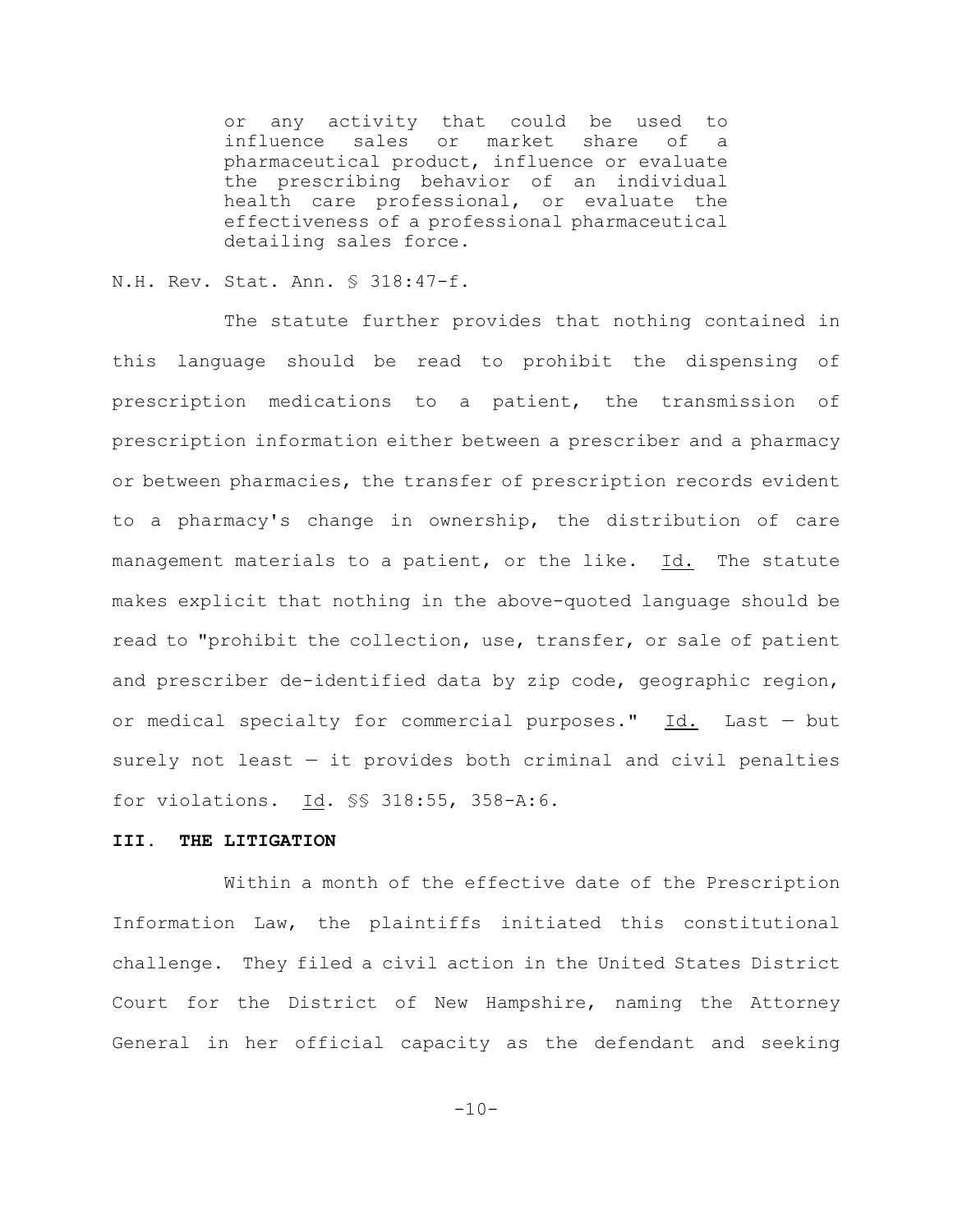declaratory and injunctive relief. Their complaint alleged that the statutory ban on transfer and use of prescriber-identifiable information transgressed the Free Speech Clause of the First Amendment, was void for vagueness, and offended the Commerce Clause.

A period of expedited discovery and a four-day bench trial ensued. The district court took the matter under advisement and subsequently wrote a thoughtful rescript in which it concluded that the Prescription Information Law regulated speech, not conduct. D. Ct. Op., 490 F. Supp. 2d at 174-75. Accordingly, it applied the conventional constitutional test for commercial speech, inquiring whether the law (i) supported a substantial government interest, (ii) directly advanced that interest, and (iii) was more extensive than necessary to serve that interest. Id. at 177 (citing Cent. Hudson Gas & Elec. Corp. v. Pub. Serv. Comm'n, 447 U.S. 557, 566 (1980)).

The district court found the governmental interests advanced in support of the law insufficient. Id. at 178-81 & n.13. With specific reference to cost containment, the court maintained that the state had failed to prove that substituting nonbioequivalent generic drugs for brand-name drugs would be generally advantageous to patients' health.  $Id.$  at 180-81. The court also said that cost containment could not satisfy the third prong of the Central Hudson test because so many other regulatory options

-11-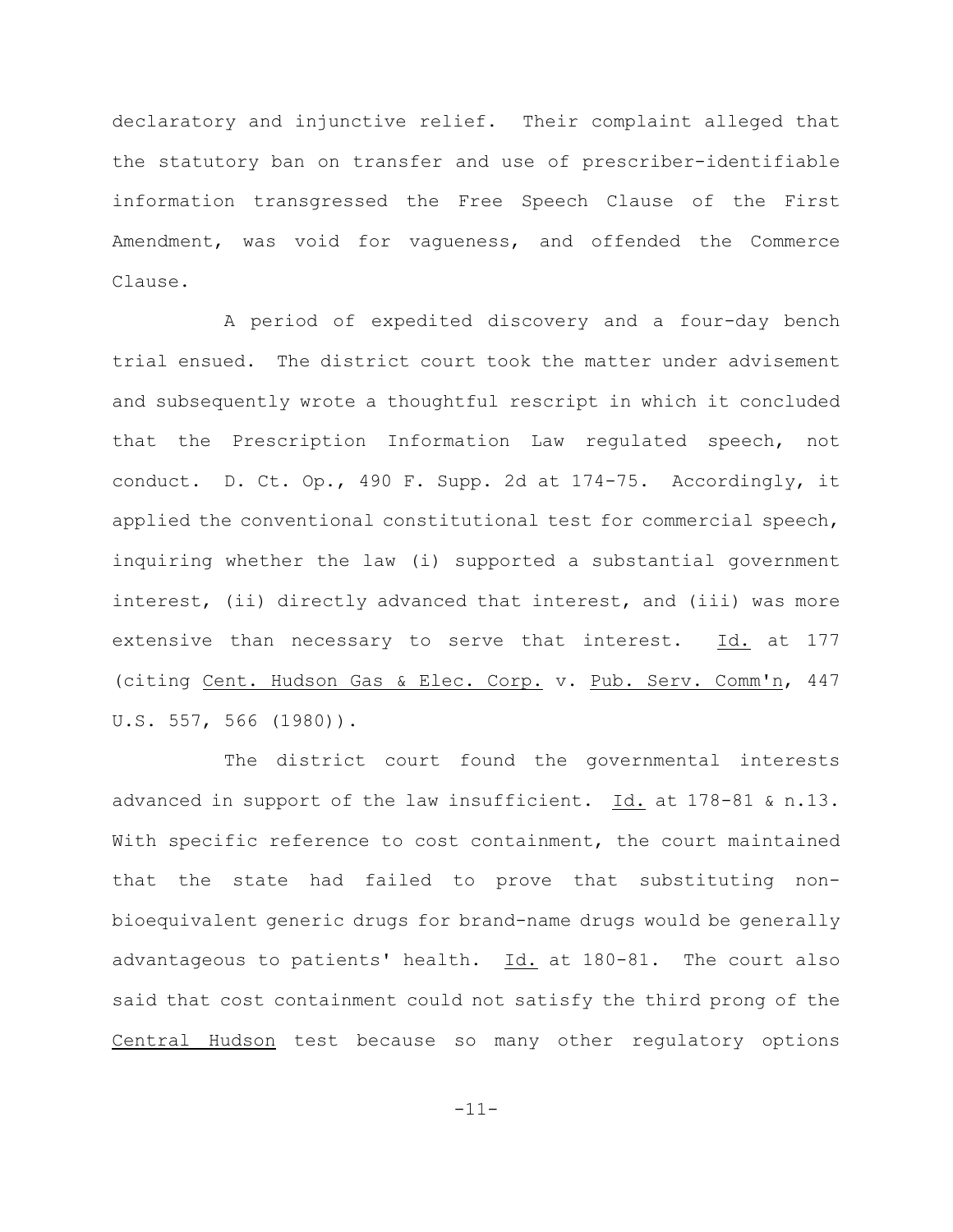existed for curtailing detailing — none of which would involve restrictions on speech. See id. at 181-83 (listing continuing medical education, gift bans, and possible revisions of the state's Medicaid program).

In the end, the court declared the relevant portions of the Prescription Information Law unconstitutional and enjoined its enforcement. Id. at 183. The court did not reach the plaintiffs' other constitutional challenges.

This timely appeal followed. The issues raised engender de novo review. See Bose Corp. v. Consumers Union, 466 U.S. 485, 514 (1984); Mandel v. Boston Phoenix, Inc., 456 F.3d 198, 209 (1st Cir. 2006).

# **IV. STANDING**

"Standing is a threshold issue in every federal case." Berner v. Delahanty, 129 F.3d 20, 23 (1st Cir. 1997). It bears directly upon a court's power to adjudicate a dispute. Id. Consequently, we first address an issue of standing  $-$  an issue that touches upon the nature of the conduct that should serve as the focal point of our inquiry.

New Hampshire has sought to improve the quality of interactions between detailers and physicians by regulating upstream transactions of prescriber-identifiable information between data miners and those who would put that information to use in detailing. The state directs our attention to these prohibited

-12-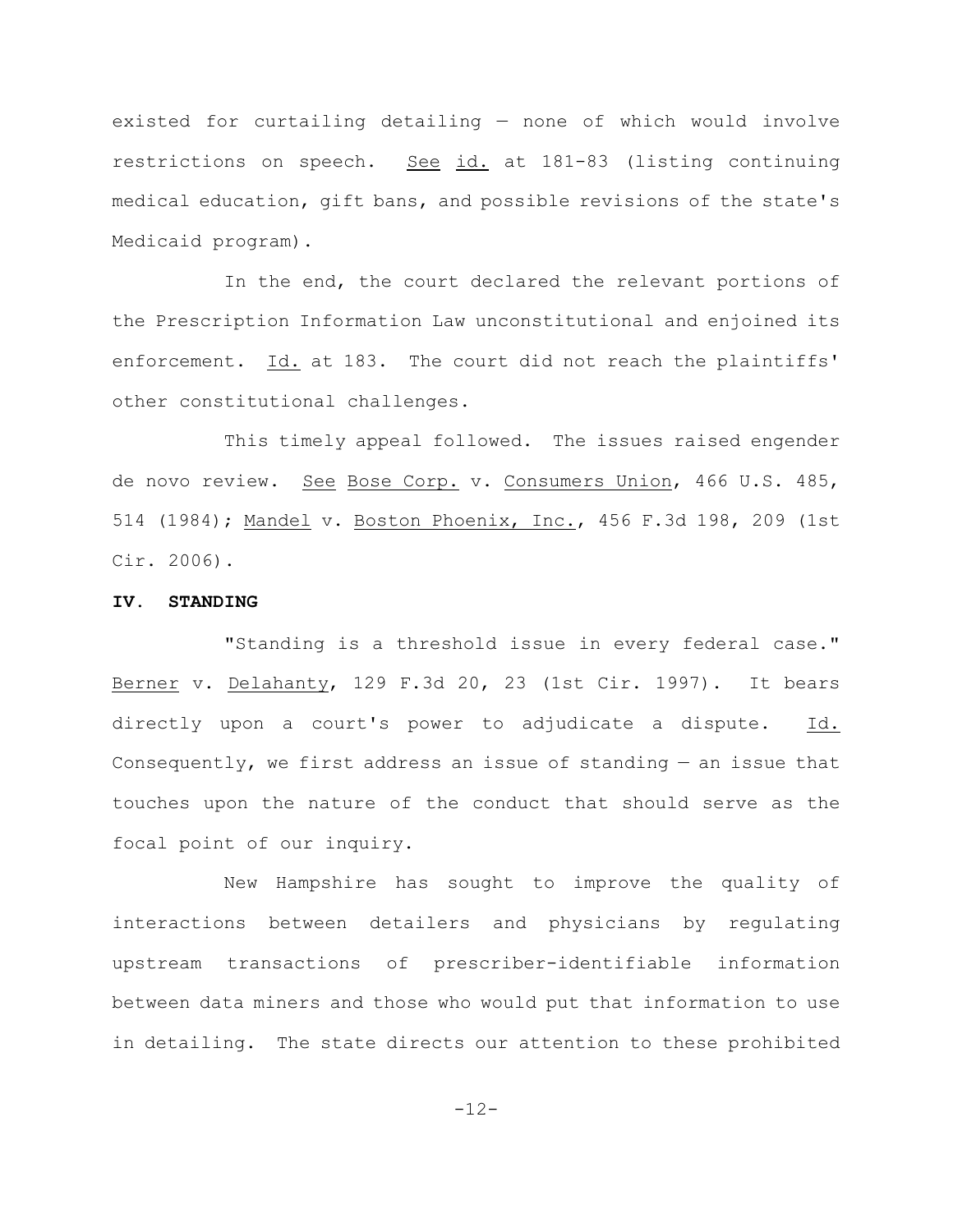upstream transactions, claiming that they comprise the relevant conduct for present purposes. The plaintiffs demur, positing that the relevant conduct is composed of the downstream interactions between detailers and physicians because it is those interactions that the legislature intended to affect. The district court sided with the plaintiffs on this point. See D. Ct. Op., 490 F. Supp. 2d at 175.

The record reveals that three sets of transactions are interwoven here. These include (i) the data miners' acquisition of prescriber-specific information from pharmacies and others; (ii) the data miners' sale of that information (now processed) to pharmaceutical companies for use in detailing (transfers for other purposes are exempted); and (iii) the use of that information by pharmaceutical company detailers to promote particular products to physicians. New Hampshire chose to regulate the first and second of these transactional subsets, not the third. Given this model, basic principles of standing jurisprudence help us to resolve this preliminary dispute.

"A party ordinarily has no standing to assert the First Amendment rights of third parties." Wine & Spirits Retailers, Inc. v. Rhode Island (Wine & Spirits I), 418 F.3d 36, 49 (1st Cir. 2005); accord Eulitt ex rel. Eulitt v. Me. Dep't of Educ., 386 F.3d 344, 351 (1st Cir. 2004). No pharmaceutical company, detailer, or

-13-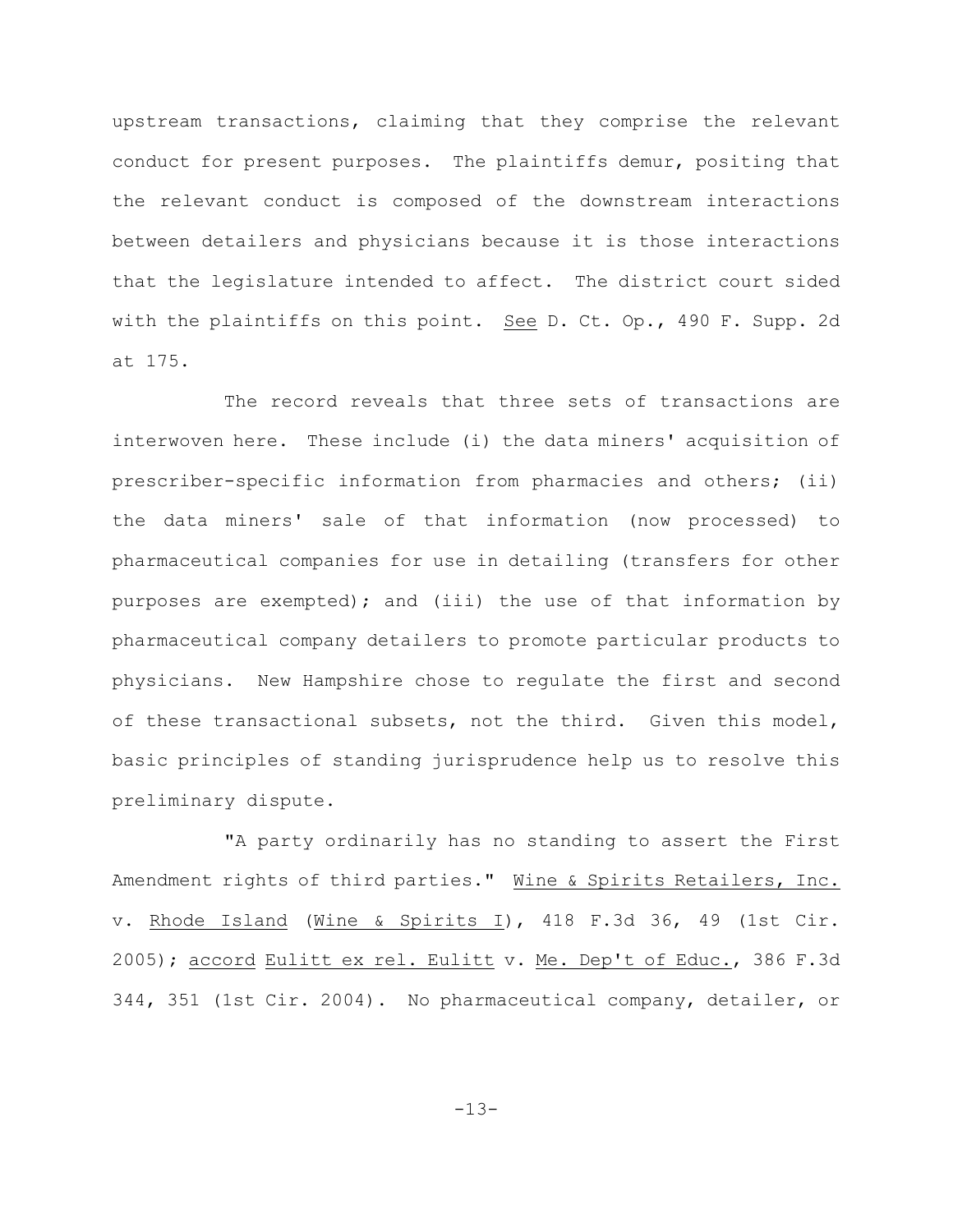physician is a party in this case. $4$  It follows that unless they can come within some exception to the general jus tertii principle, the plaintiffs lack standing to assert the First Amendment rights of the participants in the targeted downstream (third-stage) interactions. In other words, they cannot assert the rights of detailers to use prescriber-identifiable information in communicating face-to-face with physicians, nor can they assert the rights of physicians to receive that information during such interactions. Cf. U.S. West, Inc. v. FCC, 182 F.3d 1224, 1232 (10th Cir. 1999) (considering commercial speech rights where the plaintiff directly sought to use the information for its own marketing).

The plaintiffs convinced the district court that the exception laid down in Craig v. Boren, 429 U.S. 190, 194-95 (1976), allowed their assertion of third-party rights. See D. Ct. Op., 490 F. Supp. 2d at 175 n.10 (citing Craig for the proposition that vendors may assert the rights of their customer base). We think that in so concluding the court lost sight of the narrowness of this jus tertii exception. See Wine & Sprits I, 418 F.3d at 49

 $4$  To be sure, some of the amici profess to represent such interests. But, absent special circumstances (not present here), issues advanced exclusively by an amicus ought not to be considered on appeal. See, e.g., United States v. Bongiorno, 106 F.3d 1027, 1034 (1st Cir. 1997); United States v. Taylor, 54 F.3d 967, 972 (1st Cir. 1995); Lane v. First Nat'l Bank, 871 F.2d 166, 175 (1st Cir. 1989).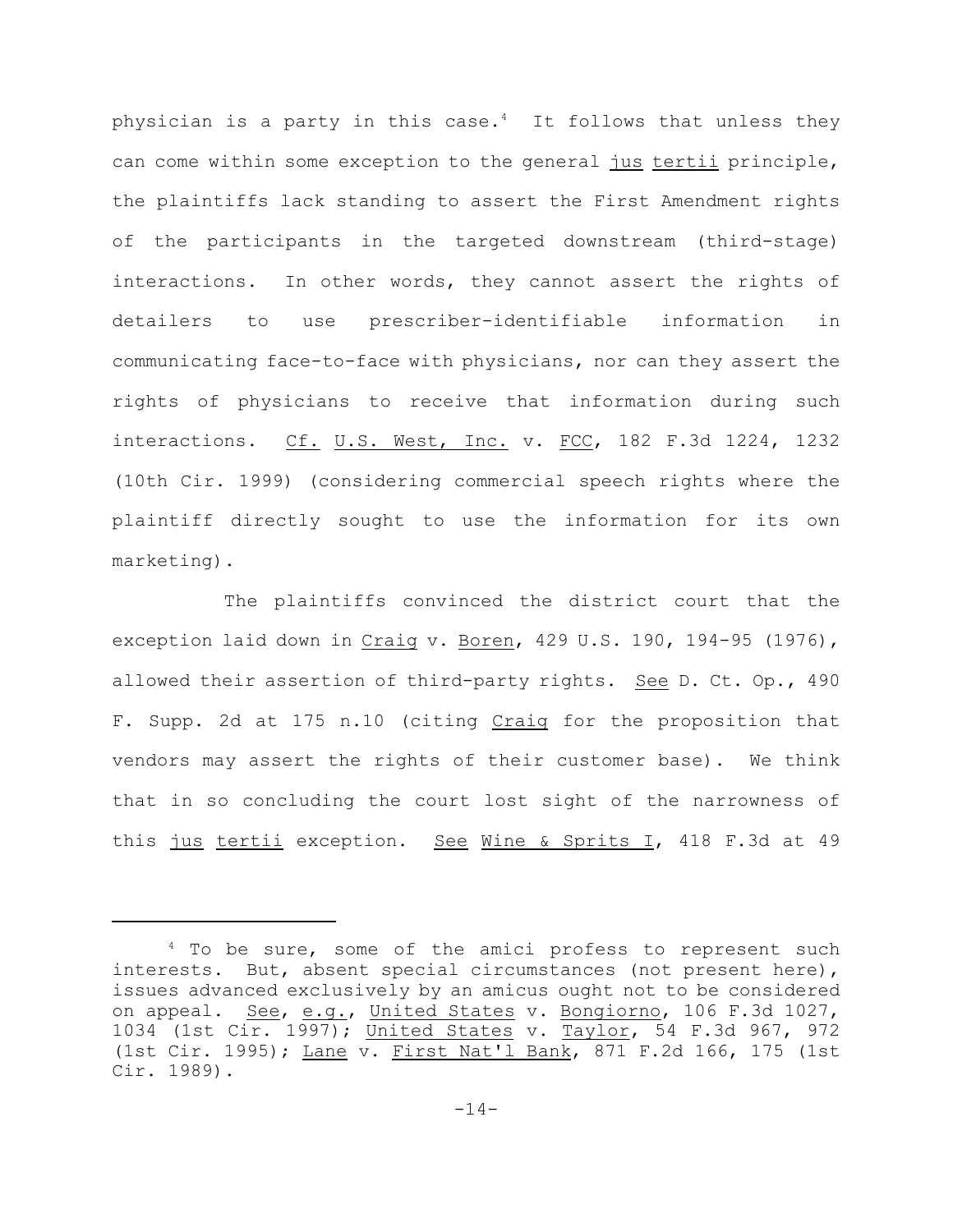(characterizing the exception as "isthmian" and refusing to allow franchisor to assert First Amendment rights of franchisees).

The exception is rooted in practical considerations. Under it, a litigant will be permitted to raise a third party's rights only when three criteria are met: the third party has suffered a constitutional injury in fact, the litigant enjoys a close relationship with the third party, and an obstacle exists to the third party assertion of his or her own rights. See Powers v. Ohio, 499 U.S. 400, 410-11 (1991) (citing Craig, 429 U.S. at 190).

The inapplicability of the exception is evident. There is no indication in the record that pharmaceutical companies, detailers, or physicians are somehow incapable of or inhibited from vindicating their own rights. In the absence of any such barrier, Craig does not pertain. See Eulitt, 386 F.3d at 352-53; see also Singleton v. Wulff, 428 U.S. 106, 110, 114-16 (1976).

Of course, the Court has indicated some willingness to relax third-party standing in the First Amendment context. See Kowalski v. Tesmer, 543 U.S. 125, 130 (2004). But in practical terms, this relaxation evinces nothing more than a receptiveness to facial attacks on allegedly overbroad laws. See Osediacz v. City of Cranston, 414 F.3d 136, 140 (1st Cir. 2005). Otherwise, hindrance — the existence of an obstacle to the vindication of one's own rights — remains a necessary prerequisite; and no court has exhibited a willingness to write the hindrance element out of

 $-15-$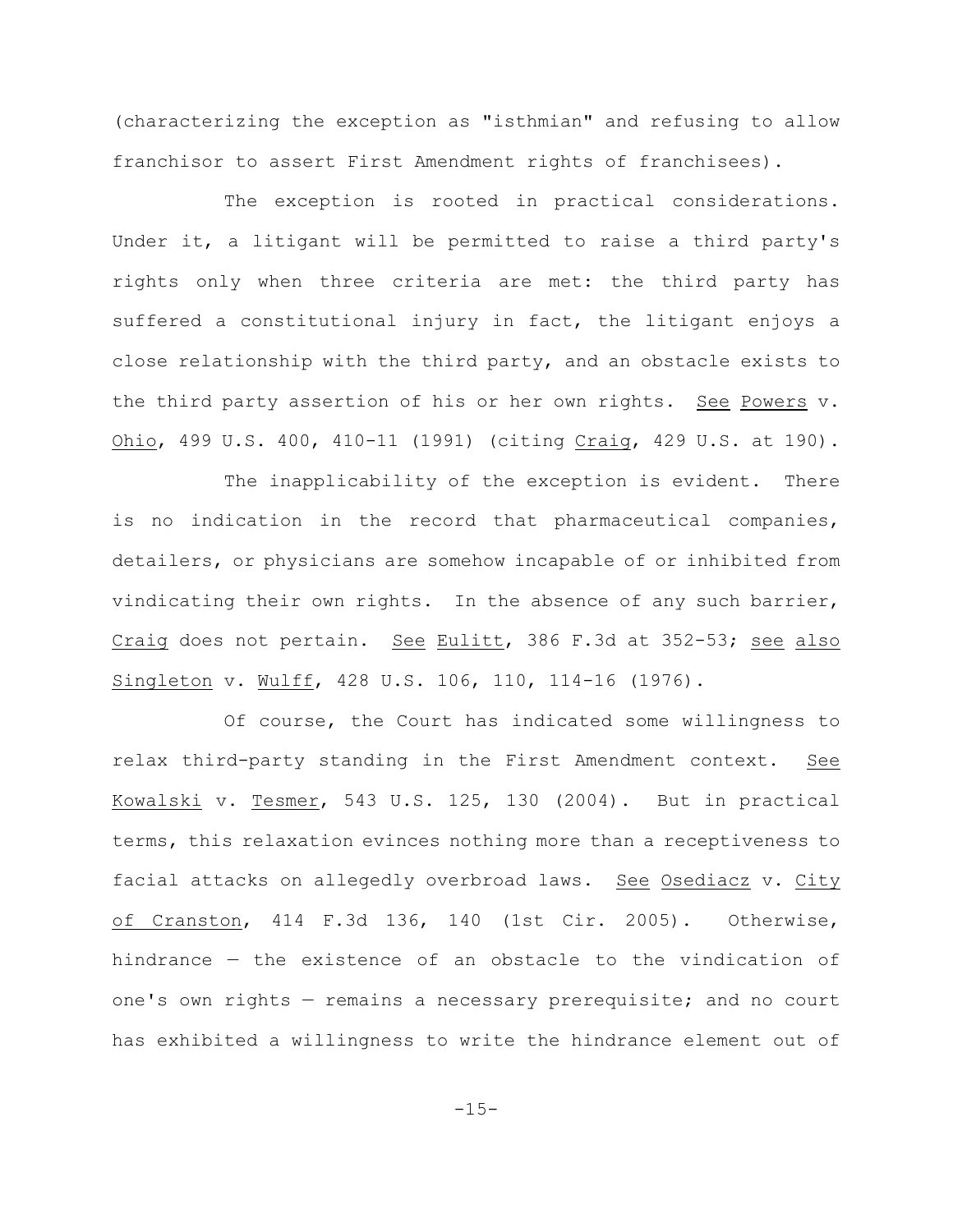the standing test as a matter of general convenience.<sup>5</sup> See Wine & Spirits I, 418 F.3d at 49; Richard H. Fallon, Jr., As-Applied and Facial Challenges and Third Party Standing, 113 Harv. L. Rev. 1321, 1359-64 (2000); see also Osediacz, 414 F.3d at 140 n.2 (noting that "[e]ven this limited relaxation . . . is controversial"). Thus, the data miners must assert their own rights and explain how those rights are infringed by the operation of the Prescription Information Law.

As we proceed, we restrict our analysis to whether the data miners' activities — the acquisition, aggregation, and sale of prescriber-identifiable data — constitute speech or conduct and whether New Hampshire's legitimate governmental interests are sufficient to counterbalance any speech rights inherent therein. We think it important to note, however, that this restriction on jus tertii rights does not prevent consideration of New Hampshire's interest in combating detailing. Standing rules are at bottom a

 $5$  The dissent seems to equate prudential standing rules with precatory guidelines. That is an incorrect assessment. Although the Court has said that prudential standing doctrine derives primarily from pragmatic concerns, that is a far cry from saying that standing rules can be ignored by a district court in the interests of expediency. See Valley Forge Christian Coll. v. Americans United for Sep'n of Church and State, Inc., ("Merely to articulate these principles is to demonstrate their close relationship to the policies reflected in the Art. III requirement of actual or threatened injury amenable to judicial remedy."). For example, the prohibition against adjudicating generalized grievances is a prudential doctrine — but we can find no case in which that barrier has been lifted in the interest of pragmatism. Here, then, detouring around third-party standing rules requires a showing of hindrance. See Kowalski, 543 U.S. at 129-30.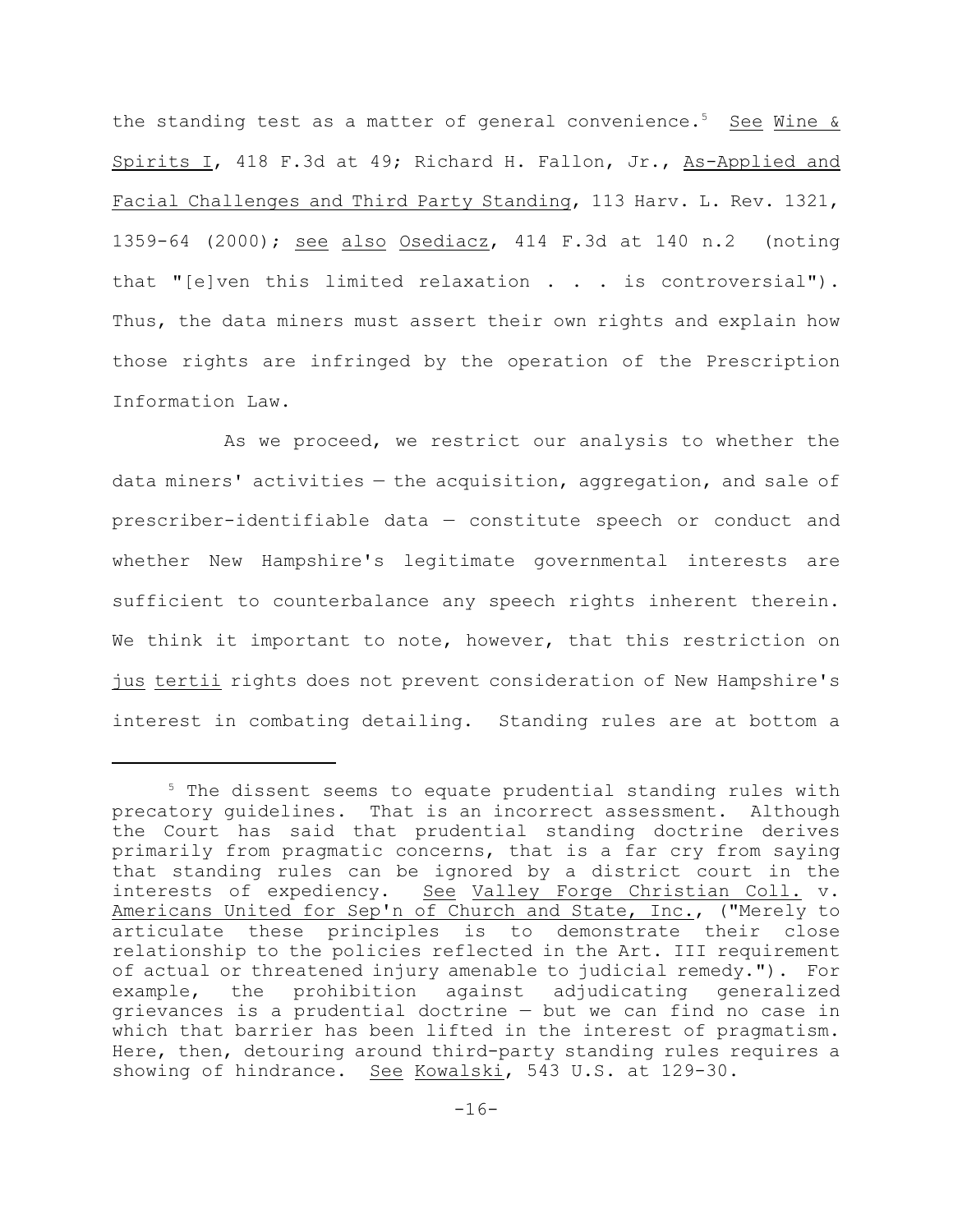limitation on a court's competence to adjudicate a dispute. See Warth v. Seldin, 422 U.S. 490, 501 (1975). Conversely, consideration of a state's interest addresses the state's power to enact laws and is in no way denigrated by a lack of standing. After all, courts long have recognized that a law may be predicated on criteria broader than those presented by a particular case. See, e.g., Crawford v. Marion Cty Election Bd., 128 S. Ct. 1610, 1623 (2008); Gonzales v. Raich, 545 U.S. 1, 17 (2005).

## **V. SPEECH OR CONDUCT?**

The next issue requires a determination of whether or not the challenged portions of the Prescription Information Law regulate protected speech. The state offers a simplistic solution to this nuanced problem: it asseverates that the law falls under the exception to First Amendment coverage limned in Bartnicki v. Vopper, 532 U.S. 514 (2001), so that it may prohibit the use of prescriber-identifiable information without further ado. See id. at 526-27 (dictum).

Bartnicki does not take the state very far. The Bartnicki Court confronted a bizarre situation, in which an illegally intercepted wire communication fell fortuitously into the hands of an individual who had neither played a role in its interception nor knew the interceptor. Given that the information bore upon a matter of public concern, the Court opined that Congress could not constitutionally prohibit the disclosure of

-17-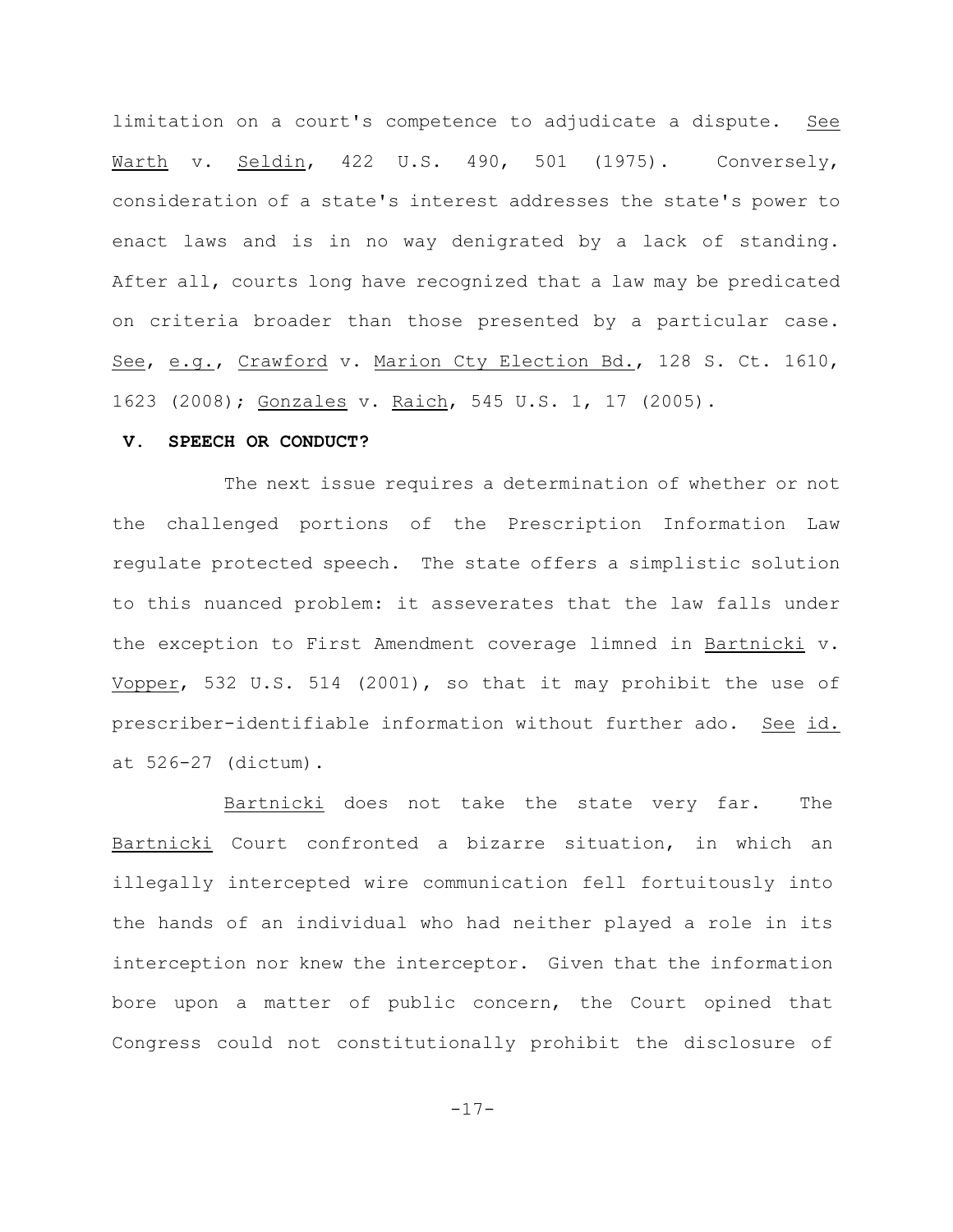that information by the innocent recipient. Id. at 534. In so concluding, it introduced a distinction between "use" and "disclosure" of illegally intercepted communications: the First Amendment allowed absolute prohibition of the former but only allowed prohibition of the latter when the discloser had participated in the interception. Id. at 529. It carefully distinguished the situation at hand from other situations in which valid laws prohibited the use of illegally intercepted wire communications. See id. at 527 n.10.

The state does not explain why Bartnicki should be understood to shed light on the instant case, and we believe that any comparison is inapt. The facts of the two cases are materially distinguishable, and the state's expansive reading of Bartnicki is insupportable on policy grounds. Were the state capable of forbidding every use of information regardless of the specific nature of either the use or the information, the state's power to control the flow of information would be nearly absolute. The First Amendment does not protect the rights of persons to give and receive information only to allow the wholesale prohibition of its use by government fiat. While various uses of transferred information can be barred or restricted for independent reasons (licensing agreements are a prime example), they cannot be prohibited merely because they are "uses."

-18-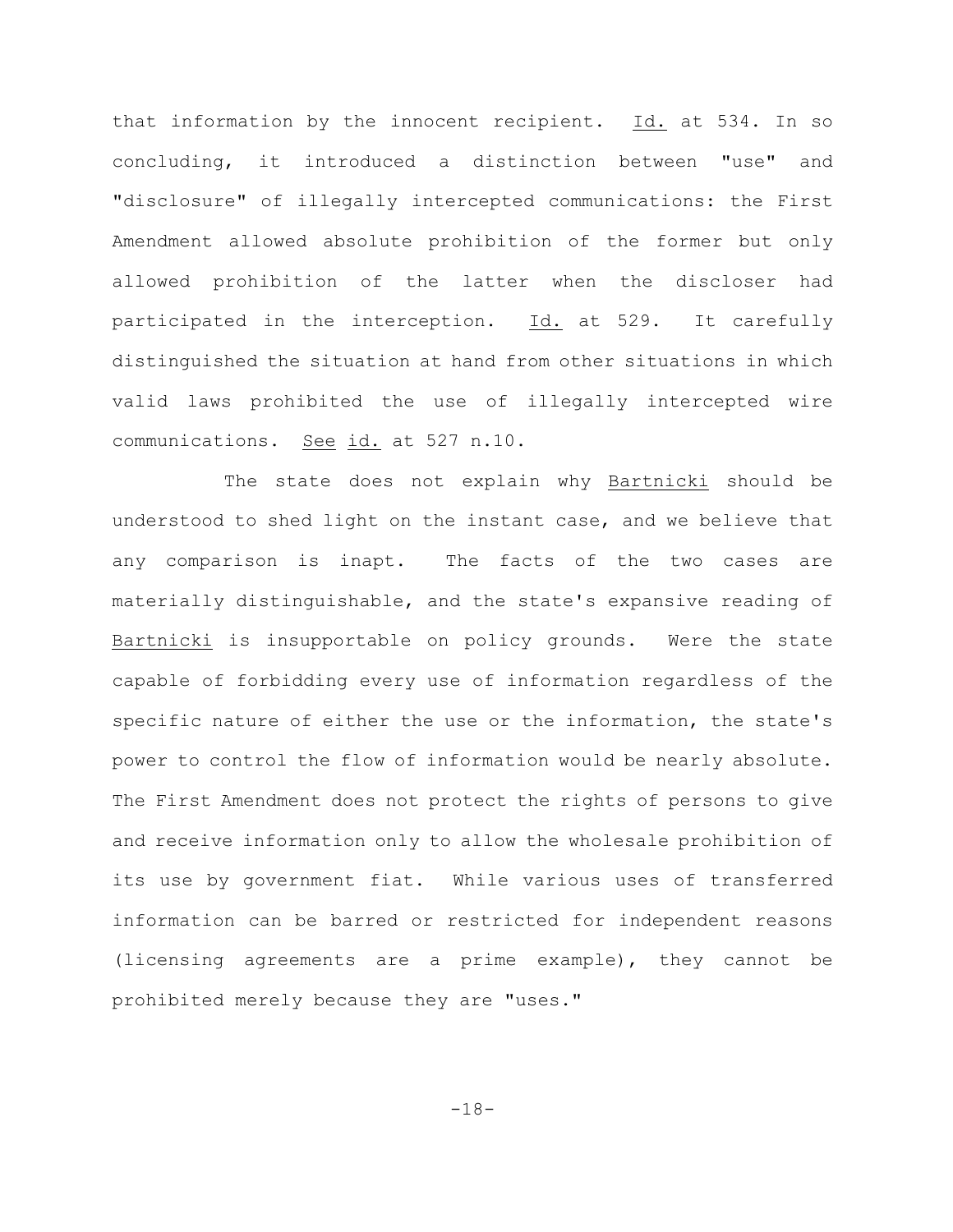Rejecting the state's mechanistic reliance on Bartnicki is only the beginning, not the end. Although Bartnicki does not control, we nonetheless believe that what the state seeks to regulate here is conduct, not expression. This case poses the relatively narrow question of whether the Prescription Information Law constitutionally may bar these plaintiffs (data miners) from aggregating, manipulating, and transferring data for one particular purpose only. This brings vividly to mind Chief Justice Roberts's admonition that "it has never been deemed an abridgement of freedom of speech or press to make a course of conduct illegal merely because the conduct was in part initiated, evidenced, or carried out by means of language, either spoken, written, or printed." Rumsfeld v. Forum for Acad. & Inst. Rights, Inc. (FAIR), 547 U.S. 47, 62 (2006) (quoting Giboney v. Empire Storage & Ice Co., 336 U.S. 490, 502 (1949)).

We recognize, of course, that pure informational data can qualify for First Amendment protection. See Univ'l City Studios, Inc. v. Corley, 273 F.3d 429, 446-47 (2d Cir. 2001) ("Even dry information, devoid of advocacy, political relevance, or artistic expression, has been accorded First Amendment protection."); see also Va. Bd. of Pharm. v. Va. Citizens Consumer Council, Inc., 425 U.S. 748, 770 (1976) (deeming ordered pairs of drug prices and products commercial speech). But that coin has a flip side. As Justice Holmes famously observed, "the First

-19-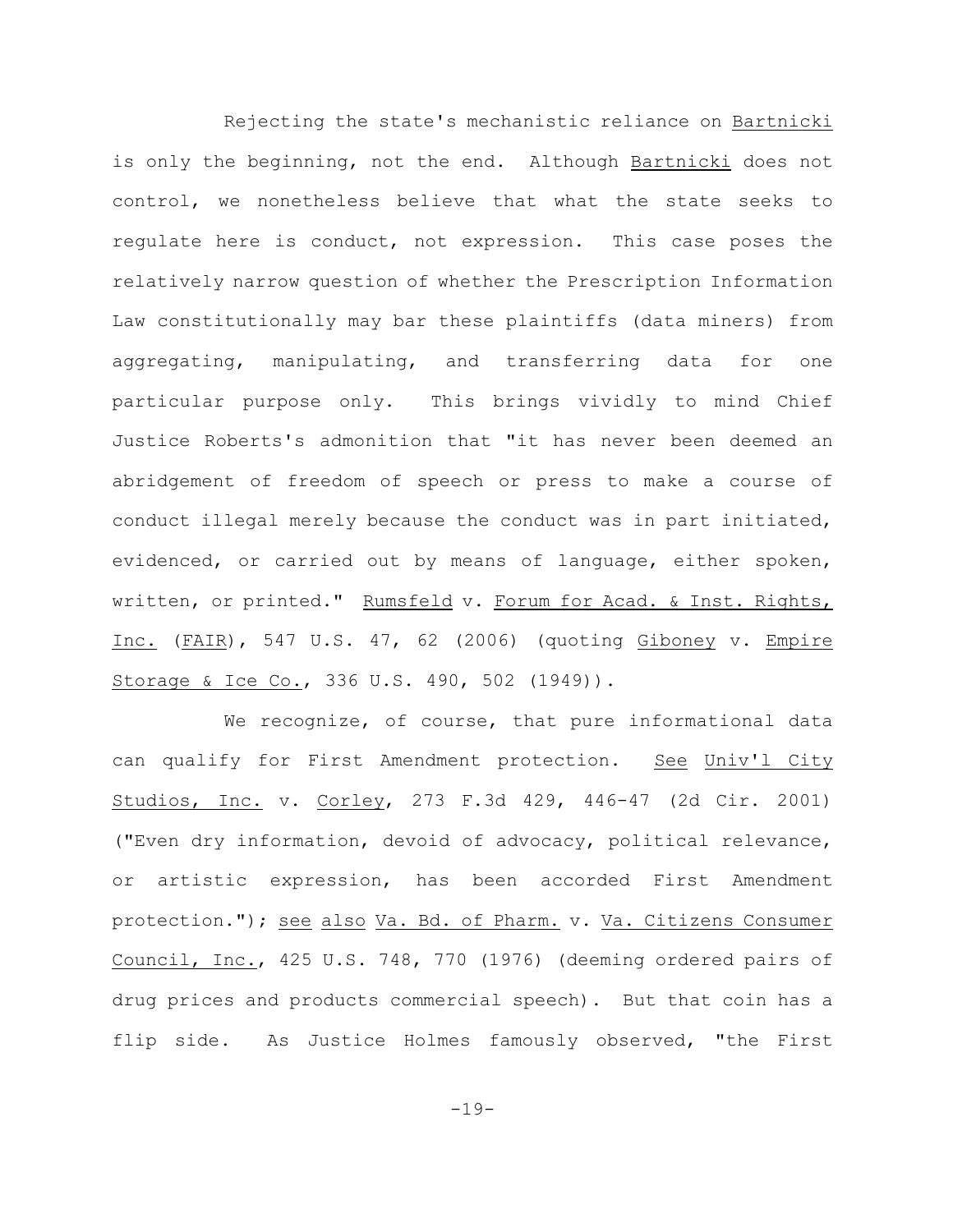Amendment while prohibiting legislation against free speech as such cannot have been, and obviously was not, intended to give immunity for every possible use of language." Frohwerk v. United States, 249 U.S. 204, 206 (1919).

The proof of this pudding is that entire categories of speech receive no protection at all from the First Amendment. Some have been explicitly recognized as lying outside the compass of the Free Speech Clause by virtue of longstanding tradition. See, e.g., Chaplinsky v. New Hampshire, 315 U.S. 568, 571-72 (1942) (listing as examples "the lewd and obscene, the profane, the libelous, and the insulting or 'fighting' words"); see also Thompson v. W. States Med. Ctr., 535 U.S. 357, 367 (2002) (explaining that false or misleading commercial speech may be barred completely without constitutional concern).

There are other species of speech-related regulations that effectively lie beyond the reach of the First Amendment. These include agreements in restraint of trade, see, e.g., Nat'l Soc'y of Prof. Eng'rs v. United States, 435 U.S. 679, 697-98 (1978); communications in furtherance of crimes, see, e.g., Giboney, 336 U.S. at 498; statements or actions creating hostile work environments, see, e.g., O'Rourke v. City of Prov., 235 F.3d 713, 735 (1st Cir. 2001); and promises of benefits made by an employer during a union election, see, e.g., NLRB v. Gissel Packing Co., 395 U.S. 575, 618-20 (1969). The Supreme Court has

 $-20-$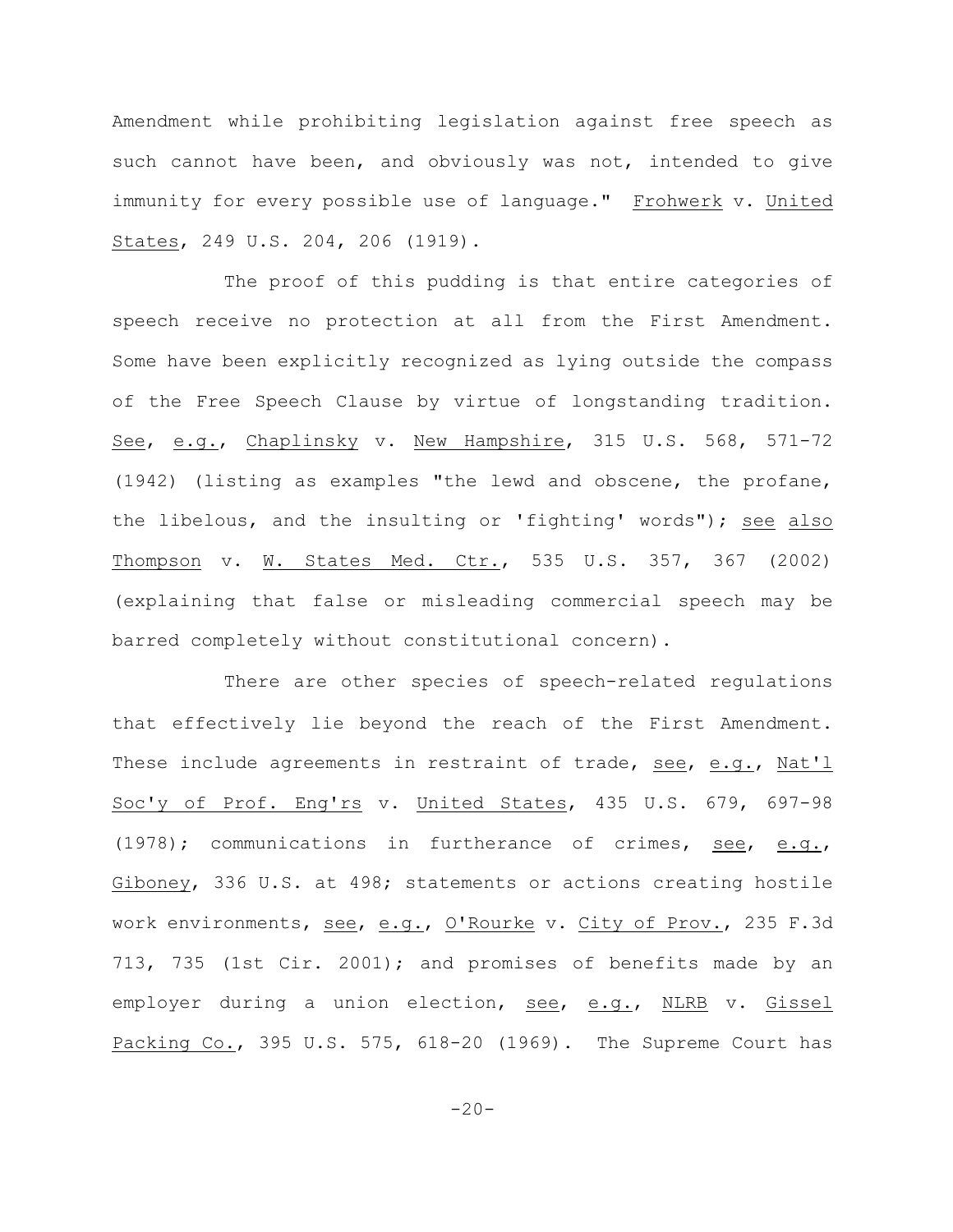recognized that these exceptions exist, see, e.g., Cal. Motor Transp. Co. v. Trucking Unlimited, 404 U.S. 508, 515 (1972); see also Richard H. Fallon, Jr., Sexual Harassment, Content Neutrality, and the First Amendment Dog That Didn't Bark, 1994 Sup. Ct. Rev. 1, 8, but for whatever reason, the Justices have never deemed it necessary to address why or how these contentbased prohibitions manage to escape First Amendment scrutiny. Thus, these laws loom as tacit but unexplained exceptions to the suzerainty of the First Amendment. See Wine & Spirits I, 418 F.3d at 53.

Scholars have labored to formulate theories about why First Amendment immunity exists in such cases. See, e.g., Neil M. Richards, Reconciling Data Privacy and the First Amendment, 52 U.C.L.A. L. Rev. 1149, 1165-74 (2005); Frederick Schauer, The Boundaries of the First Amendment: A Preliminary Exploration of Constitutional Salience, 117 Harv. L. Rev. 1765, 1777-84 (2004). Despite these efforts, the matter remains a doctrinal mystery.

In our view, the most natural explanation for this phenomenon is that this complex of de facto exceptions derives from a felt sense that the underlying laws are inoffensive to the core values of the First Amendment — inoffensive because they principally regulate conduct and, to the extent that they regulate speech at all, that putative speech comprises items of nugatory informational value. It is this unusual combination of features

-21-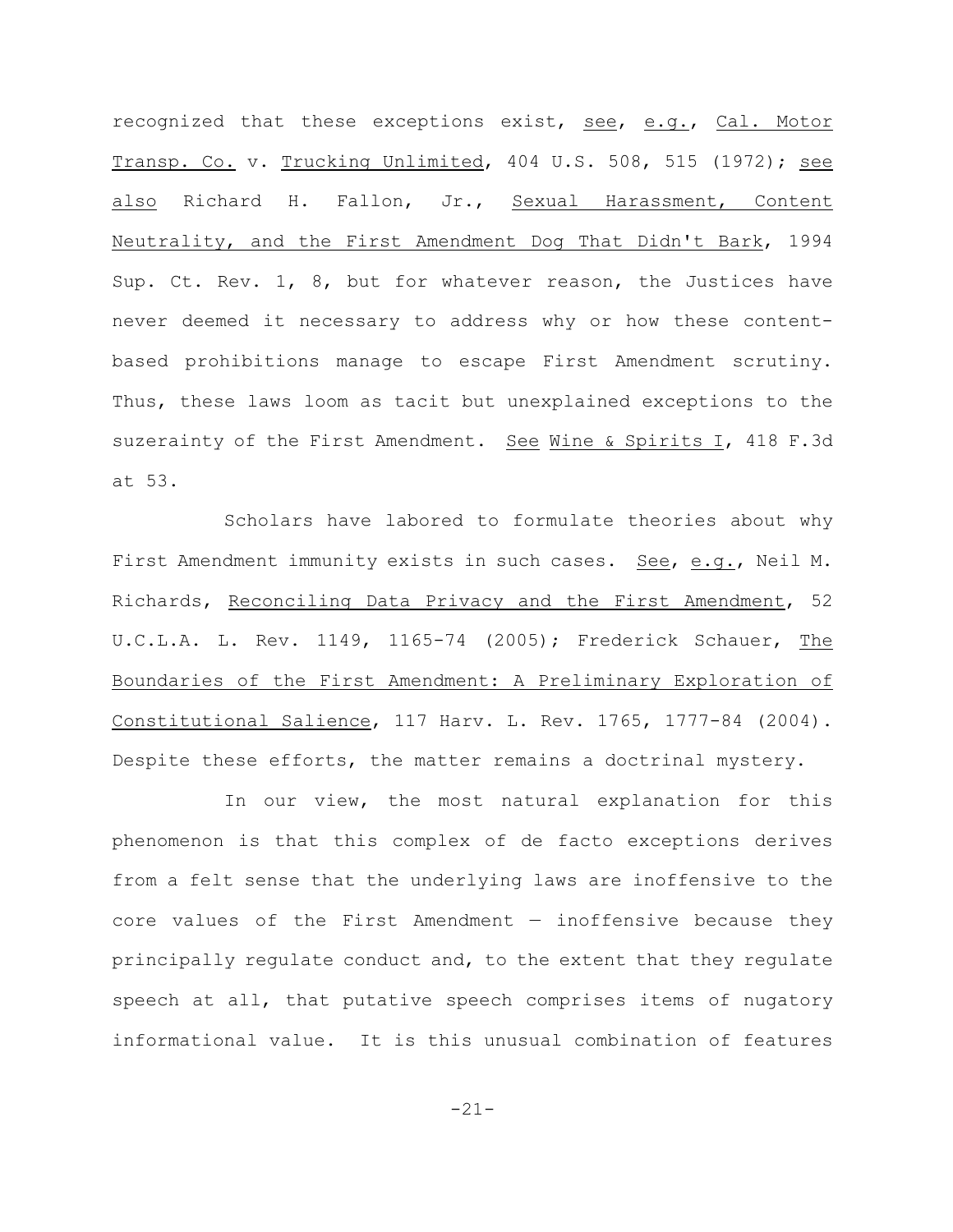that distinguishes these laws and places them outside the ambit of the First Amendment. Cf. Chaplinsky, 315 U.S. at 572 (explaining inapplicability of First Amendment to fighting words because these words are "of such slight social value as a step to truth that any benefit that may be derived from them is clearly outweighed by the social interest in order and morality").

We believe that the transfers of prescriber-identifiable information regulated by the Prescription Information Law (transfers that otherwise would flow from pharmacies to data miners to detailers for the purpose of promoting the dispensation of expensive brand-name drugs) fit within this integument. The challenged portions of the statute principally regulate conduct, and to the extent that the challenged portions impinge at all upon speech, that speech is of scant societal value.

We say that the challenged elements of the Prescription Information Law principally regulate conduct because those provisions serve only to restrict the ability of data miners to aggregate, compile, and transfer information destined for narrowly defined commercial ends. In our view, this is a restriction on the conduct, not the speech, of the data miners.  $Cf.$  Wine & Spirts I, 418 F.3d at 49 (viewing "provision of advertising services, including designing advertisements, arranging for their placement in various media, and licensing the common use of trade names" as conduct rather than speech). In other words, this is a

-22-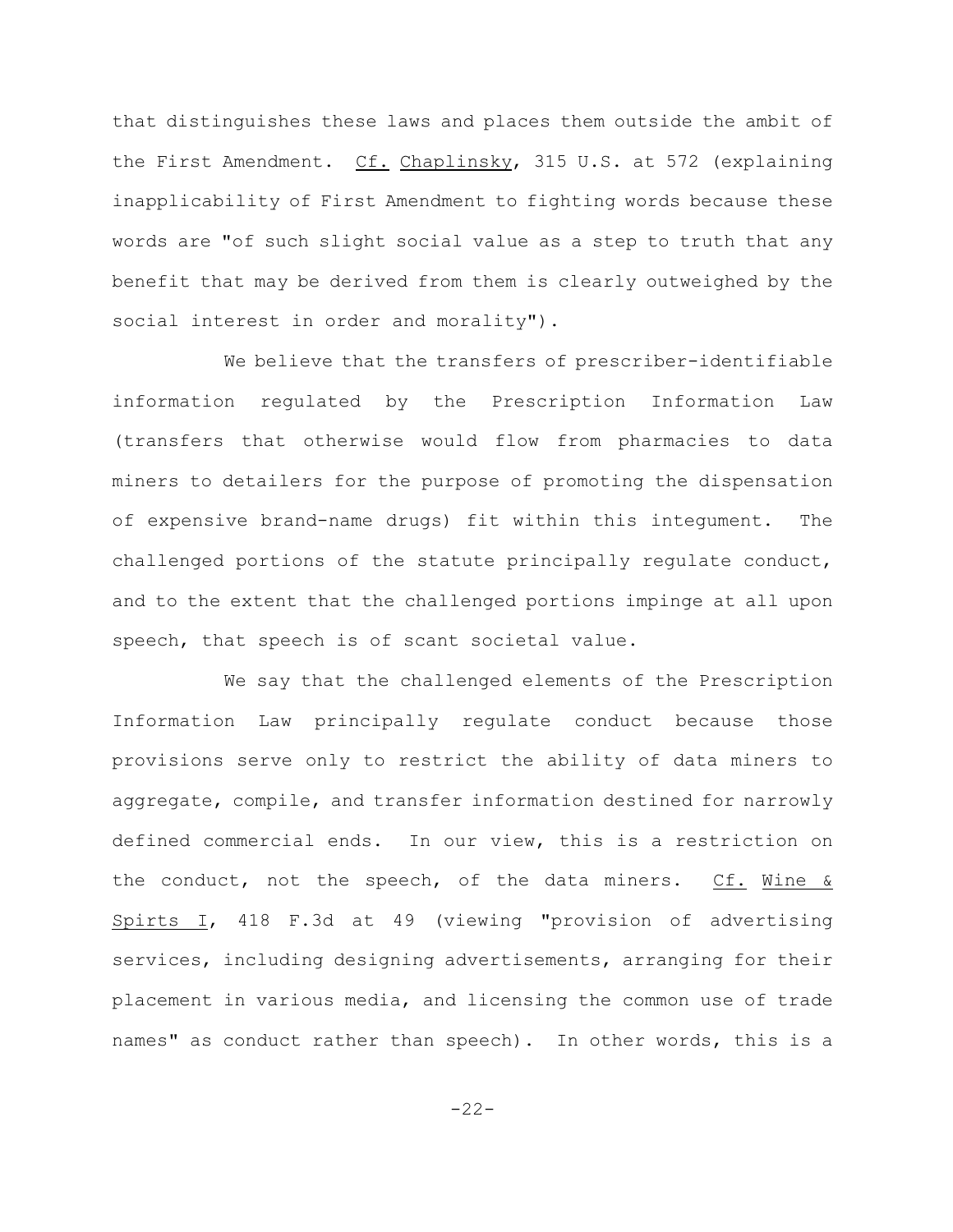situation in which information itself has become a commodity. The plaintiffs, who are in the business of harvesting, refining, and selling this commodity, ask us in essence to rule that because their product is information instead of, say, beef jerky, any regulation constitutes a restriction of speech. We think that such an interpretation stretches the fabric of the First Amendment beyond any rational measure.

The plaintiffs advance two related theories as to why their information processing constitutes speech. First, they analogize their situation to that of a newspaper, noting that they, like a newspaper, collect information of public concern, analyze it, and distribute it for a fee. Second, they liken this case to those in which the Supreme Court has struck down commercial speech restrictions on the ground that the speech contributes to the efficiency of the marketplace. The response to both of these arguments is rooted in the conduct/speech distinction: While the plaintiffs lip-synch the mantra of promoting the free flow of information, the lyrics do not fit the tune.<sup>6</sup> The Prescription Information Law simply does not prevent any information-generating activities. The plaintiffs may still

 $6$  Characterizing the Prescription Information Law as a paternalistic ban on the influx of information into the marketplace misses the point. Detailers do not routinely disclose a physician's prescribing history to that physician. Indeed, many physicians who interact with detailers never discover that the detailers possess such information.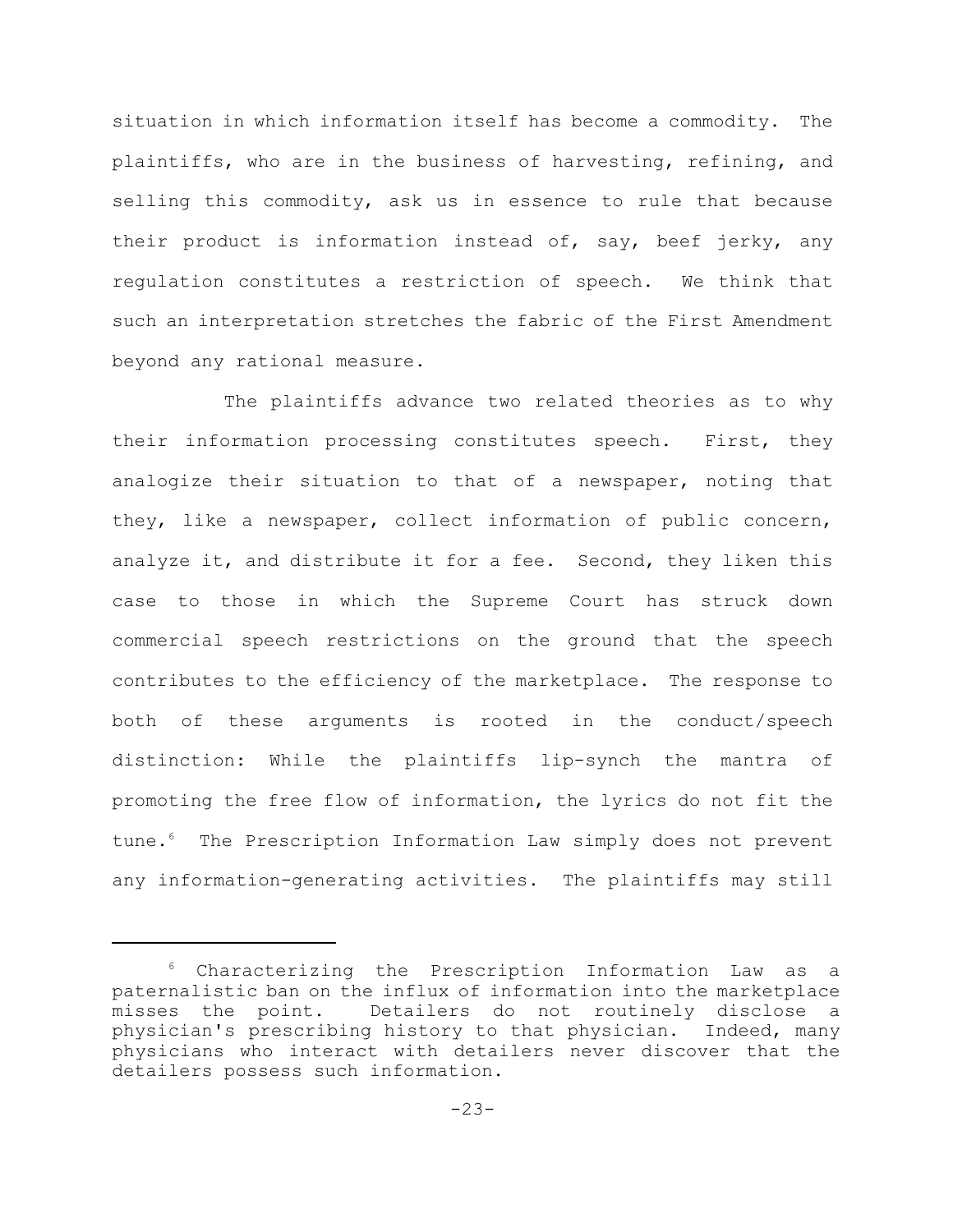gather and analyze this information; and may publish, transfer, and sell this information to whomever they choose so long as that person does not use the information for detailing. Like in FAIR, 547 U.S. at 62, the restriction here is on the conduct (detailing) not on the information with which the conduct is carried out.

The plaintiffs' true complaint, of course, is that in banning this use of their data, we risk drying up the market for their services. To that concern we repeat: "the First amendment does not safeguard against changes in commercial regulation that render previously profitable information valueless." Wine & Spirits I, 418 F.3d at 48. In that case, we offered an example of the closure of a tax loophole rendering tax-shelter information worthless. See id. It is the same here: the seller of information can not be heard to complain that its speech is infringed by a law making the most profitable use of that information illegal. See id. ("The First Amendment's core concern is with the free transmission of a message or idea from speaker to listener, not with the speaker's ability to turn a profit.").

Although speech, protected or not, is implicated by the Prescription Information Law, it consists primarily of communications between detailers and doctors — but no detailer or doctor is a plaintiff here. Therefore, an adjudication of that aspect of the law must await a proper plaintiff.

 $-24-$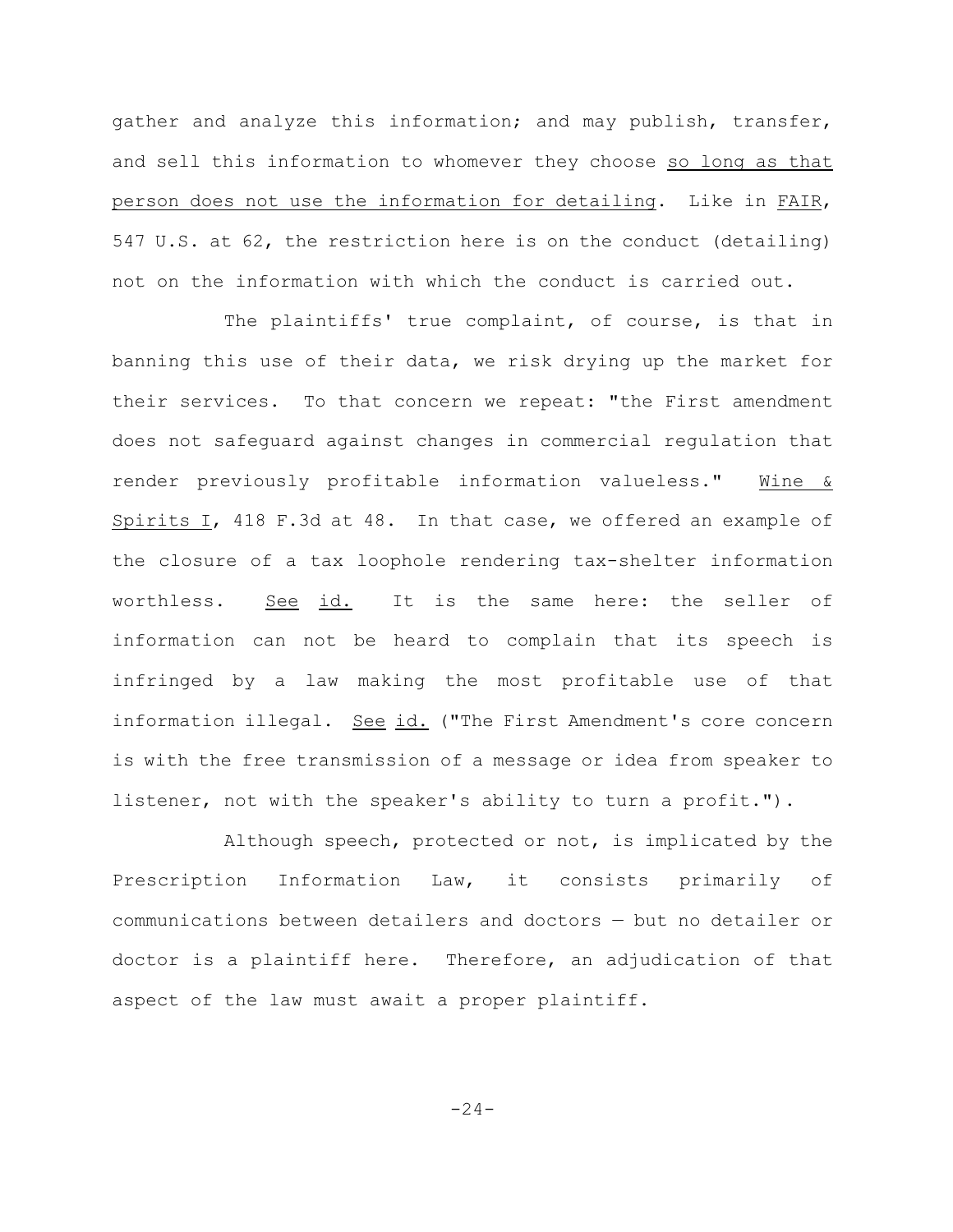We add, moreover, that the fact that this information can be freely transferred to anyone for non-detailing purposes renders this case a world apart from statutes that have been struck down in the interest of "provid[ing] a forum where ideas and information flourish." Thompson, 535 U.S. at 367 (quoting Edenfield v. Fane, 507 U.S. 761, 767 (1993)); see also 44 Liquormart, Inc. v. Rhode Island, 517 U.S. 484, 516 (1996) (striking down statute prohibiting advertisement of liquor prices); Edenfield, 507 U.S. at 777 (striking down statute prohibiting in-person solicitation by accountants); Va. Bd. of Pharm., 425 U.S. at 771-73 (striking down statute prohibiting advertisement of price information for drugs).

Pharmaceutical detailing has pushed the art of marketing into uncharted waters. In the service of maximizing drug sales, detailers use prescribing histories as a means of targeting potential customers more precisely and as a tool for tipping the balance of bargaining power in their favor. As such, detailing affects physician behavior and increases the likelihood that physicians will prescribe the detailers' (more expensive) drugs. The New Hampshire legislature found this advantage in bargaining power invidious (chiefly because of its inflationary impact on drug prices) and determined that it compromised the integrity of physician decisionmaking. Consequently, the legislature sought to level the playing field not by eliminating speech but, rather, by

 $-25-$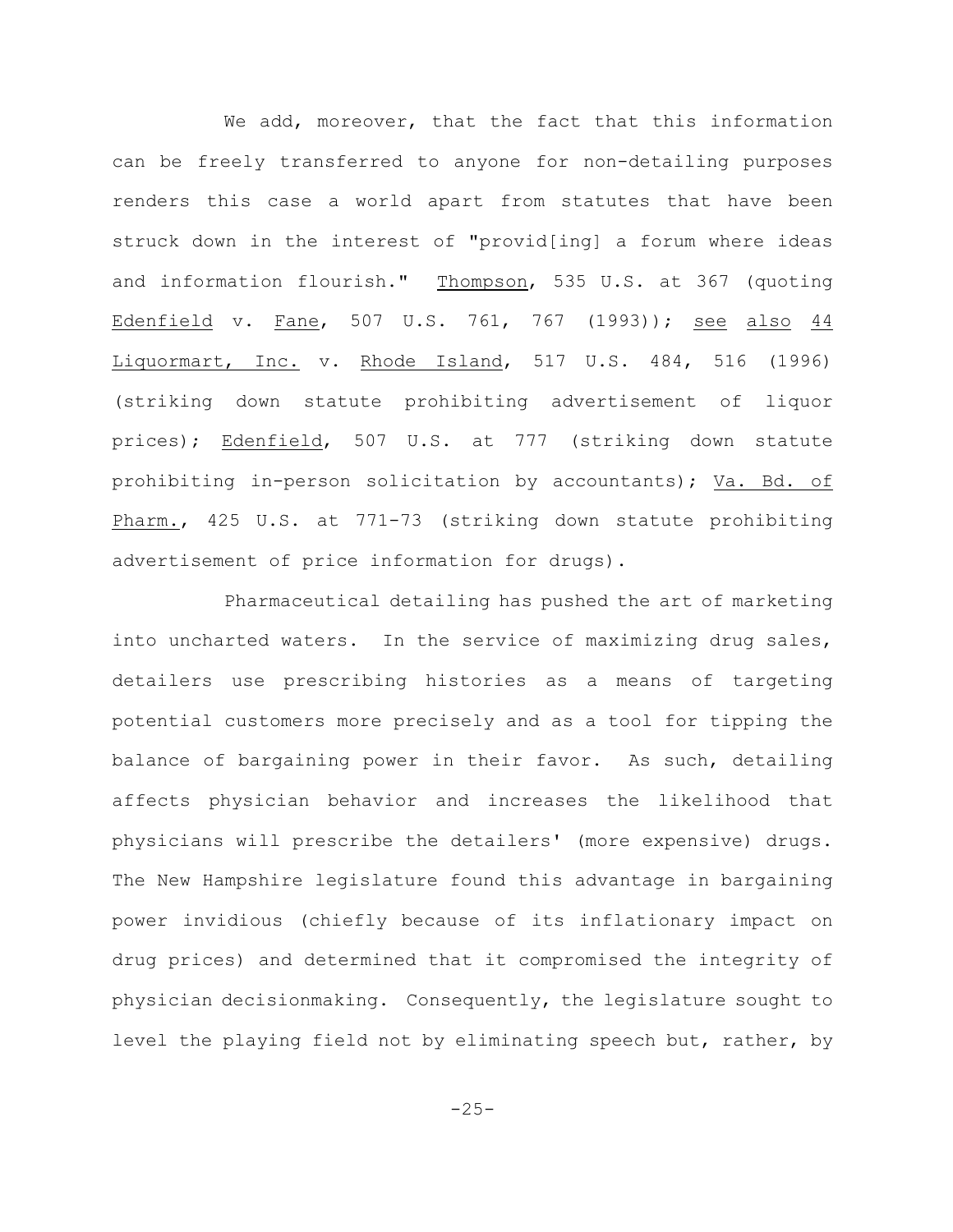eliminating the detailers' ability to use a particular informational asset — prescribing histories — in a particular way.

To be sure, certain information exchanges are foreclosed by the Prescription Information Law. They are not, however, the sorts of exchanges valued by the Supreme Court's First Amendment jurisprudence but, rather, are exchanges undertaken to increase one party's bargaining power in negotiations. We believe that in moving to combat the novel problems presented by detailing in the information age, New Hampshire has adopted a form of conductfocused economic regulation that does not come within the First Amendment's scope.

Accordingly, we hold that the challenged portions of the Prescription Information Law fall outside the compass of the First Amendment. They thus engender rational basis review as a species of economic regulation. See, e.g., Nat'l Amusements, Inc. v. Town of Dedham, 43 F.3d 731, 736 (1st Cir. 1995). The plaintiffs concede that the challenged portions of the law survive that modest level of scrutiny. The challenge under the Free Speech Clause must, therefore, fail.

## **VI. FIRST AMENDMENT SCRUTINY**

Although we could end our odyssey here, there is another path open to us that leads to the same distinction. Even if the Prescription Information Law is treated as a restriction on

 $-26-$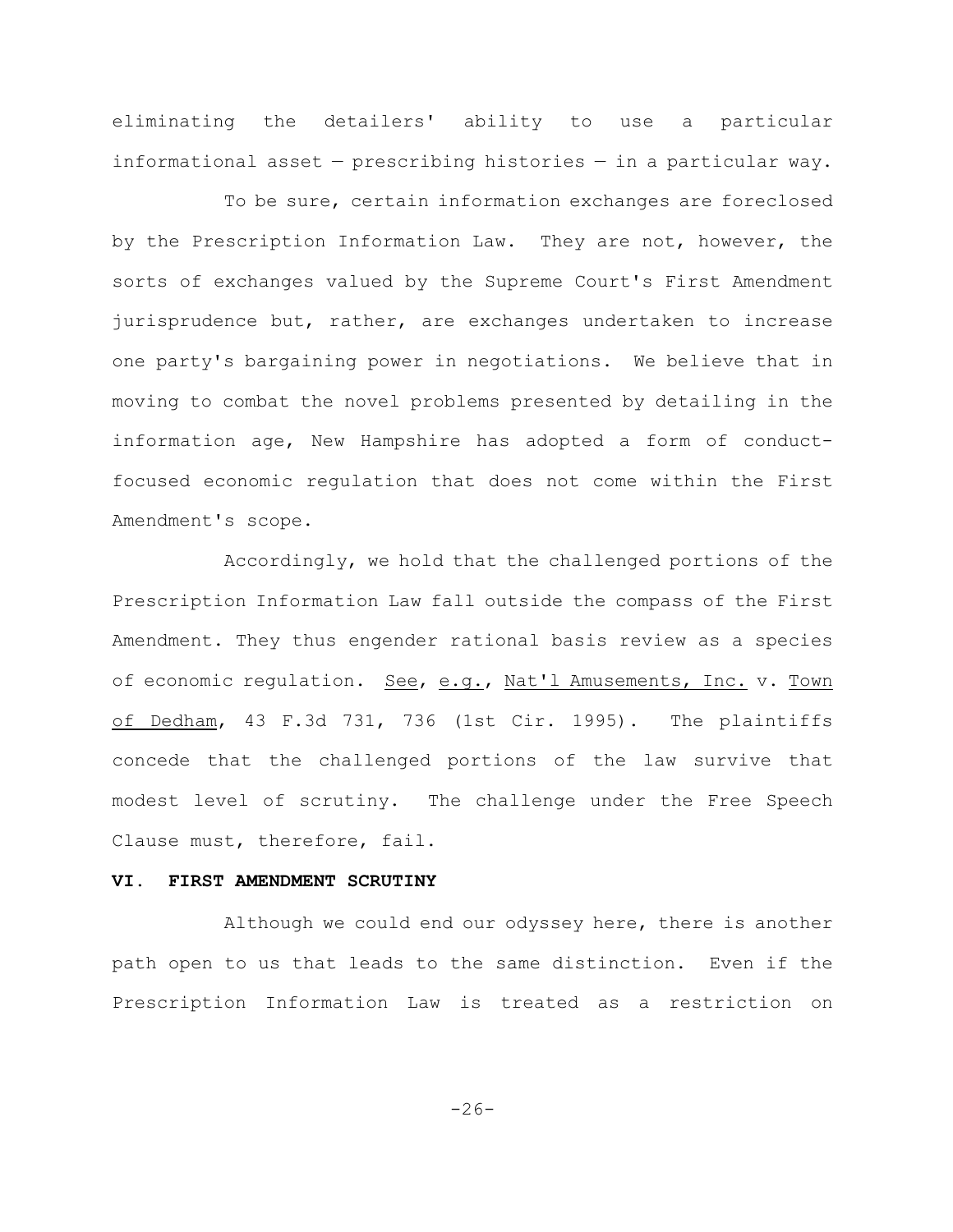protected speech, it is nonetheless constitutional. This, then, constitutes an alternative ground for our decision.

Assuming, arguendo, that the acquisition, manipulation, and sale of prescriber-identifiable data comes within the compass of the First Amendment, the Prescription Information Law would have to survive intermediate scrutiny as a regulation of commercial speech. See Florida Bar v. Went For It, Inc., 515 U.S. 618, 623 (1995). As we explained above, see supra Part IV, the plaintiffs lack standing to assert the rights of the pharmaceutical companies, the detailers, or the physicians. Their challenge must therefore rise or fall based on the curtailment of their own rights (rights emanating from the upstream transactions to which they are privy).

If speech at all, these transactions are commercial speech; that is, they at most embody "expression related solely to the economic interest of the speaker and its audience." Cent. Hudson, 447 U.S. at 561. While the plaintiffs argue for a narrower definition of commercial speech limited to activities "propos[ing] a commercial transaction," Bd. of Trs. of State Univ. of N.Y. v. Fox, 492 U.S. 469, 473-74 (1989), the case law is inhospitable to this argument. <u>See</u>, e.g., Pharm. Care Mgmt. Ass'n v. Rowe, 429 F.3d 294, 309 (1st Cir. 2005); El Día, Inc. v. P.R. Dep't of Consumer Affairs, 413 F.3d 110, 115 (1st Cir. 2005). We therefore reject it and conclude instead that the Prescription

-27-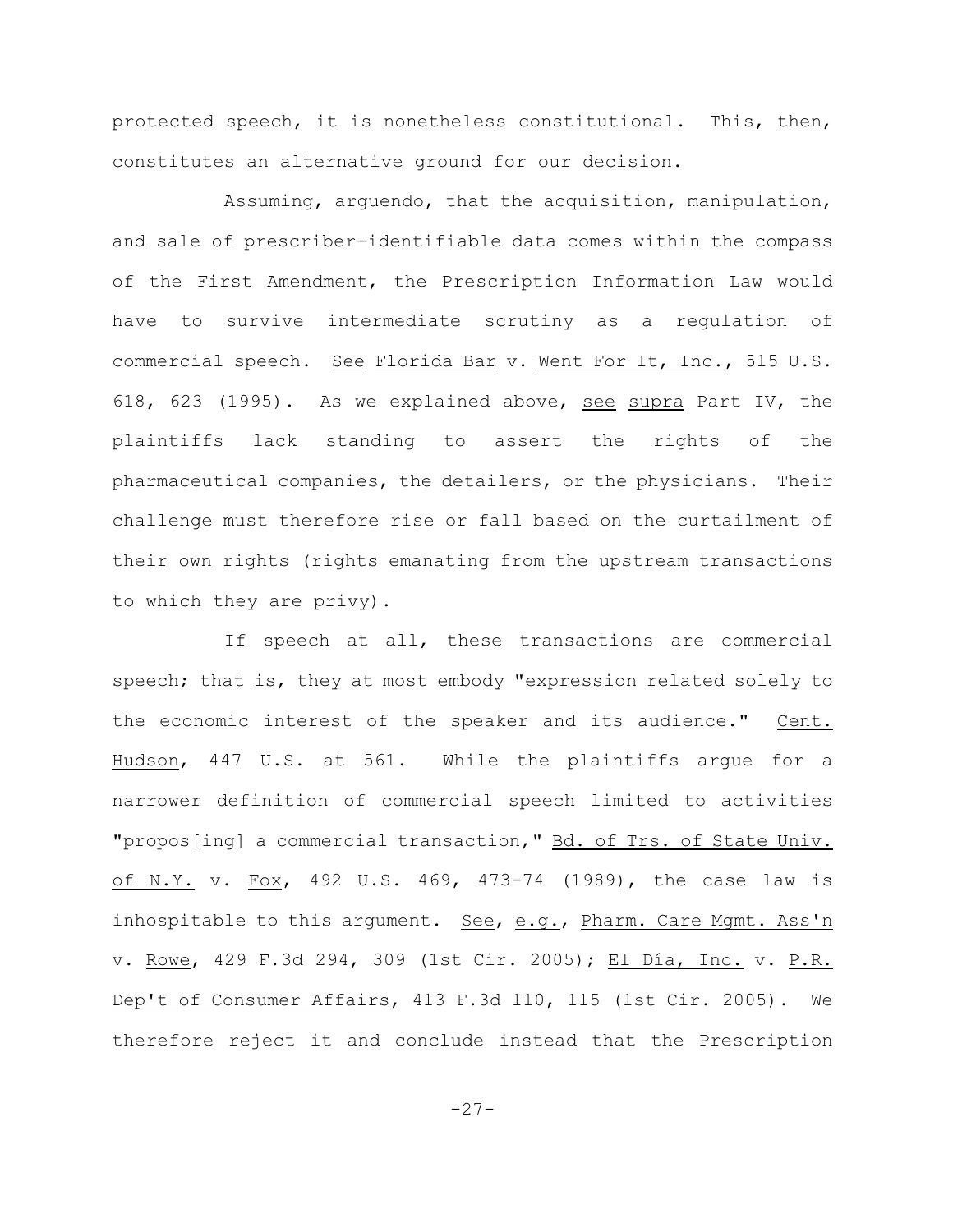Information Law, if regarded as a restriction on protected speech, must be analyzed under the rubric of commercial speech.

That conclusion brings front and center the familiar Central Hudson test. Under Central Hudson — so long as the speech in question concerns an otherwise lawful activity and is not misleading — statutory regulation of that speech is constitutionally permissible only if the statute is enacted in the service of a substantial governmental interest, directly advances that interest, and restricts speech no more than is necessary to further that interest. See Cent. Hudson, 447 U.S. at 556; Wine & Spirits Retailers, Inc. v. Rhode Island (Wine & Spirits II), 481 F.3d 1, 8 (1st Cir. 2007). In administering this test, we must remain mindful that the party seeking to sustain a restriction on commercial speech bears the burden of justifying that restriction. Thompson, 535 U.S. at 373; Edenfield, 507 U.S. at 770.

On behalf of the Prescription Information Law, New Hampshire cites three governmental interests: maintaining patient and prescriber privacy, protecting citizens' health from the adverse effects of skewed prescribing practices, and cost containment. For simplicity's sake, we restrict our analysis to the third of these interests.

Fiscal problems have caused entire civilizations to crumble, so cost containment is most assuredly a substantial

-28-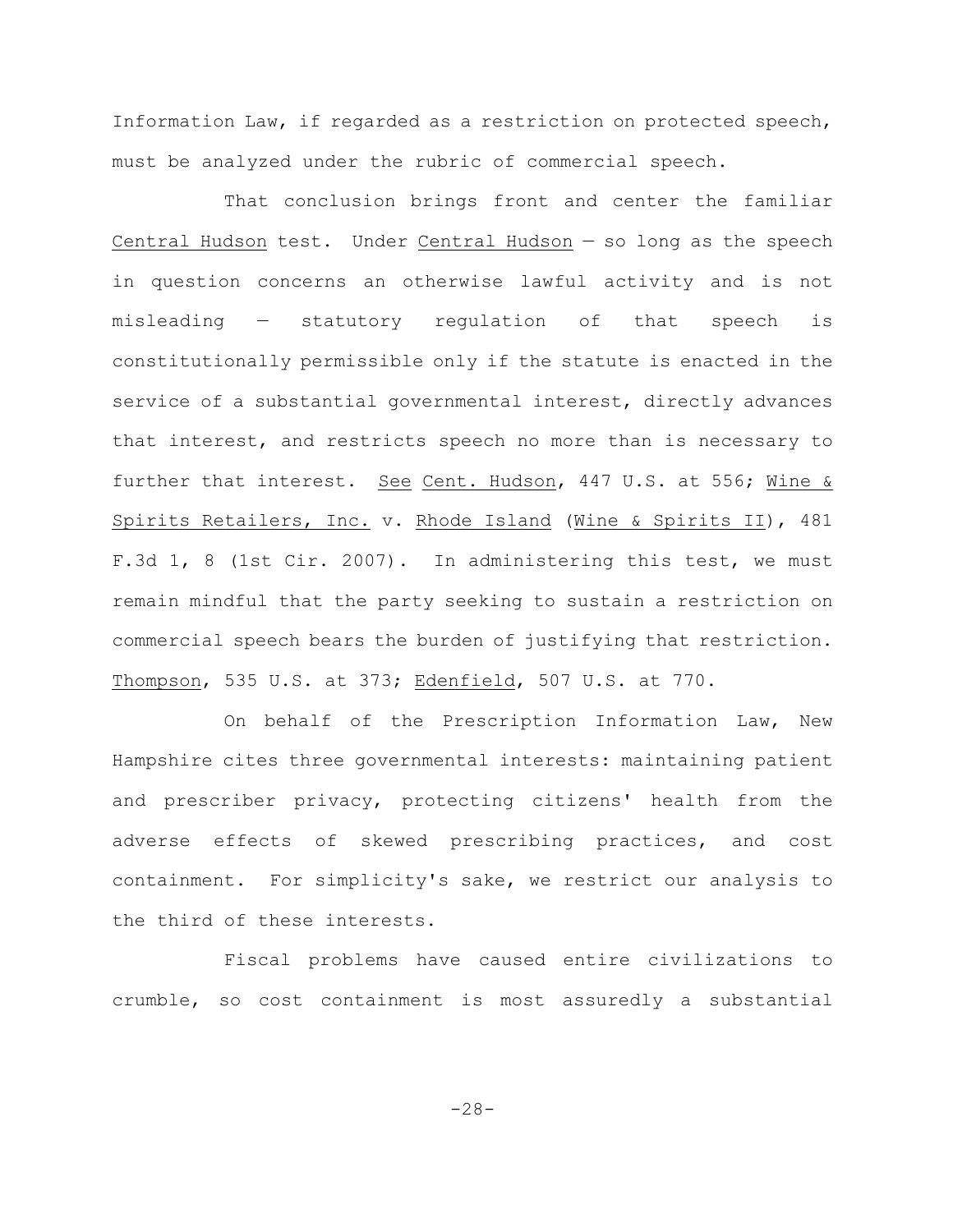governmental interest. As such, cost containment suffices to satisfy the first prong of the Central Hudson test.

The next question  $-$  whether the law directly advances that interest  $-$  is not so cut and dried. To succeed on this prong of the test, the state "must demonstrate that the harms it recites are real and that [the] restriction will in fact alleviate them to a material degree." Edenfield, 507 U.S. at 770-71. Speculation, surmise, or fevered imaginings will not carry the day. Id. at 770.

This does not mean, however, that certitude is required. A state need not go beyond the demands of common sense to show that a statute promises directly to advance an identified governmental interest. See, e.g., Burson v. Freeman, 504 U.S. 191, 211 (1992). While empirical data must plausibly point to a conclusion, that data need not be "accompanied by a surfeit of background information." Florida Bar, 515 U.S. at 628. States are allowed "to justify speech restrictions by reference to studies and anecdotes" or even to justify them "based solely on history, consensus, and simple common sense." Id. (internal quotation marks omitted).

Here, the state's evidence falls into three evidentiary subsets, each of which forges some part of the causal chain leading from transfers of prescribers' histories for use in detailing to higher drug prices.

 $-29-$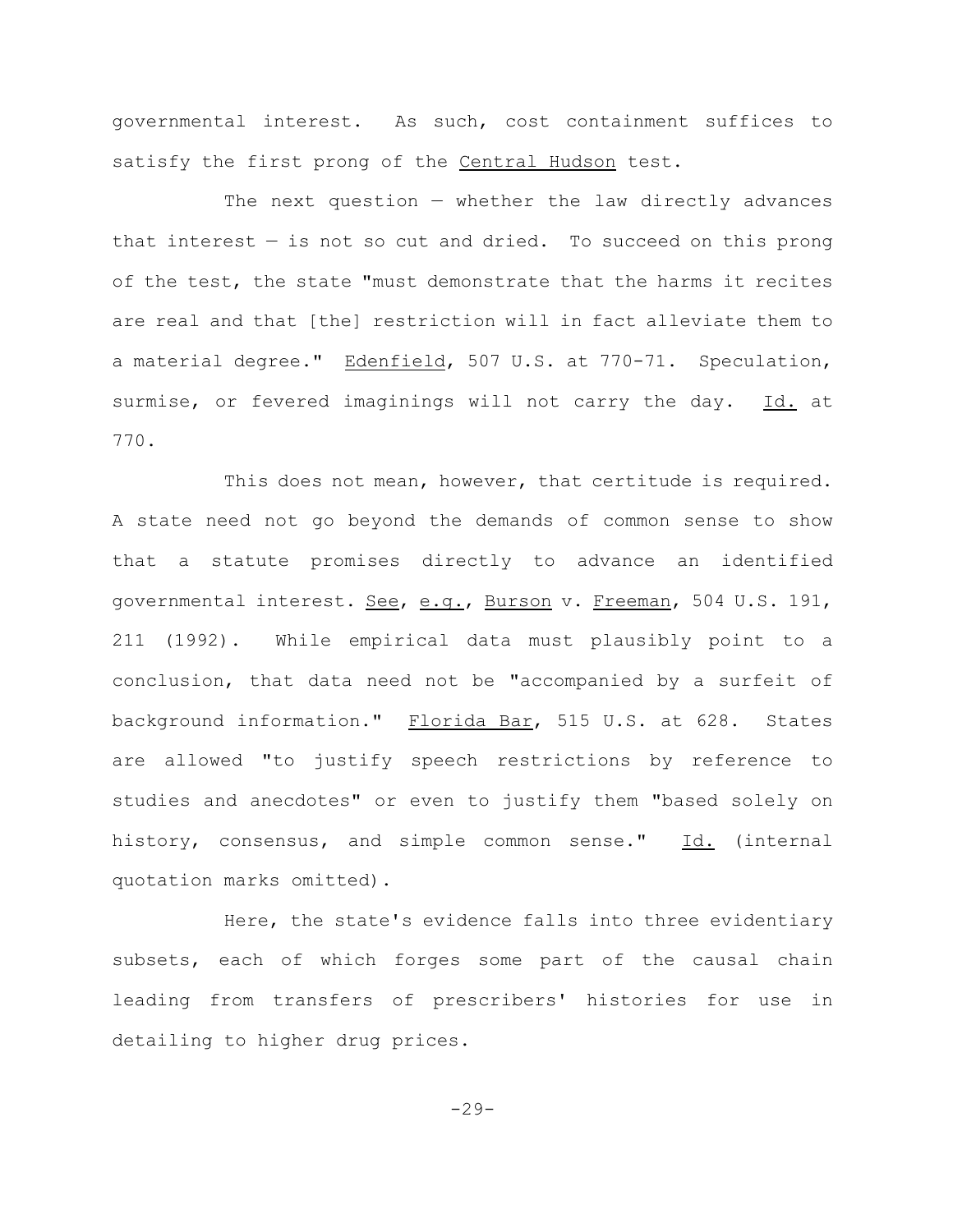The first category embodies evidence showing that detailing increases the cost of prescription drugs. The second involves a showing that prescribers' histories enhance the success of detailing. The final category encompasses evidence indicating that, notwithstanding these escalating costs, detailing does not contribute to improved patients' health. Drawing these inferences, the state reasons that stripping detailers of the ability to use prescribers' histories as a marketing tool will decrease the quantities of (relatively expensive) brand-name drugs dispensed, increase the quantities of (relatively inexpensive) generic drugs dispensed, and thus reduce or contain overall costs. The plaintiffs respond with evidence of the positive effects of detailing enhanced by prescribers' histories and by noting that the state has not proven that health care costs will ebb following increased substitution of generic drugs for brand-name drugs.

The state's initial point is unarguable: pharmaceutical companies use detailing to promote the sale of brand-name drugs, and those drugs cost significantly more than their generic counterparts.<sup>7</sup> Detailing works: that it succeeds in inducing physicians to prescribe larger quantities of brand-name drugs

 $\frac{7}{7}$  Of course, targeted detailing is employed not only to promote the sale of brand-name drugs in lieu of generic drugs, but also to encourage prescribers to choose one particular brand-name drug over another. The latter situation is not the state's primary concern because the cost differential between competing brand-name drugs is less likely to be significant.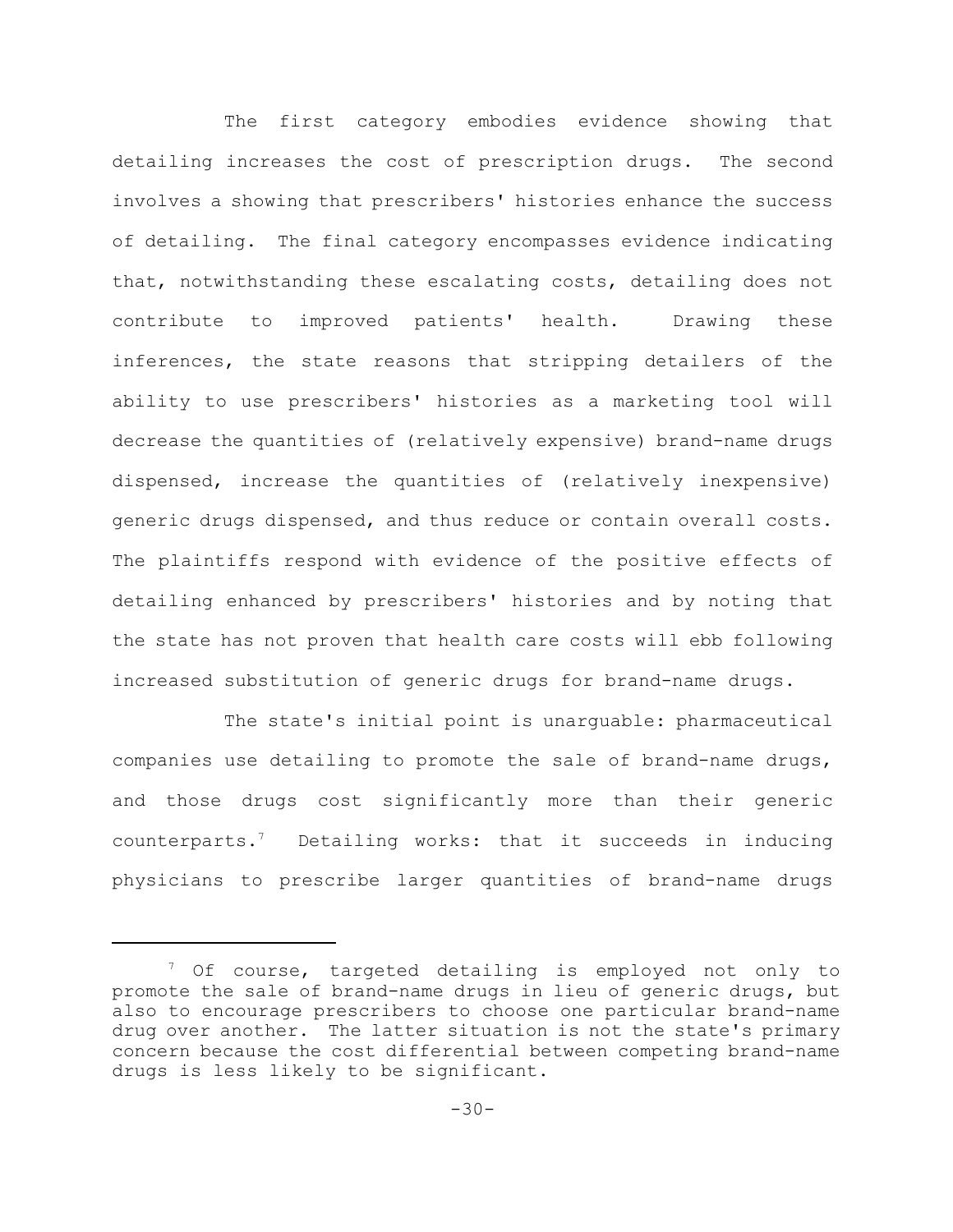seems clear (even if the exact magnitude of that effect is not). See, e.g., Puneet Manchanda & Elisabeth Honka, The Effects and Role of Direct-to-Physician Marketing in the Pharmaceutical Industry: An integrative Review, 5 Yale J. Health Pol'y L. & Ethics 785, 809 (2005); Ashley Wazana, Physicians and the Pharmaceutical Industry: Is a Gift Ever Just a Gift?, 283 J. Am. Med. Ass'n 373, 378 (2000). The fact that the pharmaceutical industry spends over \$4,000,000,000 annually on detailing bears loud witness to its efficacy.

The testimony adduced at trial reinforced these commonsense conclusions. Dr. Jerome Avorn, a professor at Harvard Medical School specializing in pharmacoepidemiology and pharmacoeconomics, described studies showing that detailing substantially increases physicians' rates of prescribing brandname drugs. This account echoed testimony of the president and president-elect of the New Hampshire Medical Society.

The evidence in support of the second step in the progression — that detailing becomes incrementally more successful when pursued with the aid of physician-specific prescribing histories — is less formidable. Still, Dr. Avorn drew analogies to opine that detailers armed with prescribing histories enjoyed a significant marketing advantage, resulting in greater leverage, increased sales of brand-name drugs, and higher drug costs  $-$  all with no corresponding benefit to patients. In addition, a former

-31-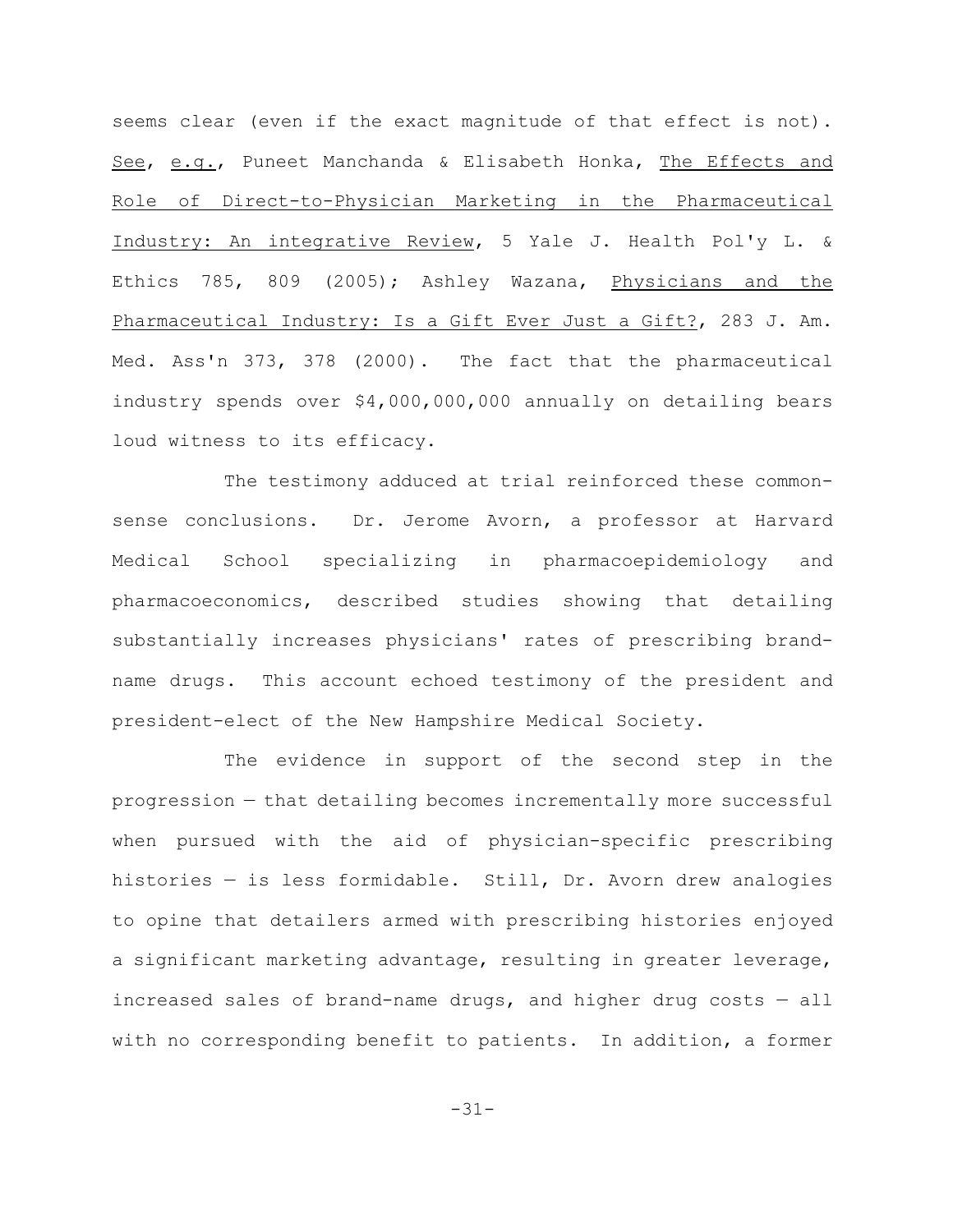detailer, relying on personal experience, testified about various kinds of leverage that prescribing histories afforded detailers (e.g., the ability to target physicians prescribing large quantities of generic drugs, the ability to zero in on a physician's customary prescribing choices, and the ability to punish physicians who fail to display allegiance to particular brand-name drugs). Each of these witnesses emphasized that prescribing histories helped the detailer to become more adversarial in her presentation and to focus on the weakness of the physician's erstwhile drug of choice as opposed to the clinical virtues of the detailed drug. A promotional brochure published by IMS for detailers' use corroborated many of these claims, as did a submitted newspaper article that formed part of the legislative history underlying the Prescription Information Law. See Liz Kowalczyk, Drug Companies' Secret Reports Outrage Doctors, Boston Globe, May 25, 2003, at A1.

The plaintiffs did not deny that prescribing histories made detailing more efficacious. They did, however, try to cast detailing as a helpful and informative activity. In their view, prescribing histories enable detailers both to target the physicians most likely to benefit from an educational interaction and to craft a marketing message tailored to the physician's practice. The plaintiffs offered the testimony of Dr. Thomas Wharton, a distinguished cardiologist, to support this

-32-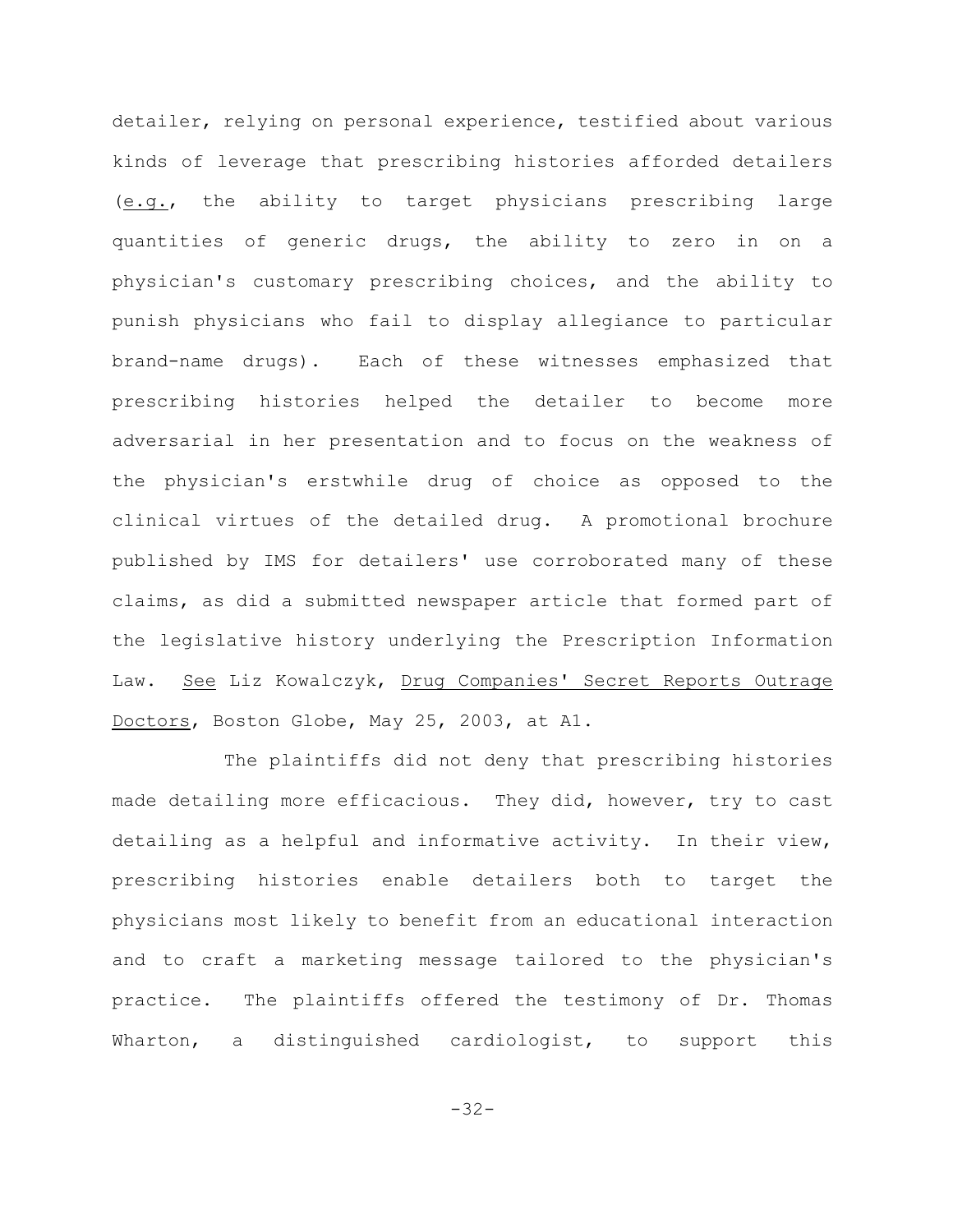characterization. Dr. Wharton found detailing to produce highly informative interactions in which "the level of discourse is elevated." Other testimony indicated that the availability of prescribing histories permitted detailers to inform physicians more quickly of negative information. Finally, the plaintiffs adduced evidence anent the purported value of identifying and targeting "early adopters."

The district court determined that the state's asserted cost containment interest failed to satisfy the second prong of the Central Hudson test. The court based this determination on its conclusion that the final link in the chain of reasoning was missing: "[t]he Attorney General appears to assume that any health care cost savings that will result from a ban on the use of prescriber-identifiable data can be achieved without compromising patient care." D. Ct. Op., 490 F. Supp. 2d at 180. This assumption was flawed, the court wrote, because brand-name drugs sometimes served patients better than their generic counterparts; thus, it was possible that an increase in generic drug prescriptions might compromise patient care, engender new medical costs, and overwhelm any savings. Id. at 180-81.

Admittedly, the state's showing that health care costs would lessen should prescriber histories be denied to detailers was not overwhelming. But even though there was no direct evidence on that point, the state did present unrebutted testimony

-33-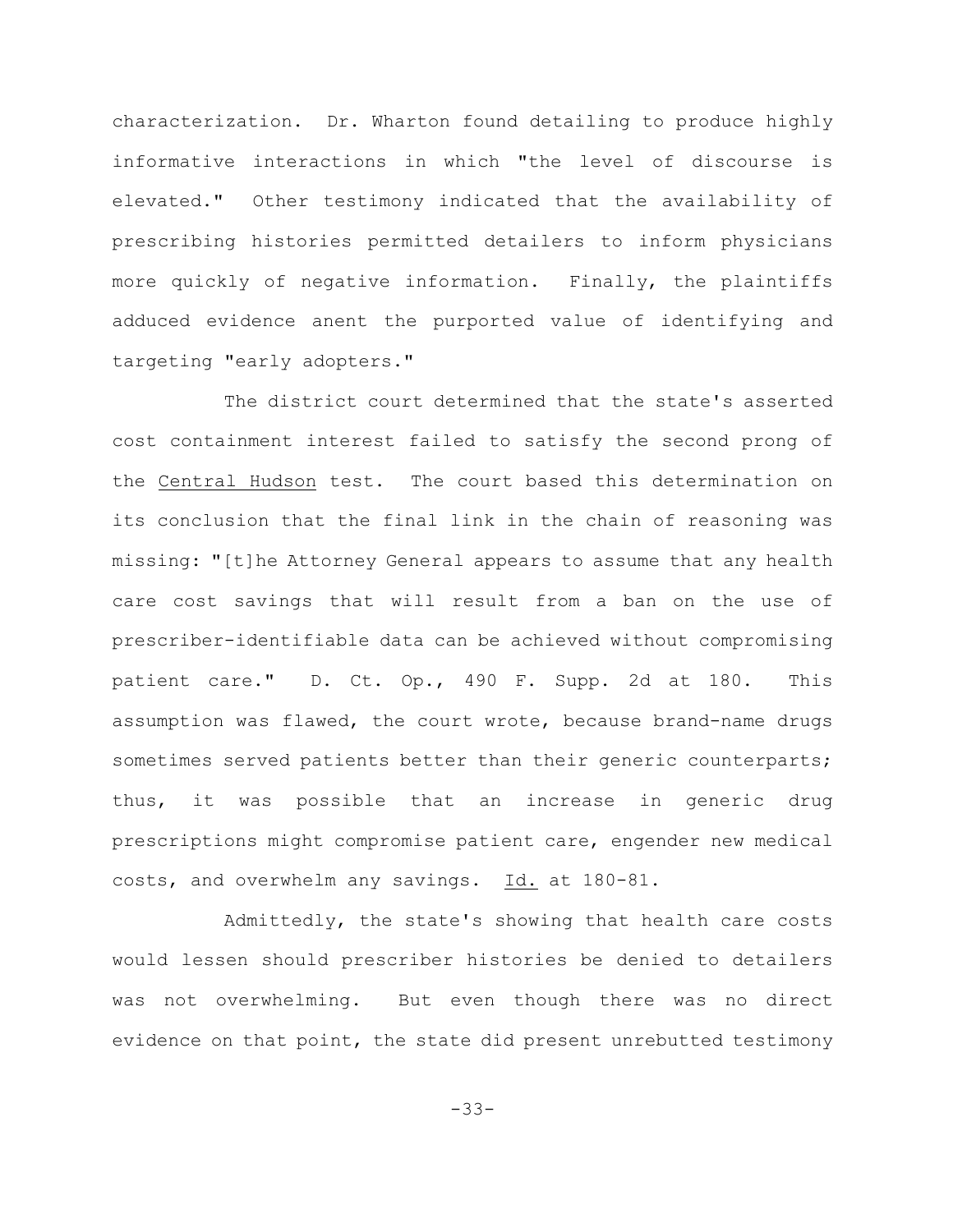to the effect that detailing tended dramatically to increase the prescription of brand-name drugs (and, thus, the cost of prescription drugs) without conferring any corresponding public health benefit. This was the opinion of Dr. Avorn, and Dr. Wazana's article reached the same conclusion. See Wazana, supra, at 375. The record also contains evidence of widespread incidents — Vioxx and calcium channel blockers are two prominent examples that pointed in the same direction. Finally, the record contains a study that found that 11% of detailers' statements to physicians were demonstrably inaccurate.<sup>8</sup> See M. G. Ziegler, P. Lew & B.C. Singer, The Accuracy of Drug Information from Pharmaceutical Sales Representatives, 273 J. Am. Med. Ass'n 1296 (1995).

In the face of this highly suggestive evidentiary predicate, the district court's demand that the state prove that the substitution of generic drugs for brand-name drugs would not lead to higher net health care costs subjected the state to a level of scrutiny far more exacting than is required for commercial speech. See City of Renton v. Playtime Theatres, Inc., 475 U.S. 41, 51 (1986) (permitting city to rely on experiences of different localities); Nat'l Amusements, 43 F.3d at 742 (permitting town to rely on residents' complaints, "constabulatory

 $8$  The plaintiffs responded to this study by citing the federal Food and Drug Administration regulations prohibiting false medical advertisements. See 21 C.F.R.  $\S$  202.1. That response is a nonsequitur. The fact that certain behavior is prohibited by law is not a guarantee that persons will not engage in it.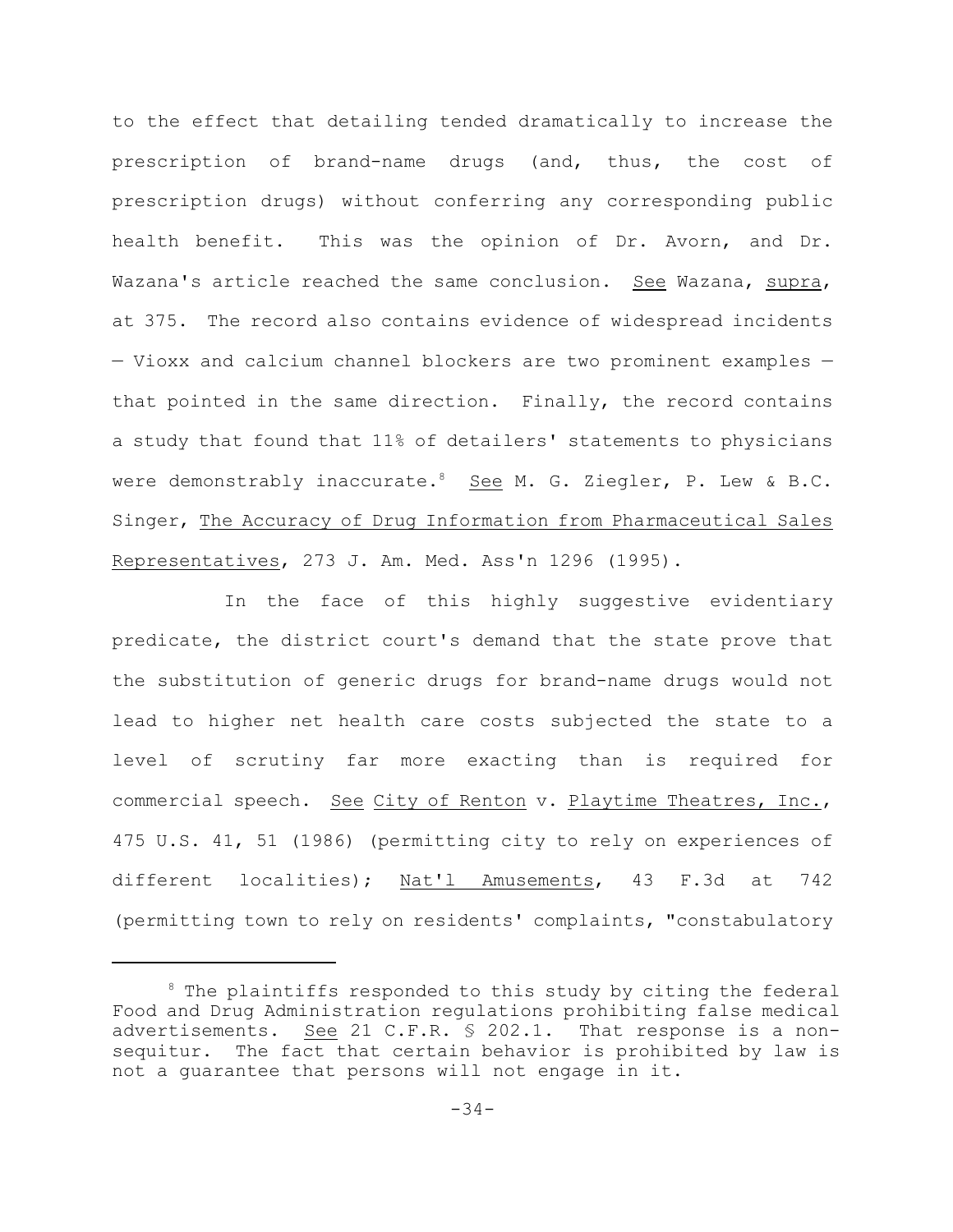concern with a pattern of incidents," and common sense). The state provided competent evidence that detailing increases the prescription of brand-name drugs, that brand-name drugs tend to be more expensive, that detailers' possession of prescribing histories heightens this exorbitant effect, that many aggressively detailed drugs provide no benefit vis-à-vis their far cheaper generic counterparts, and that detailing had contributed to pharmaceutical scandals endangering both the public health and the public coffers. Viewed against that background, the fact that some detailed brand-name drugs may produce superior results in some cases is too flimsy a hook on which to hang a conclusion that a decrease in the prescription of brand-name drugs would be unlikely to yield a net diminution in health care costs. While the state's position is not ironclad, the district court's objection to it partakes of a far greater degree of conjecture.

In the last analysis, this is more a matter of policy than of prediction. Just as some brand-name drugs produce superior results when compared to generic drugs, some generic drugs produce superior (or, at least, equal) results when compared to brand-name drugs. The record contains substantial evidence that, in several instances, detailers armed with prescribing histories encouraged the overzealous prescription of more costly brand-name drugs regardless of both the public health consequences and the probable outcome of a sensible cost/benefit analysis. By

 $-35-$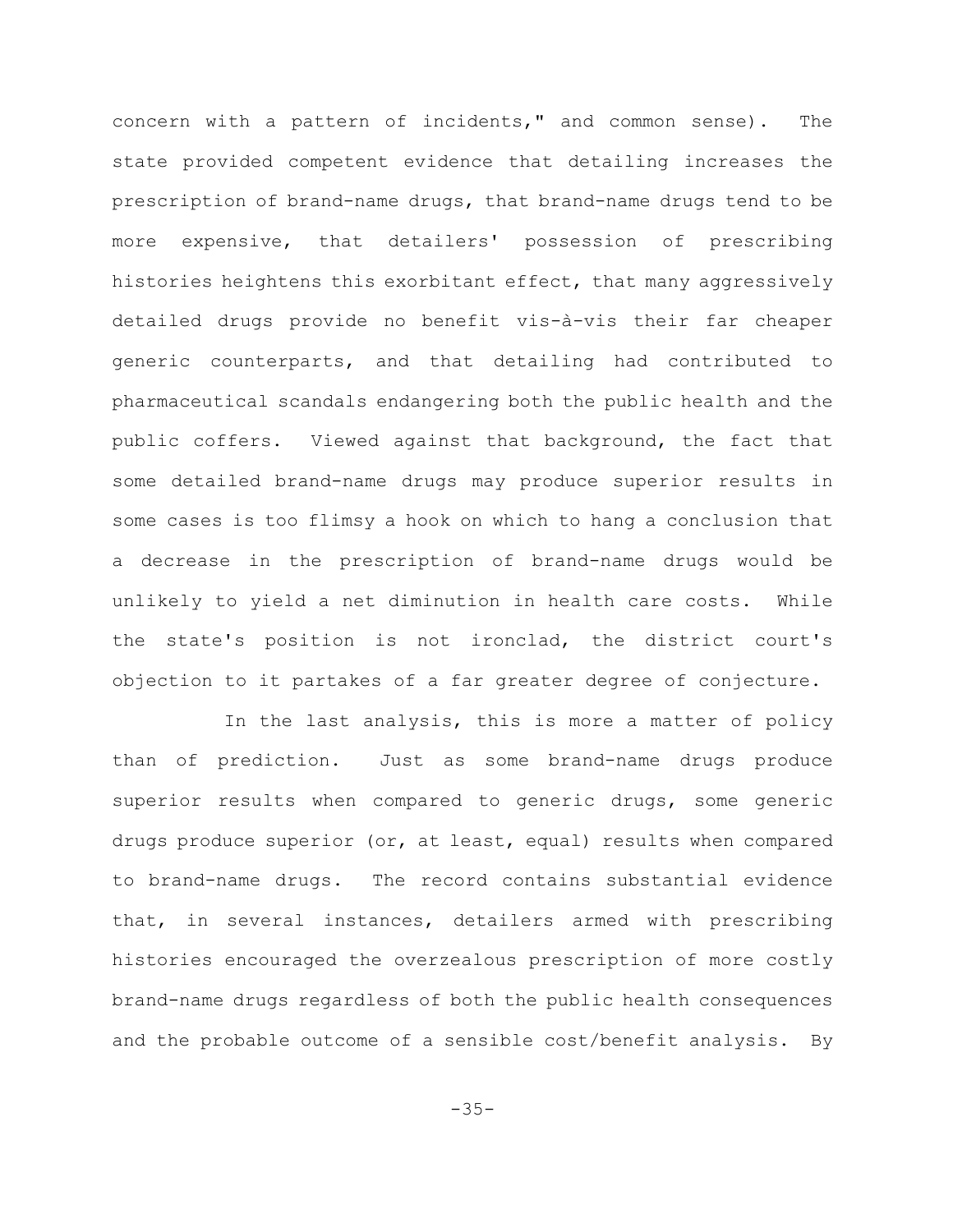way of contrast, the record contains no evidence that in the absence of detailing, physicians have tended to prescribe generic drugs more often than either their patients' health or their patients' pocketbooks warranted. The district court seems to have overlooked this dichotomy.

Perhaps more important, the court appears to have disregarded the constraints under which states operate in formulating public policy on cutting-edge issues. New Hampshire was the first state to deny detailers access to prescribing histories. Had other states been in the vanguard, it might be permissible to take New Hampshire to task for not presenting studies relative to the law's effect on net health care costs. But to demand such evidence from the first state to refuse detailers access to prescribing histories is to demand too much: that evidence simply does not exist. The First Amendment requires states to assess their own interests realistically and to take only reasonable steps in furtherance of these discerned interests; it does not require Augean feats in order to sustain regulations restricting commercial speech.

The short of the matter is that while a state legislature does not have unfettered discretion "to suppress truthful, nonmisleading information for paternalistic purposes," 44 Liquormart, 517 U.S. at 510, there is in this area "some room for the exercise of legislative judgment," id. at 508. We are

-36-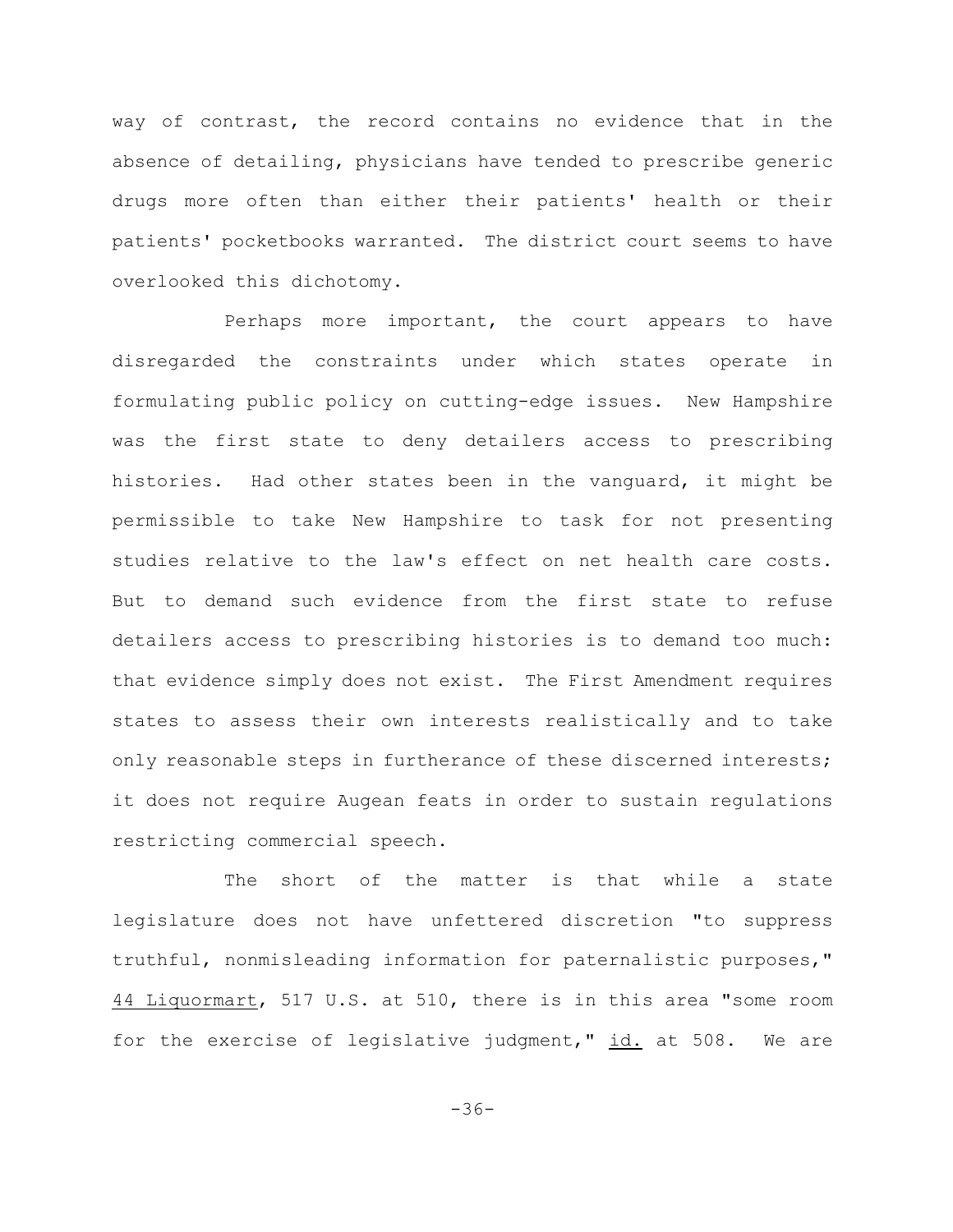duty bound to grant the New Hampshire legislature such elbow room here.

To this we add that, as Justice Brandeis famously observed, "[i]t is one of the happy incidents of the federal system that a single courageous state may, if its citizens choose, serve as a laboratory; and try novel social and economic experiments." New State Ice Co. v. Liebmann, 285 U.S. 262, 311 (1932) (Brandeis, J., dissenting). That is the case here  $-$  and we must allow the state legislature some leeway to experiment with different methods of combating a social and economic problem of growing magnitude.

At this point, the plaintiffs interpose yet another potential roadblock: they urge us to withhold deference to the legislature's choice of goals and measures in light of the thinness of the legislative record and the relative celerity (four months) with which the legislature acted. They compare New Hampshire's legislative record to the legislative record granted deference by the Supreme Court in Turner Broadcast System v. FCC, 520 U.S. 180, 199 (1997) (noting that the congressional record included "years of testimony and reviewing volumes of documentary evidence and studies offered by both sides" compiled three years of hearings).

This is a red herring. It is fanciful to suggest that the congressional record in Turner represents the threshold for

-37-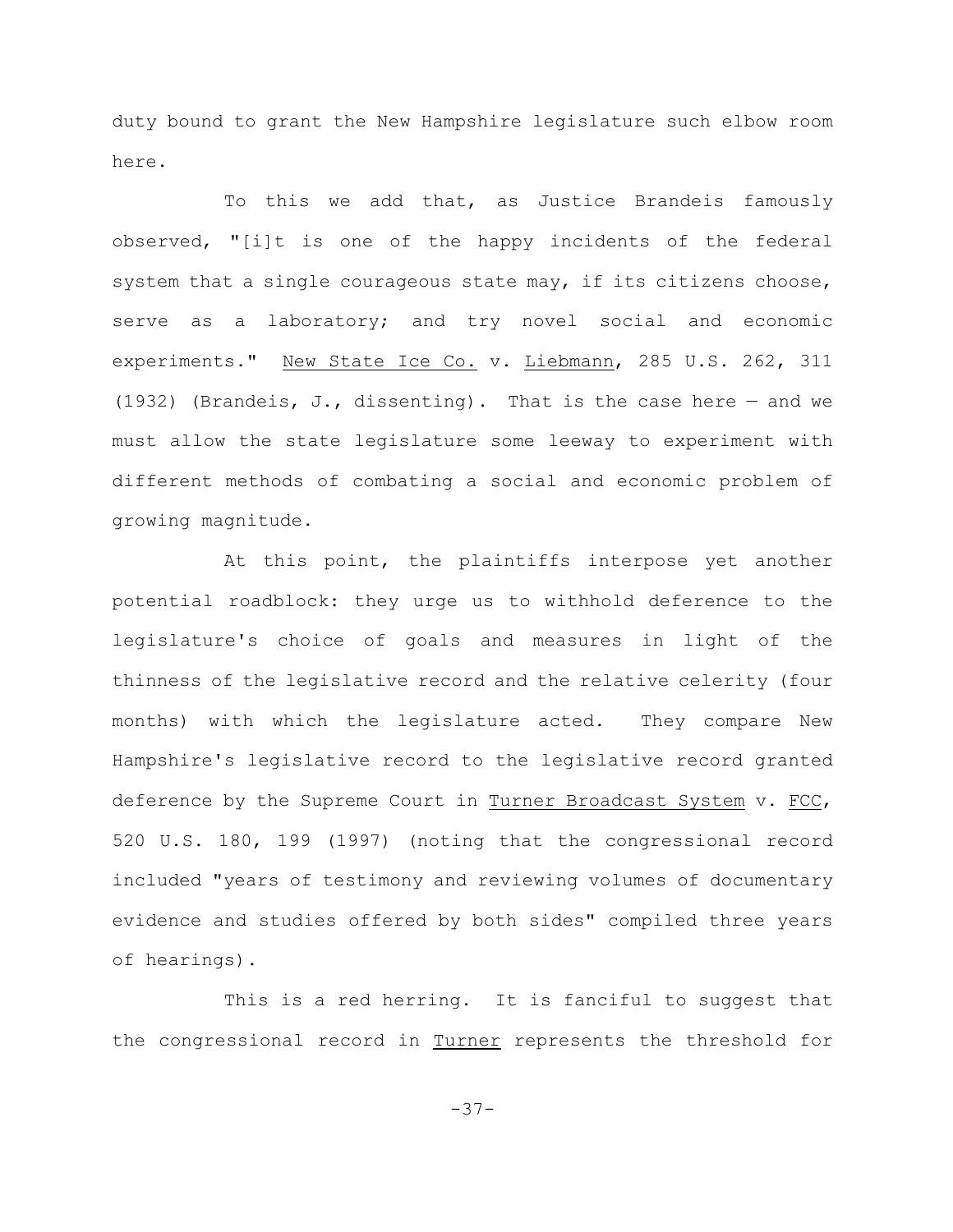deference. Furthermore, the plaintiffs' argument converts the issue of deference into a mechanical counting of days and pages. We flatly reject this myopic approach. After all, deference is a matter of degree. Here, we defer to the New Hampshire legislature only on the narrow question of whether it is sensible to conclude (hypothetically) that net medical outlays will decrease as a result of the withdrawal of prescribing histories from detailers. Given the contents of the legislative record, we believe that deference is in order.

We need not probe this point more deeply. In the end, we conclude that the state adequately demonstrated that the Prescription Information Law is reasonably calculated to advance its substantial interest in reducing overall health care costs within New Hampshire.

This leaves the third Central Hudson question: whether the regulation is no more extensive than necessary to serve the state's interest in cost containment. The Supreme Court has explained that this standard requires the restriction to be "in reasonable proportion to the interest served." Edenfield, 507 U.S. at 767. More recently, the Court applied a gloss, stating that "if the Government could achieve its interests in a manner that does not restrict speech, or that restricts less speech, the Government must do so." Thompson, 535 U.S. at 371.

-38-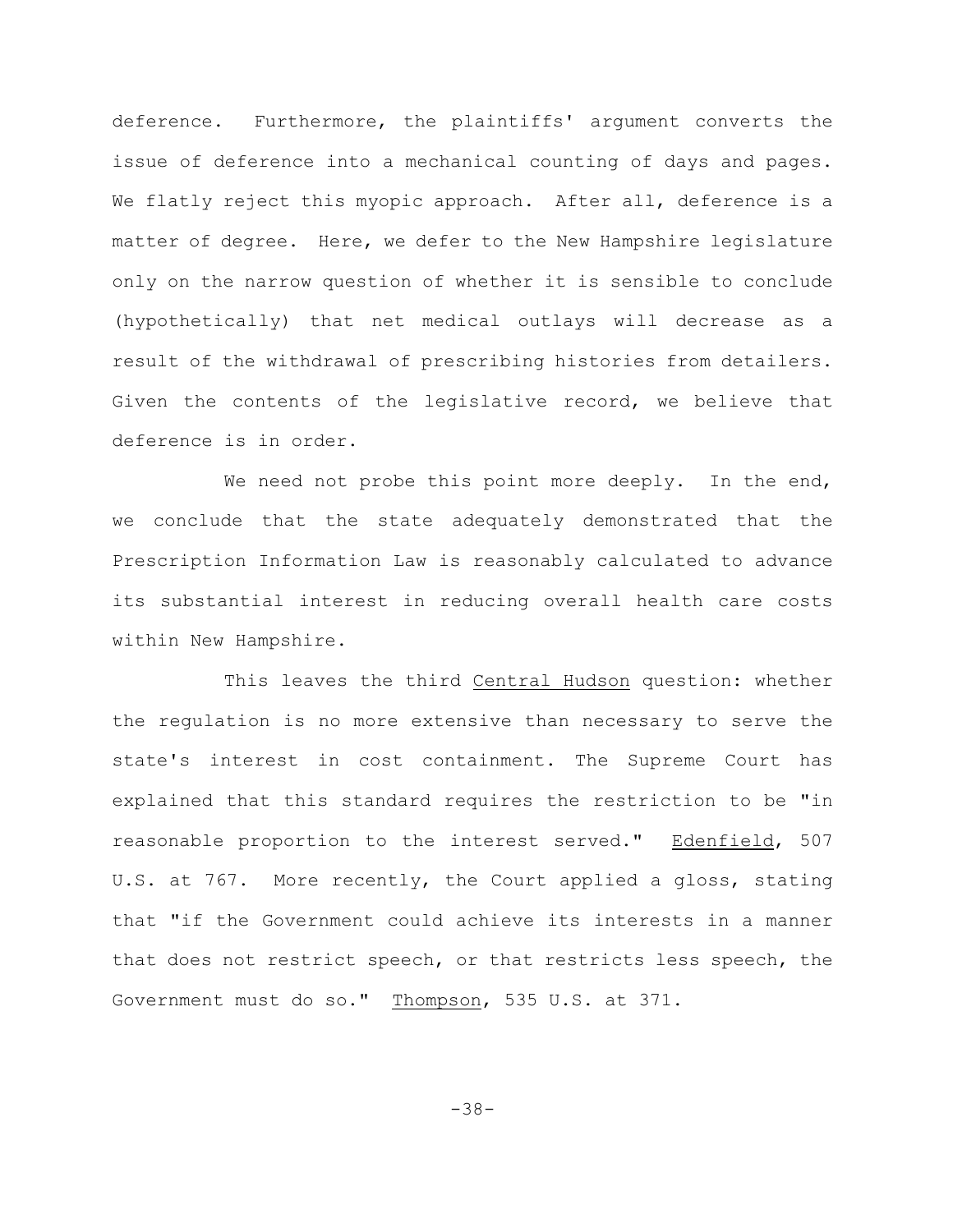Invoking Thompson, the district court concluded that New Hampshire's goal of cost containment could have been achieved by three alternative measures, none of which would have restricted speech. D. Ct. Op., 490 F. Supp. 2d at  $181-83$ . On that basis, the court found that the third prong had not been met.

Our starting point is well-marked: "If the First Amendment means anything, it means that regulating speech must be a last  $-$  not first  $-$  resort." Thompson, 535 U.S. at 373. This does not mean, however, that a state must forgo legitimate regulatory goals merely because an objector can hypothesize alternative measures of doubtful efficacy that would leave speech unencumbered.

In this instance, the district court seems to have overestimated the extent to which the alternatives it described were geared to accomplish the state's objective. The Prescription Information Law was a targeted legislative response to a particular problem that had proven resistant to a number of different regulatory approaches. The three measures embraced by the district court were no improvement on those ineffectual approaches.

The first of the measures comprises a ban on gifts between detailers and physicians. Such a measure would target a harm that the legislature never deemed central to its aims. Some studies do indicate that detailers' gifts influence prescribing

-39-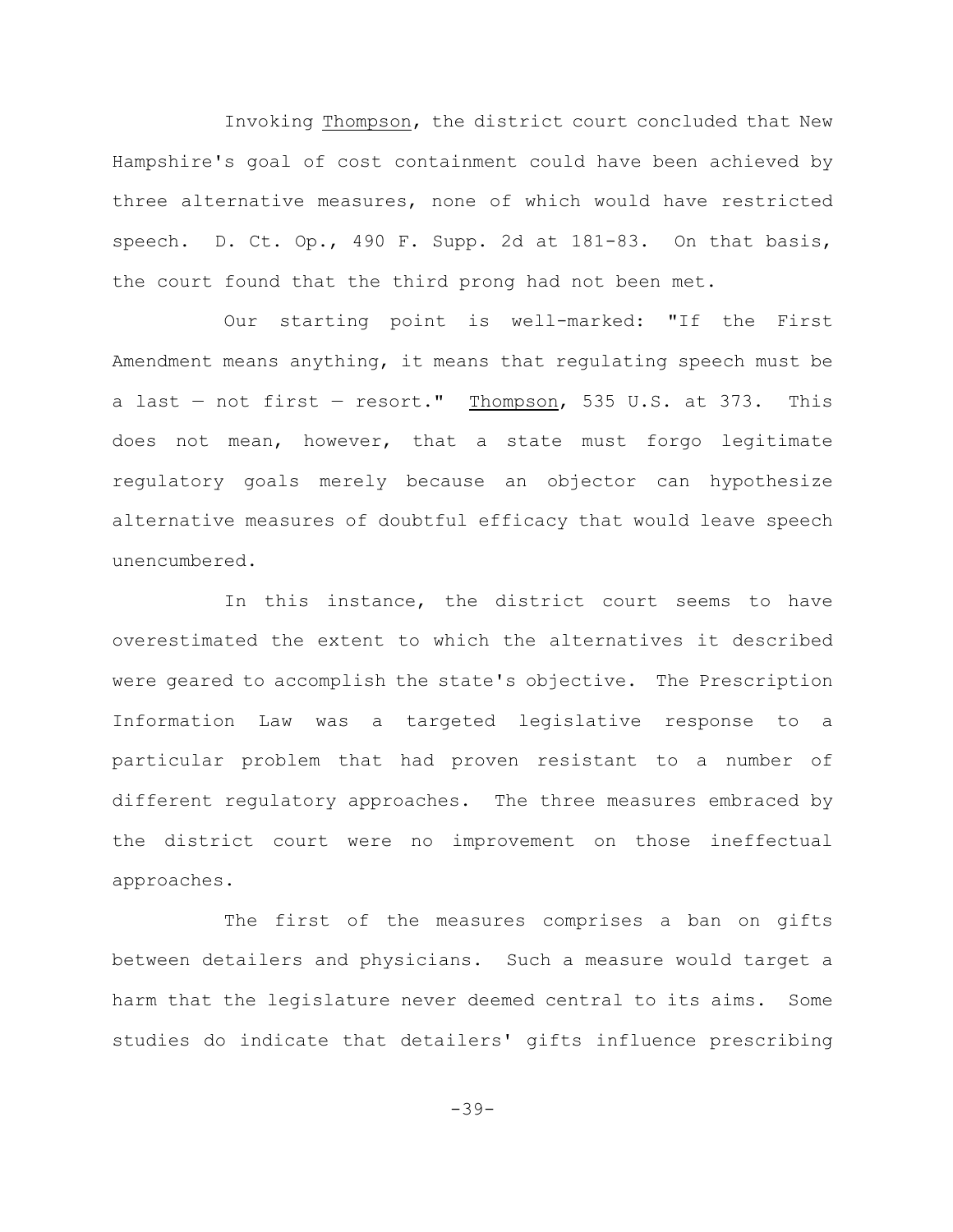behavior, but the New Hampshire legislature only saw such giftgiving as pernicious when it occurred within the context of a high-intensity sales pitch made possible by a detailer's possession of a physician's prescribing history. Moreover, such a ban would have unintended consequences; it would necessarily cut off the flow of free samples that physicians receive from detailers and often dispense to indigent patients. New Hampshire was constitutionally entitled to attempt to regulate detailing without killing this golden goose.

The second measure comprises an envisioned campaign to educate physicians to prescribe generic drugs whenever possible. This suggested measure fails as a matter of simple economics. Pharmaceutical companies spend over \$4,000,000,000 per year on detailing. Against that marketing juggernaut, the state would need to commit enormous resources to put across a contrary message. It is not a ground for striking down a commercial speech regulation that some counter-informational campaign, regardless of the cost, might restore equilibrium to the marketplace of ideas. See Posadas de P.R. Assocs. v. Tourism Co., 478 U.S. 328, 344 (1986).

The third measure hinges on the thought that it would be workable for New Hampshire to retool its Medicaid program so that non-preferred drugs — such as expensive brand-name drugs for which non-bioequivalent generic substitutes exist — would only be

 $-40-$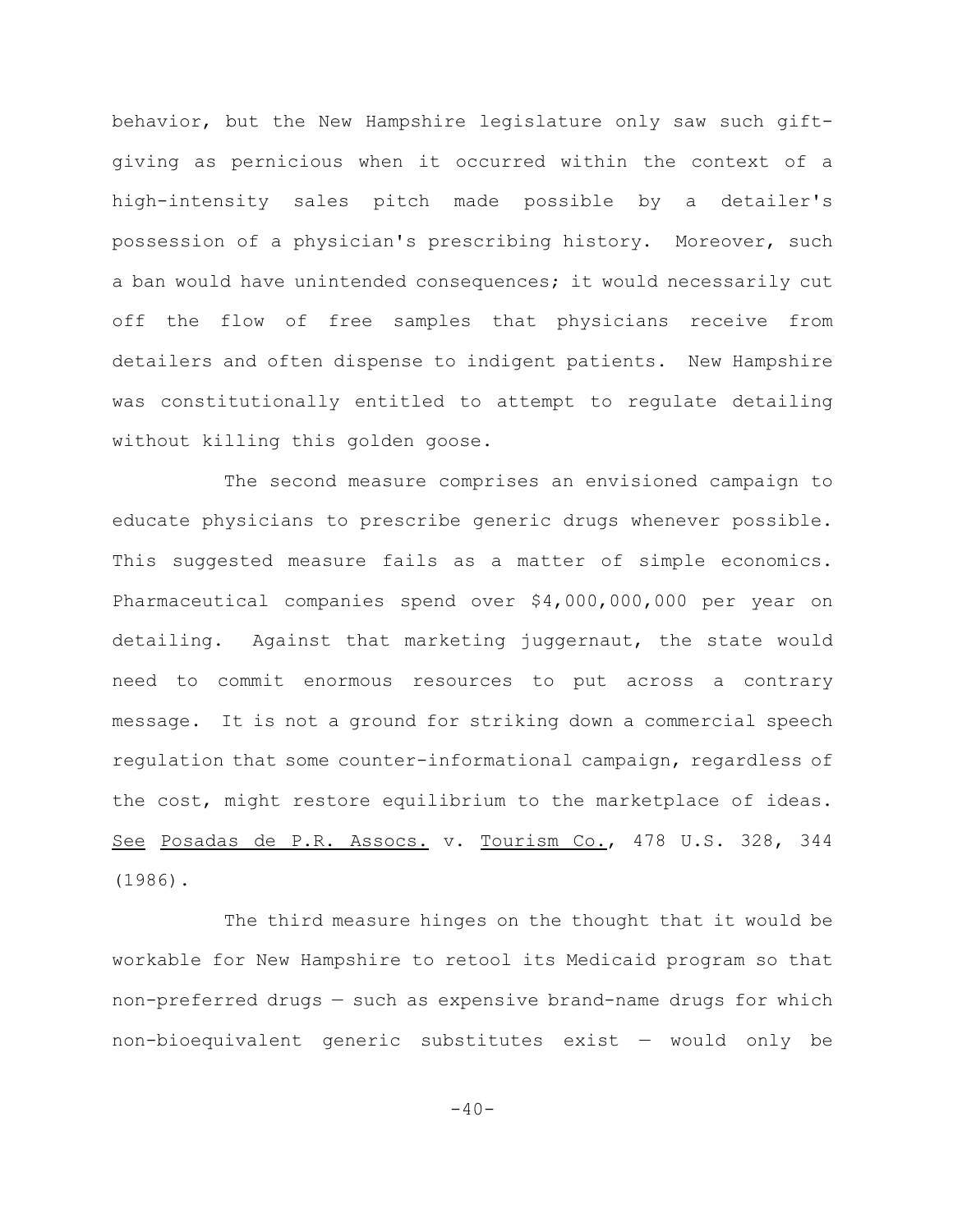dispensed upon a physician's consultation with a pharmacist. See D. Ct. Op., 490 F. Supp. 2d at 182. This suggested measure fails for impracticability, for incompleteness, and for coming too late in the prescription process. Implementing it would take extra time out of a doctor's day and, in all events, would make no inroads with respect to privately insured patients. And finally, this third measure represents a crude attempt to remedy the compromised prescribing habits of physicians after the fact. We explain briefly.

Physicians prescribe medications for individuals on the basis of a multitude of factors. A generic drug — whether or not bioequivalent — will rarely be capable of being recommended across the board as a substitute for a brand-name drug because each drug offers subtly different situation-specific advantages. The physician must attend to the patient's individual symptoms, make a diagnosis, and prescribe accordingly. Detailing provably skews physicians toward prescribing more brand-name drugs by highlighting strengths of brand-name drugs unrelated to the patient's individual condition. Inserting one more laborious step into the decisionmaking process may incline physicians to prescribe fewer brand-name drugs and more generic drugs; but it will do nothing to correct for or efface the distorting factors previously introduced into the physician's prescribing habits. The New Hampshire legislature enacted the Prescription Information

-41-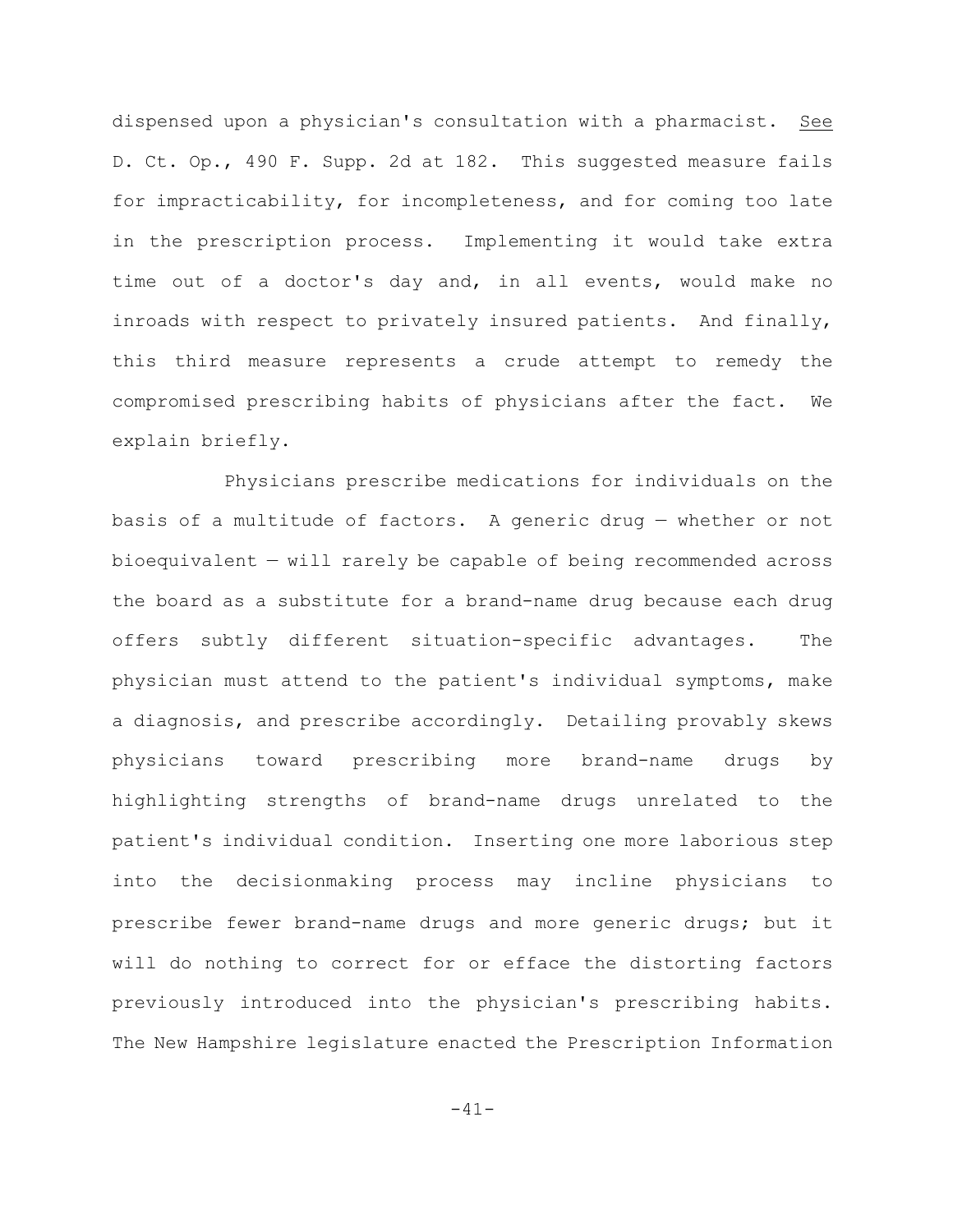Law not only to lower costs but also to prevent detailers from exerting so much influence over physicians' prescribing habits.

In sum, we find that neither the plaintiffs nor the district court has identified an alternative to the Prescription Information Law that promises to achieve the goals of the law without restricting speech. Consequently, we hold that the Prescription Information Law is no more restrictive than necessary to accomplish those goals.

That ends our First Amendment inquiry. For the reasons elucidated above, we hold that the challenged portions of the Prescription Information Law survive the rigors of intermediate scrutiny. Thus, even if one assumes that those provisions to some extent implicate commercial speech, they do not violate the First Amendment.

### **VII. VOID FOR VAGUENESS**

Terming numerous undefined words and phrases in the Prescription Information Law amorphous or ambiguous, the plaintiffs contend that the statute is unconstitutionally vague.<sup>9</sup> This contention need not detain us.

The pertinent statutory text is set out earlier in this opinion, see supra Part II, and it would serve no useful purpose

 $9$  The plaintiffs mention in passing that the Prescription Information Law is overbroad but they do not develop an overbreadth argument. Any such argument is, therefore, waived. See United States v. Zannino, 895 F.2d 1, 17 (1st Cir. 1990).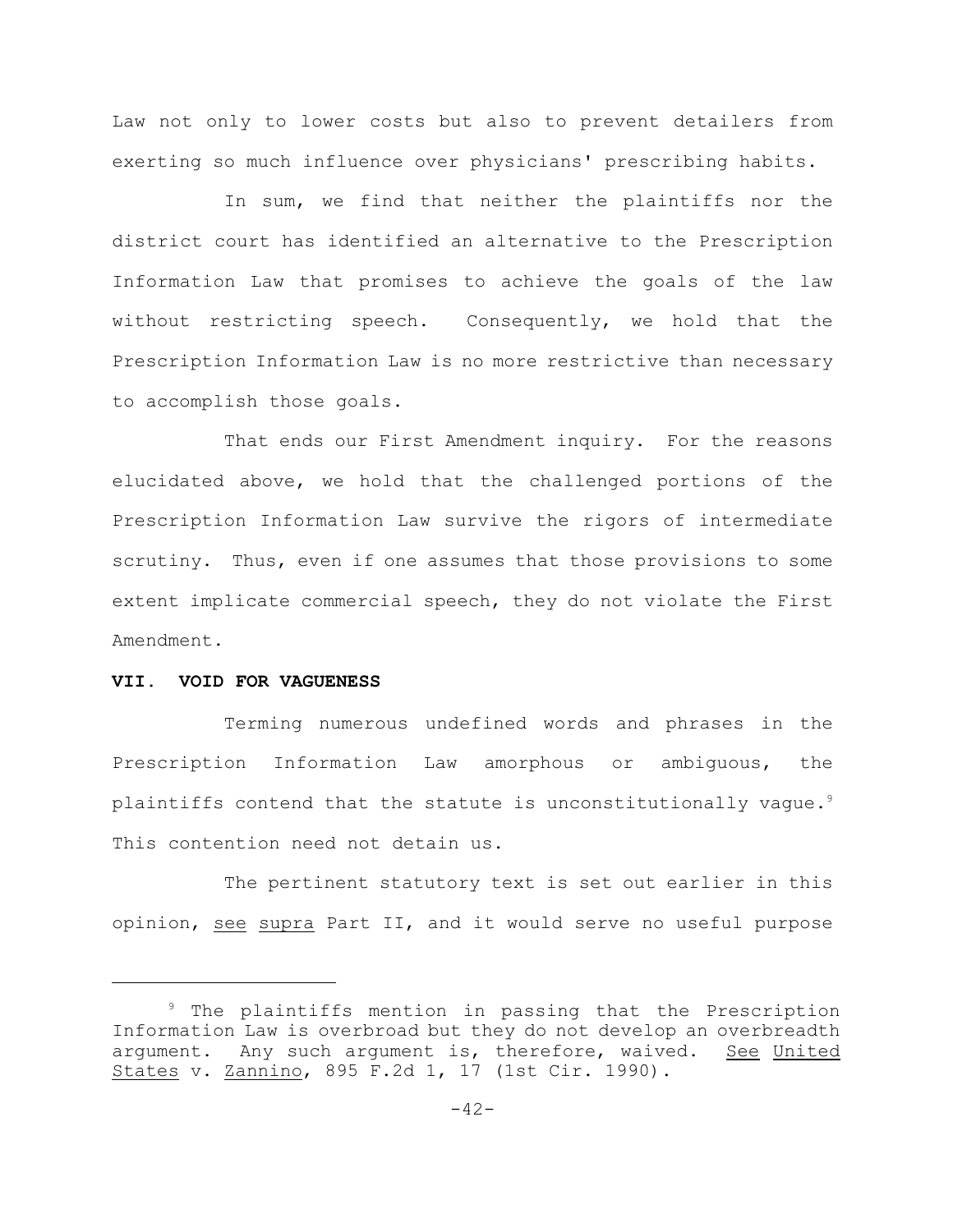to repastinate that ground. It suffices to say that the plaintiffs question virtually everything from soup to nuts — from the meaning of the adjective "identifiable" to the scope of the phrase "commercial purpose." They allege that this pervasive imprecision chills protected speech (especially since violations of the statute may trigger both criminal and civil penalties). See Reno v. ACLU, 521 U.S. 844, 872 (1997).

We readily acknowledge that the Prescription Information Law is not a model of legislative craftsmanship. But statutes do not need to be precise to the point of pedantry, and the fact that a statute requires some interpretation does not perforce render it unconstitutionally vague. See Ridley v. Mass. Bay Transp. Auth., 390 F.3d 65, 93 (1st Cir. 2004). That is the case here.

A federal court may interpret state law by using the same method and approach that the state's highest court would use. See Nat'l Pharms., Inc. v. Feliciano-de-Melecio, 221 F.3d 235, 241-42 (1st Cir. 2000); see also Planned Parenthood of Idaho, Inc. v. Wasden, 376 F.3d 908, 930 (9th Cir. 2004) ("Ordinarily, in construing a state statute, we follow the state's rules of statutory interpretation.").

Under New Hampshire law, an inquiring court may consider legislative history to aid in clarifying an ambiguous statute. Hughes v. N.H. Div. of Aero., 871 A.2d 18, 26 (N.H. 2005). The objective is to construe a statute "in light of the legislature's

 $-43-$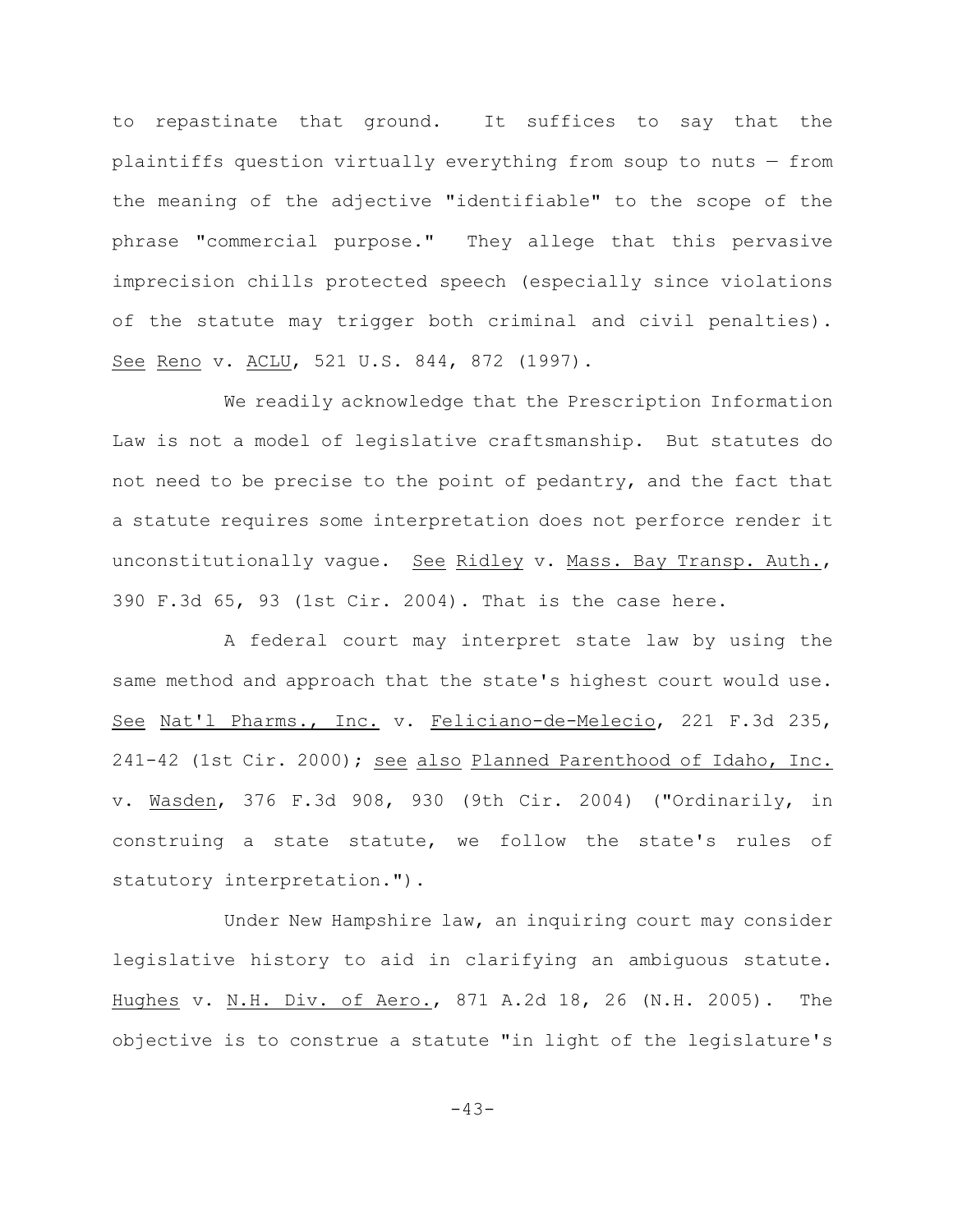intent in enacting [it], and in light of the policy sought to be advanced by the entire statutory scheme." Carlisle v. Frisbie Mem. Hosp., 888 A.2d 405, 417 (N.H. 2005). Consistent with that approach, an inquiring court should not hesitate to "presume any narrowing construction or practice to which the law is fairly susceptible." City of Lakewood v. Plain Dealer Publ'g Co., 486 U.S. 750, 770 n.11 (1988) (internal quotation marks omitted); see Stenberg v. Carhart, 530 U.S. 914, 944-45 (2000); R.I. Ass'n of Realtors, Inc. v. Whitehouse, 199 F.3d 26, 36 (1st Cir. 1999).

Read in light of the legislature's manifest intent, the Prescription Information Law is sufficiently clear to withstand the plaintiffs' vagueness challenge. The legislature's avowed intent was to curtail in New Hampshire what it viewed as the pernicious practice of targeted detailing by pharmaceutical companies. It sought to do so by prohibiting "for any commercial purpose" the dissemination and use of the data on which targeting had come to depend: prescriber histories. In keeping with this narrow purpose, the statute excludes from its coverage almost every commercial use other than detailing; the listed exemptions include "pharmacy reimbursement; formulary compliance; care management; utilization review by a health care provider, the patient's insurance provider or the agent of either; health care research or as otherwise provided by law." N.H. Rev. Stat. Ann. § 318:47-f.

 $-44-$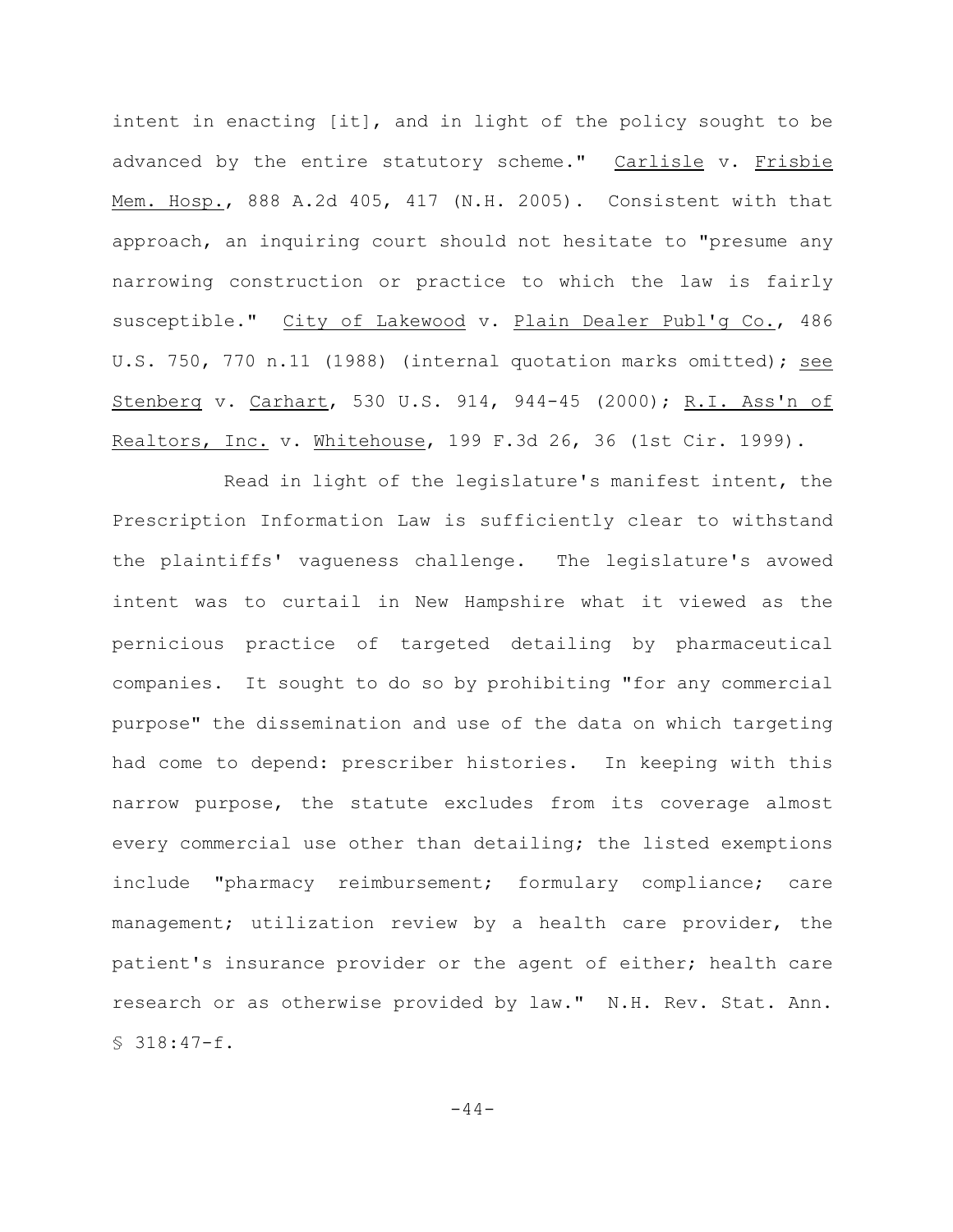As we understand the state's position, these categories of exceptions are to be construed broadly to avoid impinging upon uses of prescriber-identifiable data that do not implicate the state's core concern. For example, the Attorney General explicitly acknowledged in the court below that the Prescription Information Law does not bar the plaintiffs from selling prescriber-identifiable data to pharmaceutical companies for research or for recruiting physicians to participate in clinical trials of newly developed drugs. Given that understanding, the fact that data derived from such research or trials later may be used in the companies' general marketing cannot transform the permitted uses into ones that have an impermissible purpose. After all, marketing and sales are the ultimate purposes for virtually all research done by pharmaceutical companies. As long as the companies do not undertake targeted detailing of New Hampshire-based clinical trial participants — whose prescribing data was obtained for research purposes — there is no violation of the Prescription Information Law.

We recognize that this construction of the Prescription Information Law is not inevitable. But this is a facial challenge, and the state's articulated purpose narrows the interpretive lens through which we must view the problem. See Davis v. FEC, 128 S. Ct. 2759, 2770-71 (2008) (noting that in facial challenges courts should "extend[] a measure of deference

 $-45-$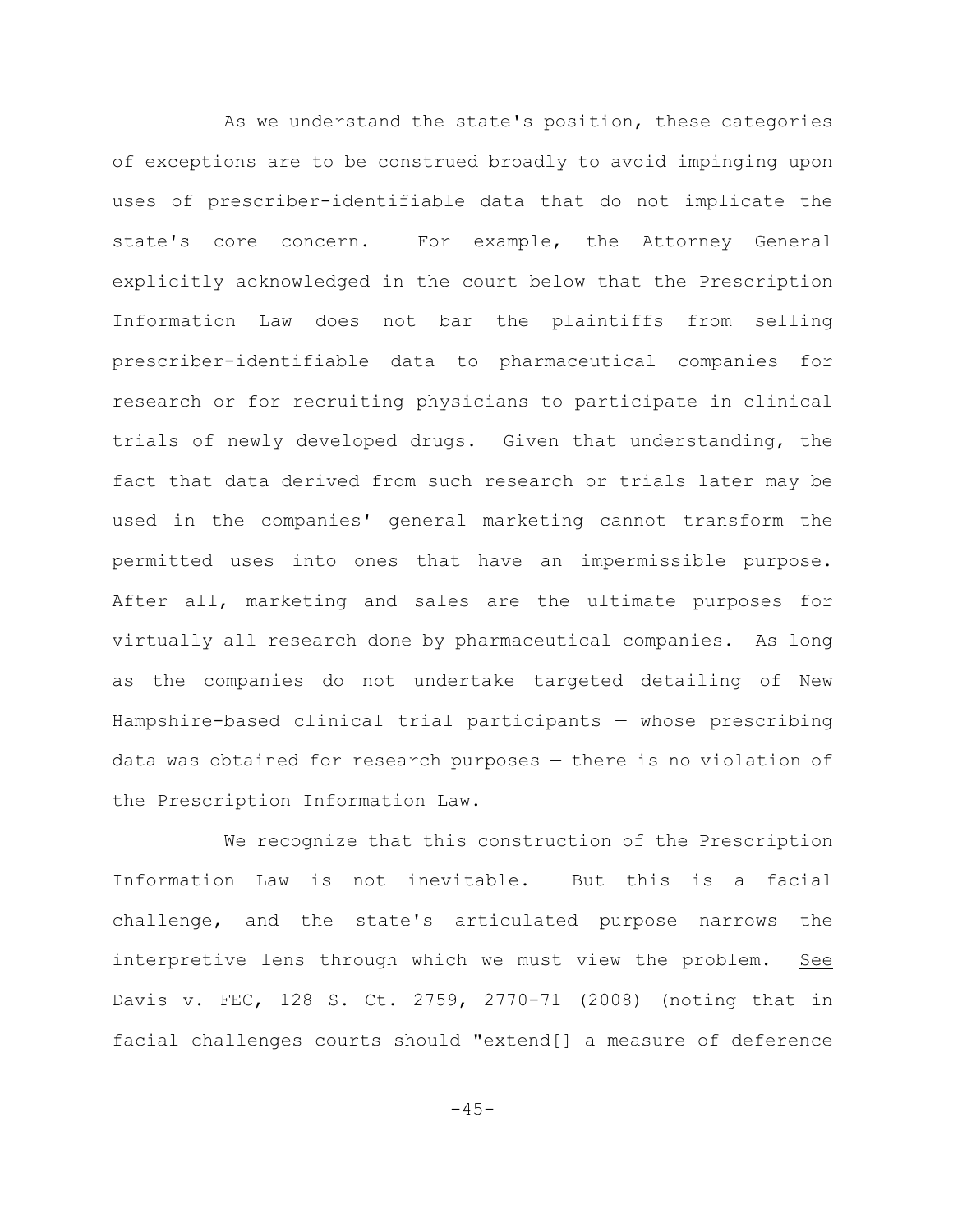to the judgment of the legislative body that enacted the law"); Wash. State Grange v. Wash. State Repub. Party, 128 S. Ct. 1184, 1194 (2008) (explaining that deference requires an inquiring court to ask whether challenged law could possibly be implemented constitutionally). This perspective requires us to give the exceptions their full scope and eliminates any chilling effect. Health care professionals who use prescriber-identifiable data to influence physician prescribing decisions other than through direct marketing need not be concerned that their activity will offend the statute.

This narrow reading of the Prescription Information Law similarly serves to allay concerns that pharmacies and other sources of prescriber data will be subject to prosecution based on some improper downstream use of that data. As long as such entities impose conditions on the transfer of such data that require purchasers to comply with the terms of the law, they are safe. Thus, when data is requested for one of the myriad uses that are permissible under the Prescription Information Law, there should be no chilling effect.<sup>10</sup>

For these reasons, we reject the plaintiffs' contention that the law is void for vagueness.

 $10$  Because no pharmaceutical company is a party to this litigation, we decline to address whether an action could be maintained under the Prescription Information Law against a pharmaceutical company that uses data properly acquired for one purpose to target physicians for detailing.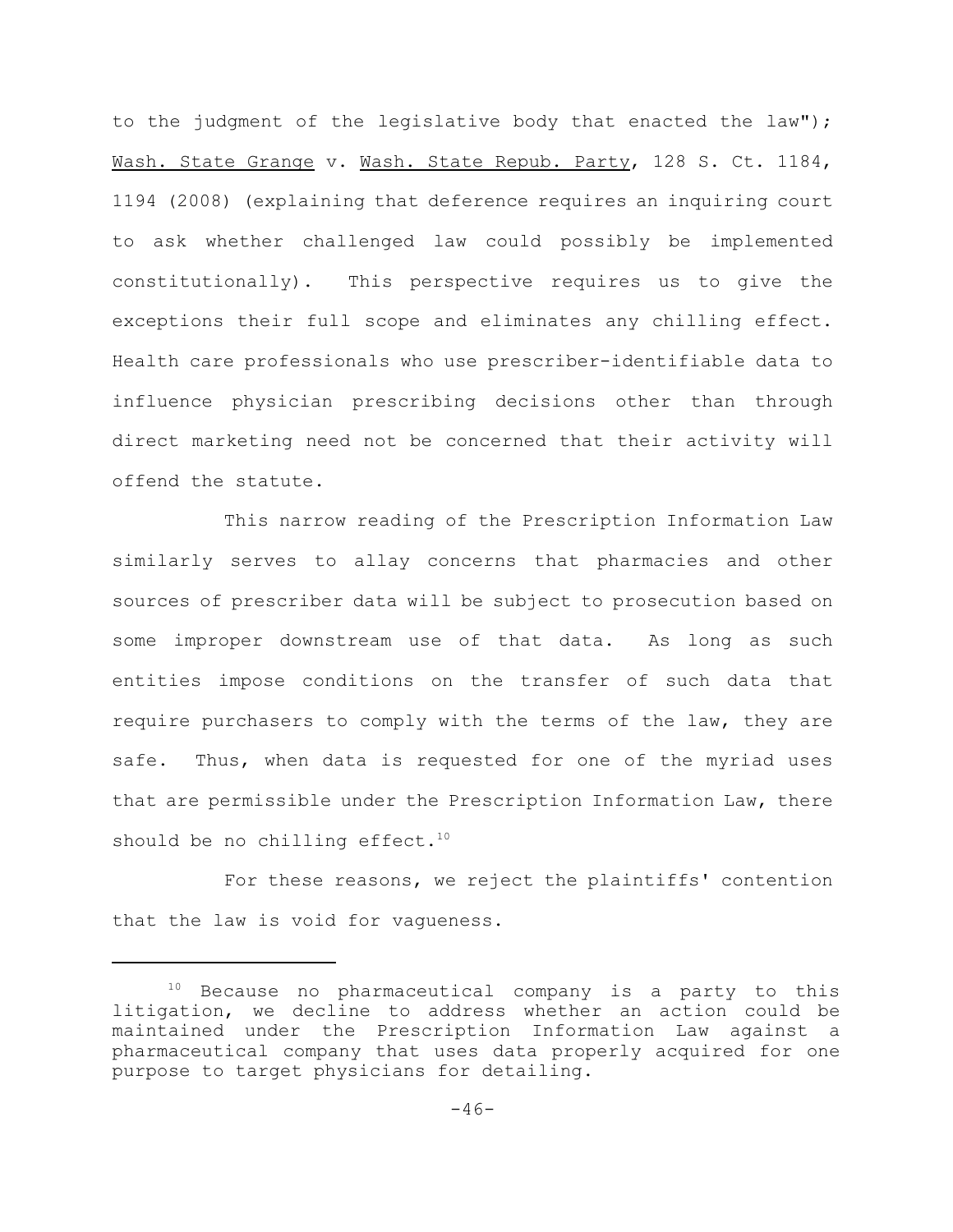### **VIII. DORMANT COMMERCE CLAUSE**

Finally, the plaintiffs mount a Commerce Clause challenge to the Prescription Information Law. They maintain that the statute violates the Constitution by regulating conduct wholly outside New Hampshire. This argument is unavailing.

The Commerce Clause, ostensibly an affirmative grant of power to Congress "[t]o regulate Commerce . . . among the several states," U.S. Const. art. I § 8 cl. 3, embodies a negative aspect that "prevents state and local governments from impeding the free flow of goods from one state to another." Alliance of Auto. Mfrs. v. Gwadosky, 430 F.3d 30, 35 (1st Cir. 2005) (quoting Houlton Citizens Coal. v. Town of Houlton, 175 F.3d 178, 184 (1st Cir. 1999)). The proper mode of analysis under this so-called "dormant Commerce Clause" depends upon the scope of the challenged statute. See id. A law that purports to regulate conduct occurring wholly outside the enacting state "outstrips the limits of the enacting state's constitutional authority and, therefore, is per se invalid." Id.; see Pharm. Research & Mfrs. of Am. v. Concannon, 249 F.3d 66, 79 (1st Cir. 2001), aff'd, 538 U.S. 644 (2003). This is the principle that the plaintiffs see as controlling here.

Their argument runs along the following lines. They point out that the New Hampshire law lacks any explicit mention of a geographic limitation. Building on this foundation, they invite us to hold that the N.H. Rev. Stat. Ann. § 318:47-f. prohibits the

 $-47-$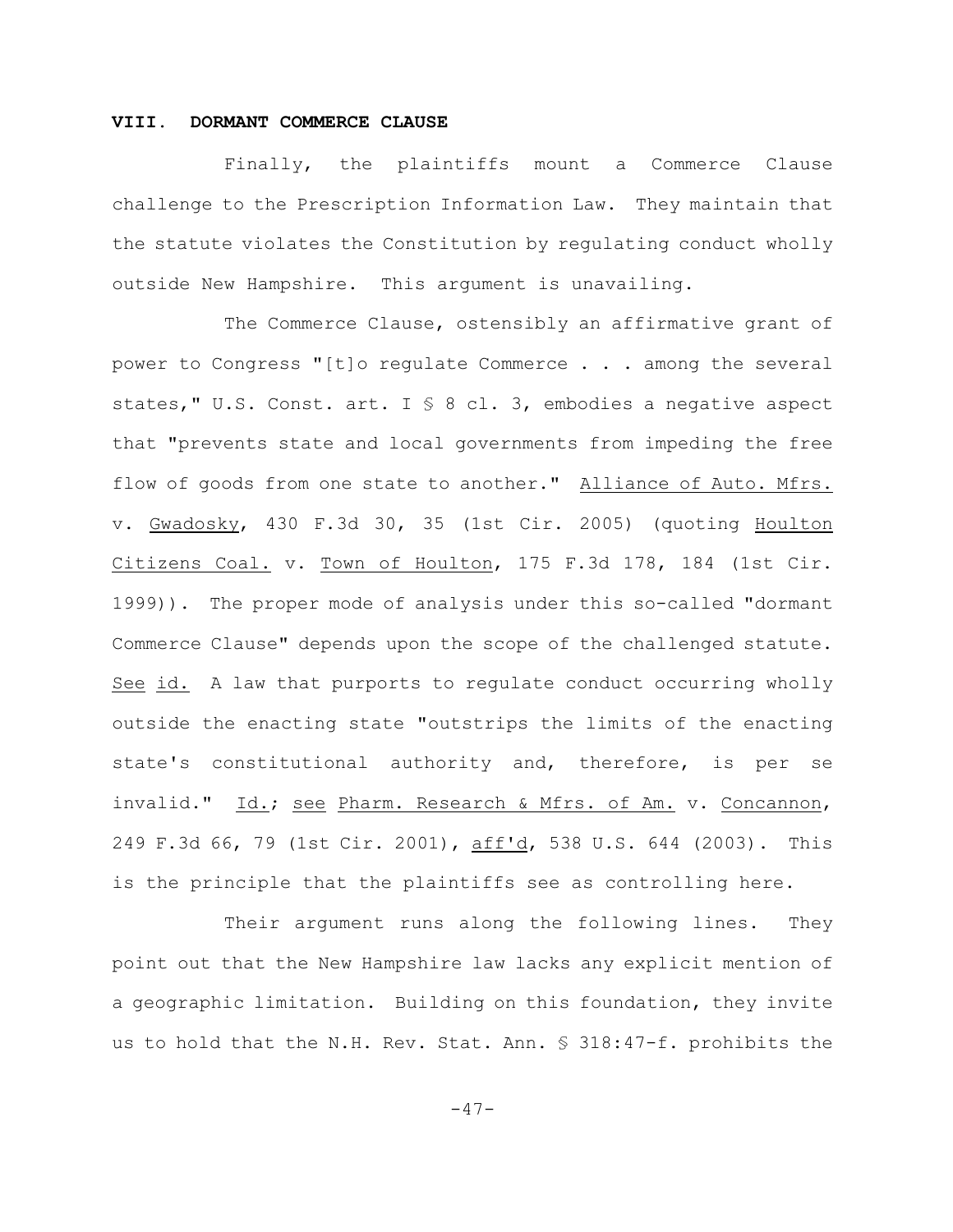licensing, transfer, use, and sale of prescriber-identifiable data everywhere, (including transactions that take place wholly outside New Hampshire). So interpreted, the statute would, among other things, prohibit the transfer of data from a pharmacy benefits manager located in, say, New York to Verispan, a Delaware firm headquartered in Pennsylvania. Such a direct regulation of outof-state transactions would, the plaintiffs assert, be per se invalid under the dormant Commerce Clause. See Alliance of Auto. Mfrs., 430 F.3d at 35.

For its part, the state urges us to interpret the law as governing only in-state transactions. As we already have explained, a federal court normally should interpret state law using the same method and approach that the highest court of the state would use. See Nat'l Pharms., 221 F.3d at 241-42.

An assertion that the Commerce Clause invalidates a particular statutory scheme presents a facial challenge to that statute. See generally United States v. Nascimento, 491 F.3d 25, 41 (1st Cir. 2007) (distinguishing facial and as-applied Commerce Clause challenges to federal law), cert. denied, 128 S. Ct. 1738 (2008). "[I]n evaluating a facial challenge to a state law, a federal court must . . . consider any limiting construction that a state court or enforcement agency has proffered." McGuire v. Reilly, 386 F.3d 45, 58 (1st Cir. 2004) (quoting Ward v. Rock Against Racism, 491 U.S. 781, 795-96 (1989)). This same deference

-48-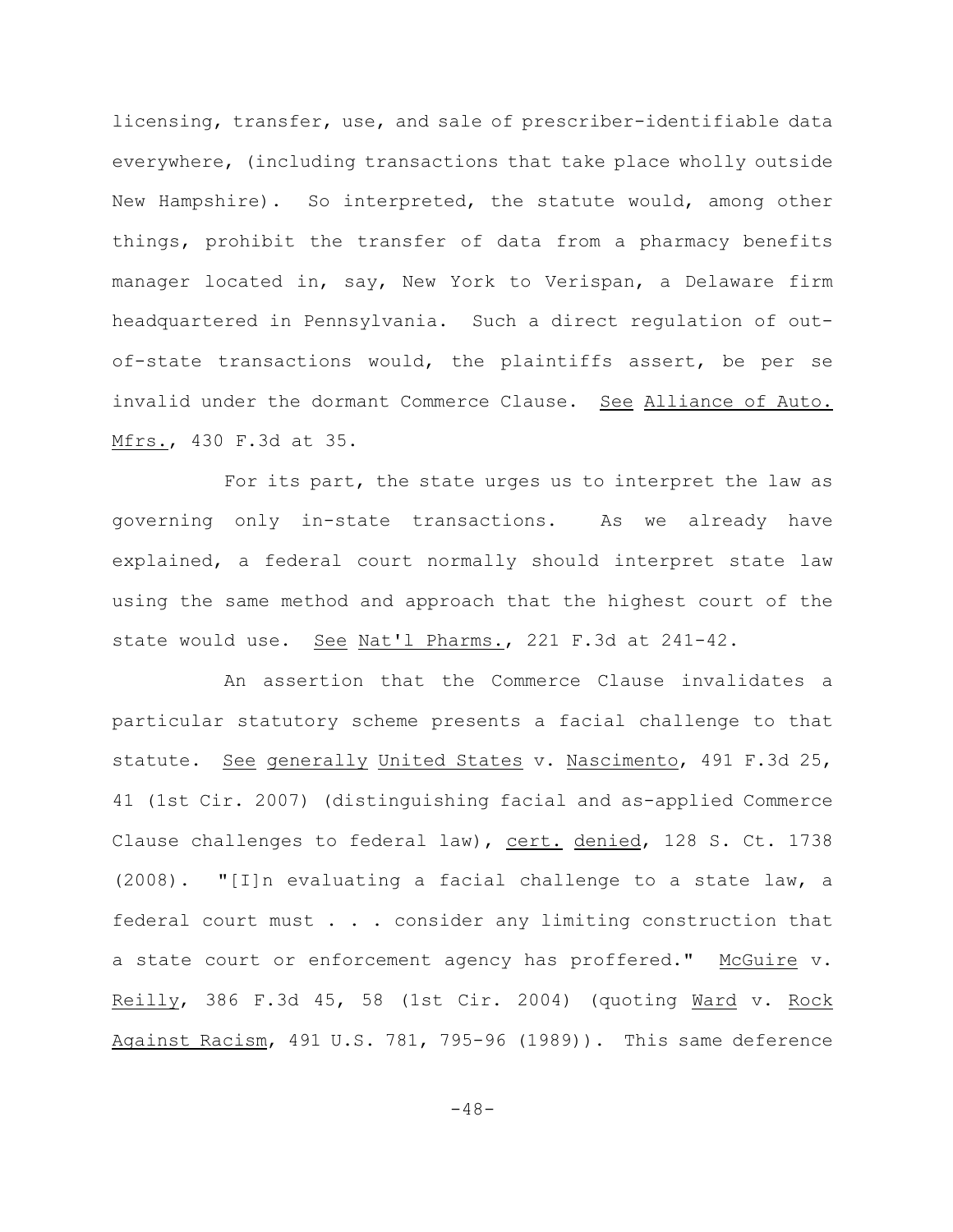obtains in the courts of New Hampshire. See In re Morgan, 742 A.2d 101, 109 (N.H. 1999) (counseling deference to administrative interpretations of statutes unless such an interpretation is "plainly incorrect").

Two additional principles of statutory interpretation figure into the equation. First, state statutes should be presumed to govern only conduct within the borders of the enacting state. See K-S Pharms., Inc. v. Am. Home Prods. Corp., 962 F.2d 728, 730 (7th Cir. 1992); State v. McGlone, 78 A.2d 528, 530 (N.H. 1951). Second, statutes should be given a constitutional as opposed to an arguably unconstitutional interpretation whenever fairly possible. See Arizonans for Official English v. Arizona, 520 U.S. 43, 78 (1997); Nascimento, 491 F.3d at 38; see also Sibson v. State, 259 A.2d 397, 400 (N.H. 1969) (explaining that "a statute will be construed to avoid a conflict with constitutional rights whenever that course is reasonably possible").

Here, the New Hampshire Attorney General  $-$  the state official charged with enforcing its laws — has exhorted us to read the Prescription Information Law to "relate only to activity that takes place domestically." Appellant's Reply Br. at 13. This narrowing construction is reasonable and accords with the tenet that laws should not be presumed to have extraterritorial effect. It also avoids any doubt about the law's constitutionality under the dormant Commerce Clause. As the Seventh Circuit wisely

 $-49-$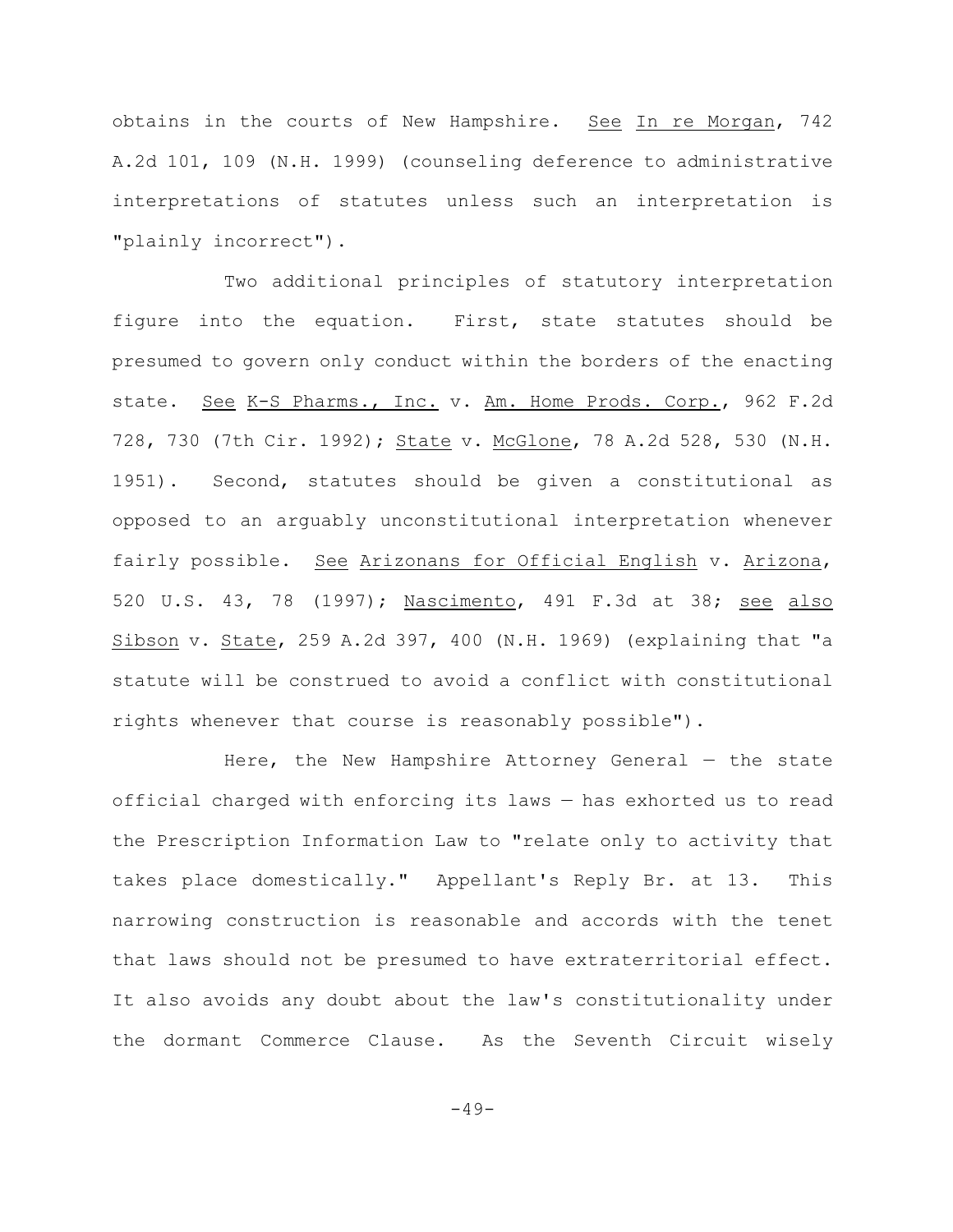observed when confronted with a similar state statute lacking any built-in geographic restriction, it would make no sense to read the statute to regulate out-of-state transactions when the upshot of doing so would be to annul the statute. See K-S Pharms., 962 F.2d at 730.

There is no need to belabor the point. We are confident that the New Hampshire Supreme Court would interpret the Prescription Information Law to affect only domestic transactions. Seen in this light, the plaintiffs' dormant Commerce Clause challenge necessarily fails. This law may result in a loss of profit to out-of-state data miners due to the closing of one aspect of the New Hampshire market for their wares, but that circumstance amounts neither to regulating conduct outside the state nor to "necessarily requir[ing] out-of-state commerce to be conducted according to in-state terms." Wine & Spirits II, 481 F.3d at 15.

We add a coda. Our dissenting brother concedes that, on its face, the Attorney General's interpretation of the Prescription Information Law obviates any Commerce Clause problem. He nevertheless suggests that that interpretation leaves the Act with "negligible impact" and is, therefore, unreasonable. We fail to see the logic in this suggestion.

To be sure, the Attorney General's plausible interpretation of the Prescription Information Law, which permits

 $-50-$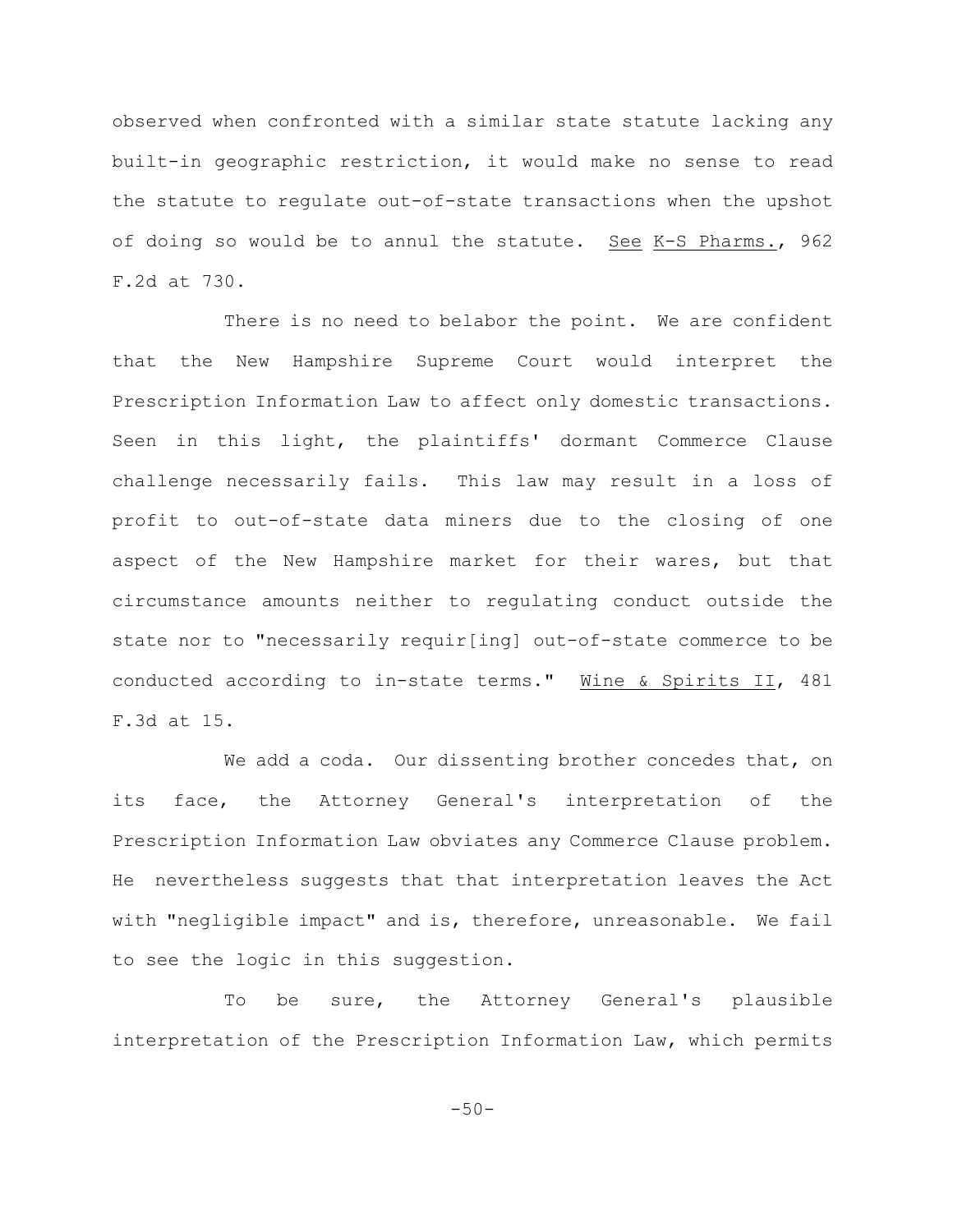the routine transfer of data to out-of-state facilities where it can then be aggregated and sold legally to others, may not accomplish very much. $^{11}$  But that does not make the Attorney General's interpretation unreasonable. See Maguire, 386 at 58; In re Morgan, 742 A.2d at 109. There is no rule that forbids a legislature from enacting prophylactic legislation to prevent disfavored activity before individuals engage in that activity.

# **IX. CONCLUSION**

We need go no further. For the reasons elucidated above, we reverse the decision of the district court and vacate the injunction against enforcement of the Prescription Information Law.

## **Reversed.**

**- Concurring/Dissenting Opinion Follows -** 

 $11$  The question remains, however, whether the purchasers could subsequently make use of the aggregated data in New Hampshire. That question is not before us.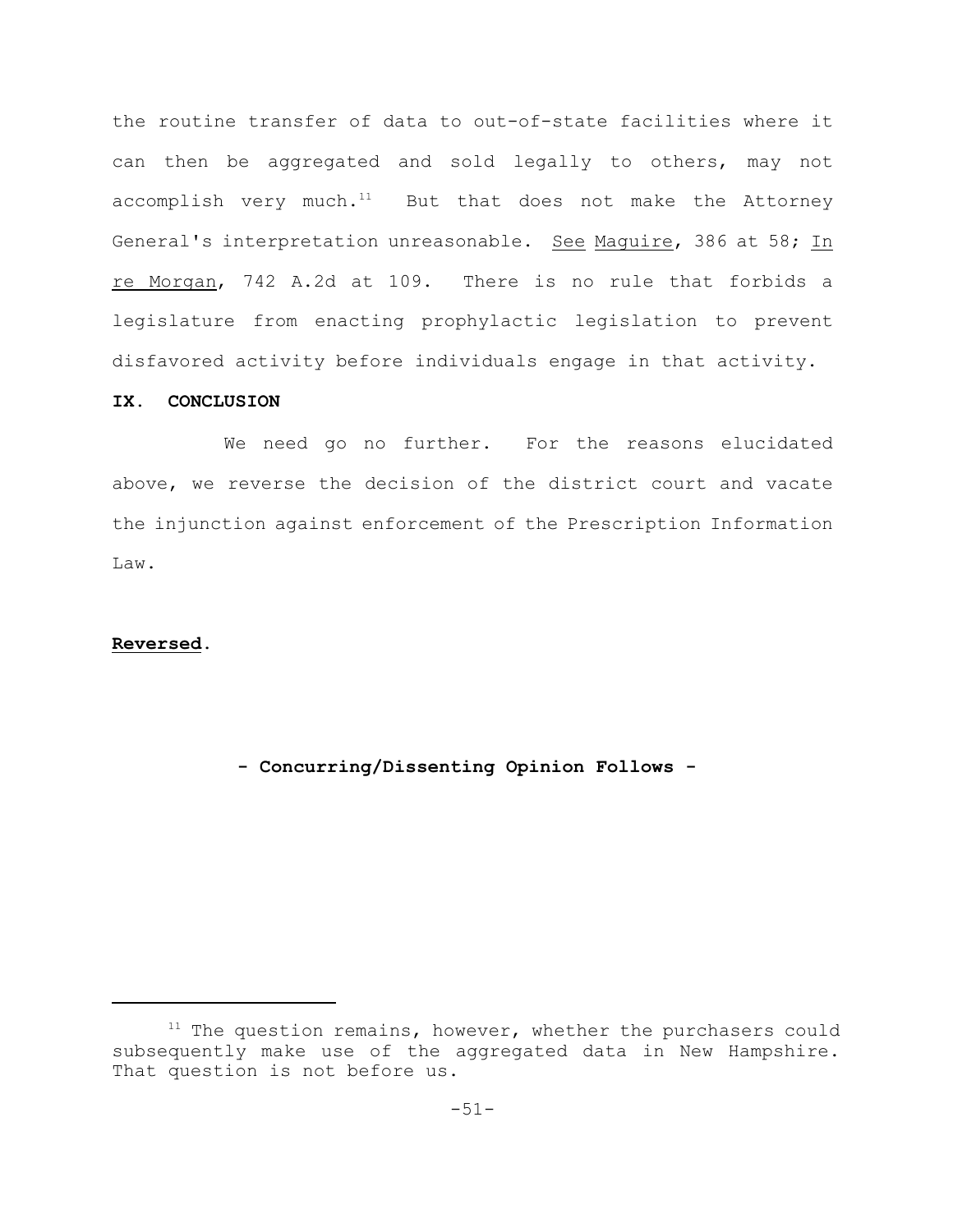**LIPEZ, Circuit Judge**, concurring and dissenting. Although I agree with the majority that the district court's decision cannot stand, I respectfully disagree with the majority's refusal to address the First Amendment issue at the core of this case. The majority focuses on the so-called upstream transactions – the acquisition, aggregation, and sale of prescriberidentifiable data by the plaintiffs – and concludes that such activity is not speech within the purview of the First Amendment. That conclusion is self-evident and beside the point. In enacting the Prescription Information Confidentiality Act ("the Prescription Act" or "the Act"),  $12$  the New Hampshire Legislature chose to regulate the upstream transactions because it wanted to alter the message used by pharmaceutical detailers in pursuing a downstream transaction with health care professionals. In other words, the Act was designed to limit the speech of those detailers. The majority relies on the prudential doctrine of standing to avoid deciding whether that limitation violates the First Amendment. In my view, that avoidance is wasteful and unwise, unsupported by principles of standing, and analytically flawed.

 $12$  The legislation did not include a formal title for the statute; I have adopted a formulation that blends the district court's and the parties' usage.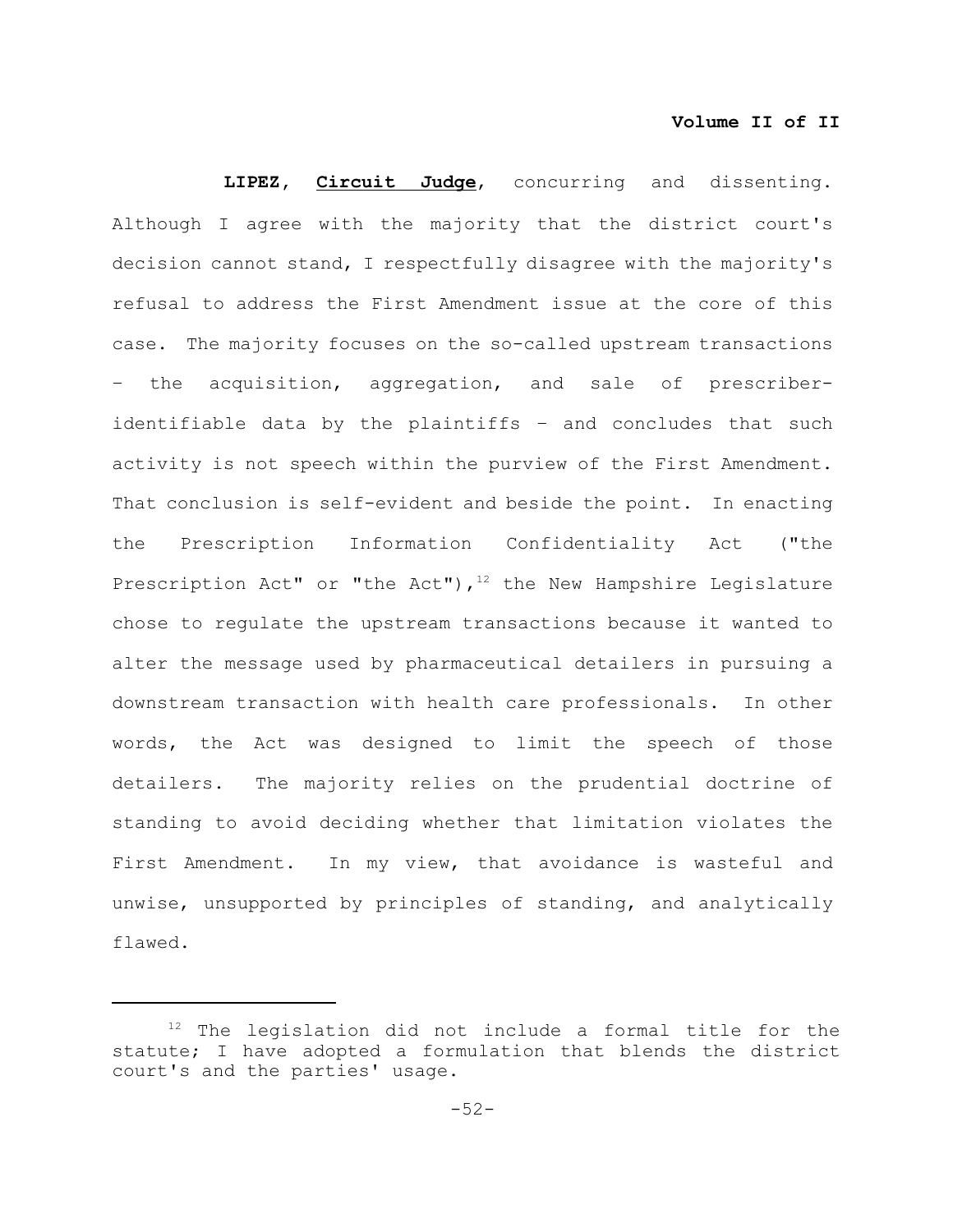Consequently, after examining the issue of standing, I address the issue that we should be addressing – whether the Act restricts protected commercial speech between detailers and prescribers and, if so, whether the State can justify that restriction under the commercial speech test of Central Hudson Gas & Electric Corp. v. Public Service Commission, 447 U.S. 557, 566 (1980). I conclude that the Act does restrict commercial speech, and that the State's interest in cost containment justifies that restriction. I also conclude, contrary to the majority, that we should remand the case for consideration of the plaintiffs' Commerce Clause challenge.

#### **I.**

The majority admits that speech is implicated by the Prescription Act and identifies that speech as "primarily [the] communications between detailers and doctors." It purports to refuse to address the Act's impact on that targeted speech, based on principles of standing, because "no detailer or doctor is a plaintiff here." However, not only do my colleagues misguidedly invoke standing to avoid explicitly resolving the constitutionality of the Act's restriction on communications between detailers and doctors, but they also accept the State's justification for the restriction without allowing the plaintiffs to establish the First Amendment values at stake. The majority's use of standing principles is thus doubly wrong.

-53-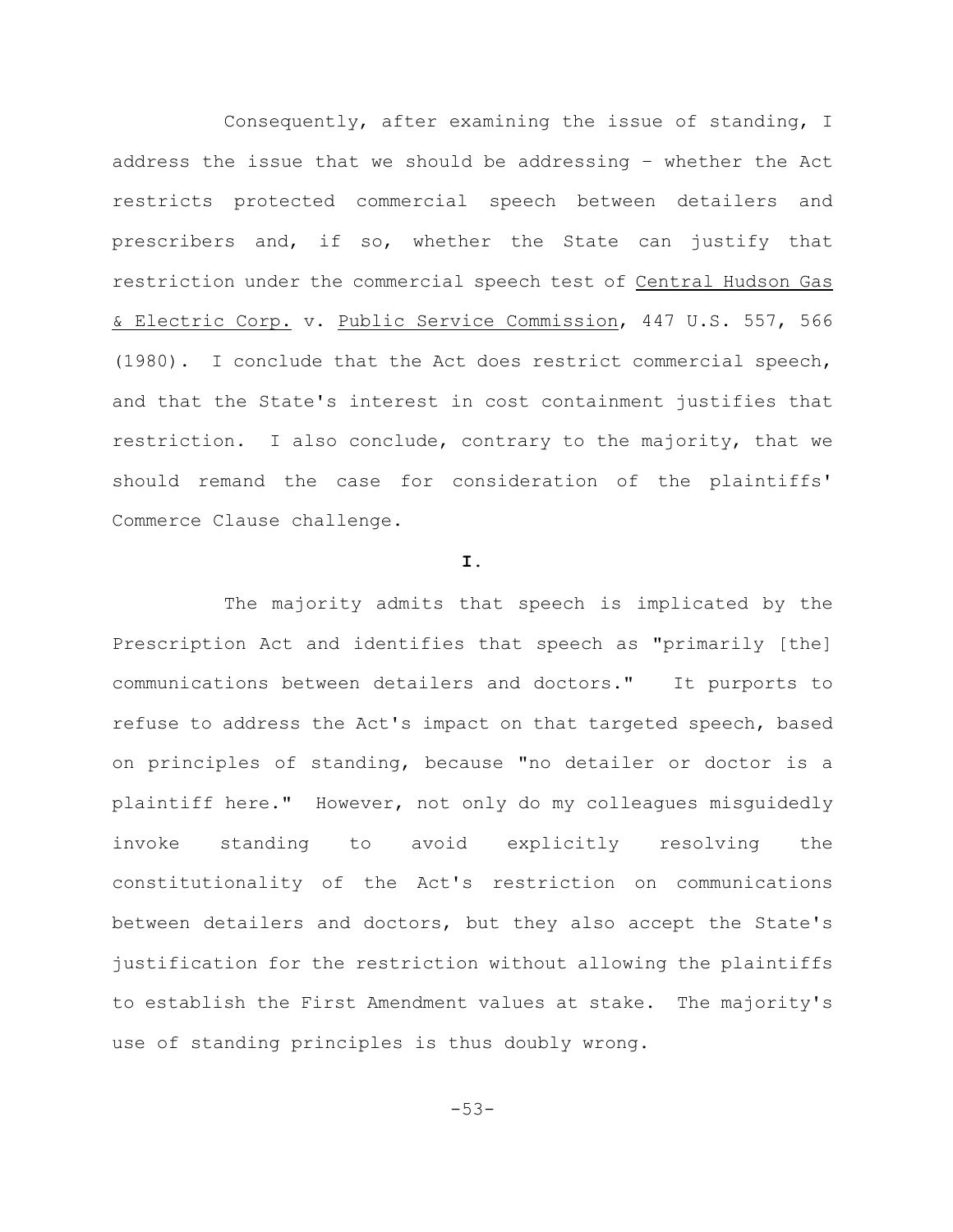# **A. The Prudential Policies of Third Party Standing**

In Craig v. Boren, 429 U.S. 190 (1976), the Supreme Court considered whether a beer vendor could challenge on equal protection grounds an Oklahoma statute that prohibited the sale of "nonintoxicating" 3.2% beer to males under 21 and to females under 18. The question was whether the beer vendor had standing to raise the equal protection objections of 18- to 20-year-old males. The Court noted that the plaintiff had the requisite "injury in fact" to satisfy the constitutional standing requirement, id. at  $194,$ <sup>13</sup> leaving only a prudential concern about whether the plaintiffs should be allowed to raise third-party constitutional claims.

429 U.S. at 194.

<sup>&</sup>lt;sup>13</sup> The Court stated there:

The legal duties created by the statutory sections under challenge are addressed directly to vendors such as appellant. She is obliged either to heed the statutory discrimination, thereby incurring a direct economic injury through the constriction of her buyers' market, or to disobey the statutory command and suffer, in the words of Oklahoma's Assistant Attorney General, "sanctions and perhaps loss of license." This Court repeatedly has recognized that such injuries establish the threshold requirements of a "case or controversy" mandated by Art. III.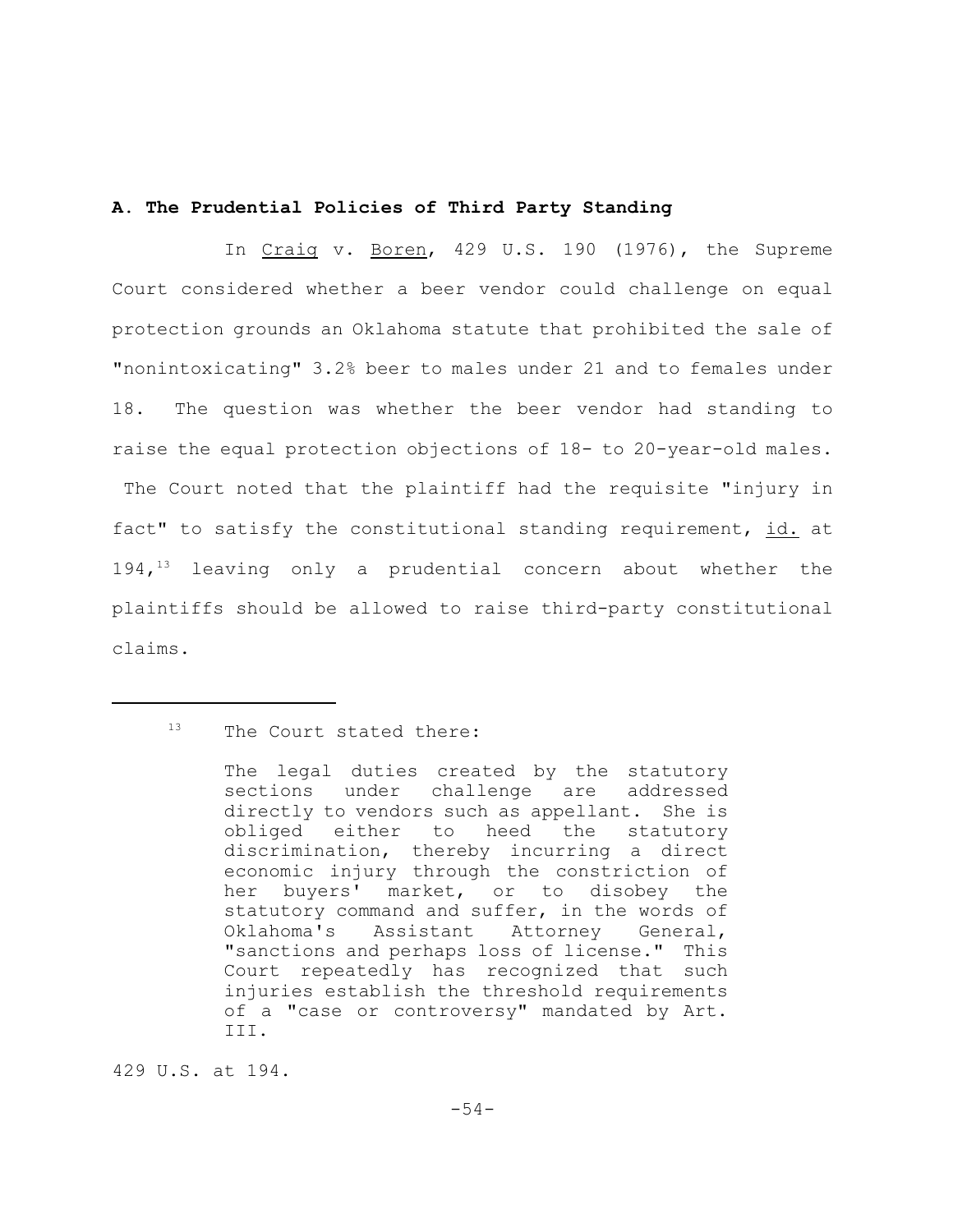In concluding that the vendor's claims could go forward, the Court observed that it is "settled that limitations on a litigant's assertion of jus tertii are not constitutionally mandated, but rather stem from a salutary 'rule of self-restraint' designed to minimize unwarranted intervention into controversies where the applicable constitutional questions are ill-defined and speculative." Id. at 193. However, in the circumstances before the Court in Craig, such "prudential objectives" could not be furthered because "the lower court already ha[d] entertained the relevant constitutional challenge and the parties ha[d] sought or at least ha[d] never resisted an authoritative constitutional determination." The Court continued:

> In such circumstances, a decision by us to forgo consideration of the constitutional merits in order to await the initiation of a new challenge to the statute by injured third parties would be impermissibly to foster repetitive and time-consuming litigation under the guise of caution and prudence. Moreover, insofar as the applicable constitutional questions have been and continue to be presented vigorously and "cogently," the denial of jus tertii standing in deference to a direct class suit can serve no functional purpose.

Id. at 193-94 (citation omitted).

There is no debate that the plaintiffs in this case also meet the requirements for Article III standing. Like the beer vendors in Craig, the plaintiffs here are direct targets of the challenged statute. By seeking to prevent pharmaceutical

-55-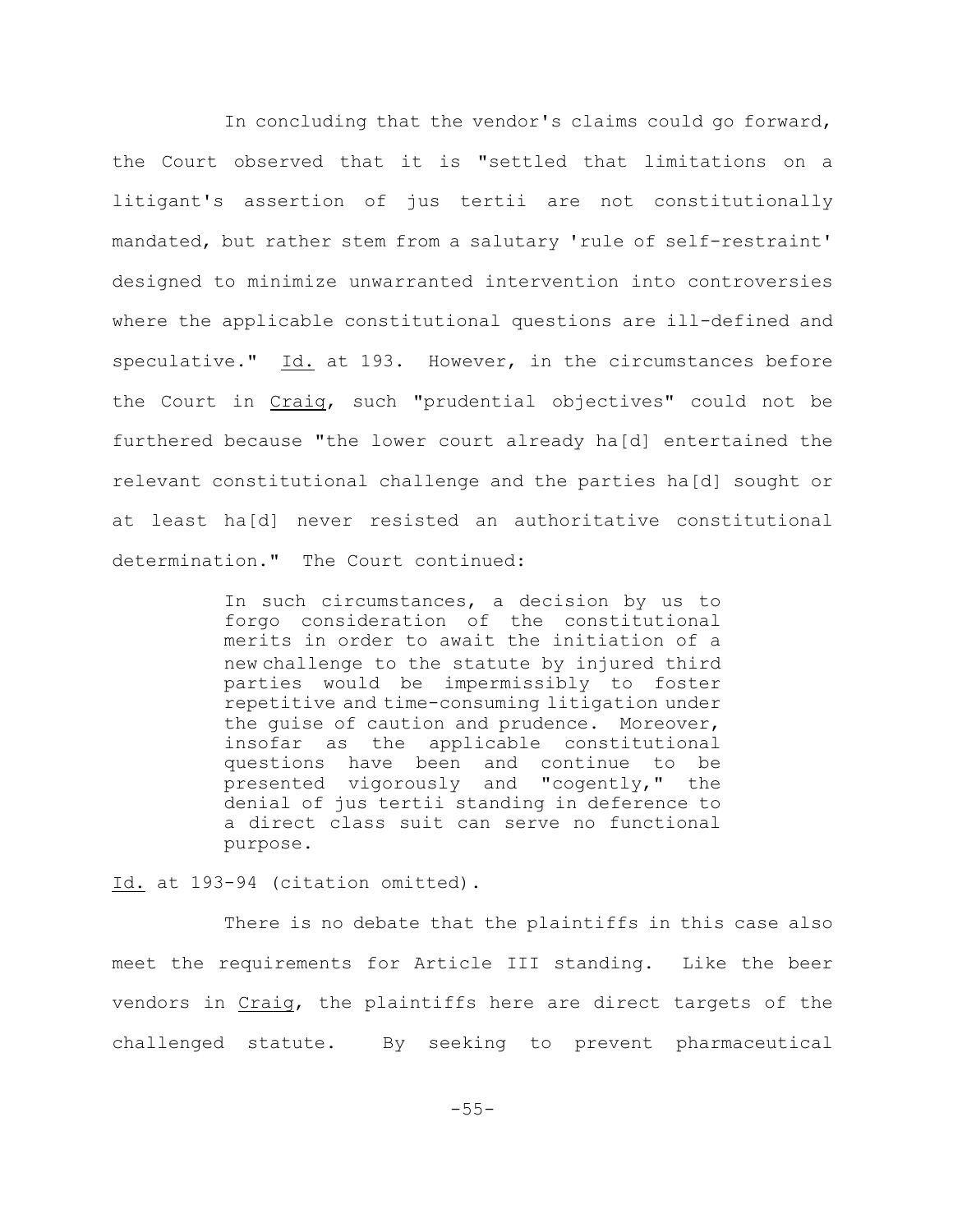detailers from using prescriber data in their sales pitches to New Hampshire health care providers, the Act diminishes the market for the prescriber data collected, organized and sold by plaintiffs and thereby inflicts "a direct economic injury through the constriction of [the] buyers' market." 429 U.S. at 194. Thus, as in Craig, only the prudential standing doctrine is at issue, and here, too, pragmatic considerations are paramount. The district court heard evidence from about a dozen witnesses and considered voluminous other materials in preparing its thoughtful and comprehensive decision. Nothing in the extensive record even hints that the plaintiffs were unable or unwilling to aggressively litigate the First Amendment issues at stake in the "downstream" transactions between the detailers and physicians. Such an inability or unwillingness would counsel prudence in resolving the First Amendment issues raised by those transactions without the participation of the pharmaceutical companies or doctors. But here the First Amendment issues raised by the exchanges between detailers and physicians were explored exhaustively.

Moreover, the district court expressly confronted the question of third-party standing before proceeding with the case. The court told the parties that, if the State sought to invoke standing as a barrier to full resolution of the action, it would stay the case for thirty days to allow intervention by a pharmaceutical company. The court explained:

-56-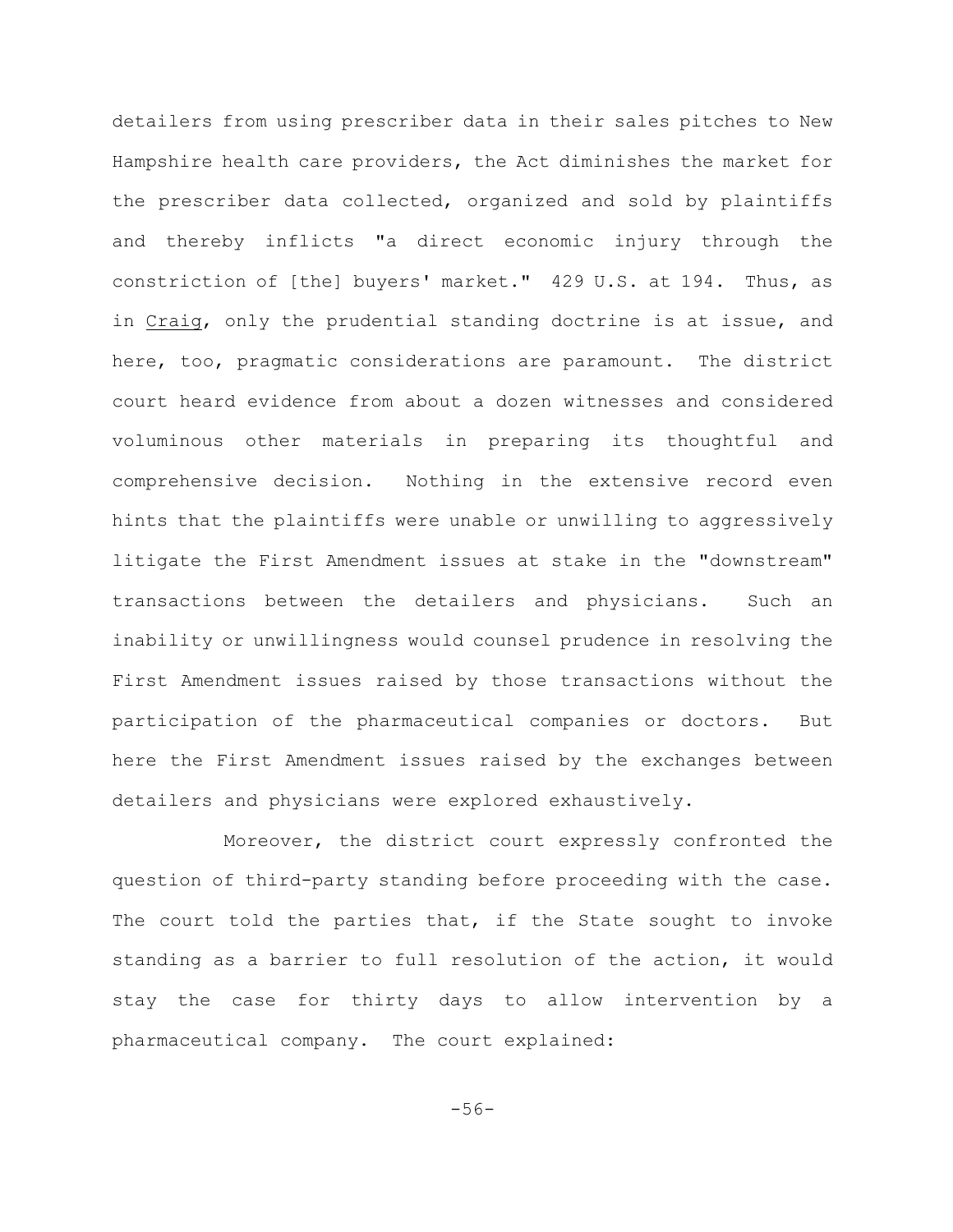[I]t's very clear you are working closely with the pharmacy companies here. They don't want to be the ones to stand up and fight the doctors. They want you to do it. We all know what's going on here, and the reality is if they have to, they will come out from behind the scenes and get out into the forefront, because they want this information, and they want you to be fighting the battle for them. But if we have to, we'll get them in here. I just don't think it really matters.

So the state should think about that. If you want to fight on that issue, that's what I would do. I would first do an argument on third-party standing. If I think there's any issue with third-party standing, if the plaintiff asked for it, I will give them 30 days to amend to bring in a new plaintiff pharmacy company, in which case it seems to me the third-party standing argument disappears.

I didn't think we were going to be talking about third-party standing today, since it's not really raised in the briefs now. But if you want to press that, I think we'll have to deal with it that way.

(Emphasis added.) The Attorney General then said that "we don't intend to press that at this time." The issue was not addressed by either party on appeal.

In these circumstances, as in  $Craig$ , "a decision . . . to forgo consideration of the constitutional merits in order to await the initiation of a new challenge to the statute by injured third parties would be impermissibly to foster repetitive and time-consuming litigation under the guise of caution and prudence." 429 U.S. at 193-94. The prudence invoked by the majority serves no purpose and it ignores the judgment of the district court, based on its immersion in the details of the case,

-57-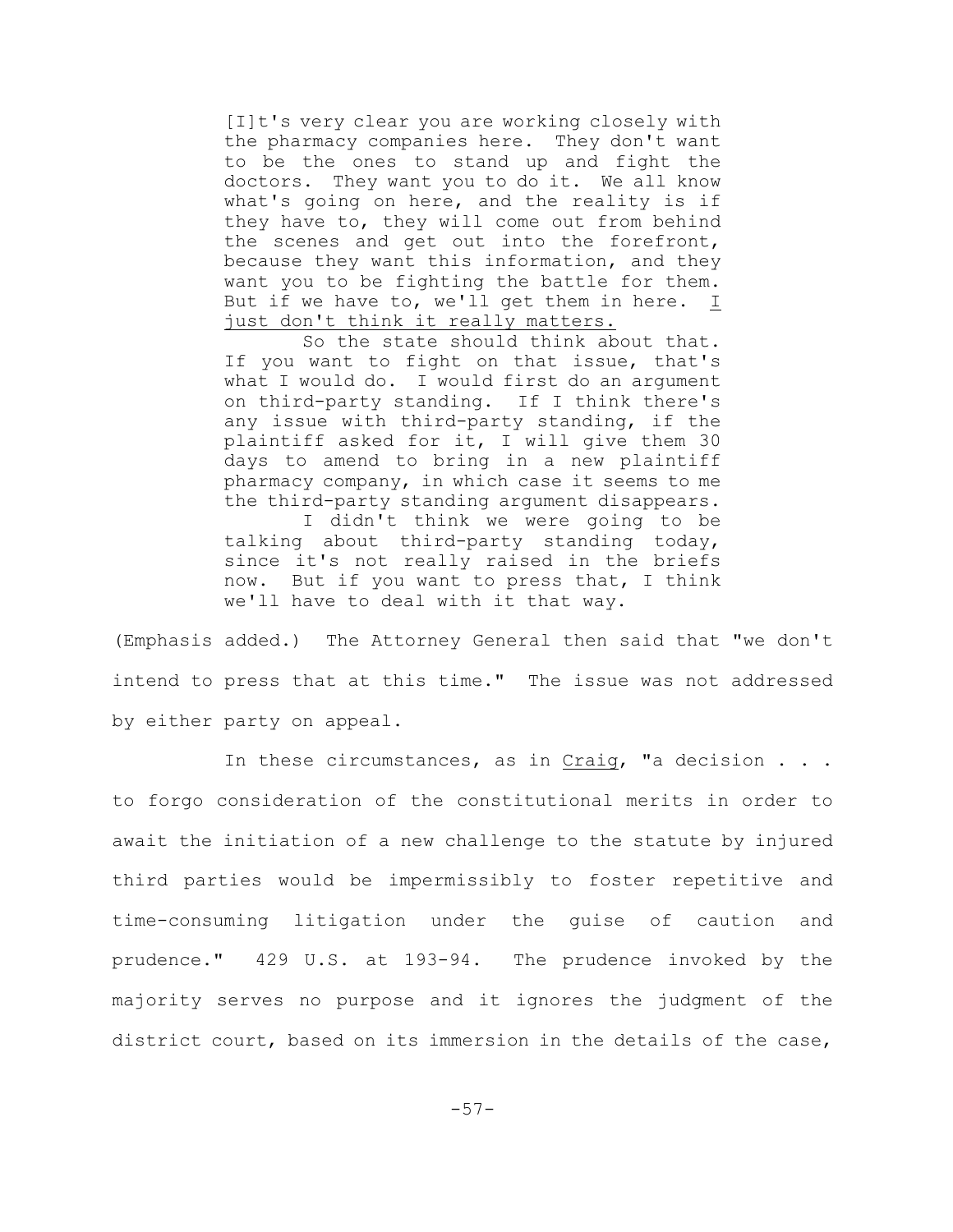that the absence of the pharmaceutical companies as parties did not compromise the proper adjudication of the case.

I recognize that the Supreme Court's precedent on thirdparty standing since Craig, as well as our own precedent, set out a formal three-prong inquiry that could not be satisfied here because, as the majority observes, there is no indication in the record that pharmaceutical companies or health care providers who prescribe medication are unable to assert their own rights. See, e.g., Kowalski v. Tesmer, 543 U.S. 125, 129-30 (2004); Powers v. Ohio, 499 U.S. 400, 410-11 (1991); Wine & Spirits Retailers, Inc. v. Rhode Island (Wine & Spirits I), 418 F.3d 36, 49 (1st Cir. 2005). However, none of those cases suggests that the pragmatic factors emphasized by the Court in Craig no longer have force in comparable circumstances.

The prudential limitations on standing were designed to "add to the constitutional minima a healthy concern that if the claim is brought by someone other than one at whom the constitutional protection is aimed, the claim not be an abstract, generalized grievance that the courts are neither well equipped nor well advised to adjudicate." Sec'y of State of Md. v. Joseph H. Munson Co., 467 U.S. 947, 955 n.5 (1984); see also Miller v. Albright, 523 U.S. 420, 446 (1998) (O'Connor, J., concurring) (stating that the requirement that a litigant assert his own legal rights "arises from the understanding that the third-party

-58-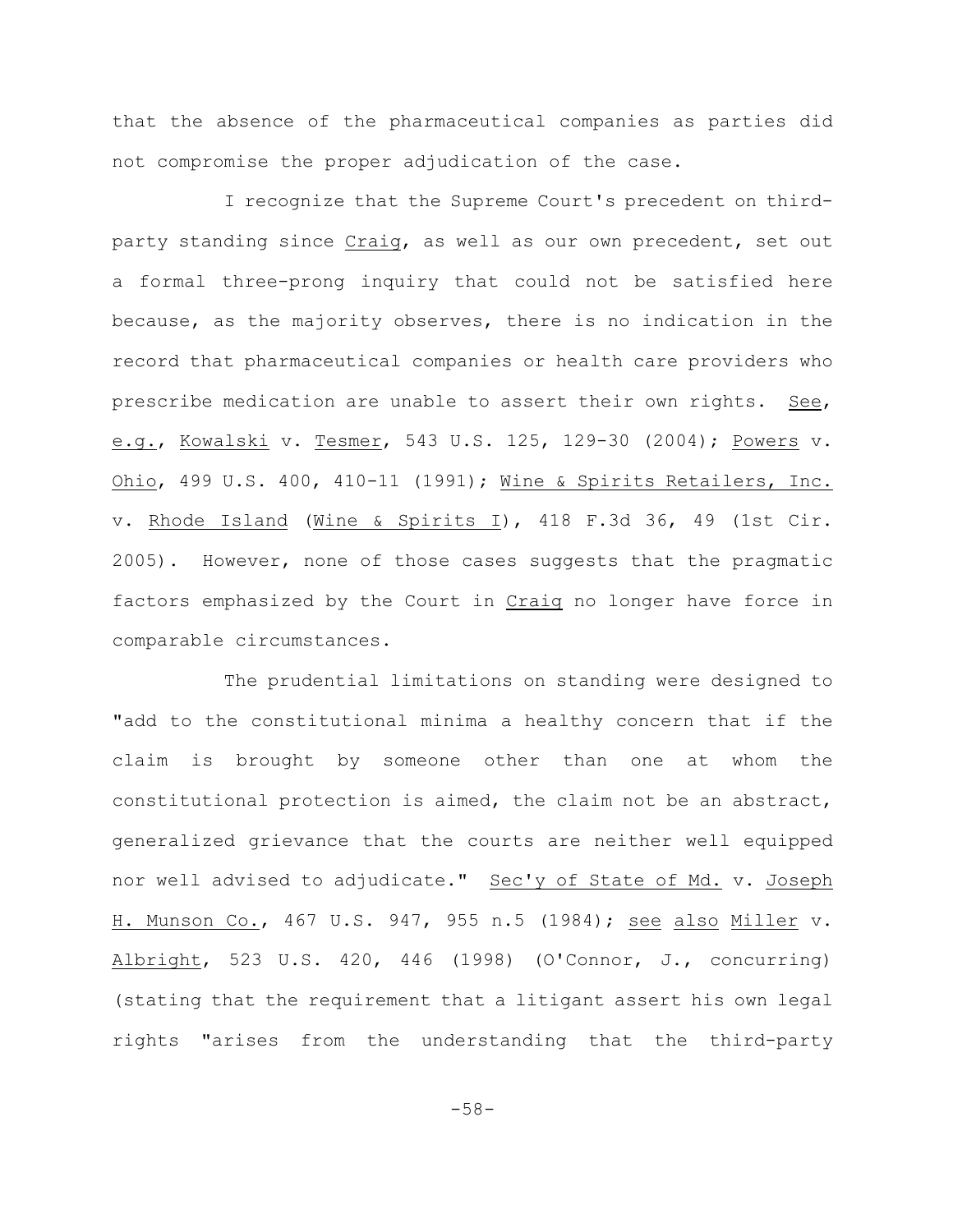rightholder may not, in fact, wish to assert the claim in question, as well as from the belief that 'third parties themselves usually will be the best proponents of their rights'") (citation omitted). The Supreme Court has recognized that the "lessening" of these limitations may be justified where other concerns, such as the danger of chilling free speech, are more pressing, Munson, 467 U.S. at 956, or where, as in Craig, such limitations do not serve the purpose for which they were designed.

Indeed, the Court in Tesmer conceded that it had been "quite forgiving with the[] criteria [for third-party standing] in certain circumstances," and identified the context of the First Amendment as one in which flexibility may be warranted. Tesmer, 543 U.S. at 130. In Munson, the Court described its conclusion to allow third-party standing in terms also applicable here: "The activity sought to be protected is at the heart of the business relationship between [the plaintiff] and its clients, and [the plaintiff's] interests in challenging the statute are completely consistent with the First Amendment interests of the [third parties] it represents. We see no prudential reason not to allow it to challenge the statute." 467 U.S. at 958. Thus, notwithstanding the Court's more detailed articulation of the third-party standing inquiry since Craig, see Miller, 523 U.S. at 447 (O'Connor, J., concurring), the pragmatic considerations highlighted in that decision remain relevant.

-59-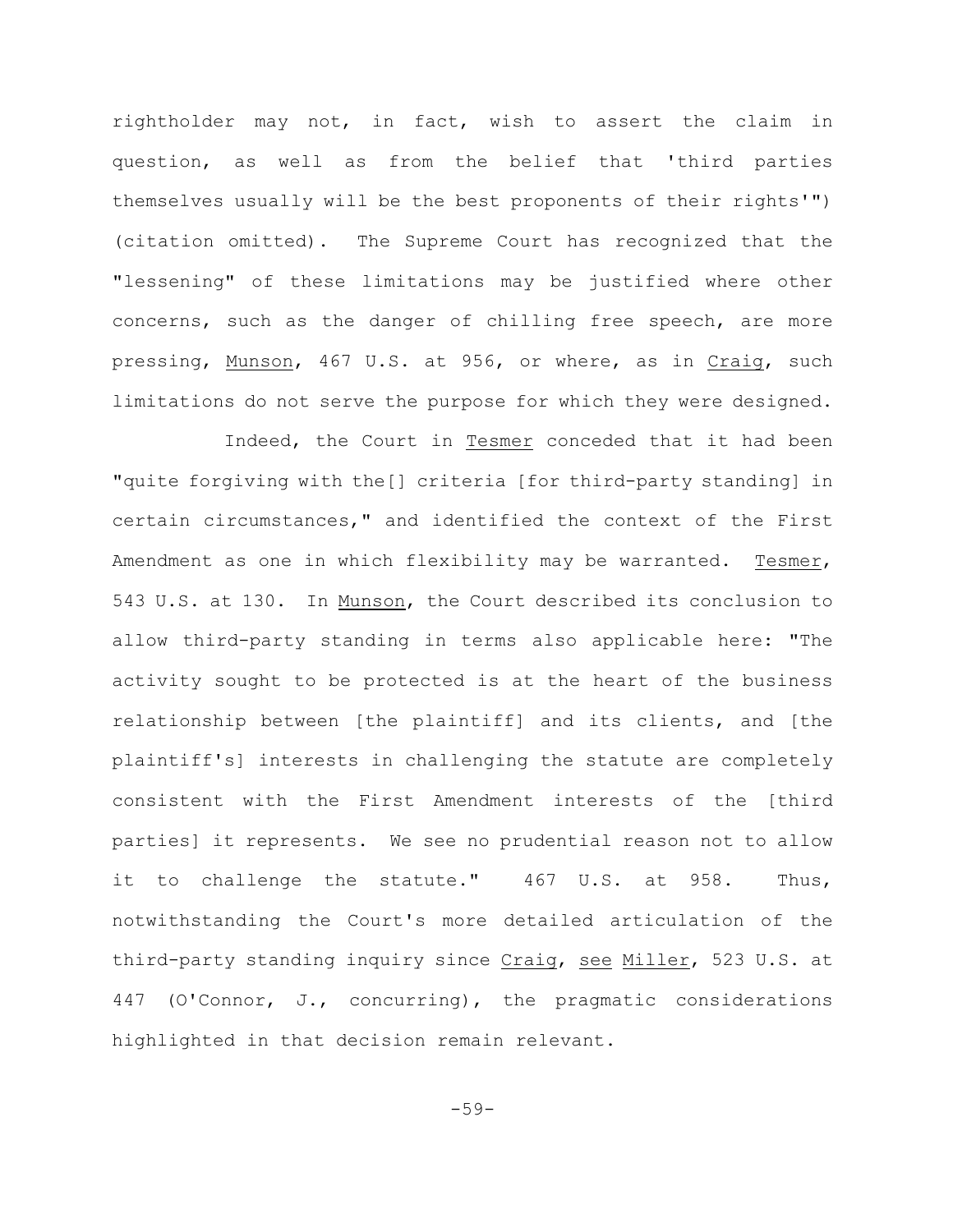This case illustrates the importance of pragmatism. There is no reason to reject the district court's decision to proceed without a pharmaceutical company as a plaintiff unless that decision would result in a trial of the "generalized grievance that the courts are neither well equipped nor well advised to adjudicate," Munson, 467 U.S. at 955 n.5. The reality is that the court and the parties have expended substantial time, resources and energy to address comprehensively the First Amendment issue at the heart of this case. That issue has been vigorously tried and thoughtfully adjudicated. Given our authority to review the court's entire judgment, it is imprudent to avoid that issue.

## **B. The Unavoidable Issue**

The majority's analysis reveals yet another reason why its reliance on standing is inappropriate. In the first part of its analysis, the majority finds no constitutional flaw in the Act's restriction on "certain information exchanges" because those transfers "are not . . . the sorts of exchanges valued by the Supreme Court's First Amendment jurisprudence." However, to reach that conclusion, the majority considers the societal benefits of a particular form of detailing – the very speech that it claims is beyond the scope of this appeal.

My colleagues insist that the limited scope of review "does not prevent consideration of New Hampshire's interest in

-60-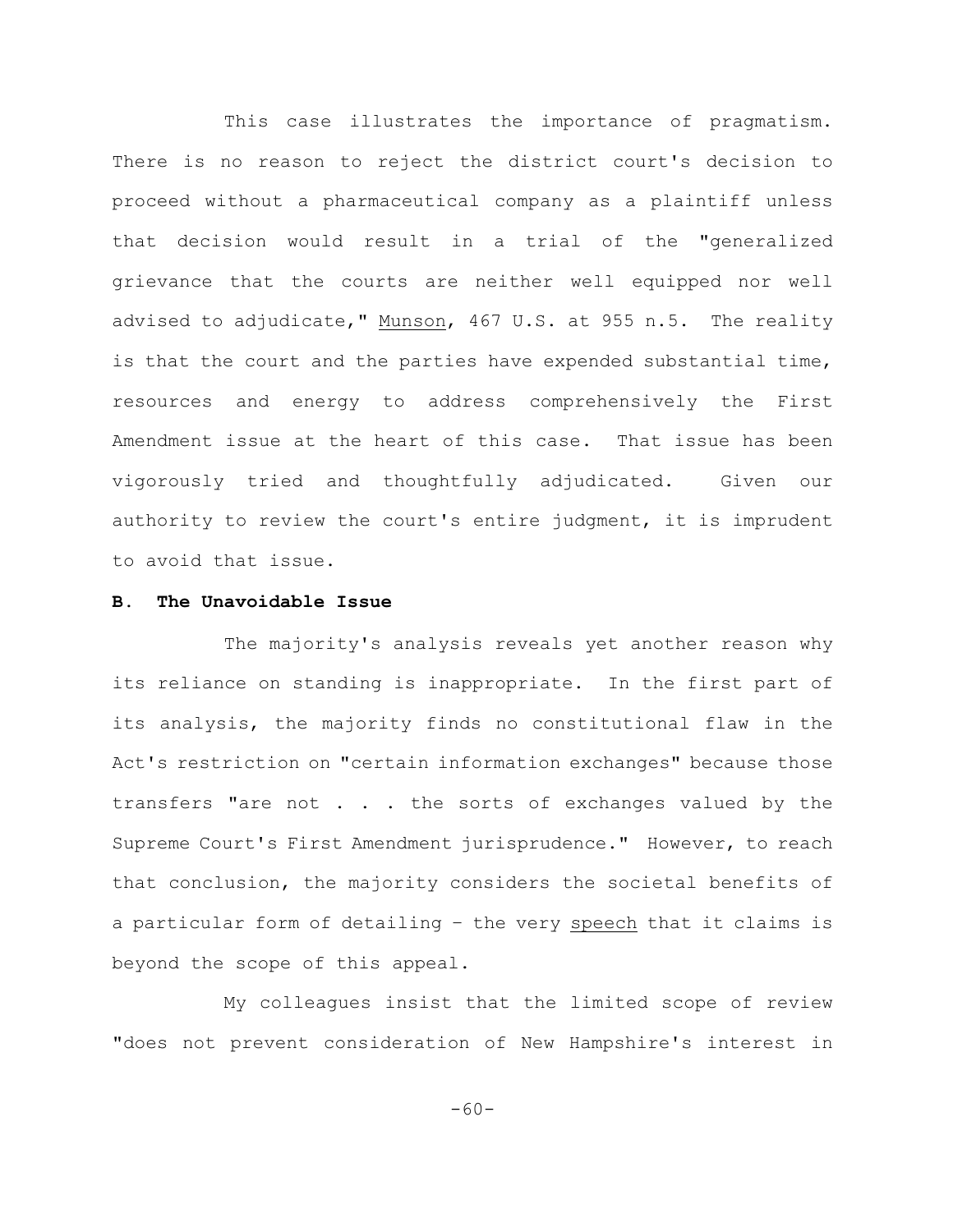combating detailing." I do not understand how the majority can have it both ways. If the constitutionality of the Act's impact on the detailers' speech is off limits in this case because a pharmaceutical company is not a party, how can the majority make a judgment about the low value of that speech in deciding that the Act regulates only conduct and not speech? Surely we must consider the plaintiffs' First Amendment contentions before concluding that the upstream information "exchanges" that make the speech possible are not worthy of First Amendment protection.

This inconsistency pervades the majority's decision. After making judgments about the nature of the detailing transaction and how it increases the likelihood that physicians will prescribe more expensive drugs, the majority asserts that "the legislature sought to level the playing field not by eliminating speech but, rather, by eliminating the detailers' ability to use a particular informational asset – prescribing histories – in a particular way." (Emphasis added.) Here the majority is characterizing the speech interest that is supposedly beyond the scope of its opinion, and characterizing it incorrectly. The very elimination of the detailers' ability to use "a particular informational asset" restricts the message they are allowed to disseminate and implicates the free speech concerns of the First Amendment.

-61-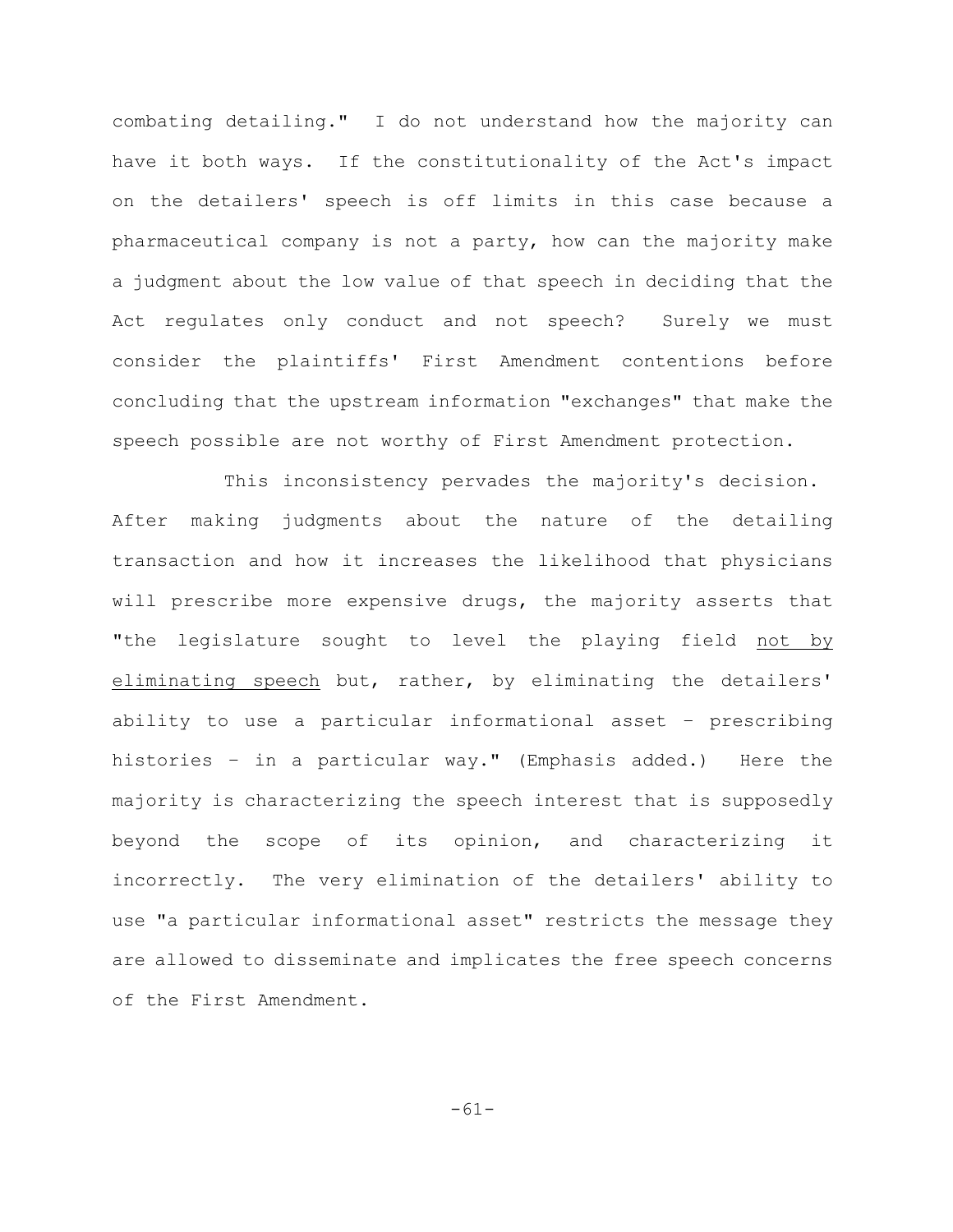Moreover, in discussing its alternative holding, which treats the plaintiffs' upstream transactions as speech subject to the First Amendment rather than conduct,  $14$  the majority weighs the value of detailing, based on the regulated data, against the Legislature's policy objectives and the harms identified by the government. Again, the majority's conclusion that the Act does not violate the First Amendment rests on a judgment about the speech  $-$  i.e., the detailing  $-$  that the majority purports to place off limits for analysis. For example, the majority points to "substantial evidence" in the record

> that, in several instances, detailers armed with prescribing histories encouraged the overzealous prescription of more costly brandname drugs regardless of both the public health consequences and the probable outcome of a sensible cost/benefit analysis. By contrast, the record contains no evidence that in the absence of detailing, physicians have tended to prescribe generic drugs more often than either their patients' health or their patients' pocketbooks warranted.

The majority ultimately concludes that "the state adequately demonstrated that the Prescription Information Law is reasonably calculated to advance its substantial interest in reducing overall health care costs within New Hampshire."

 $14$  The majority never actually identifies the specific speech component of the acquisition, aggregation and sale of information from pharmacies to data miners and from data miners to pharmaceutical companies.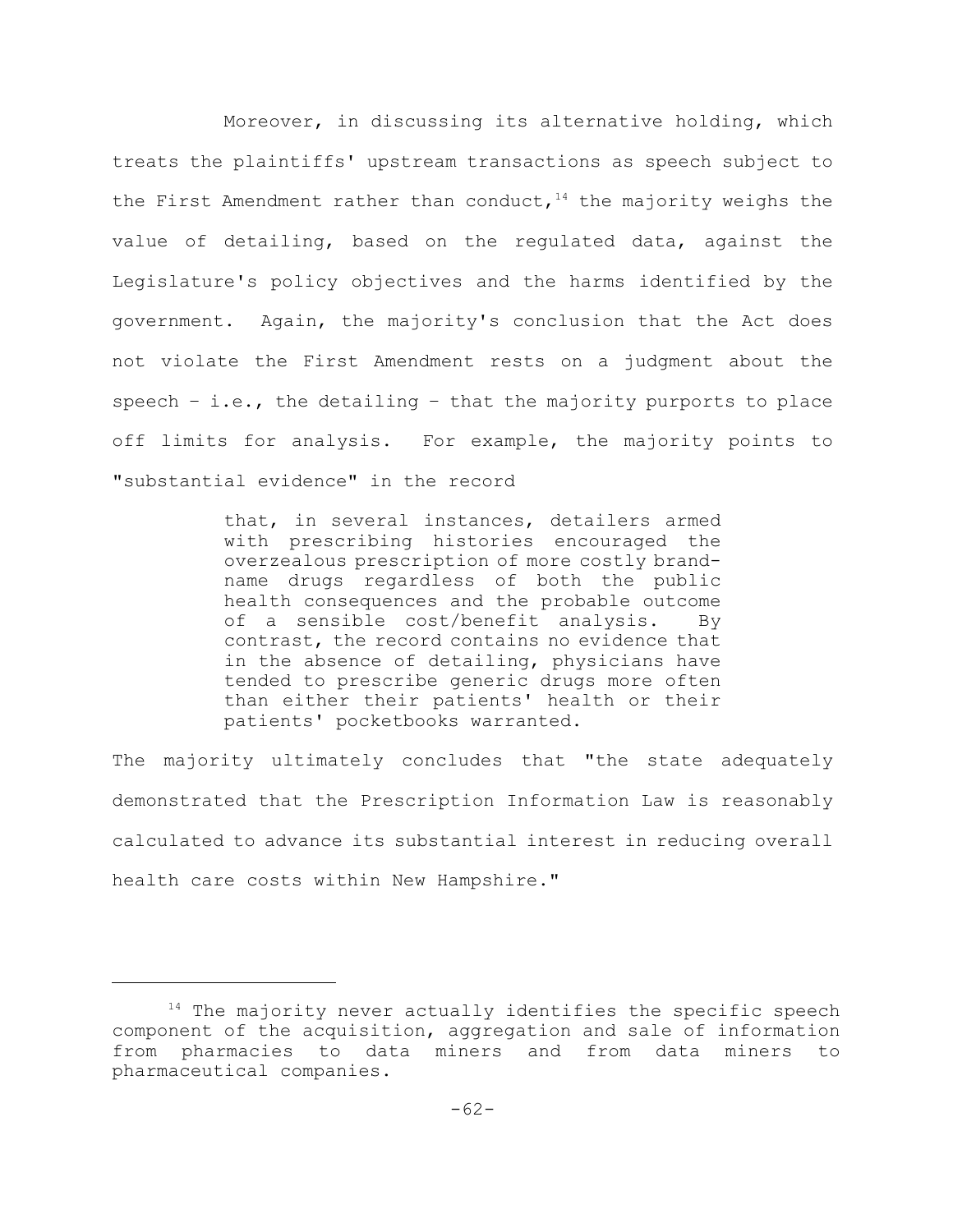Thus, the majority does what it says standing doctrine forbids: it evaluates the Act based on the law's impact on the speech between detailers and prescribers. The majority's approach is hardly surprising given that this speech was the Act's target. What is surprising is the majority's failure to appreciate that reliance on standing principles is misplaced where, as here, the issue that the majority seeks to avoid is unavoidable. Although ostensibly limiting its First Amendment inquiry to the upstream transactions – the acquisition, aggregation, and sale of prescriber-identifiable data – and deciding in its primary holding that these transactions involve conduct only, the majority makes judgments about the nature, value, and consequences of the speech that occurs in the downstream transactions between detailers and doctors. As the majority discovered, it is impossible to assess the constitutionality of the Act without factoring in the Legislature's specific objective to limit the speech of the detailers.

Moreover, there is no reason to think that the majority's judgments about the statute would change in a case where a pharmaceutical company was a plaintiff. All of the relevant considerations were explored by the district court. They have similarly been explored in the majority's analysis because the majority could not characterize the upstream transactions as

-63-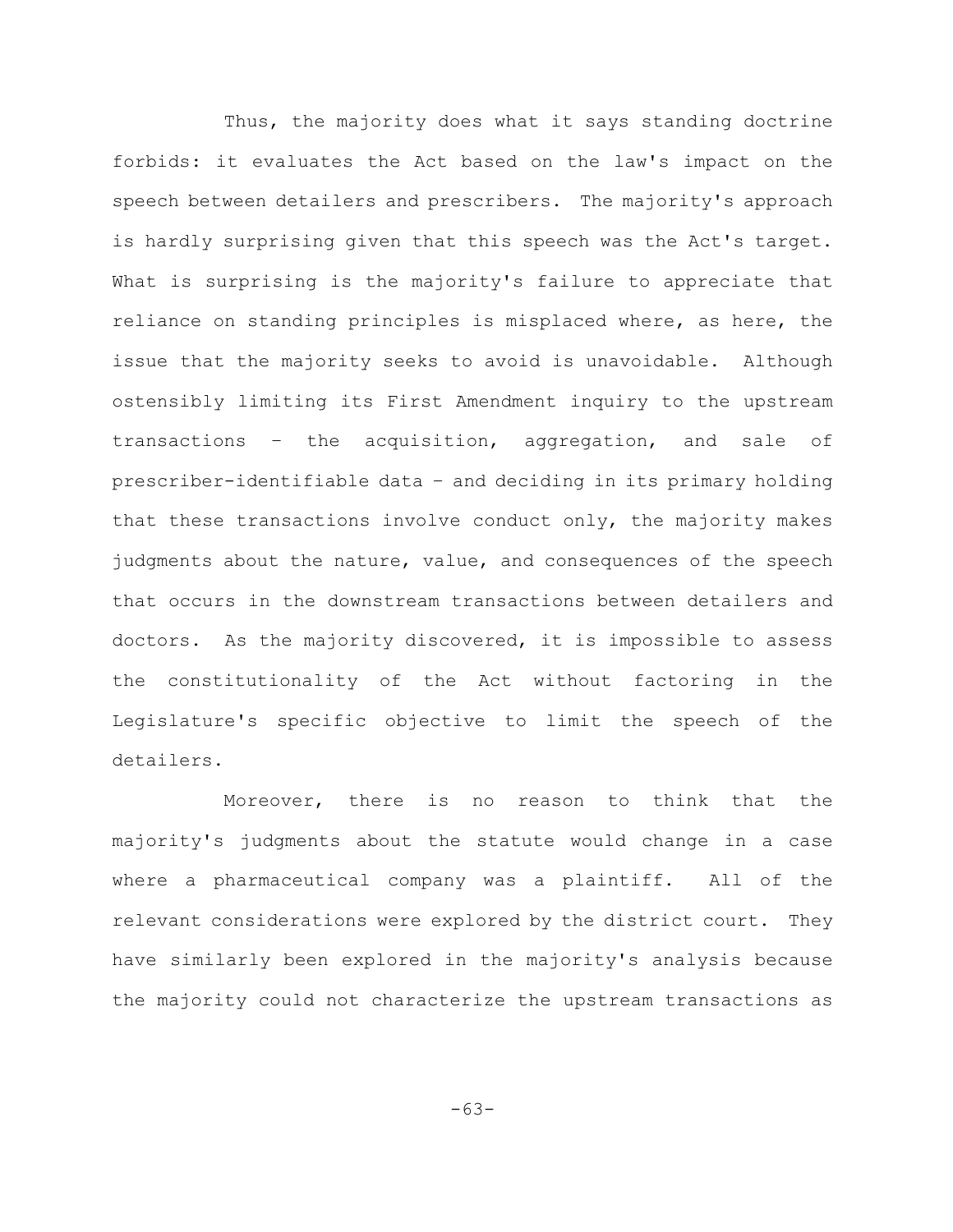merely conduct without making judgments about the value of the "downstream" speech between the detailers and the doctors.

Thus, both the practicalities of this litigation and the nature of the First Amendment issue require that the case be analyzed as the parties tried it and the district court decided it. I therefore proceed with that analysis. Although my discussion will at times overlap with the majority's, I have chosen to present my complete view of the record and the governing law. The First Amendment question here is both important and close, and I wish to fully explain why, in the end, I conclude that the district court erred in declaring the Prescription Act unconstitutional.

#### **II.**

In recounting the background of this case, I draw heavily on the comprehensive and thoughtful recitation of the facts set out by the district court. See IMS Health Inc. v. Ayotte, 490 F. Supp. 2d 163, 165-74 (D.N.H. 2007). Those facts are largely undisputed; the parties primarily contest their legal significance.<sup>15</sup>

 $15$  The appellees argue that we should apply the deferential clear error standard in reviewing the facts found by the district court, rather than the de novo standard that typically applies in First Amendment cases, see Bose Corp. v. Consumers Union, 466 U.S. 485, 514 (1984), because the court held in favor of the free speech claim. Several circuits have adopted such an approach, see, e.g., Multimedia Publ'g Co. of S.C., Inc. v. Greenville-Spartanburg Airport Dist., 991 F.2d 145, 160 (4th Cir. 1993); Daily Herald Co. v. Munro, 838 F.2d 380, 383 (9th Cir. 1988), while others exercise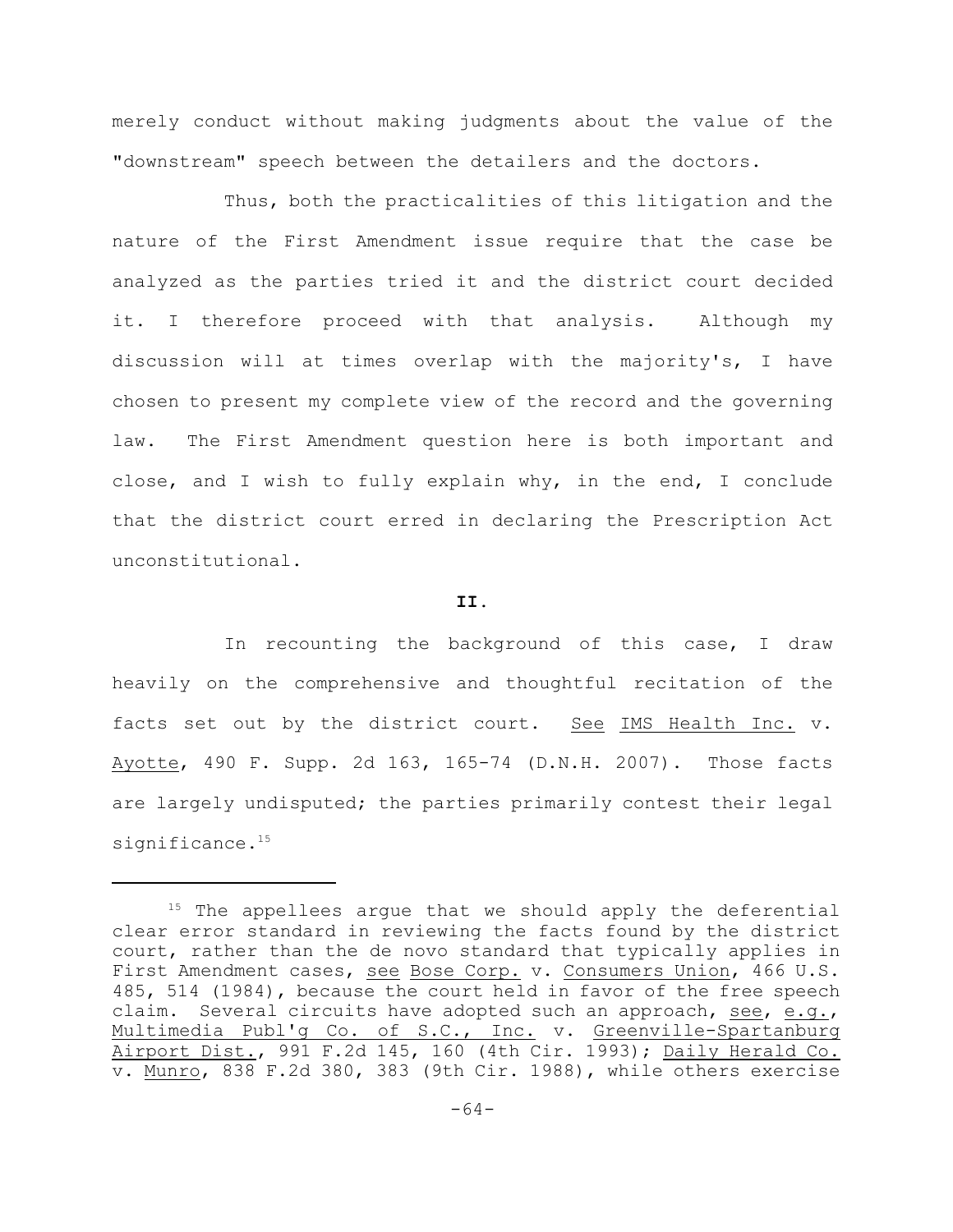# **A. Pharmaceutical Sales and Marketing**

More than three billion prescriptions are written each year by doctors and other licensed health care professionals, covering approximately 8,000 different pharmaceutical products. These prescriptions are filled by approximately 54,000 retail pharmacies; in 2004, such retail prescription sales totaled \$168 billion.<sup>16</sup> In an effort to increase and protect their share of this vast market, pharmaceutical companies engage in various promotional activities. The public is most familiar with directto-consumer advertising, in which the drug companies tout the virtues of their products in television commercials and other media, typically urging consumers to ask their doctors for the advertised drugs. However, the bulk of the drug companies' promotional efforts are aimed directly at physicians and other

independent review regardless of the outcome in the district court. Our court has not yet spoken on the issue, see United States v. Frabizio, 459 F.3d 80, 97 (1st Cir. 2006) (Torruella, J., concurring), but I need not resolve the question here because my disagreement with the district court stems from a different view of the law rather than the facts. Legal issues, as well as mixed questions dominated by legal issues, are subject to de novo review. See In re PolyMedica Corp. Sec. Litig., 432 F.3d 1, 4 (1st Cir. 2005).

 $16$  The number of prescriptions per capita averaged 10.6 in the United States overall; New Hampshire was close to that average, with 10.1 prescriptions per capita. Trends and Indicators in the Changing Health Care Marketplace, Kaiser Family Foundation, http://www.kff.org/insurance/7031/print-sec1.cfm, at 20-21 [hereinafter Trends and Indicators].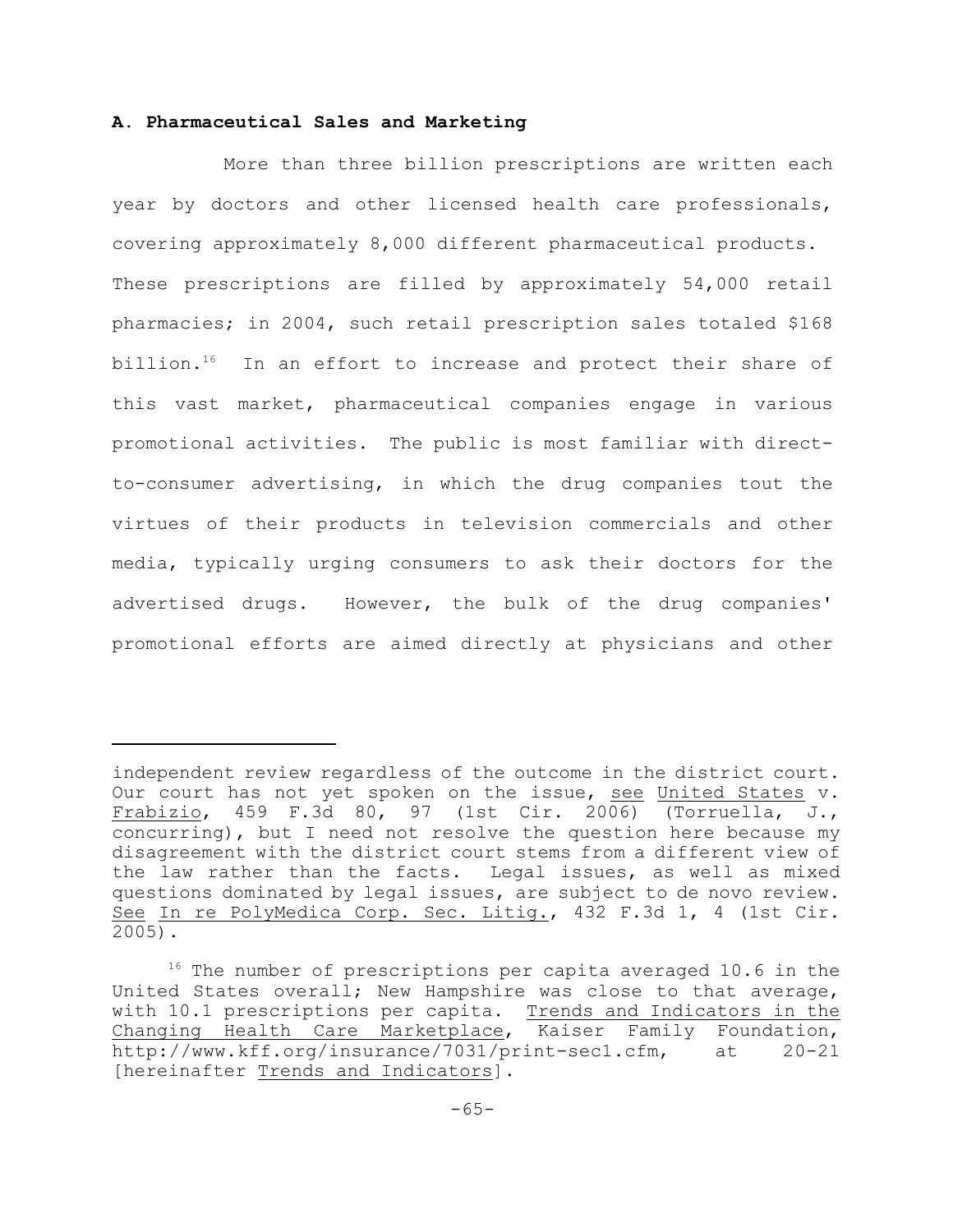prescribers.<sup>17</sup> The primary method for such promotion is detailing, which usually is accompanied by the provision of free drug samples that prescribers can distribute to patients.<sup>18</sup> As inducements to increase their access to physicians who are sometimes reluctant to meet with them, detailers also frequently offer free meals and other gifts to the doctors and their staffs. As I shall explain, these practices are both widely used and widely criticized.

1. Detailing

 $17$  The record contains varying reports on the amount that pharmaceutical companies spend on promotion, although the figures consistently are in the billions. For example, a declaration by two experts for the Attorney General, Dr. Jerry Avorn and Dr. Aaron Kesselheim, stated that the industry spent about \$4 billion in 2000 on direct-to-physician strategies. Declaration at 4 (citing Susan Okie, AMA criticized for letting drug firms pay for ethics campaign, Wash. Post, Aug. 30, 2001). A 2005 Report by Rep. Henry Waxman to the Democratic Members of the Committee on Government Reform stated that promotions targeting physicians totaled \$5.7 billion in 2003, including advertising in professional journals. Memorandum Re "The Marketing of Vioxx to Physicians," May 5, 2005, at 6 n.15 (citing Pharmaceutical Research and Manufacturers Ass'n). The Kaiser Family Foundation reported that drug manufacturers spent \$7.8 billion in 2004 on advertising directed toward physicians. See Trends and Indicators, supra, at 22. The Foundation is a nonprofit organization that provides information and analysis on health care issues to the government, media, health care community and the general public. Finally, a brief submitted by amici (AARP, et al.) cites a New York Times article reporting that drug companies spent \$13.9 billion promoting their products in 1999, most of which was directed toward doctors and other prescribers. Sheryl Gay Stolberg Jeff Gerth, High-Tech Stealth Being Used to Sway Doctor Prescriptions, N.Y. Times, Nov. 16, 2000, at A1.

 $18$  The companies also place advertisements in medical journals and sponsor meetings in which physicians are recruited to speak to their colleagues about medical conditions and therapies.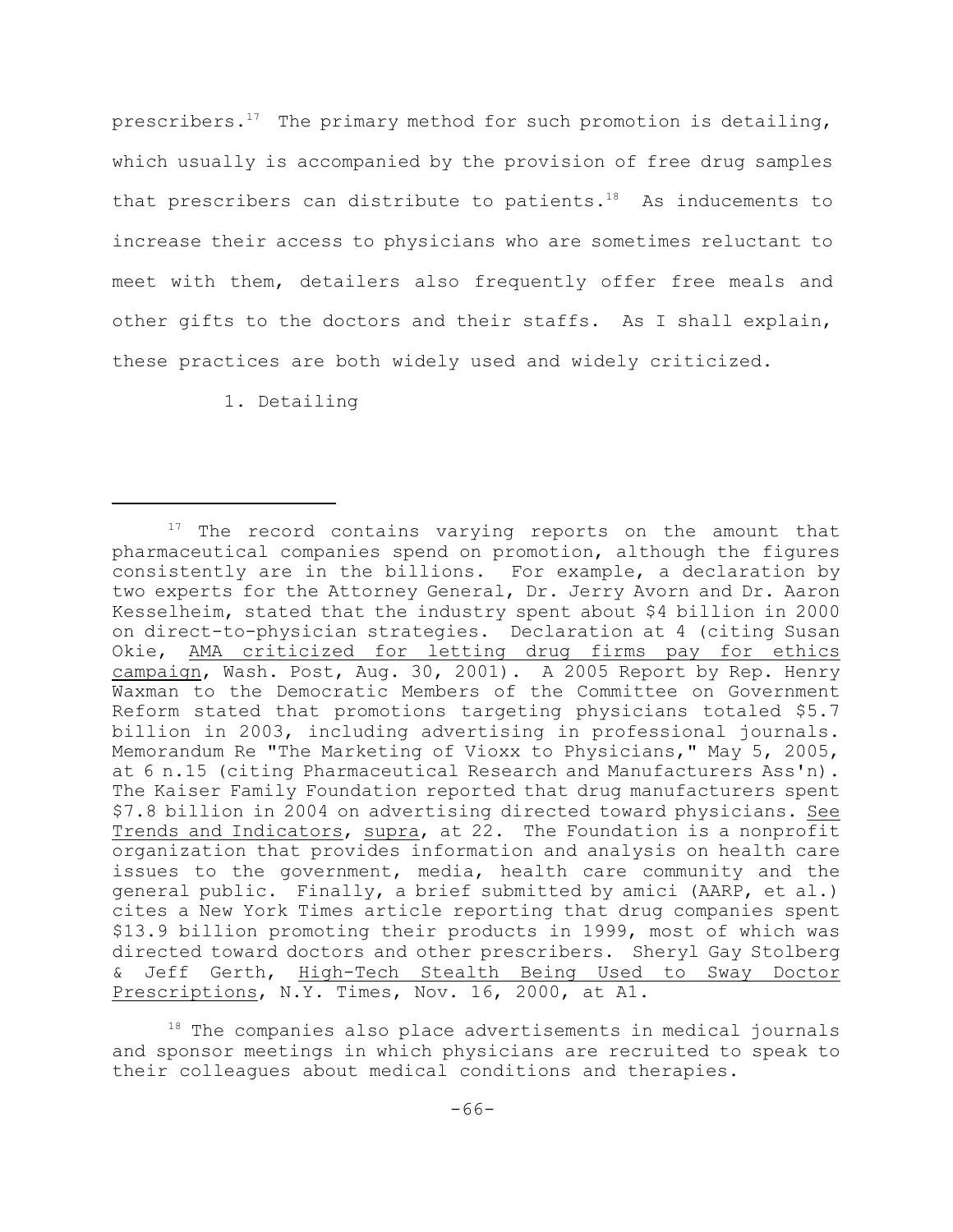Detailing is the face-to-face advocacy of a product by sales representatives who visit doctors' offices and hospitals to meet with the prescribing health care professionals. Although the objective of these visits is to make sales, detailers often provide valuable information about the drugs they are selling. Doctors may be alerted by a detailer to tests showing the risk of a drug interaction or a drug's side effects. One survey showed that most physicians meet with pharmaceutical representatives about four times a month. See Ashley Wazana, Physicians and the Pharmaceutical Industry: Is a Gift Ever Just a Gift?, 283 J. Am. Med. Ass'n 373, 375 (Jan. 19, 2000). Consumers Union has reported research showing many more encounters: "'[T]he average primary care physician interacts with 28 sales representatives each week; the average specialist interacts with 14.'" Consumers Union, Prescription for Change, http://www.consumersunion.org/pdf/ drugreps.pdf (March 2006) (quoting research from Health Strategies Group). Whatever the frequency, it is undisputed that pharmaceutical detailing plays a substantial role in the dissemination of information about drugs to physicians.

Detailing focuses primarily on brand-name drugs that are entitled to patent protection. Once a patent expires, competitors may obtain approval to sell generic bioequivalent versions of the drug, which are equally effective for most patients but usually much less expensive than their brand-name counterparts. New

-67-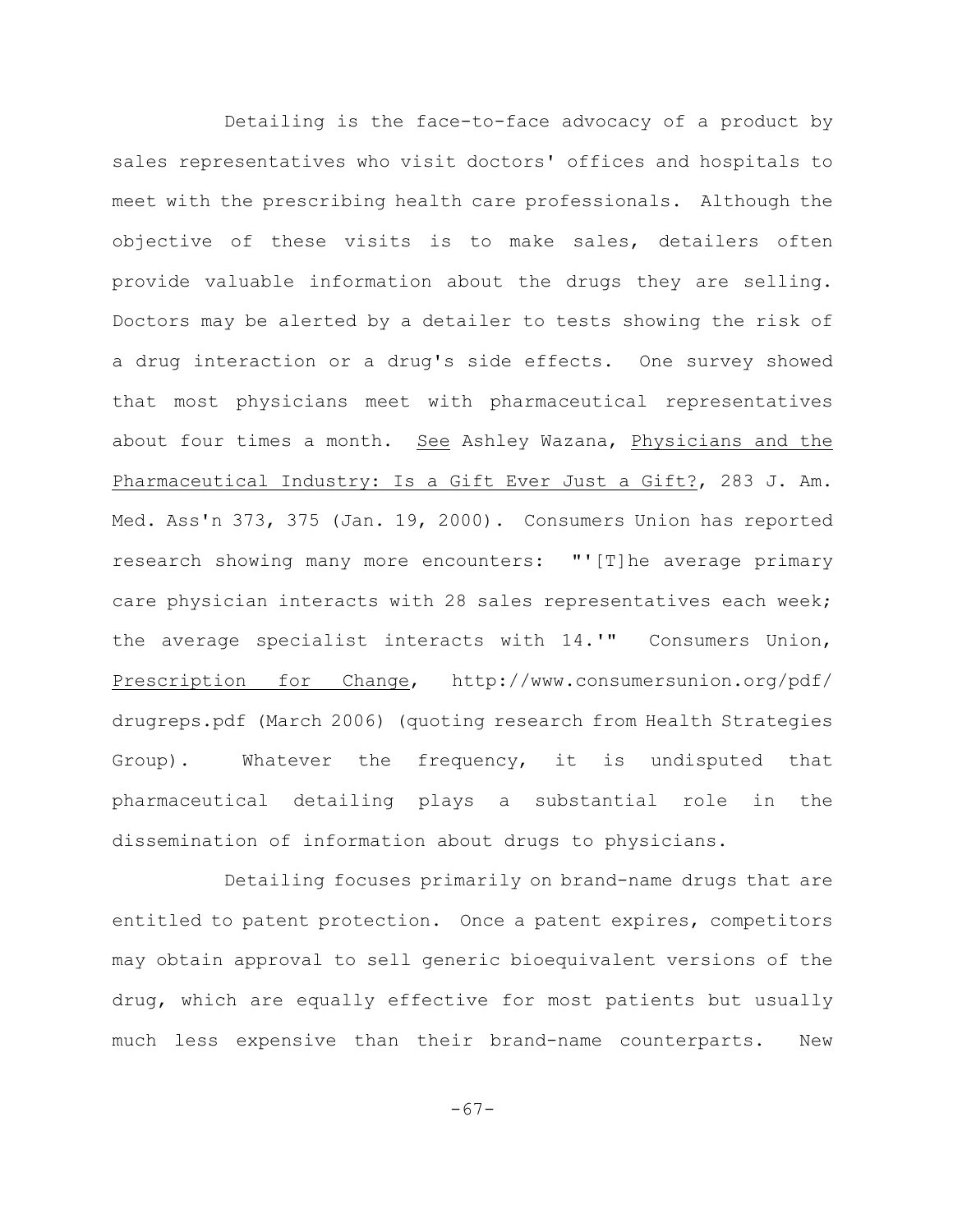Hampshire law provides that pharmacies may substitute a bioequivalent generic drug for a brand-name drug unless the prescriber specifies that the brand-name drug is "medically necessary." N.H. Rev. Stat. Ann. § 318:47-d (2003). Thus, once bioequivalent generic drugs become available, sales of the related brand-name drug tend to fall and detailing is no longer considered a cost-effective marketing technique.<sup>19</sup> However, non-bioequivalent options also are available for some medical conditions, and the drug companies aggressively market to urge physicians to choose their patented brand-name medications over such alternatives. Thus, it is this choice – between a still-under-patent, branded drug and a similar, but biologically different generic medication - that is at the heart of this case.<sup>20</sup>

 $19$  Pharmaceutical manufacturers attempt in various ways to retain the dominance of a brand-name drug. For example, they may create a modified version – such as a new time-release capsule – that will have its own period of patent protection.

 $20$  Even "bioequivalent" generic drugs are not identical to their branded counterparts. They are required to demonstrate absorption capability between 80 and 125 percent of the branded version, and variations in absorption may trigger different side effects when patients switch from the brand-name drug to a generic version. In addition, because there may be multiple generic options, a patient may experience different reactions depending upon which generic alternative is dispensed. For some patients, these variations could have significant impact, making continued use of the brand-name drug the best approach. However, as I understand the record, a doctor's decision to continue prescribing a brand-name drug after its patent has expired is not at issue here because the prescribing choice in that situation is not typically the focus of pharmaceutical detailing.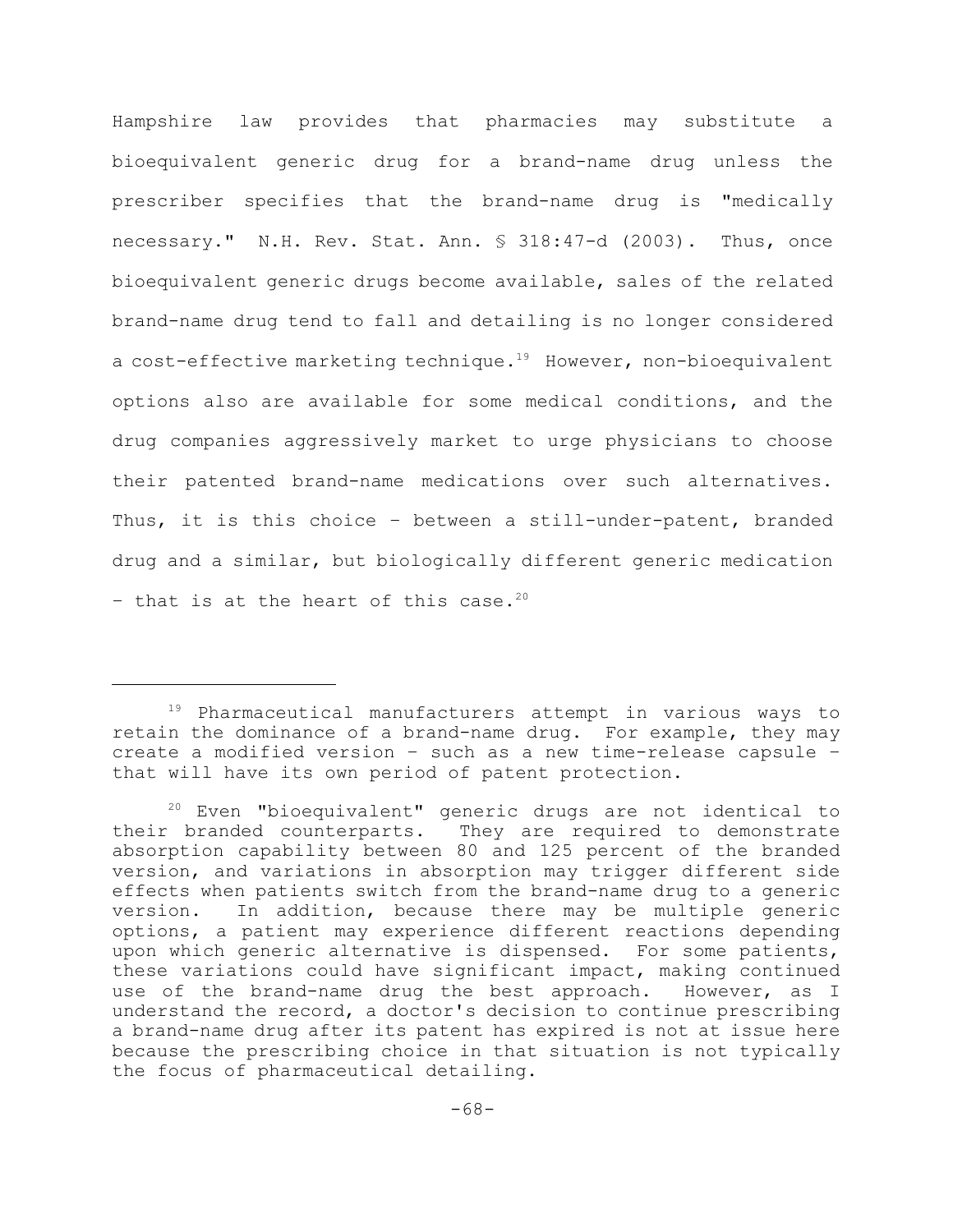As I will discuss below, studies indicate that detailing has "a significant effect on physician prescription behavior." Puneet Manchanda & Elisabeth Honka, Symposium - Pharmaceutical Innovation and Cost: An American Dilemma: The Effects and Role of Direct-to-Physician Marketing in the Pharmaceutical Industry: An Integrative Review, 5 Yale J. Health Pol'y, L. & Ethics 785, 809 (Summer 2005) ("While there seems to be little consensus about the size of the effect, it is clear that the effect is positive and significant in a statistical sense.").

2. Samples and Other Perks

Free samples and courtesy gifts are routinely given by detailers as part of their sales visits, and they are important tools in pharmaceutical marketing. Doctors rely on receiving drug samples that they can distribute to patients who are unable to afford the high cost of some medications.<sup>21</sup> Keeping office doors

 $21$  During the legislative process leading to adoption of the statute, the president of the New Hampshire Medical Society, Marc Sadowsky, noted the importance of the samples to his psychiatric practice:

Some of the medicines I prescribe are \$8 a pill, \$8-10 a pill. I have patients who are stable on these medicines and then they lose their job, don't qualify for any insurance and I am carrying them to keep them stable. That is, I'm giving them samples. I have to sign for the samples every time I get them. So, when the drug reps come in, I have to talk to them. . . . So, I think it is kind of an important thing because these medicines can cost people thousands of dollars a year and I have a good number of citizens of New Hampshire that I am giving free samples to . . . .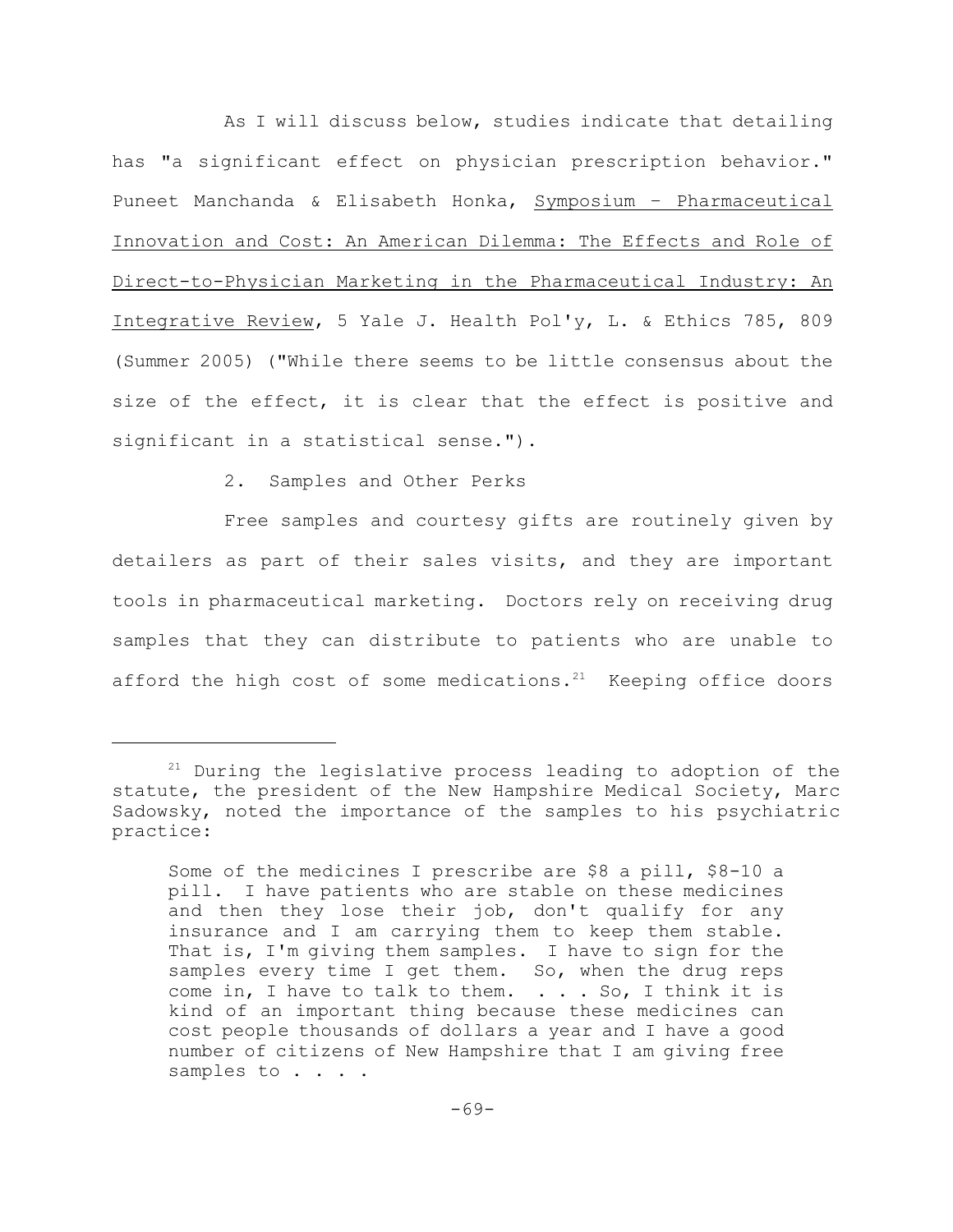open to detailers ensures that the doctors will have a continued supply of samples, and some physicians are therefore reluctant to restrict detailing. Even when drug cost is not an issue, the free samples are helpful to physicians who want to test new remedies before committing to them. A patient's positive results during a trial period may lead to a long-term prescription – the detailer's desired outcome. En route to that objective, however, the free samples have provided access to helpful treatment that patients otherwise may not have received. The cost of the samples distributed annually by pharmaceutical representatives has been estimated at more than \$11 billion.<sup>22</sup>

It is not only the patients who benefit from the drug companies' largess, however. Physicians and other medical office staff members frequently receive "good will" gifts from detailers, including office supplies, free meals, and conference travel funding – perks that are designed to encourage long-term relationships with, and loyalty toward, the detailers. $23$  Studies

 $22$  The parties' Second Amended Joint Stipulation of Facts ("Stipulation of Facts") used this figure; the Kaiser Family Foundation reported that the retail value of drug samples provided in 2004 was \$15.9 billion. See Trends and Indicators, supra, at 22.

 $23$  As an example, a nurse-practitioner who was the director of a hospital-based cholesterol management center testified at a committee hearing on the New Hampshire law that one drug representative offered to bring coffee and bagels to the center every Tuesday in exchange for "'two prescriptions every week.'" Legislative History, at 41 (hereinafter Legis. Hist.) (testimony of Carolyn Finocchiaro).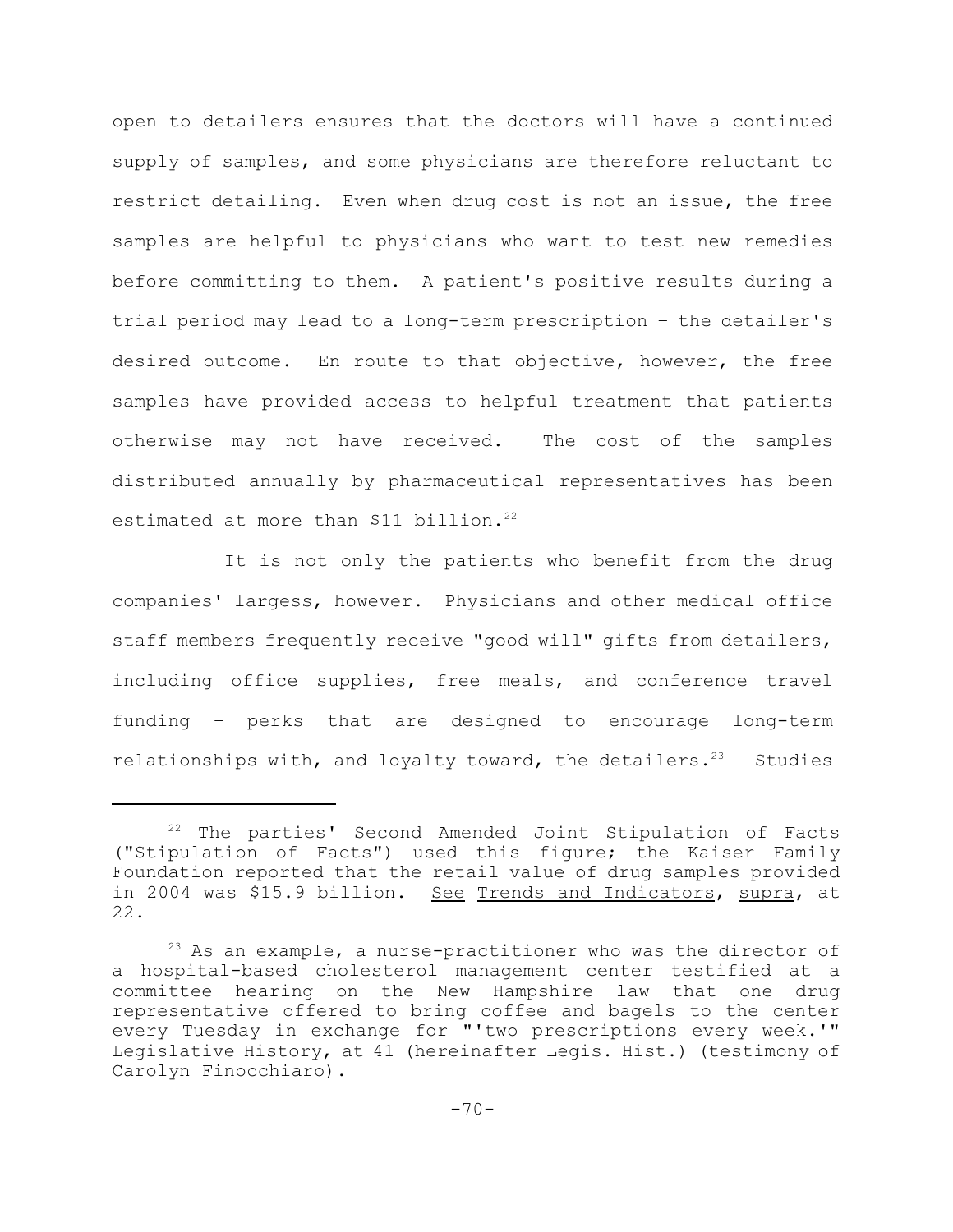have shown that these sorts of gifts can have a subtle effect on physicians,  $24$  and, because they typically are unrelated to the provision of medical care, they have come under particular fire by both consumer advocates and medical professionals themselves. The Pharmaceutical Research and Manufacturers of America ("PhRMA") in 2002 adopted a voluntary code governing interactions with health care professionals that discourages such inducements

> unless either the value of what is provided is insubstantial (less than \$100) and the inducement is primarily for the benefit of patients, or the value of the inducement is minimal and the inducement is directly related to the provider's practice. For example, an occasional gift of a stethoscope is acceptable

"Our goal is 50 or more scripts per week for each territory. If you are not achieving this goal, ask yourself if those doctors that you have such great relationships with are being fair to you. Hold them accountable for all of the time, samples, lunches, dinners, programs and past [consulting arrangements] that you have provided or paid for and get the business!! You can do it!!"

Gardiner Harris & Robert Pear, Drug Maker's Efforts to Compete in Lucrative Insulin Market are Under Scrutiny, N.Y. Times, Jan. 28, 2006.

 $24$  Although studies show that physicians have a "mostly negative" attitude toward gifting, the studies also report that such gifts "induce reciprocal feelings among physicians." Manchanda & Honka, 5 Yale J. Health Pol'y, L. & Ethics, at 809; see also Jason Dana & George Loewenstein, A Social Science Perspective on Gifts to Physicians from Industry, 290 J. Am. Med. Ass'n 252, 252-54 (July 9, 2003).

A similar anecdote was described in a 2006 New York Times article that also was included in the Legislative History. The article reported that a district manager for a pharmaceutical company sent an e-mail to detailers stating: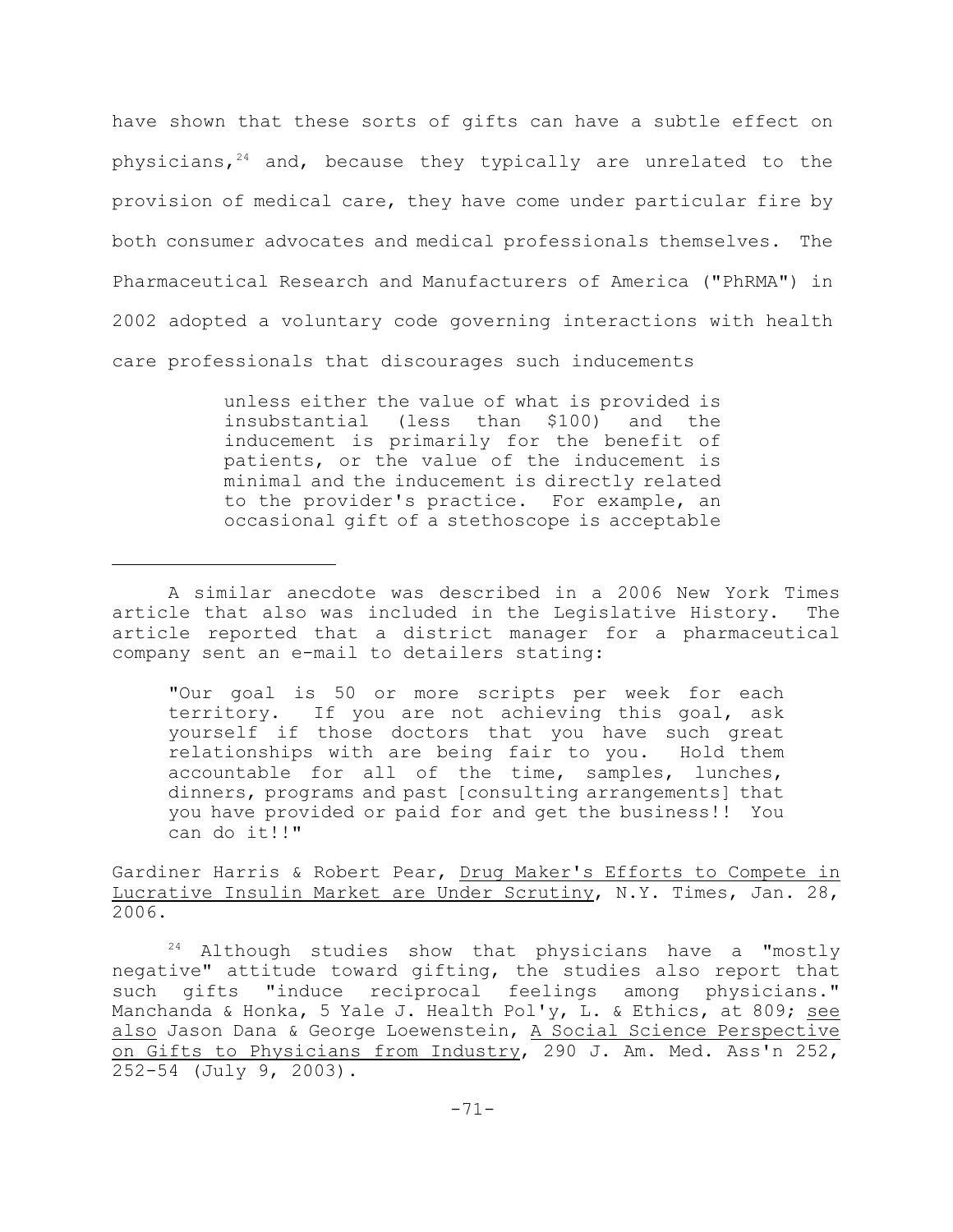under the Code because it is not deemed to be of substantial value and the gift benefits patients. In contrast, an unrestricted gift certificate to a local bookstore may not be offered under the Code regardless of its value because it does not benefit patients and is unrelated to the health care professional's practice. The Code draws similar distinctions with respect to meals and entertainment.

490 F. Supp. 2d at 168-69 (citations omitted).<sup>25</sup>

3. Data Mining and Prescriber Profiles

When detailers enter medical offices to market their products, they are equipped not only with detailed information about the drugs they are attempting to sell but also with considerable knowledge about their audience. Much of that prescriber information is supplied by the plaintiffs and similar companies, who play a crucial behind-the-scenes role in the flirtation between pharmaceutical sales representatives and

 $25$  In 2007, a health care consumer advocacy group based in Boston, Community Catalyst, and the Institute on Medicine as a Profession, a research group at Columbia University, announced a national campaign calling for restrictions on the interaction between doctors and pharmaceutical companies. Stephanie Saul, Doctors and Drug Makers: A Move to End Cozy Ties, NY Times, Feb. 12, 2007, at C10. A number of medical centers, including those at Yale, the University of Pennsylvania and Stanford, have announced restrictions on gifts and other interactions between their staff members and the pharmaceutical industry. Some states, including Maine, Vermont and Minnesota, have passed laws either prohibiting gifts to doctors from drug companies or requiring disclosure of the gifts. Id.; see Me. Rev. Stat. Ann. tit. 22, § 2698-A (2004) (disclosure); Minn. Stat. § 151.461 (1994) (prohibition); Vt. Stat. Ann. tit. 18, § 4632 (2007) (disclosure).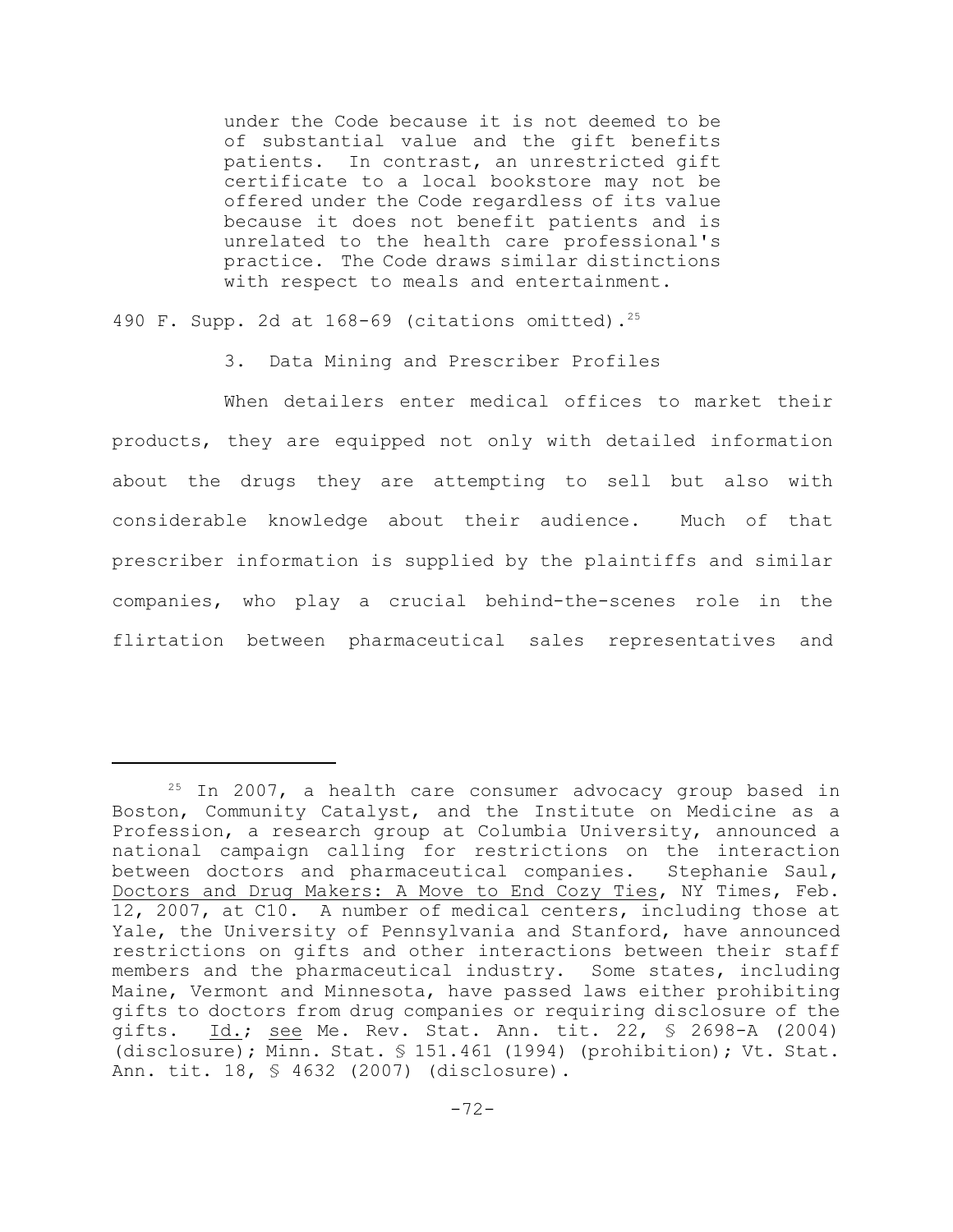prescribers.<sup>26</sup> These so-called "data mining" companies collect and organize information about doctors and their prescribing patterns, converting information gleaned from "thousands of sources" into a commodity for which the pharmaceutical industry pays substantial sums. $27$  From retail pharmacies and other entities, such as insurers, that acquire the data as part of the business they conduct, the data miners obtain information on every pharmaceutical sale, including the form, strength and dosage of the drug, the amount dispensed, and the name and address of the prescriber. The information includes an identifying code for each patient, although the patient is not personally identified. From other sources, including the American Medical Association, the plaintiffs obtain information about individual prescribers and their specialities.<sup>28</sup>

The data mining companies weave the information together to produce, among other databases, "prescriber profiles" – individualized reports on the prescriptions being written by

 $26$  The Stipulation of Facts states that plaintiffs IMS Health Inc. and Verispan LLC "are the world's leading providers of information, research and analysis to the pharmaceutical and healthcare industries."

 $27$  According to the Stipulation of Facts, these sources are: pharmaceutical wholesalers, pharmacies, physicians, hospitals and clinics.

 $28$  The AMA's Physician Masterfile contains demographic, educational, certification, licensing and speciality information for more than 800,000 active U.S. medical doctors and more than ninety percent of practicing osteopathic doctors.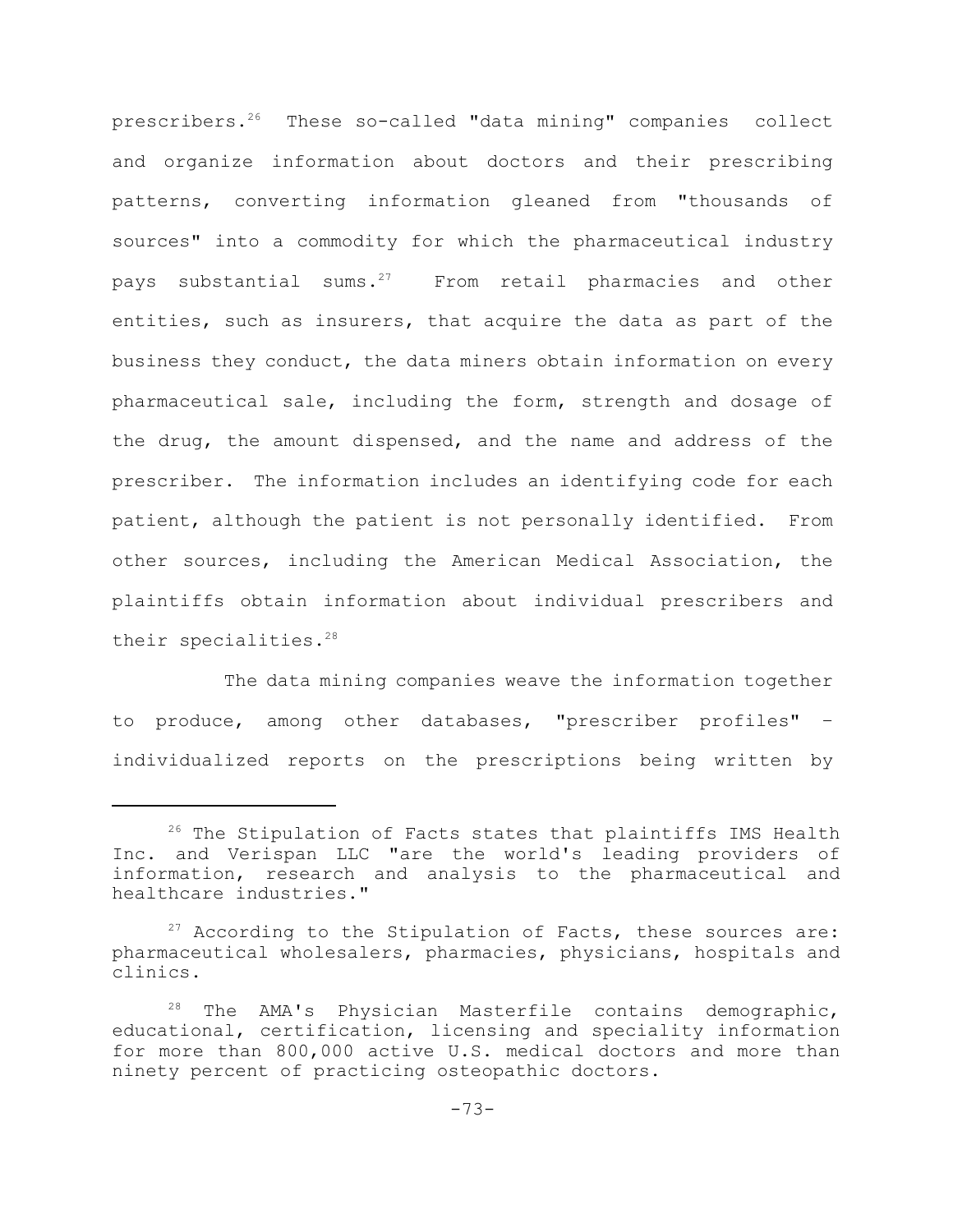particular doctors. The information is then sold to third parties for various commercial uses, including pharmaceutical marketing, and also is provided at no charge for nonprofit purposes, such as academic and medical research. $29$  The data provide a historical view of a physician's prescribing practices, allowing the pharmaceutical companies to identify doctors who have displayed a willingness to try new products (the "early adopters") and to target doctors whose drug choices they seek to change. With knowledge of the physicians' prescribing history, the detailers are able to tailor their messages to those doctors' specific circumstances – for example, emphasizing the potential side effects of a competitor's brand-name product that the detailer knows the doctor has been using, or highlighting the advantages of the detailers' branded drug over the generic alternative the doctor routinely prescribes. The detailer's verbal message in favor of the brand-name drug may be furthered by the provision of free samples of the medication, encouraging what is initially a "no-cost" switch to the more expensive drug. The companies also use reports obtained shortly after detailing visits to assess whether the sales calls had an effect on the targeted prescribers'

 $29$  Pharmaceutical companies also have non-marketing uses for the prescriber-identified data, including to "[d]etermine which products to develop and license," to "[i]mplement prescription recall programs," and to accelerate the development of new drugs based on "the needs and habits of those whose health these new drugs are designed to improve." Stipulation of Facts, at 4-5.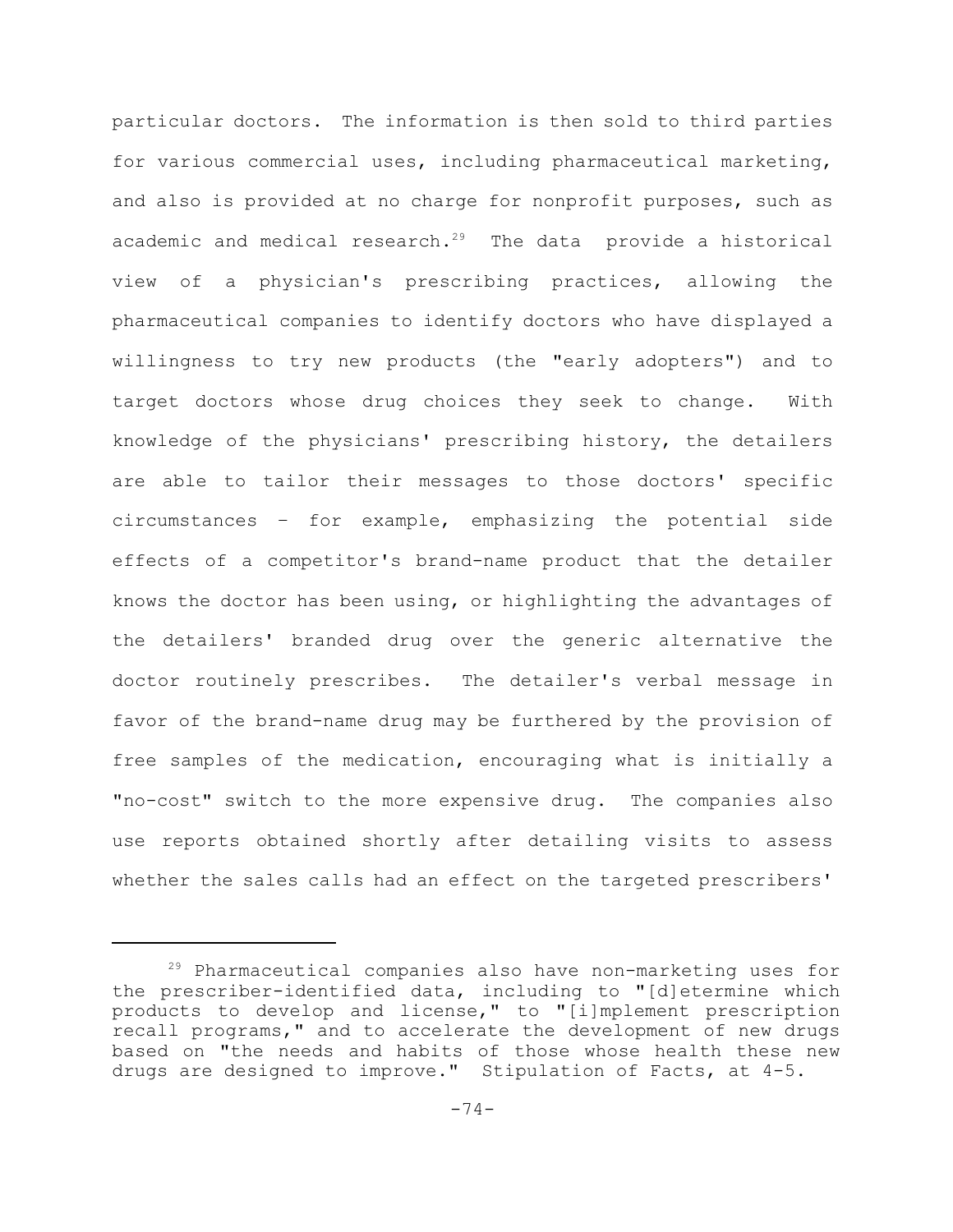drug choices. The detailer's compensation is sometimes tied to the success of his or her efforts.

This use of prescriber-identified data has drawn sharp criticism on many fronts, including among physicians who object both to the disclosure of information they deem confidential and to the hard-sell messages delivered by detailers who may know more about their prescribing habits than do the doctors themselves. In 2006, the AMA responded to the concerns by initiating the Prescribing Data Restriction Program ("PDRP"), which allows physicians to restrict access to their prescribing data by pharmaceutical detailers. The AMA also developed guidelines for the use of prescribing data "to provide ethical guidance to the healthcare industry." The guidelines urge that companies, inter alia, "[c]ontinually reinforce that use of prescribing data to overtly pressure or coerce physicians to prescribe a particular drug is absolutely an inappropriate use." Neither the PDRP nor the guidelines have quelled the concerns. The PDRP has been criticized because prescriber information will be withheld only if doctors affirmatively opt out, and the opt-out choice must be renewed every three years. Voluntary guidelines are seen as insufficient to offset the commercial incentives to use the information. Some states, like New Hampshire, turned to legislation to address the concerns.

# **B. New Hampshire's Statutory Response**

$$
-75-
$$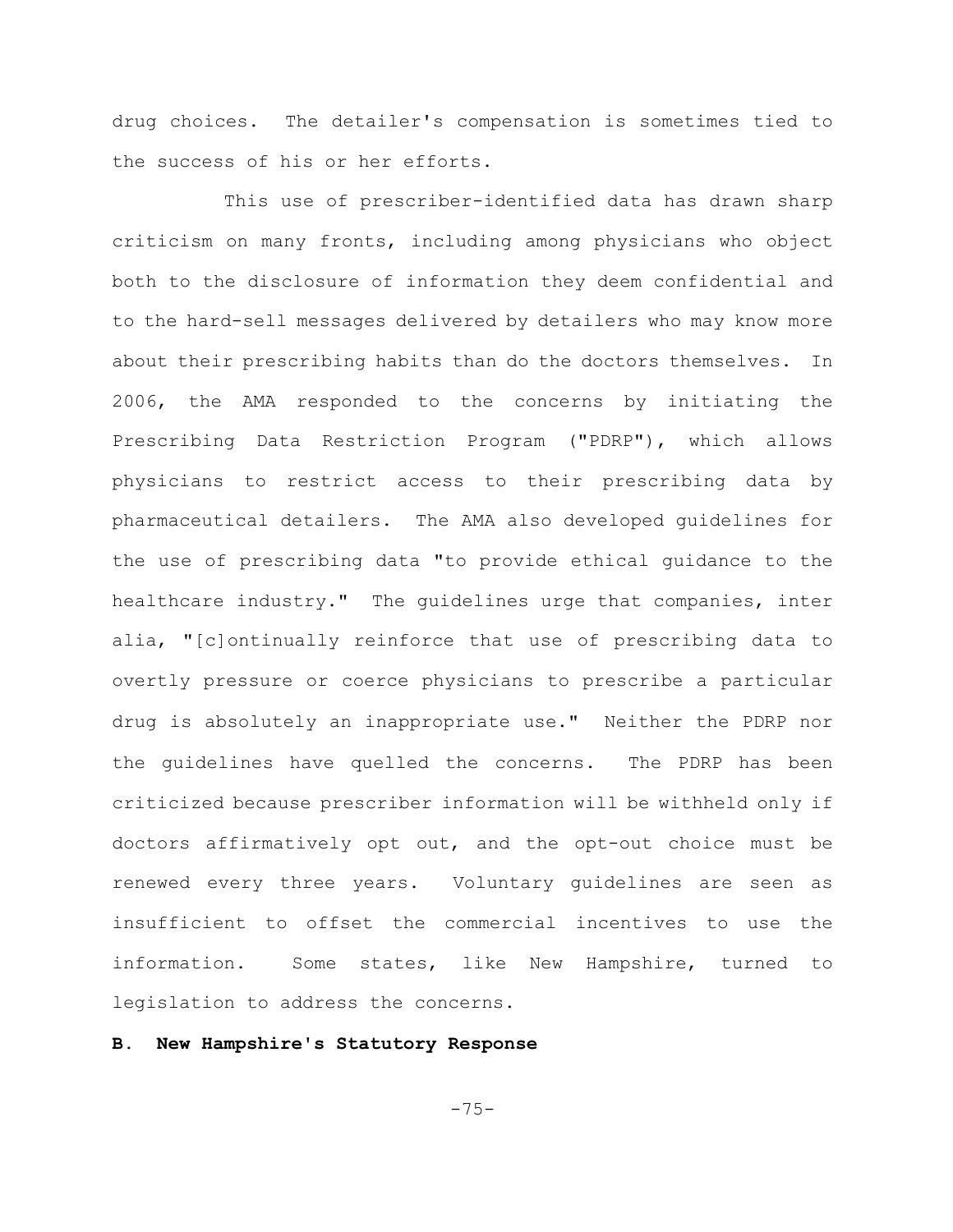The Prescription Act prohibits the transmission or use of both patient-identifiable and prescriber-identifiable data for certain commercial purposes. $30$  Violators are subject to both criminal and civil penalties. N.H. Rev. Stat. Ann. § 318:55. In pertinent part, the statute provides:

> Records relative to prescription information containing patient-identifiable and prescriber-identifiable data shall not be licensed, transferred, used, or sold by any pharmacy benefits manager, insurance company, electronic transmission intermediary, retail, mail order, or Internet pharmacy or other similar entity, for any commercial purpose, except for the limited purposes of pharmacy reimbursement; formulary compliance; care management; utilization review by a health care provider, the patient's insurance provider or the agent of either; health care research; or as otherwise provided by law. Commercial purpose includes, but is not limited to, advertising, marketing, promotion, or any activity that could be used to influence sales or market share of a pharmaceutical product, influence or evaluate the prescribing behavior of an individual health care professional, or evaluate the effectiveness of a professional pharmaceutical detailing sales force.

In effect, the statute prohibits the use of prescriberidentifiable data for all purposes related to detailing, but seeks to preserve access to the data for other uses – including other commercial purposes. $31$  I agree with the district court that the

<sup>&</sup>lt;sup>30</sup> Plaintiffs have not challenged the restrictions on patientidentifiable data.

 $31$  The Act also permits the continued use of aggregated prescriber data, categorized by speciality, zip code and geographic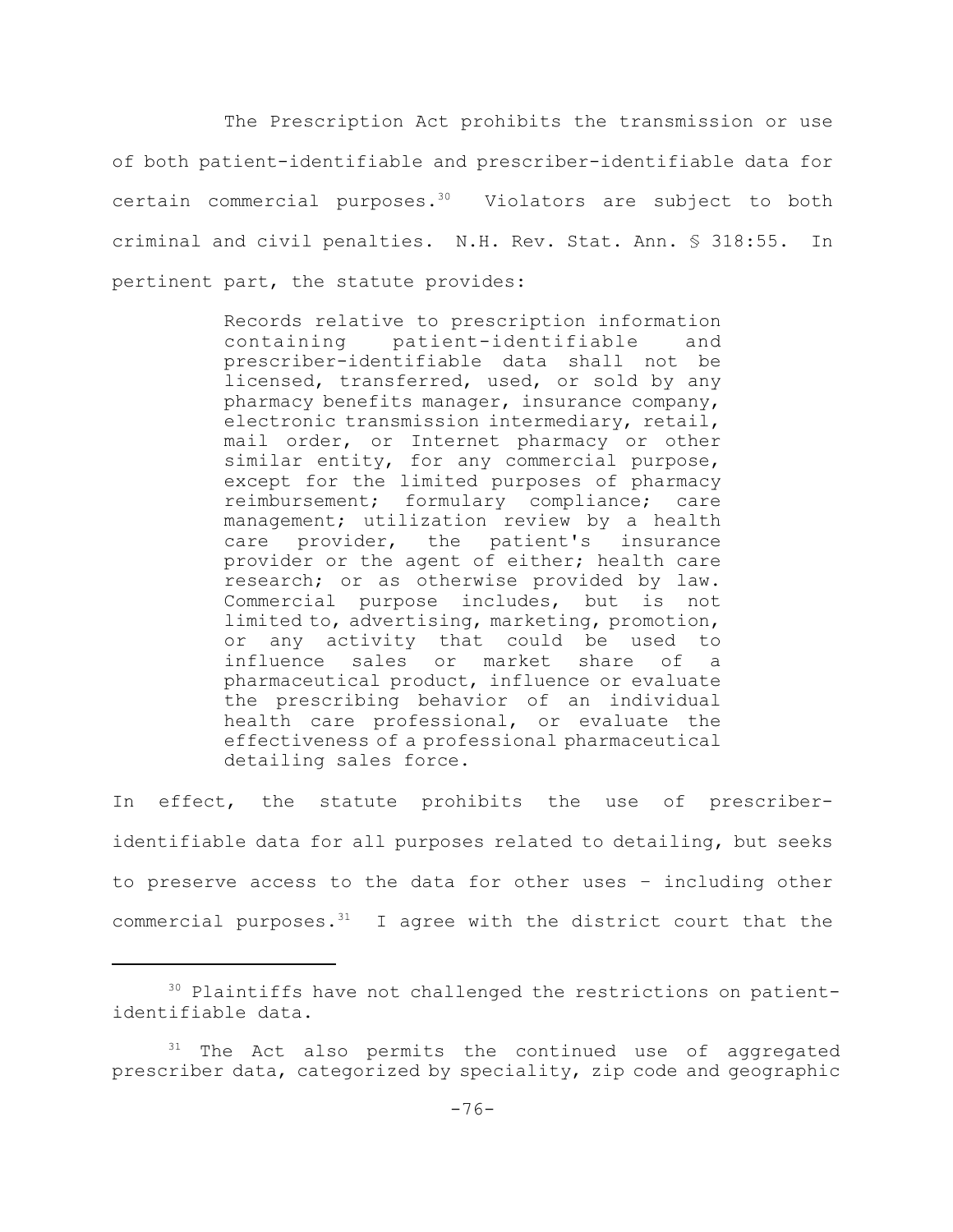prohibited uses are narrowly defined and that the statute does not, for example, prohibit pharmaceutical companies from using prescriber-identifiable data for their own research. See 490 F. Supp. 2d at 171.<sup>32</sup>

### 1. Legislative History

In introducing the proposed legislation at a hearing before the Senate Committee on Executive Departments and Administration, Representative Cindy Rosenwald, one of the statute's co-sponsors, explained that it had two goals: "It will protect privacy and it will save money for the state, for consumers and businesses. It will accomplish these goals by prohibiting the sale or use of individual patient or prescriber identity for marketing brand name prescription drugs." A written attachment to her testimony, which included a section entitled "What H.B. 1346 will do," states that the law will, inter alia, "[h]opefully reduce the prescription drug costs for patients, employers & the State Medicaid program."

region, but without prescriber identification.

 $32$  Indeed, on the first day of trial, counsel for the Attorney General agreed that pharmaceutical companies could use the prescriber information to recruit physicians to participate in clinical trials.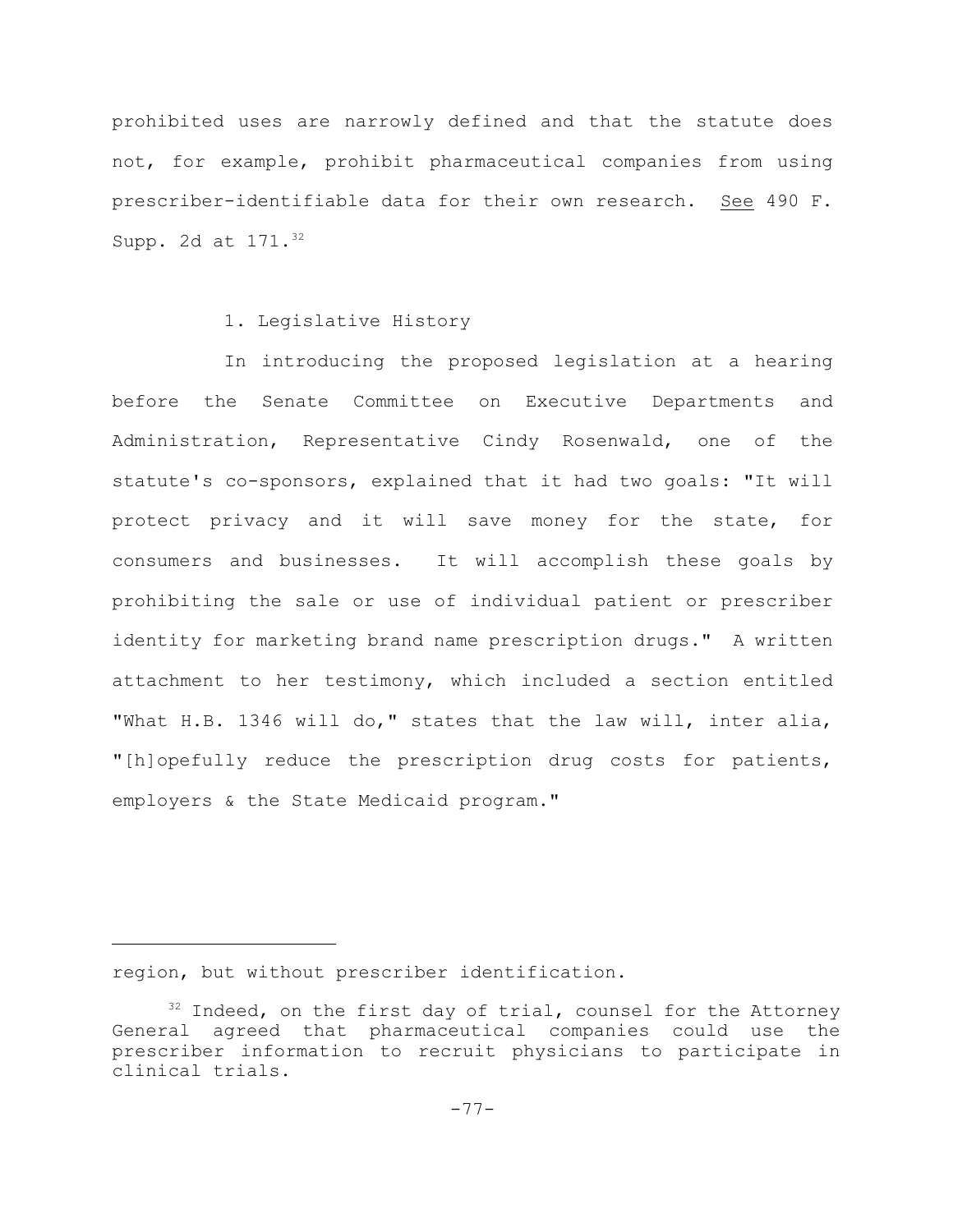About sixteen individuals testified at the hearing.  $33$  A representative of the Department of Health and Human Services, Gregory Moore, emphasized both the privacy and cost reduction purposes of the legislation. He described the prescriber data as the physicians' "trade secrets" and further stated:

> The Department also believes that these activities ultimately drive up the cost of prescription drugs and the cost of health care in the aggregate. Since no other state has passed legislation like this, it would be hard for us to quantify what that impact might be, but I find it unlikely the drug companies are sending details into doctors' offices for the purpose of selling doctors cheaper medication. In fact, I'm confident that, if you're a doctor, that one of the best ways to get a detailer into your office would be if you switched to prescribing a generic drug over a brand drug.

Also testifying in favor of the legislation was the presidentelect of the New Hampshire Medical Society, Dr. Seddon Savage, who said the law "will deter marketing intended to manipulate the practice of individual physicians that is intended to increase market share for the individual companies, possibly at the expense of appropriate decision making for the patients." He further stated that "[n]umerous studies have shown that  $\ldots$  [doctors'] decision making can be and sometimes is shaped by marketing efforts."

 $33$  An earlier, less comprehensive hearing was held before the House Committee on Health, Human Services and the Environment.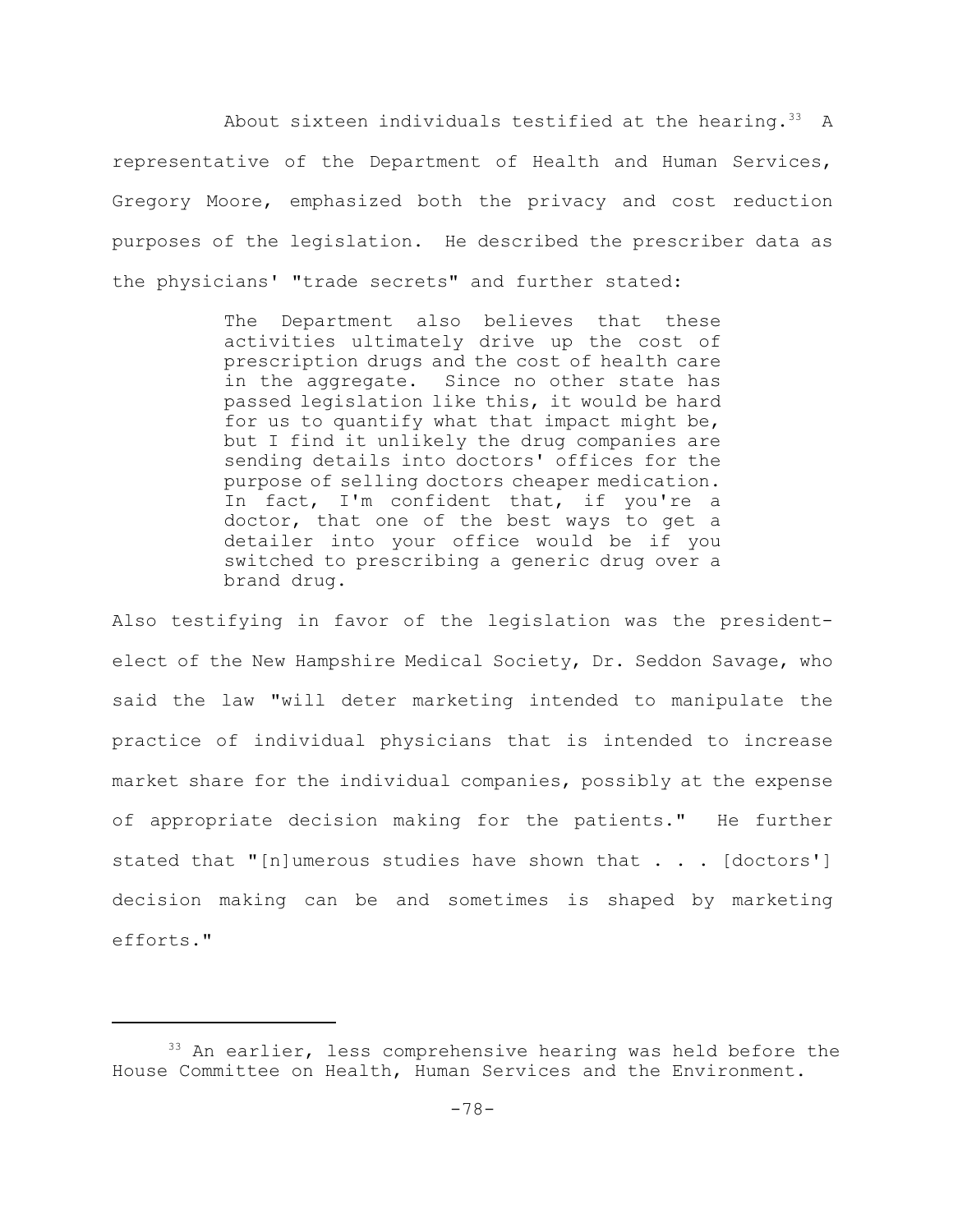Savage's general testimony was reinforced by comments from Dr. Marc Sadowsky, a psychiatrist and the president of the New Hampshire Medical Society. He reported a phone conversation with a patient who said that her primary care doctor had thought a brand-name medicine might be better for her than the generic she was using. Sadowsky continued:

> I said, "Well, you're doing fine on the generic and your co-pay is going to go up \$40 a month, \$500 a year. So, it is not entirely clear to me why we're doing this." . . . I think that that was an example of the primary care physician having been marketed to directly and didn't really have a clinical reason for doing it except that that was the last drug rep who came to see him and said this is a better medicine for anxiety, even though the person was asymptomatic at the time.

In Sadowsky's view, there was "no apparent reason" for the requested switch "except presumably that [the doctor] ha[d] been marketed to effectively."

Among those speaking against the statute was a representative of the New Hampshire Association of Chain Drug Stores, Stuart Trachy, who described the proposed legislation as "too broad" and observed that "the opt out program that the AMA is going to be instituting should take care of the concerns that we have heard in terms of specific doctors being concerned that their prescribing data is out there." A spokesman for plaintiff IMS, Robert Hunkler, stated that restricting prescriber-identifiable information would not lower health care costs because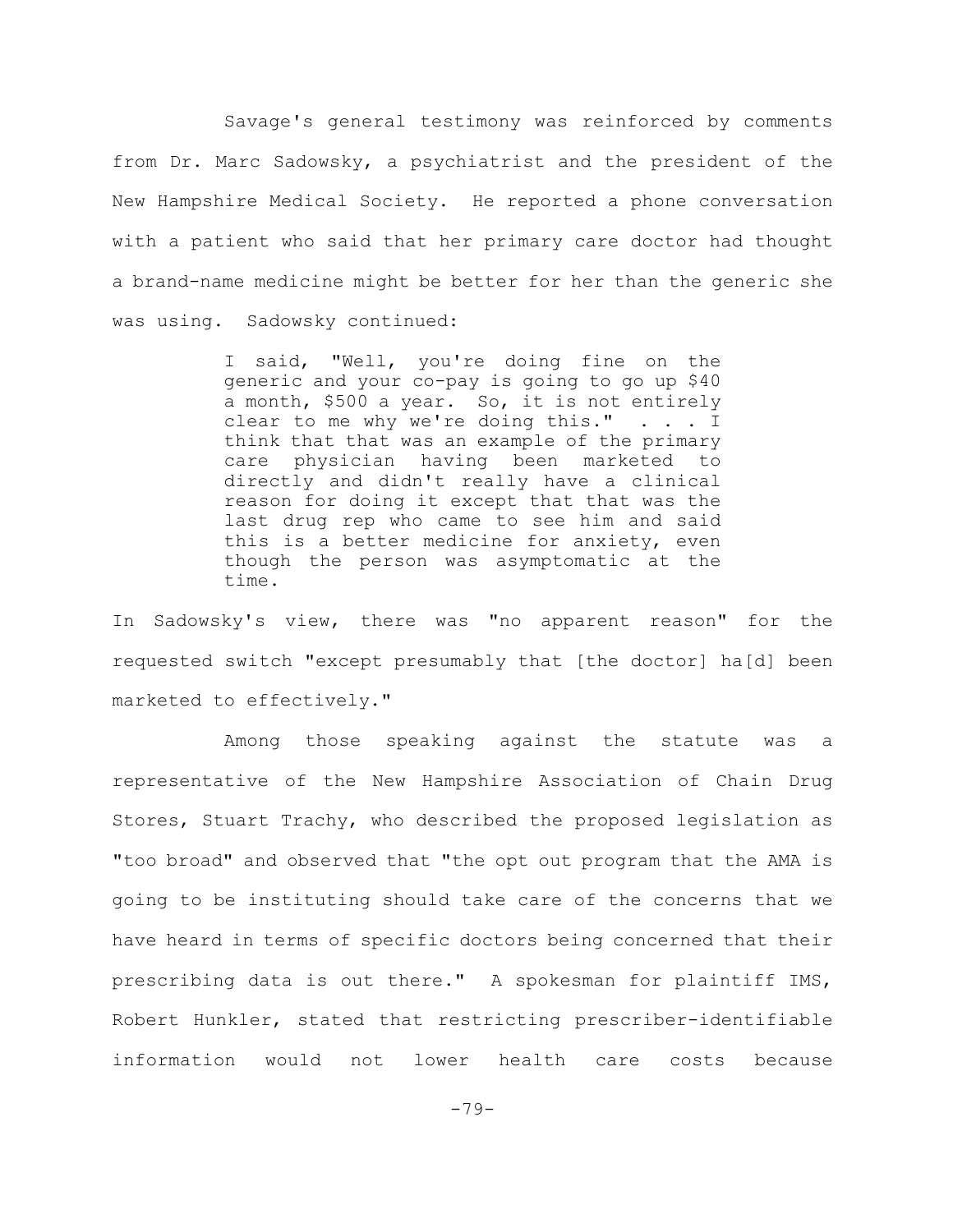"pharmaceutical companies will[] in all likelihood continue to send sales reps to all doctors without the ability to more specifically hone in on the right people with the right message. It will likely incur more costs to the system." Hunkler also predicted that the acknowledged beneficial uses of the data, including medical research, would be compromised because the information would no longer be readily available. Responding to complaints from doctors that drug companies "know more about [their] prescribing behavior than [they] know," Hunkler stated that IMS was working toward greater access: "[W]e think that a preferable solution is to provide this information to doctors, to health researchers and others instead of turning out the light and taking it away from everyone." The American Medical Association also expressed opposition to the legislation, commenting in a prepared statement that the PDRP would "provide[] physicians with the tools they need to restrict information that they do not want shared while avoiding legislatively-mandated restrictions that could have unintended consequences."

2. Legislative Action and Legal Challenge

The Prescription Act was approved by the Legislature in May 2006, and it took effect on June 30 of that year. Four weeks later, on July 28, 2006, IMS and Verispan filed the complaint in this case, alleging that the Act violated the First Amendment and the Commerce Clause, and that it was void for vagueness and

-80-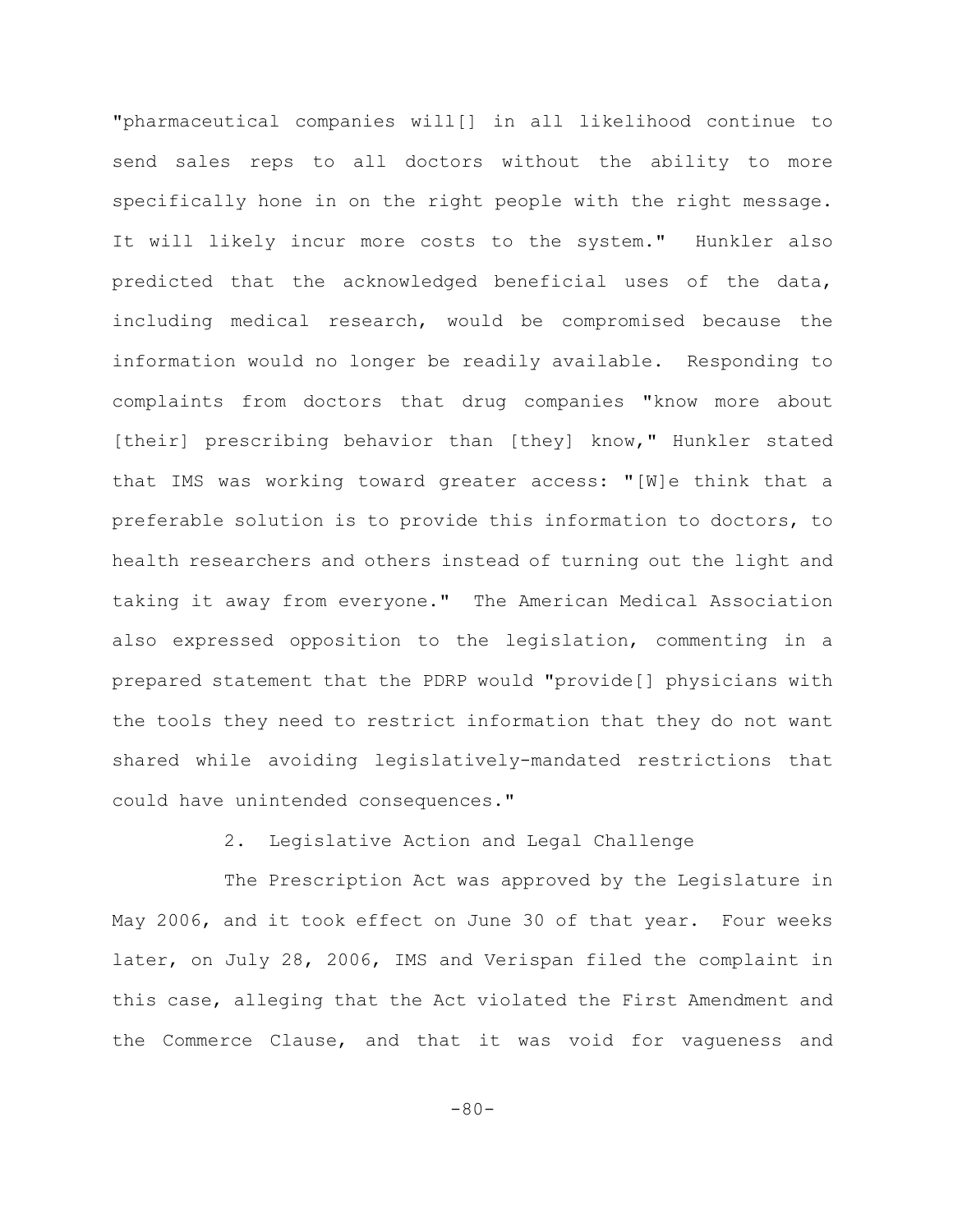overbreadth. They sought declaratory and injunctive relief against the statute's enforcement. Meanwhile, in compliance with the Act, Verispan modified its databases so that it could identify and suppress all prescriber-identifiable data from New Hampshire prescriptions before the information was released to third parties. IMS also stopped selling prescriber-identifiable information obtained from New Hampshire sources to third parties.

During a four-day bench trial in January and February 2007, the court heard live testimony from ten witnesses, most of whom were physicians. A former detailer and a representative of each plaintiff also testified. The parties also submitted voluminous written materials, including a number of journal articles describing studies on detailing. The State highlighted the testimony of Dr. Jerry Avorn, a professor at Harvard Medical School whose research focuses on the use of prescription drugs and their outcomes, and who also works at Brigham and Women's Hospital in the Division of Pharmacoepidemiology and Pharmacoeconomics.<sup>34</sup> Through Avorn's testimony on the medical literature and the testimony of practitioners who recounted specific experiences with

 $34$  He explained those two fields as follows:

Pharmacoepidemiology is the study of the utilization of drugs in large populations, as well as the consequences of that use, whether a benefit or adverse event; and pharmacoeconomics is the connection between drug use and economics, what the drugs cost[], but also how they fit into the health care system and what their benefits might save the health care system.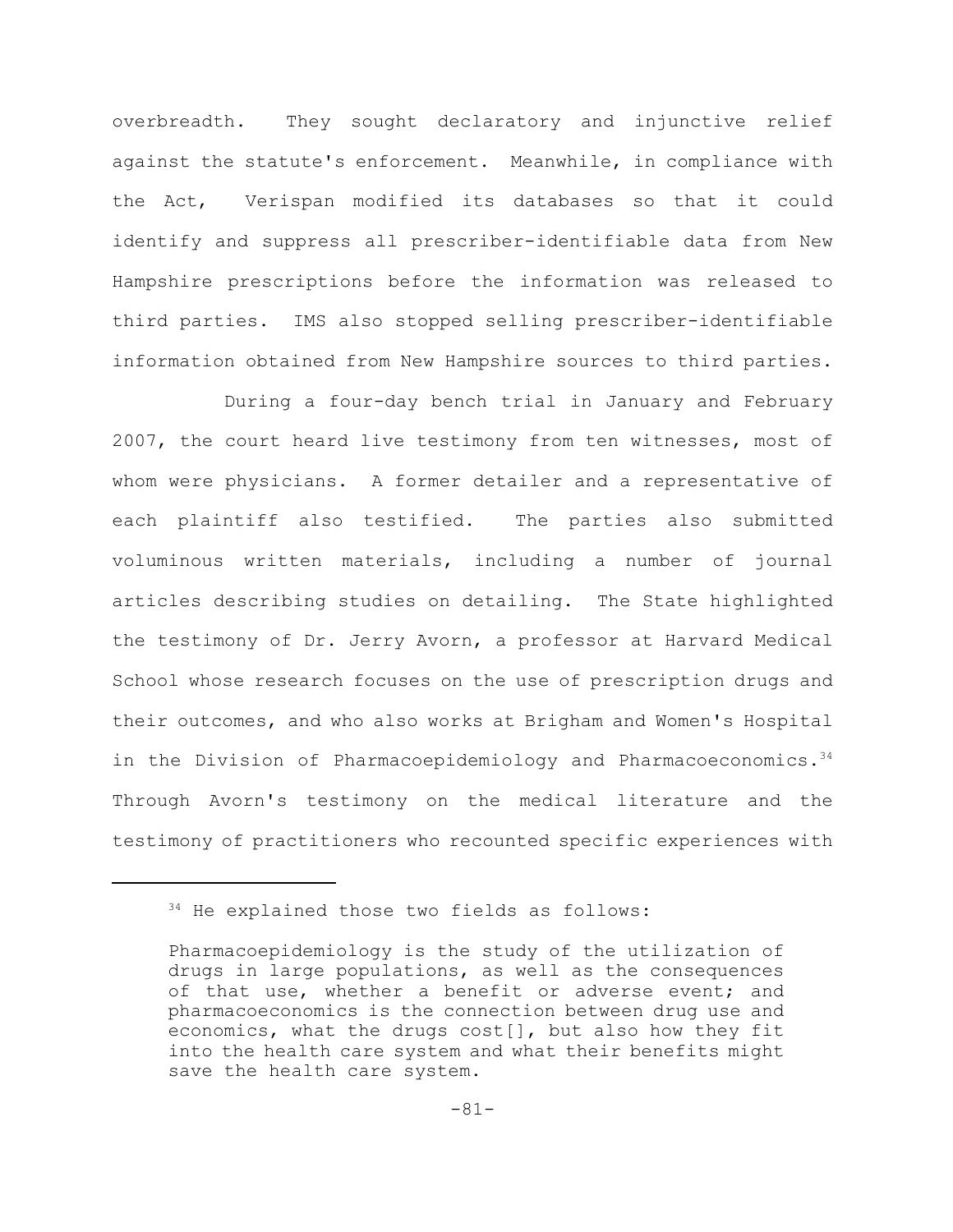detailing, the Attorney General sought to show that detailing in general, and use of prescriber-identifiable data in particular, influences physicians to prescribe brand-name drugs more frequently than would occur with "evidence-based" decision-making that was untainted by the detailers' marketing messages.  $35$  The Attorney General asserted that the Act advanced the State's substantial interests in prescriber privacy, public health and cost-containment.

On their behalf, the plaintiffs elicited considerable testimony about the beneficial aspects of detailing and the use of prescriber-identifiable data to target physicians. For example, Dr. Thomas Wharton, Jr., director of cardiology at Exeter Hospital, testified that discussions initiated by drug company representatives provide "a very stimulating forum" for discussing the treatment of coronary disease.<sup>36</sup> He also stated that the "level of discourse is elevated" when a drug representative knows his prescribing habits: "[I]f they know that I'm a user of the

 $35$  The parties and witnesses at times contrasted prescribing decisions that relied on "evidence-based" data – i.e., decisions resulting solely from consideration of replicable clinical data – with decisions influenced by the "contact and communication" from detailers. See, e.g., Stipulation of Facts, at 12; Avorn and Kesselheim Declaration, at 5; Avorn Testimony, Day 3, PM Session, at 60, 110.

 $36$  Wharton stated that "there is a lot of good intellectual stimulation, education, cross-fertilization, all in a sense based upon the drug rep initiating discussion, presenting data, presenting papers, some of which we know about and some of which we don't. So it's a very educational, informational experience."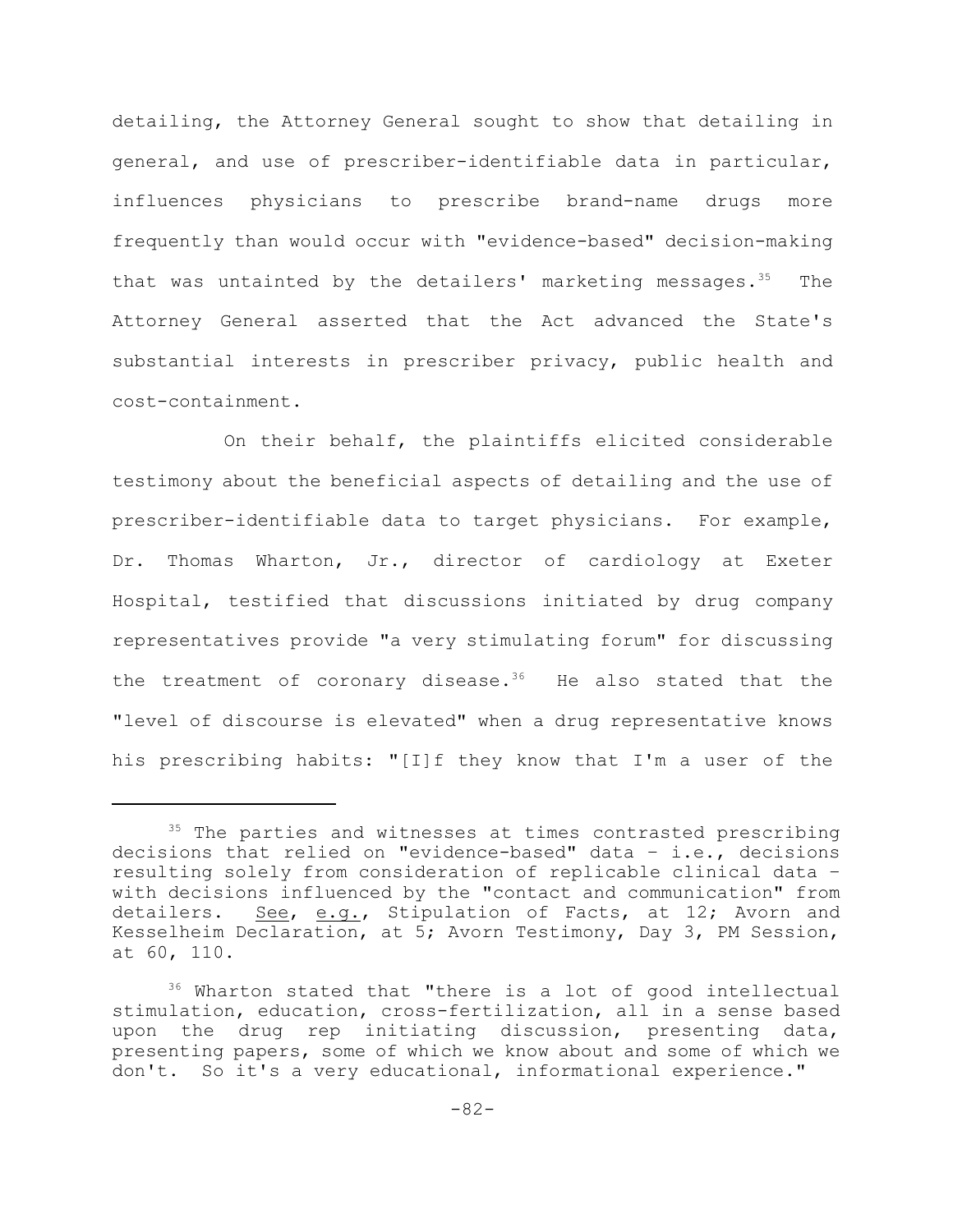drug, they will direct what they have to say to me toward any brand-new information that might have come out rather than starting with the basics. If they know that I'm a user of a drug, I would think that they are more likely to come to me if a new adverse effect is announced regarding that drug." Plaintiffs also emphasized the lack of evidence showing that restriction of prescriber-identifiable data would lead to a decrease in drug costs and attempted to show that less efficient detailing would result, potentially increasing the pharmaceutical companies' marketing costs and, in turn, increasing the cost of their products.<sup>37</sup>

## **C. The District Court's Decision**

On April 30, 2007, the district court ruled that the Prescription Act impermissibly restricted commercial speech and therefore violated the First Amendment. It rejected the Attorney General's argument that the Act targeted only unprotected factual information rather than constitutionally protected speech and also rejected her contention that the statute regulated only non-speech "uses" of the prescriber-identifiable data. Having concluded that

 $37$  Plaintiffs offered two anecdotes on this point through Dr. Wharton. First, he testified that, since passage of the Prescription Act, he had been "visited for the first time ever" by a detailer seeking to sell drugs for diabetes, a condition his practice does not treat. In addition, Wharton stated that he was surprised that it took "months and months and even a request to the company" for him to be detailed on a "purportedly revolutionary" anti-smoking drug, despite the practice's substantial history of prescribing other anti-smoking products.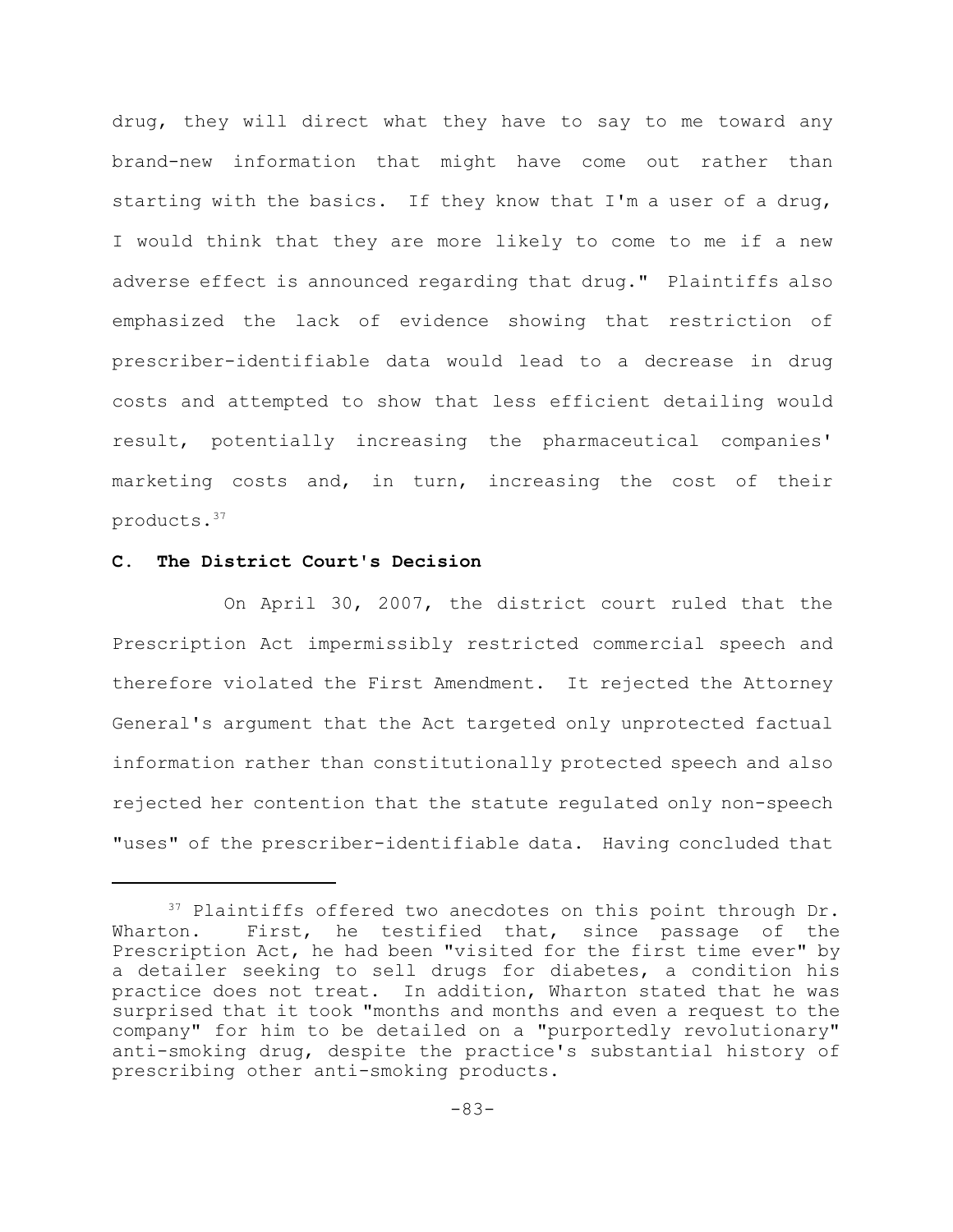the Act restricted protected commercial speech, the court examined whether the Attorney General had sufficiently justified the regulation under the three-part inquiry set out in Central Hudson Gas & Electric Corp. v. Public Service Commission, 447 U.S. 557, 566 (1980).

Under Central Hudson, truthful commercial speech that does not promote unlawful activity may be limited only if it "(1) is in support of a substantial government interest, (2) 'directly advances the governmental interest asserted,' and (3) 'is not more extensive than is necessary to serve that interest.'" El Dia, Inc. v. P.R. Dep't of Consumer Affairs, 413 F.3d 110, 113 (1st Cir. 2005) (quoting Central Hudson, 447 U.S. at 566). The district court considered the State's asserted interests in protecting prescriber privacy, promoting public health, and containing health care costs. It concluded that the record did not reveal a distinct privacy interest that was supported by the Act and held that neither the public health interest nor the interest in containing health care costs was directly advanced by the statute.

In addition, the court found a "fundamental flaw" in the Attorney General's argument that the regulation was necessary because "pharmaceutical companies manipulate health care providers by using prescriber-identifiable data to enhance the effectiveness of highly persuasive but truthful commercial speech." 490 F.

-84-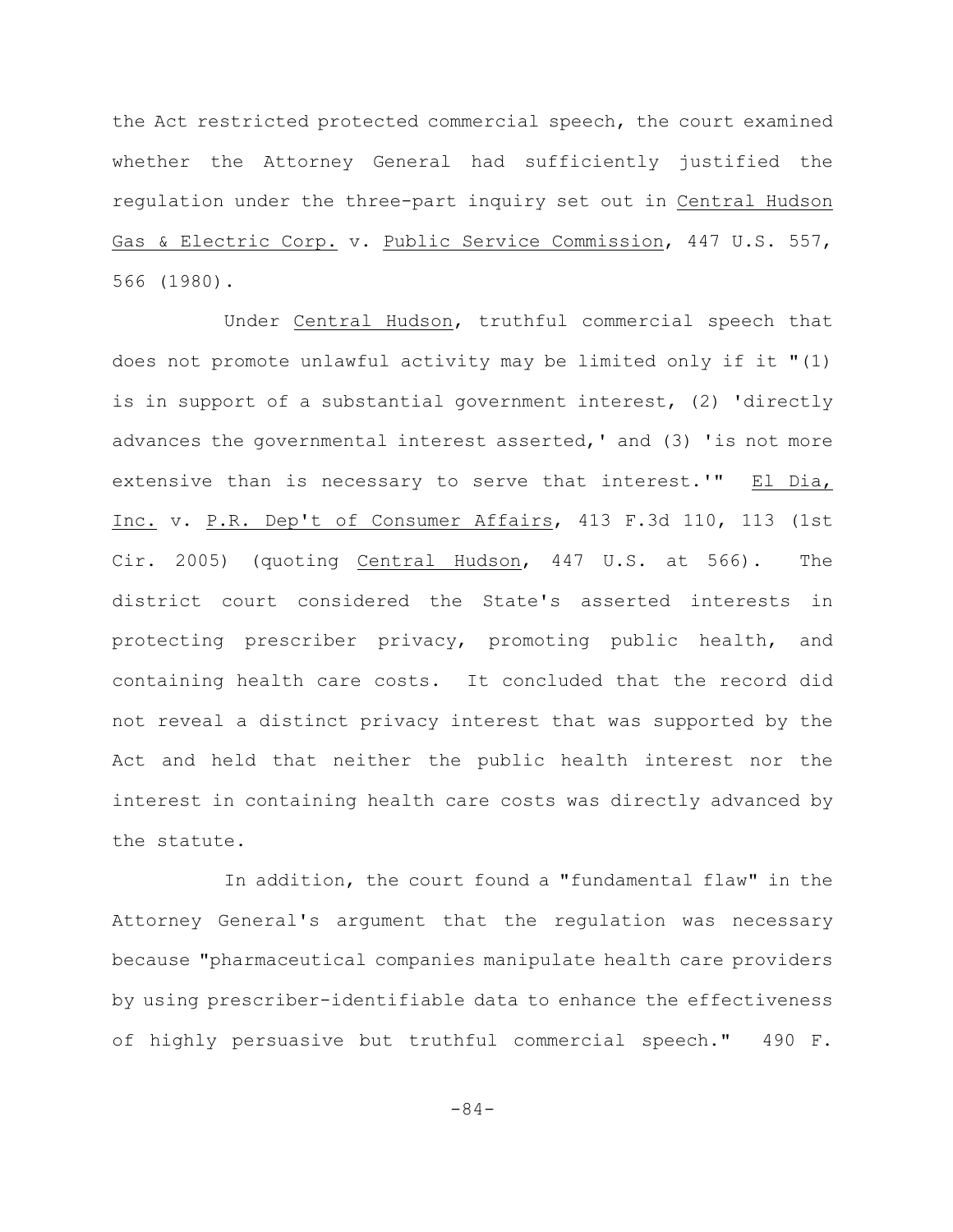Supp. 2d at 181. Instead of restricting such information, the court stated, "if the State is concerned that truthful detailing is causing health care providers to make inadvisable prescribing decisions, 'the remedy to be applied is more speech, not enforced silence.'" Id. (quoting Whitney v. California, 274 U.S. 357, 377 (1927) (Brandeis, J., concurring)).

The court also addressed the third Central Hudson prong and found that the State could advance its health and costcontainment interests, and specifically the unnecessary prescription of brand-name drugs, without restricting protected speech. The court noted that the State could, inter alia, directly limit the samples and gifts given to prescribers and their staffs, educate health care providers about the health and cost implications of their prescribing decisions, require health care providers to participate in continuing education programs offering objective information about the advantages and disadvantages of different drug choices, or adopt a Medicaid pharmacy program that takes cost considerations into account.

Accordingly, the court held that the statute could not be enforced "to the extent that it purports to restrict the transfer or use of prescriber-identifiable data." Id. at 183. It therefore granted the plaintiffs' request for declaratory relief and a permanent injunction. It did not reach their vagueness or Commerce Clause arguments.

$$
-85-
$$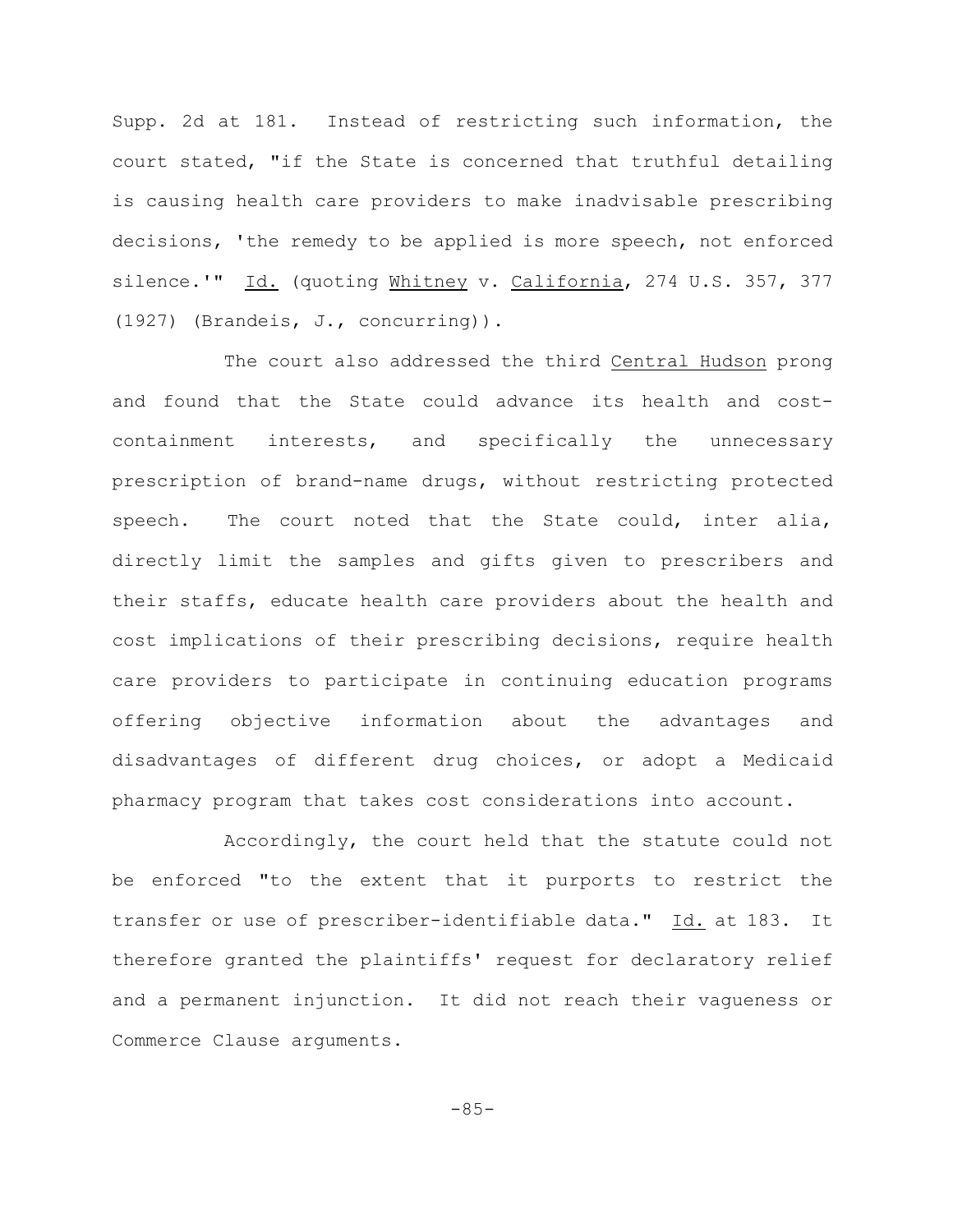**III.**

The Attorney General continues to argue on appeal that the Prescription Act restricts only the use of information and that this regulation of non-expressive conduct does not implicate the First Amendment. From the Attorney General's perspective, the statute regulates a commercial transaction and not protected speech. See generally Neil M. Richards, Reconciling Data Privacy and the First Amendment, 52 UCLA L. Rev. 1149, 1194 (2005) (concluding that restrictions on use of consumer data to target advertisements were "not a regulation of speech at all, but rather a regulation of information use – the business activity of deciding to whom to market products"). At trial, the Attorney General contended that the Act did not restrict the content of the pharmaceutical manufacturers' advertising or marketing messages, which she acknowledges would trigger First Amendment scrutiny.<sup>38</sup> Rather, the legislature made the "unusual" – and in the Attorney General's view – permissible choice "to strike at the source of the information," Day 1, AM Session, at 45, thereby regulating the distribution and use of a "commodity" rather than limiting a speaker's message.<sup>39</sup>

<sup>38</sup> The Attorney General points out that the Act does not regulate the "speakers" (the pharmaceutical companies) at all, but restricts only the entities that sell prescriber-identifiable prescription data to other parties.

<sup>&</sup>lt;sup>39</sup> The Attorney General wisely no longer contends that the First Amendment is inapplicable to the Prescription Act because it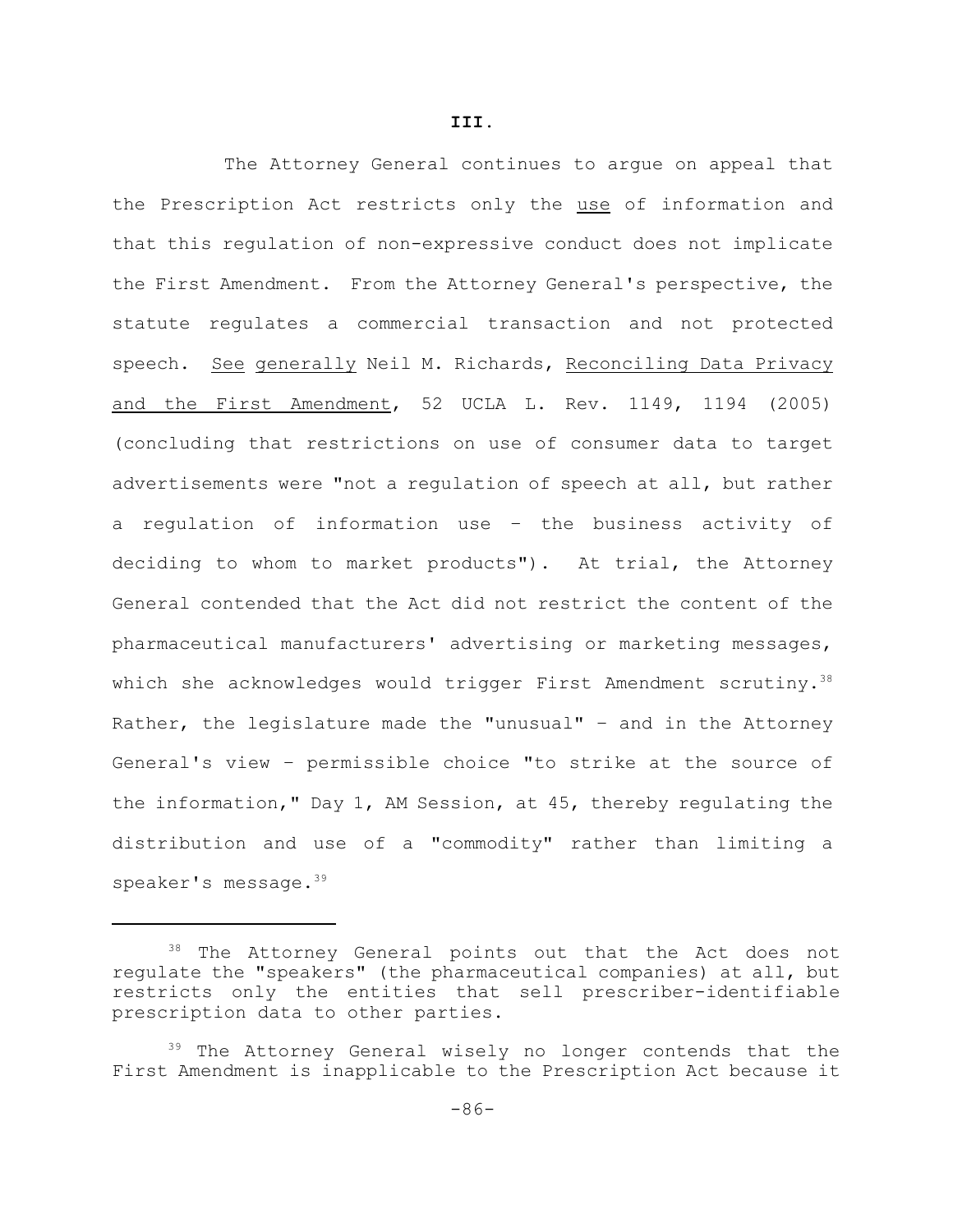Like the district court, I think this argument attempts to create a dividing line that does not exist in the factual context of this case. While the statute explicitly prohibits any "use" of prescriber-identifiable data, $40$  one of the Legislature's desired outcomes is the modification of the marketing messages communicated by pharmaceutical detailers. See, e.g., Defendant's Memorandum of Law in Support of its Objection to Plaintiff's Motion for Preliminary Injunction, at 30-31 ("By prohibiting the license, transfer, use, or sale of prescriber-identifiable prescription data for commercial purposes, the Act prevents pharmaceutical companies from using that information to pressure physicians into changing their prescriptions from less costly medications to name brand drugs for reasons unrelated to the

targets only factual information. As the district court held, "the transmission of truthful information concerning the prescribing practices of New Hampshire's health care providers . . . is not exempt from First Amendment review merely because it targets factual information rather than viewpoints, beliefs, emotions, or other types of expression." 490 F. Supp. 2d at 175; see Va. State Bd. of Pharmacy v. Va. Citizens Consumer Council, 425 U.S. 748, 762 (1976) ("Purely factual matter of public interest may claim protection."); Universal City Studios, Inc. v. Corley, 273 F.3d 429, 446-47 (2d Cir. 2001) ("Even dry information, devoid of advocacy, political relevance, or artistic expression, has been accorded First Amendment protection.") (citing Supreme Court precedent). Moreover, while the statute directly regulates the prescriber-identifiable data, the Legislature's objective is to restrict the messages presented by the detailers to their physician customers. As I explain, this objective informs my assessment of the regulation.

 $10$ In addition to the catch-all prohibition on "use," the statute, as previously noted, prohibits the licensing, transfer or sale of the information.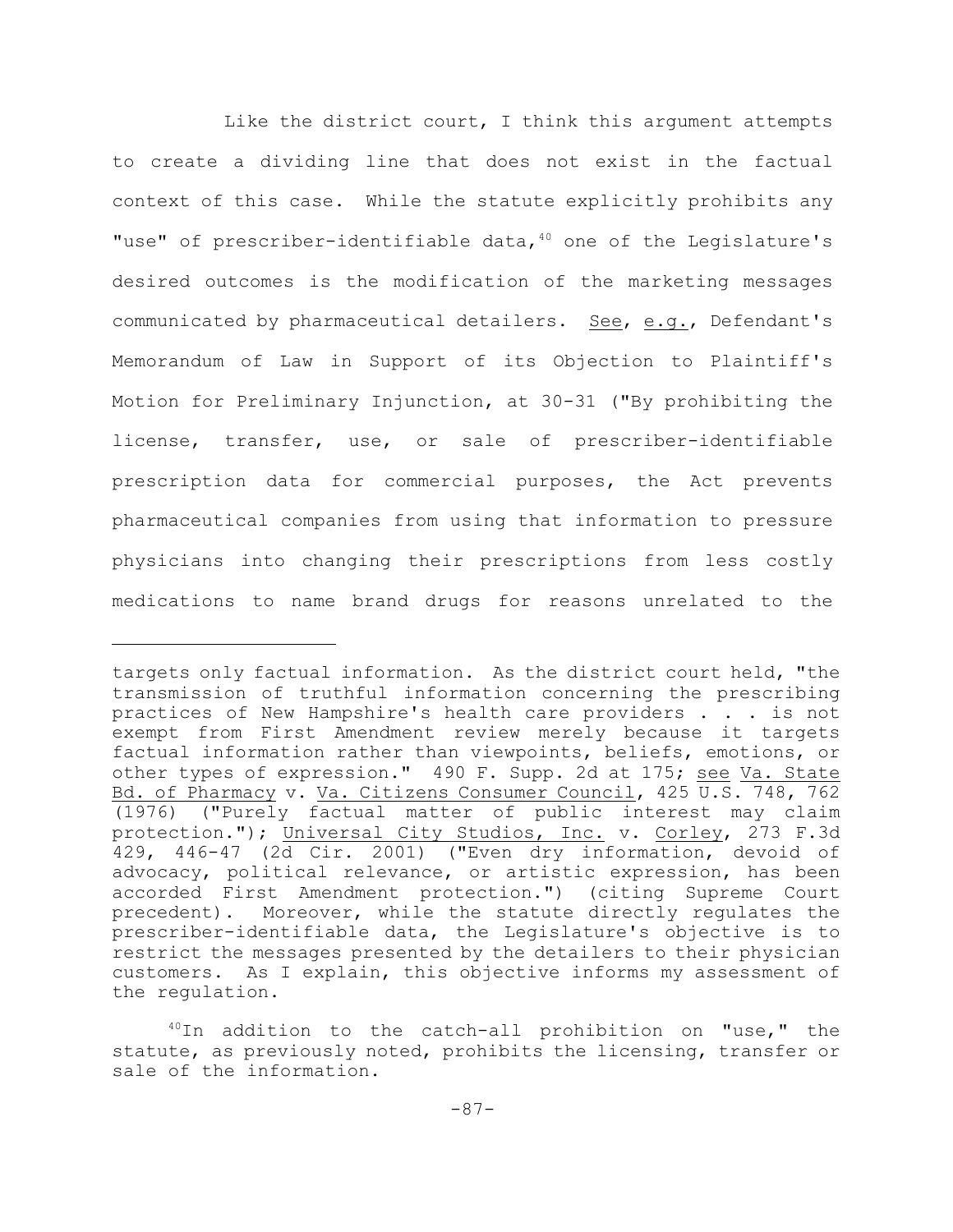clinical needs of patients."). The State has attempted to insulate this expression-based intention from First Amendment scrutiny by directing its legislation to an earlier step in the communicative process. However, it may not skirt the Constitution's requirements in such fashion. Indeed, the Attorney General seeks to minimize the impact of the Act by emphasizing that detailers may continue to use the same face-to-face marketing approach with physicians, notwithstanding the Prescription Act. But if the State acknowledges that the form of marketing conduct remains the same (i.e., face-to-face promotion by detailers), it is difficult to see how the statute may be viewed solely as a regulation of the commercial transaction itself, rather than as a limitation on the content of the expression that may be used to conduct that transaction. See U.S. West, Inc. v. FCC, 182 F.3d 1224, 1232 (10th Cir. 1999) (finding that prohibition of telecommunications companies' use of customer proprietary data for targeted marketing constitutes a restriction on protected commercial speech).

I recognize that there are three separate commercial activities involved here: first, the transfer of the data to data miners, including the plaintiffs, from the entities that acquire prescription information in the ordinary course of their businesses (such as pharmacies and insurance companies); second, the transfer of the data in aggregated form from the plaintiffs to

-88-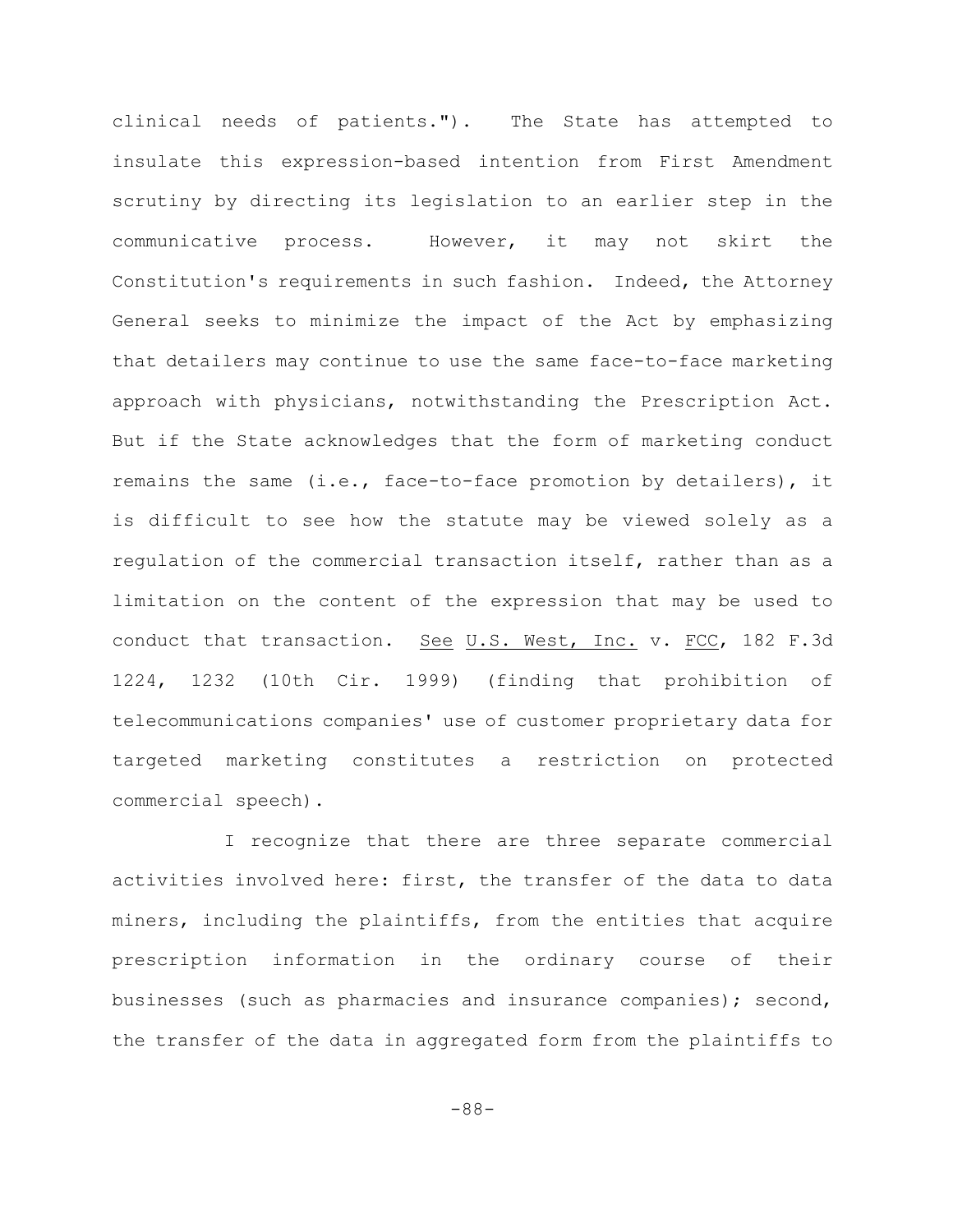the pharmaceutical companies; and, third, the marketing of drugs to prescribers by detailers whose sales pitches make use of the data. To serve its interests in protecting privacy, promoting public health and containing health care costs, the Legislature targeted the content of the message communicated in the third transaction. The statute restricts that message indirectly by imposing restrictions on the first two transactions. $41$  Because the statute's purposes are linked to the third transaction, I conclude – as did the district court – that the assessment of the statute's impact must be similarly focused.<sup>42</sup> See IMS Health, 490 F. Supp. 2d at 176 ("The law is . . . squarely aimed at speech

 $41$  The Prescription Act expressly governs the first type of transaction by restricting the conduct of "any pharmacy benefits manager, insurance company, electronic transmission intermediary, retail, mail order, or Internet pharmacy or other similar entity." Whether the Legislature viewed the plaintiffs – the "middlemen" in the data transfer process – as "electronic transmission intermediar[ies]" or "other similar entit[ies]" is unclear, but I think they are properly treated as such for purposes of our discussion. To comply with the statute, all parties making this prescriber-identifiable available for sale presumably must condition the sale on an agreement by the purchasers not to use the data in ways prohibited by the Act. By restricting the release of the information into the marketplace, the State limits the content of the message ultimately communicated by the detailers.

 $42$  The State's interest in patient privacy is implicated as well by the first two transactions, through which prescription data is transferred to entities uninvolved in individual patients' health care. That interest does not play a part in our analysis because, as noted, the plaintiffs do not challenge the statute's restriction on patient-identifiable data. The State's articulated privacy interest in prescriber information is intertwined with its health and cost-containment interests and relates solely to the third transaction. See infra Section IV.A.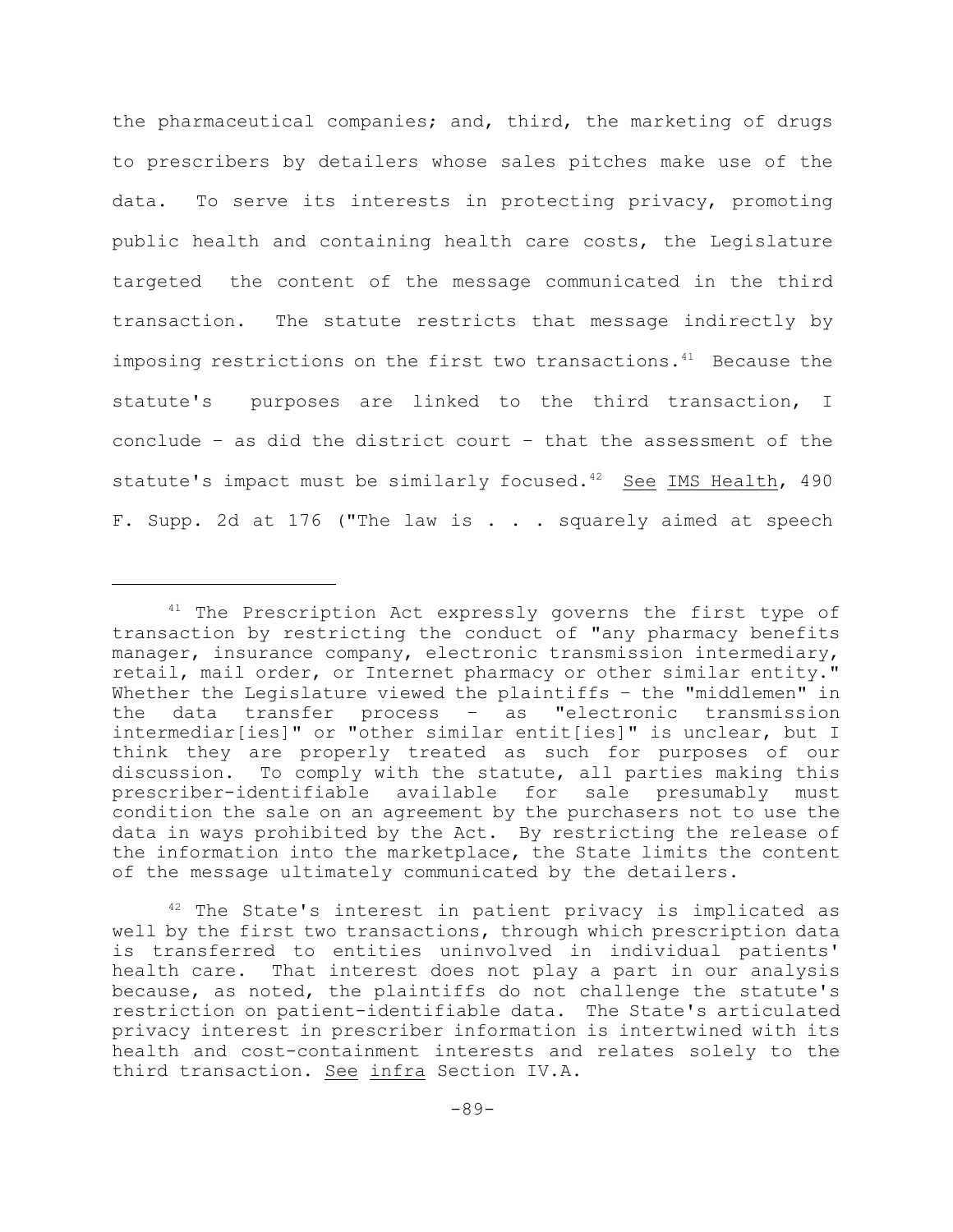that proposes a commercial transaction even though it does not explicitly bar such speech."); Boos v. Barry, 485 U.S. 312, 321 (1988) (noting that "[r]egulations that focus on the direct impact of speech on its audience" must be viewed as speech-based for purposes of First Amendment analysis).

The Attorney General asserts that the Supreme Court drew "a sharp distinction" in Bartnicki v. Vopper, 532 U.S. 514 (2001), between regulating the use of information – which she claims does not implicate the First Amendment – and regulating its disclosure. In Bartnicki, the Court held that the First Amendment protected a reporter's disclosure of the contents of an illegally intercepted communication about a matter of public interest. Id. at 518. In its discussion, the Court described a prohibition against the "use" of the contents of an illegal wiretap as "a regulation of conduct," while holding that a prohibition against the "disclosure" of such material "is fairly characterized as a regulation of pure speech." Id. at 526-27. The Attorney General seizes on this language to argue that the Prescription Act and its prohibition against "use" of prescriber-identifiable data is similarly immune from First Amendment attack. However, the examples of prohibited "uses" listed by the Court in Bartnicki are materially different from the prohibition at issue here. They involve conduct in which the impact on speech is non-existent or, at most, incidental – for example, using unlawfully intercepted

-90-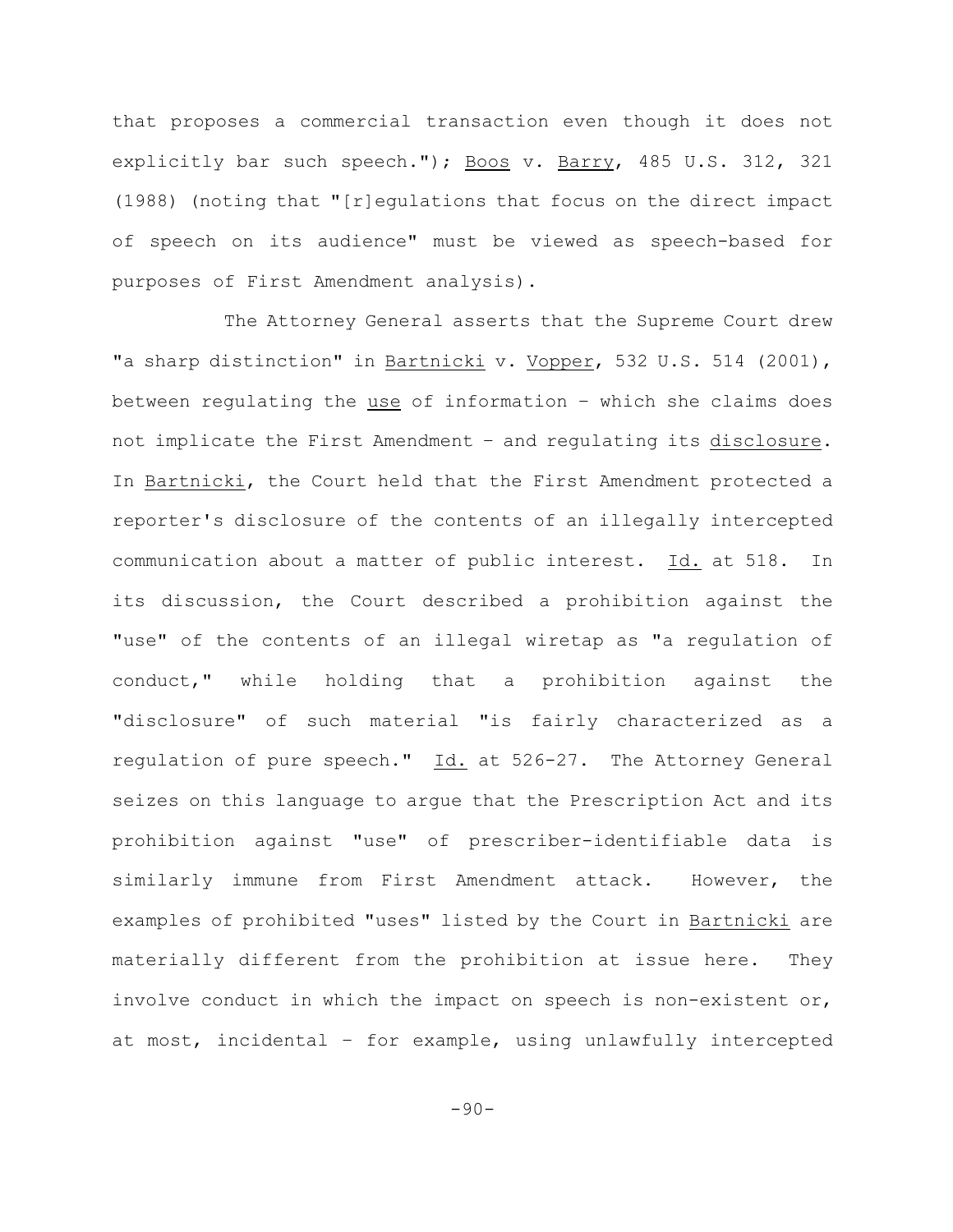information about a business rival to create a competing product or using illegally recorded information to trade in securities or for extortion. Id. at 527 n.10. Here, by contrast, the prohibited "use" at issue is the dissemination of a commercial message through marketing, advertising or promotion – expressions that unquestionably are entitled to First Amendment protection. See Thompson v. W. States Med. Ctr., 535 U.S. 357, 366-67 (2002) (quoting Va. State Bd. of Pharmacy, 425 U.S. at 763, for the proposition "that a 'particular consumer's interest in the free flow of commercial information . . . may be as keen, if not keener by far, than his interest in the day's most urgent political  $debate'''$ ). $43$ 

The multi-step nature of the statutory prohibition – imposing the restraint on the providers of the underlying information rather than directly on the communicator of the message – does not remove that protection. Supreme Court precedent establishes that where the goal of a regulation relates to suppression of expression, even a restriction that indirectly achieves that objective may run afoul of the First Amendment. See

 $43$  The Attorney General's analogy to Bartnicki is not entirely inapplicable to the Prescription Act. The prohibited commercial purposes listed by the Act also include "evaluat[ing] the prescribing behavior of an individual health care professional . . . or the effectiveness of a professional pharmaceutical detailing sales force." Such activities do not themselves constitute protected commercial speech and are equivalent to the "uses" identified in Bartnicki. They are not our concern here.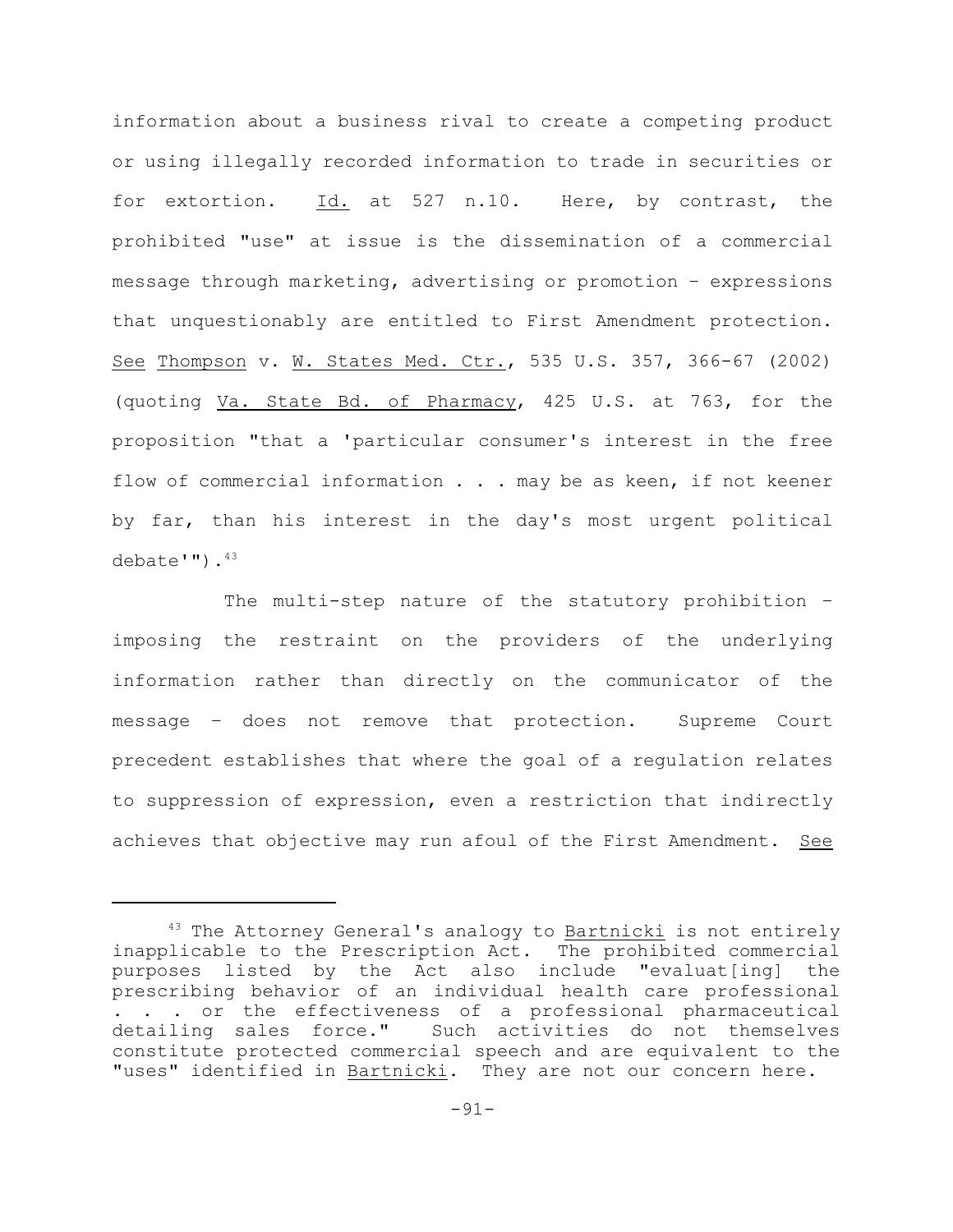Grosjean v. Am. Press Co., 297 U.S. 233, 249 (1936) (invalidating a license tax on publications with circulations of 20,000 or more that sold advertising "because, in light of its history and of its present setting, it is seen to be a deliberate and calculated device in the guise of a tax to limit the circulation of information to which the public is entitled"); see generally Minneapolis Star & Tribune Co. v. Minnesota Comm'r of Revenue, 460 U.S. 575, 581 (1983) (holding unconstitutional a tax on newsprint and ink used in the production of newspapers). $44$ 

By contrast, legislation whose purpose is to regulate economic conduct, and which only incidentally affects speech, typically does not raise First Amendment concerns. See generally Rumsfeld v. Forum for Acad. & Inst. Rights, Inc., 547 U.S. 47, 62 (2006) ("FAIR") ("'[I]t has never been deemed an abridgement of freedom of speech or press to make a course of conduct illegal merely because the conduct was in part initiated, evidenced, or carried out by means of language, either spoken, written, or printed.'") (quoting Giboney v. Empire Storage & Ice Co., 336 U.S. 490, 502 (1949)). Our circuit considered this principle at some length in two related decisions concerning a Rhode Island statute

 $44$  The Court in Minneapolis Star & Tribune Co. made no finding on the State's motive, but observed that "differential treatment, unless justified by some special characteristic of the press, suggests that the goal of the regulation is not unrelated to suppression of expression, and such a goal is presumptively unconstitutional." 460 U.S. at 585.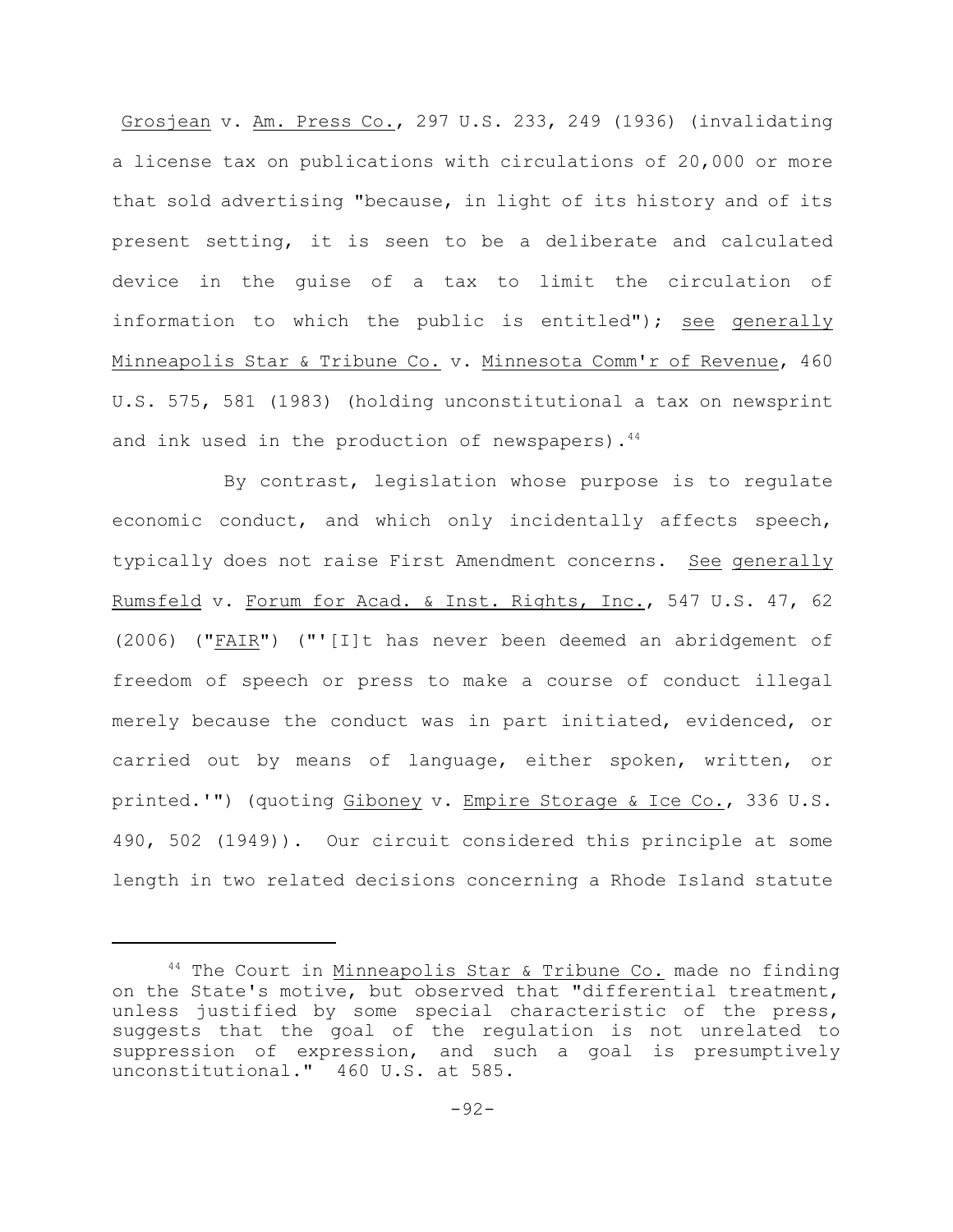regulating the retail sale of alcohol. See Wine & Spirits Retailers, Inc. v. Rhode Island, 481 F.3d 1, 6-7 (1st Cir. 2007) ("Wine & Spirits II"); Wine & Spirits Retailers, Inc. v. Rhode Island, 418 F.3d 36, 48-49 (1st Cir. 2005) ("Wine & Spirits I"). Although the State relies on the Wine & Spirits decisions in arguing that the Prescription Act falls outside the First Amendment's scope, those cases support a contrary conclusion.

The regulation at issue in Wine & Spirits originally prohibited any "chain store organization" from holding a Class A retail liquor license, but gave the Department of Business Regulation the discretion to determine whether a business was a "chain store." Some businesses were evading the restriction by adopting chain-store-like features within a different business structure, described as "franchised package stores." The State responded by amending the statute to identify the specific conduct it sought to prohibit; i.e., it defined the term "chain store organization" to include businesses that participated in "a coordinated or common advertisement with one or more liquor licensed business in any advertising media" or that coordinated marketing strategies. At the same time, the State adopted a provision explicitly excluding franchisees from holding Class A liquor licenses. $45$  Wine & Spirits had been operating as a

To promote the effective and reasonable control and

 $45$  The statute provides, in part: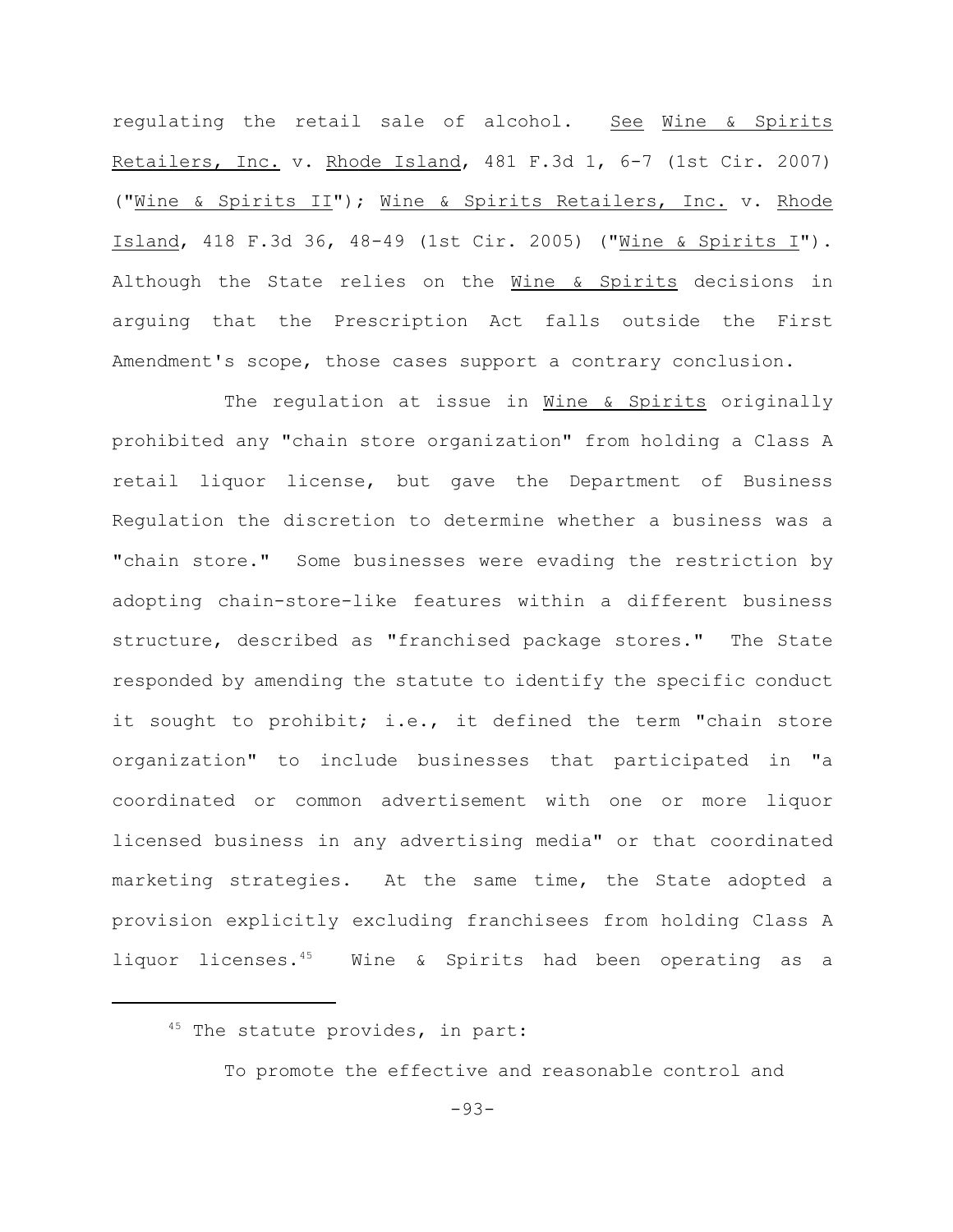franchisor of independently owned liquor retailers and, among other activities, provided marketing, advertising and business advice and services. In the first of the two cases, Wine & Spirits claimed that the regulation improperly infringed on its right to communicate with its customers by, for example, designing advertisements and arranging for their placement in various media. Wine & Spirits I, 418 F.3d at 49. In the second case, we also considered a claim by Wine & Spirits' franchisees that the regulation imposed an improper limitation on the content of their advertising. Wine & Spirits II, 481 F.3d at 6.

We found no First Amendment issue in either instance. In the first case, we stated that the regulation did not "prohibit the communication of advice between a franchisor and the holders of Class A liquor licenses," 418 F.3d at 47, but only forbade implementation of Wine & Spirits' business model. We concluded that "[t]he provision of advertising and licensing services is not speech that proposes a commercial transaction and therefore does not constitute commercial speech." Id. at 49. In the later case, we observed that the prohibition on coordinated or common

regulation of the Rhode Island alcoholic beverage industry and to help the consumer by protecting their choices and ensuring equitable pricing. Class A liquor license[s] authorized by this title shall not be granted, issued, renewed or transferred to or for the use of any liquor franchisor or franchisee.

R.I. Gen. Laws § 3-5-11.1(a).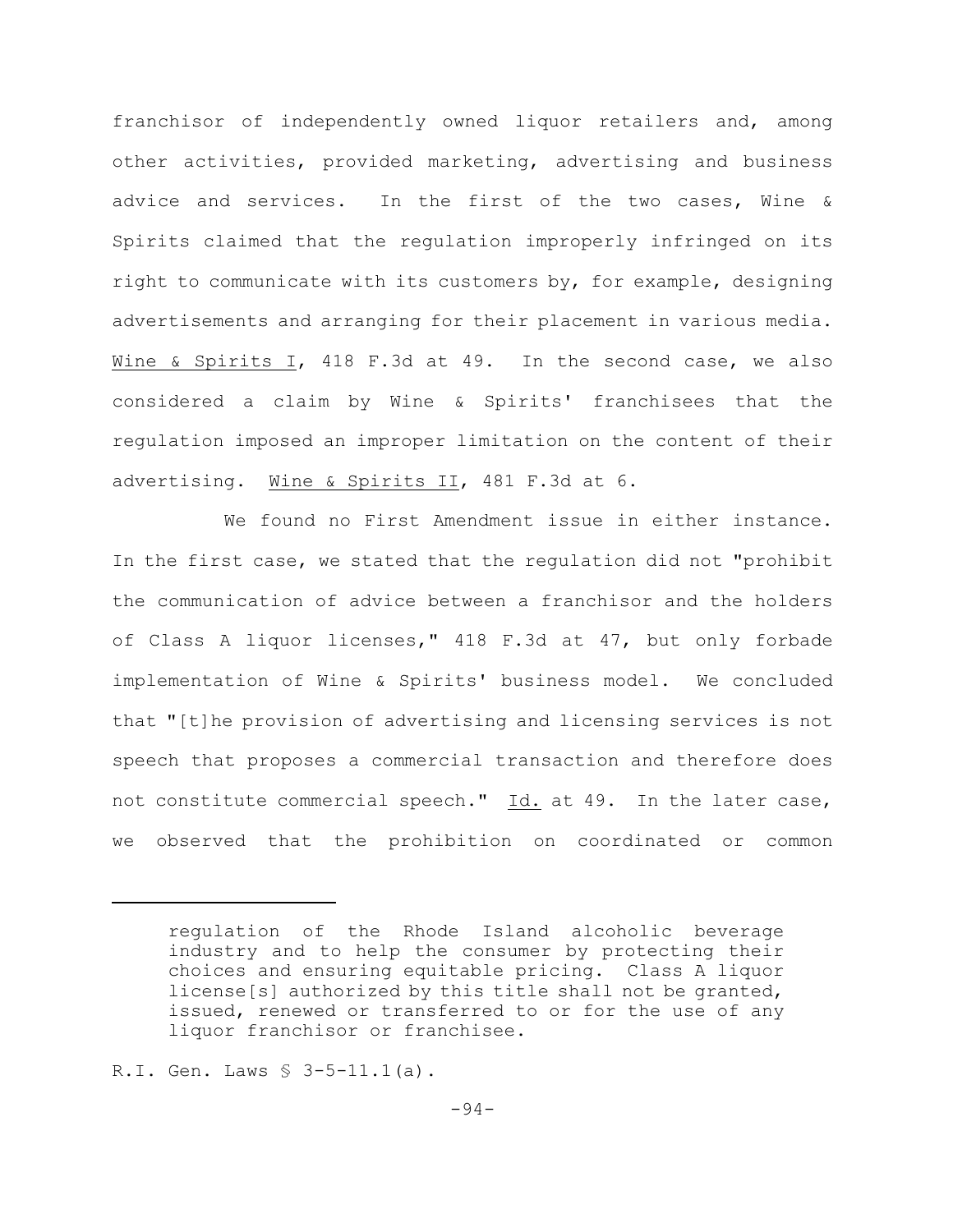advertisements "does not target speech; each individual liquor licensee remains at liberty to disseminate information about its prices and products to other retail stores and to the public at large." 481 F.3d at 6. We observed: "The statute at issue here merely proscribes conduct – the launching of advertisements resulting from pre-agreed commercial strategies. Such a ban is not a ban on commercial speech." Id.

Thus, the Wine & Spirits prohibition was against an acting-in-concert business approach – not against the message the liquor stores were seeking to disseminate.<sup>46</sup> To be sure, the statute had an incidental impact on the speech of both the franchisor and franchisees. Wine & Spirits was, in effect, prevented from marketing its services to particular businesses, and the franchisees could not distribute advertisements in coordination with other retail liquor stores. But the statute's objective was to regulate business methods, see supra n.35, and, as we observed in Wine & Spirits I, "the First Amendment does not safeguard against changes in commercial regulation that render previously profitable information valueless." 418 F.3d at 48.

Here, however, the Legislature did not simply prohibit a business model or strategy. Instead, it restricted the

 $46$  We observed that "the statute imposes no burden on the communication between the speaker and the intended audience but has the effect of decreasing the audience's demand for a particular kind of business advice." 418 F.3d at 48 n.3.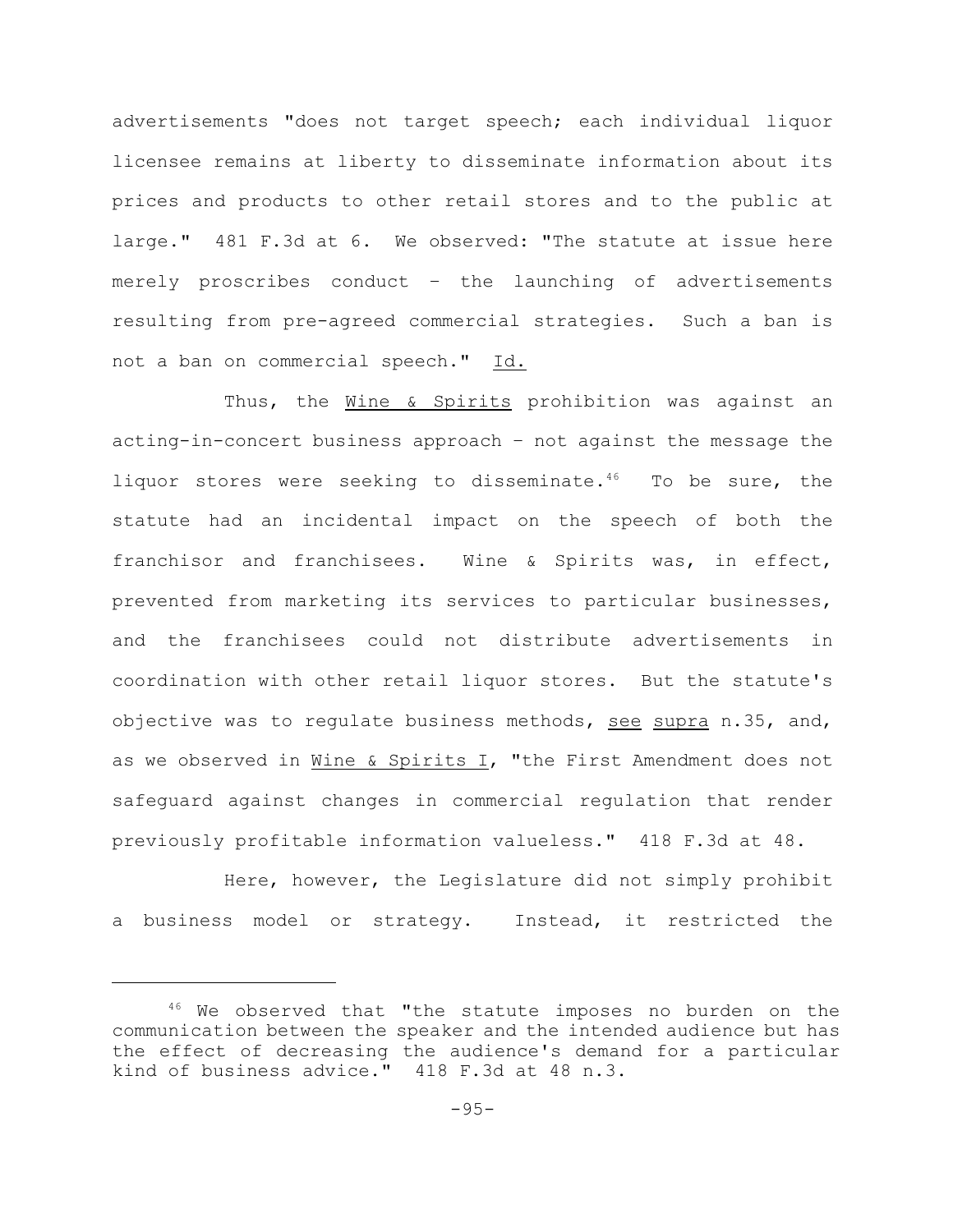substance of the messages being communicated by pharmaceutical detailers in their sales pitches by curtailing information previously available to detailers. In other words, the State targeted, albeit indirectly, the speech of the detailers in order to achieve its multiple objectives. Such a regulation is a limitation on commercial speech, and the State consequently must bear the burden of demonstrating that it satisfies the Central Hudson test. See, e.g., 44 Liquormart, Inc. v. Rhode Island, 517 U.S. 484, 499 (1996) (noting that "the State retains less regulatory authority when its commercial speech restrictions strike at 'the substance of the information communicated' rather than the 'commercial aspect of [it]'") (quoting Linmark Assocs., Inc. v. Willingboro, 431 U.S. 85, 96 (1977)); cf. City of Cincinnati v. Discovery Network, Inc., 507 U.S. 410, 429 (1993) (noting the Court's prior "statements that the test for whether a regulation is content based turns on the 'justification' for the regulation") (citing Ward v. Rock Against Racism, 491 U.S. 781, 791 (1989); Clark v. Cmty. for Creative Non-Violence, 468 U.S. 288, 293 (1984)).47

 $47$  The plaintiffs argue that the Act should be analyzed as a content-based restriction on speech subject to strict scrutiny rather than as a regulation of commercial speech subject to intermediate scrutiny. Although the statute unquestionably affects content by limiting the information the detailer may communicate, I find no merit in this view of the applicable standard. The targeted speech concerns the promotion of a product – the classic context for commercial speech. Content-based restrictions on commercial speech are subject only to intermediate scrutiny. See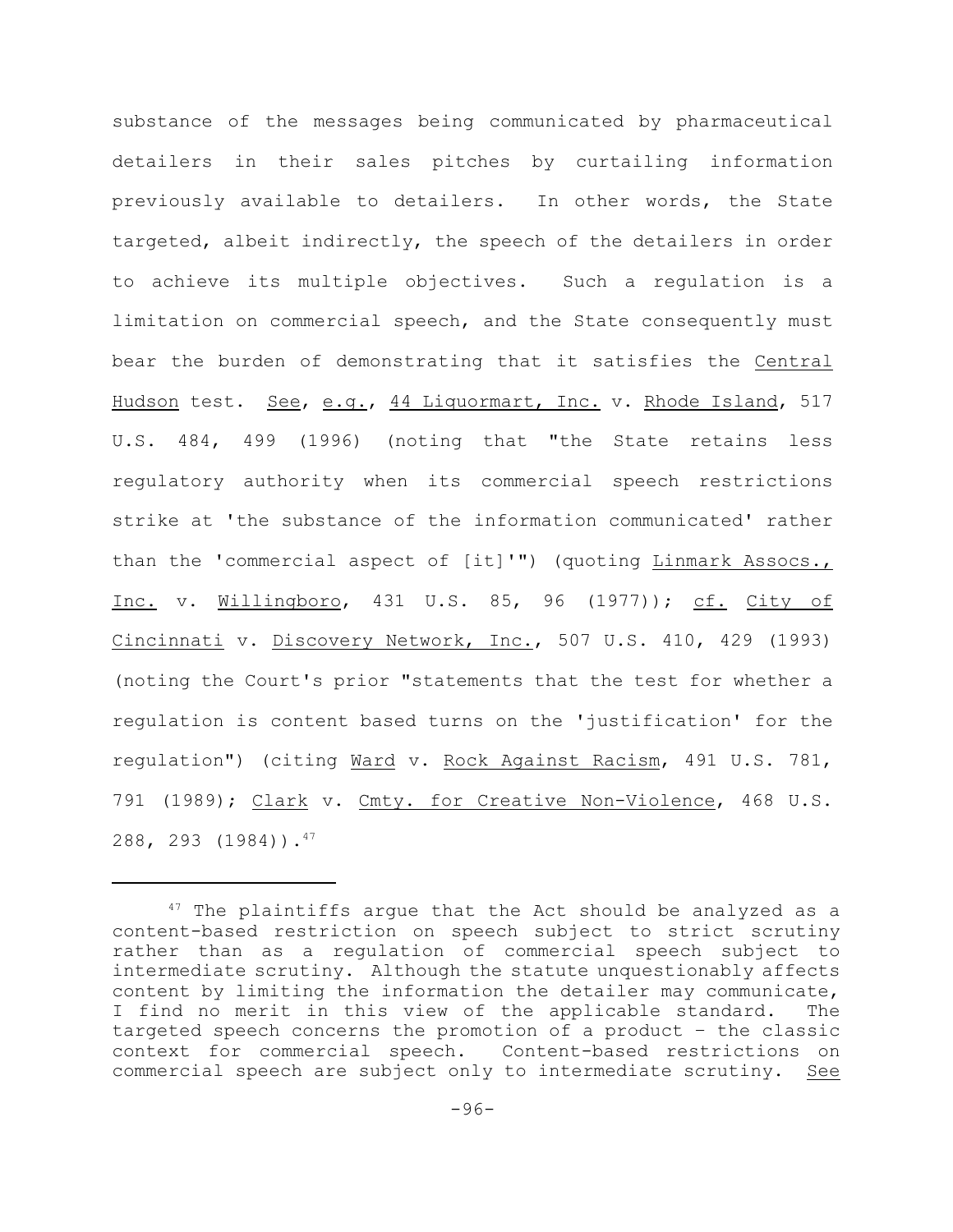**IV.**

Before delving into the Central Hudson test and its application here, I pause briefly to clarify what this case is not about. We are not considering the State's authority to restrain untruthful, unlawful or otherwise misleading speech. Such communications – e.g., insider information about securities, fraudulent statements, or speech that would violate intellectual property laws – are routinely regulated without First Amendment inquiry. $48$  Although the State is concerned about the potentially misleading effect of the information provided by detailers to prescribers, it does not characterize the messages it seeks to restrict as categorically untruthful or deceptive. Thus, my analysis presumes that New Hampshire's prohibition on the use of

Naser Jewelers, Inc. v. Concord, 513 F.3d 27, 33 (1st Cir. 2008) ("Central Hudson serves as an alternative to the more exacting standards applied to content-based restrictions on non-commercial speech."). Alternatively, the plaintiffs contend that the statute should be subject to strict scrutiny because it has a chilling effect on non-commercial speech. However, I agree with the majority that, properly construed, the terms of the statute are exceedingly narrow and that, so understood, the Act does not impermissibly burden speech outside its scope.

 $48$ The Supreme Court has treated as a threshold question under the Central Hudson test "whether the commercial speech concerns unlawful activity or is misleading." Thompson v. W. States Med. Ctr., 535 U.S. 357, 367 (2002). "If so, then the speech is not protected by the First Amendment."  $\underline{Id.}$  My references to the three-pronged Central Hudson inquiry do not include this preliminary inquiry.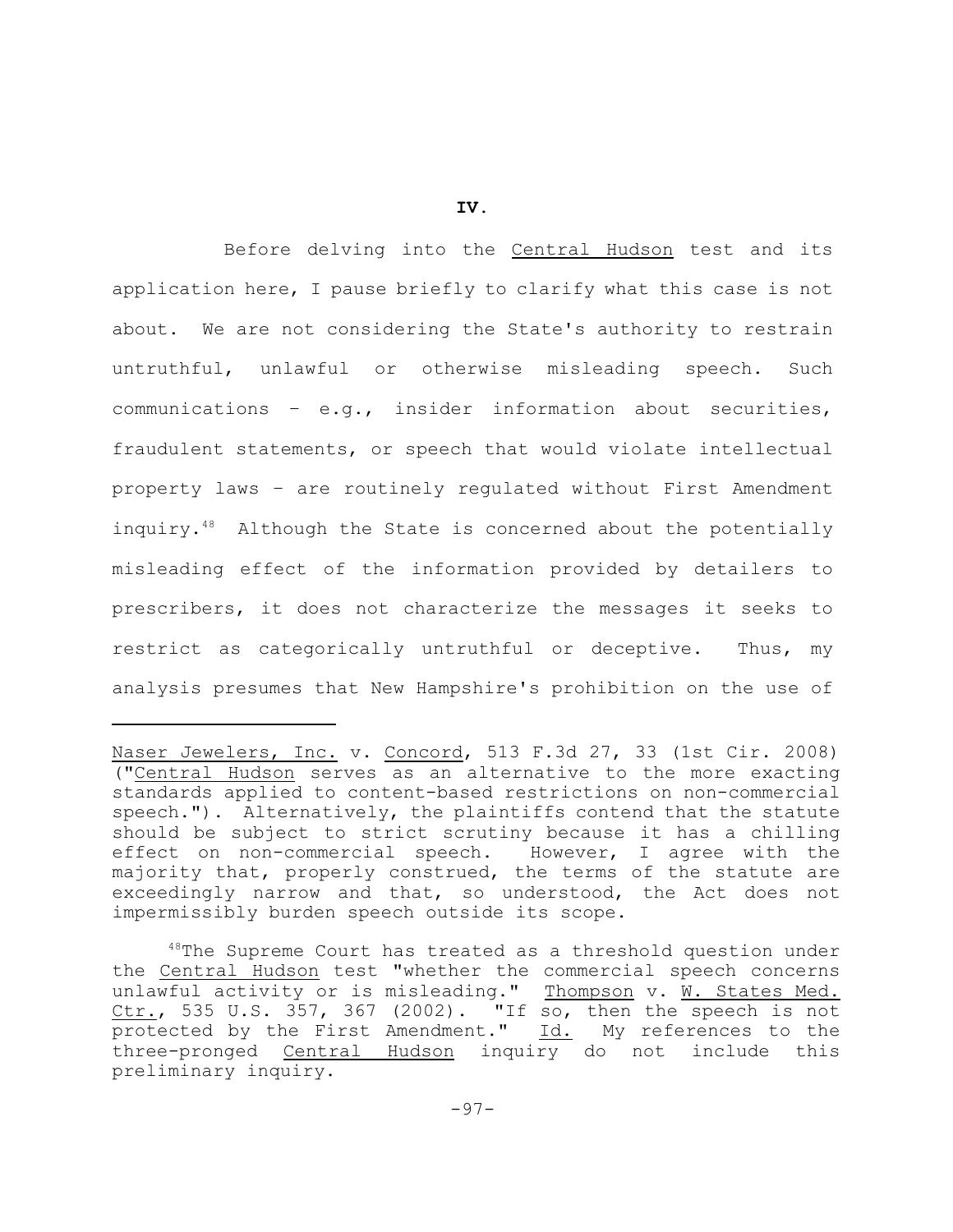prescriber-identifiable data affects communications that are truthful and otherwise lawful. As such, they may be limited only with adequate justification.

To justify a commercial speech restriction, the State bears the burden of proving the three elements of the Central Hudson test: (1) the restriction is in support of a substantial government interest; (2) it directly advances the asserted interest; and (3) it is "not more extensive than is necessary to serve that interest." Central Hudson, 447 U.S. at 566; El Dia, 413 F.3d at 113; see also Thompson, 535 U.S. at 367. I consider each prong in turn.

### **A. Substantial Government Interest**

The Attorney General maintains that the Prescription Act supports the State's substantial interests in protecting patient and prescriber privacy, promoting public health, and containing health care costs. Although the plaintiffs do not challenge the importance of the public health and cost-containment interests, they contend that the evidence in the record fails to prove that either interest is directly advanced by the statute as required by the second prong of Central Hudson. They wholly reject the Attorney General's contention that the Act serves a privacy interest.

I, too, accept as substantial the State's asserted interests in cost-containment and quality health care. However,

-98-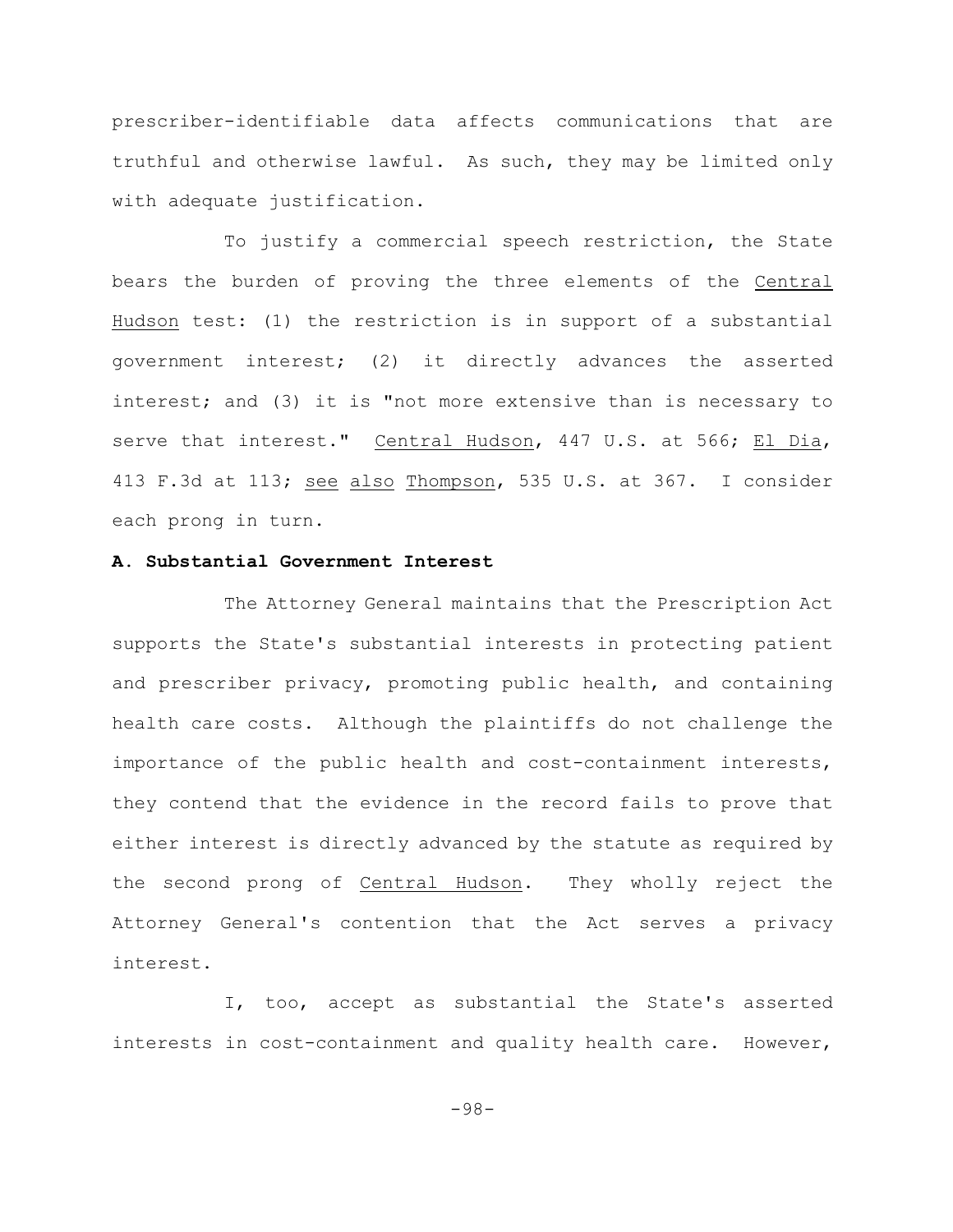I join the district court in rejecting on this record prescriber privacy as a sufficient interest to justify the Prescription Act. The State does not claim an interest in preventing public disclosure of the prescriber-identifiable data, and indeed it could not, as the statute allows the data to be disclosed and used for a myriad of purposes. See Defendant's Trial Memorandum, at 20 n.10 (conceding that the law does not "attempt to keep prescriberidentifiable data secret or entirely private").

Rather, the Attorney General explains in her brief that the State's privacy interest is in the "patient-physician relationship," specifically in New Hampshire patients' "reasonable right to expect that their relationship with the physician is private, and [that] a pharmaceutical detailer is not manipulating the physician's prescribing behavior." The Attorney General contends that detailers have become "an invisible intruder in the physician's examination room."

However, the regulation does not in any cognizable way touch on the privacy of the examination room. Although the statute bars disclosure of patient-identifiable information as well as prescriber data, the plaintiffs do not challenge the prohibition on the use of specific patient data. Thus, no patient identifying information is at issue in this case. Any privacy justification must therefore reside in the prescriber-identifiable data. Rather than arguing that "the [prescriber-identifiable]

-99-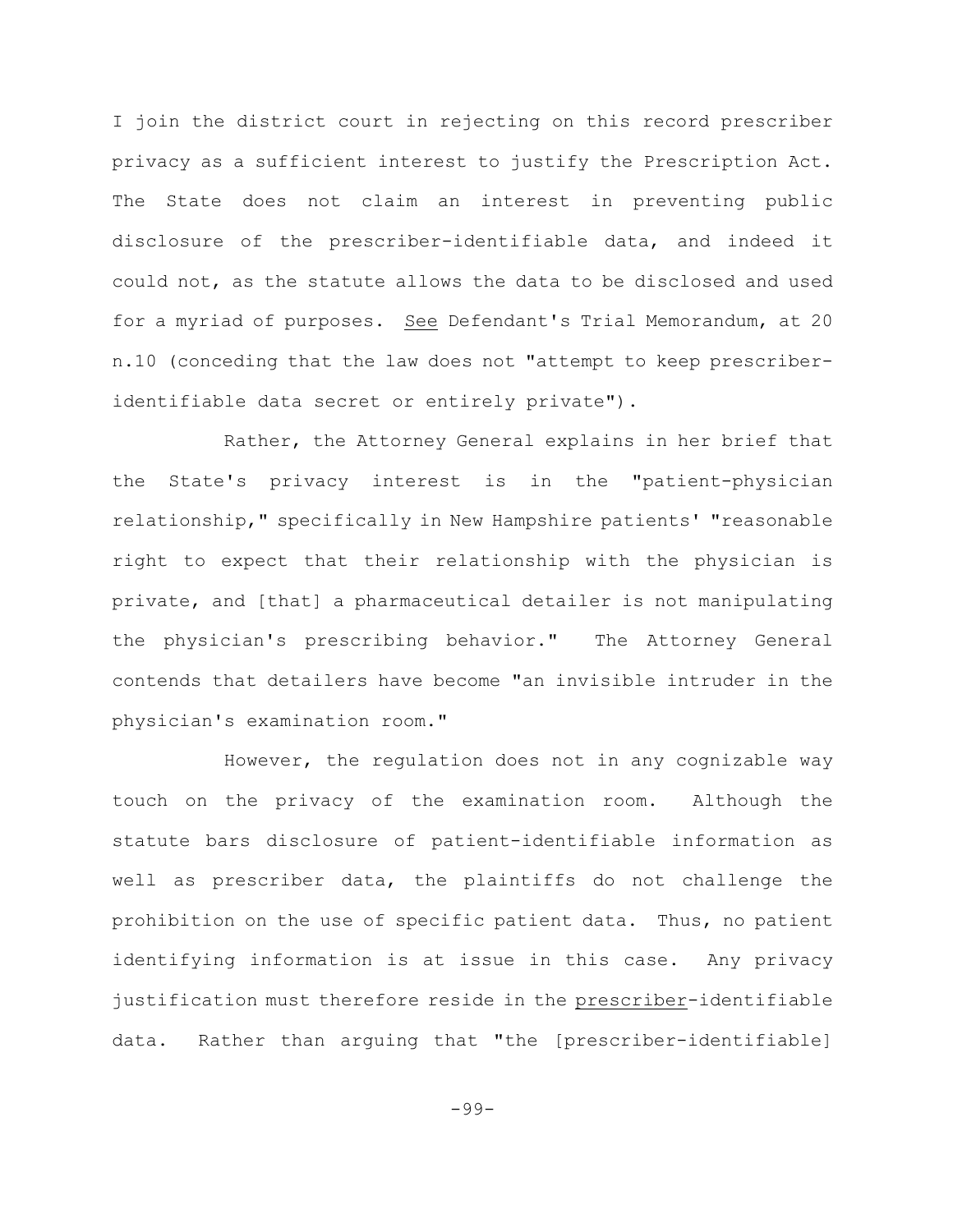data is being exploited to compromise patient privacy," the Attorney General argues that "pharmaceutical companies are using the data to help persuade doctors to make inadvisable prescribing decisions." 490 F. Supp. 2d at 179. The district court properly recognized the flaw in this depiction of a privacy interest:

> [W]hat the Attorney General claims as a distinct interest in protecting prescriber privacy is nothing more than a restatement of her contentions that the law can be justified because it prevents pharmaceutical companies from using prescriber-identifiable data in ways that undermine public health and increase health care costs.

Id. Accordingly, I join the district court in rejecting the Attorney General's argument that the Prescription Act is justified by a substantial privacy interest.

I thus turn to consider whether the Prescription Act is a narrowly tailored provision that directly advances the State's substantial interests in quality health care and cost-containment.

### **B. Advancing the Interest**

The Attorney General asserts that the Prescription Act satisfies the second prong of the Central Hudson test – that it advances the State's interest – because it reduces the likelihood that prescribers will make unnecessarily expensive and unwise drug choices. I borrow the district court's well stated description of the Attorney General's logic:

> The chain of reasoning . . . begins with the major premise that prescriber-identifiable data allows pharmaceutical companies to target

> > $-100-$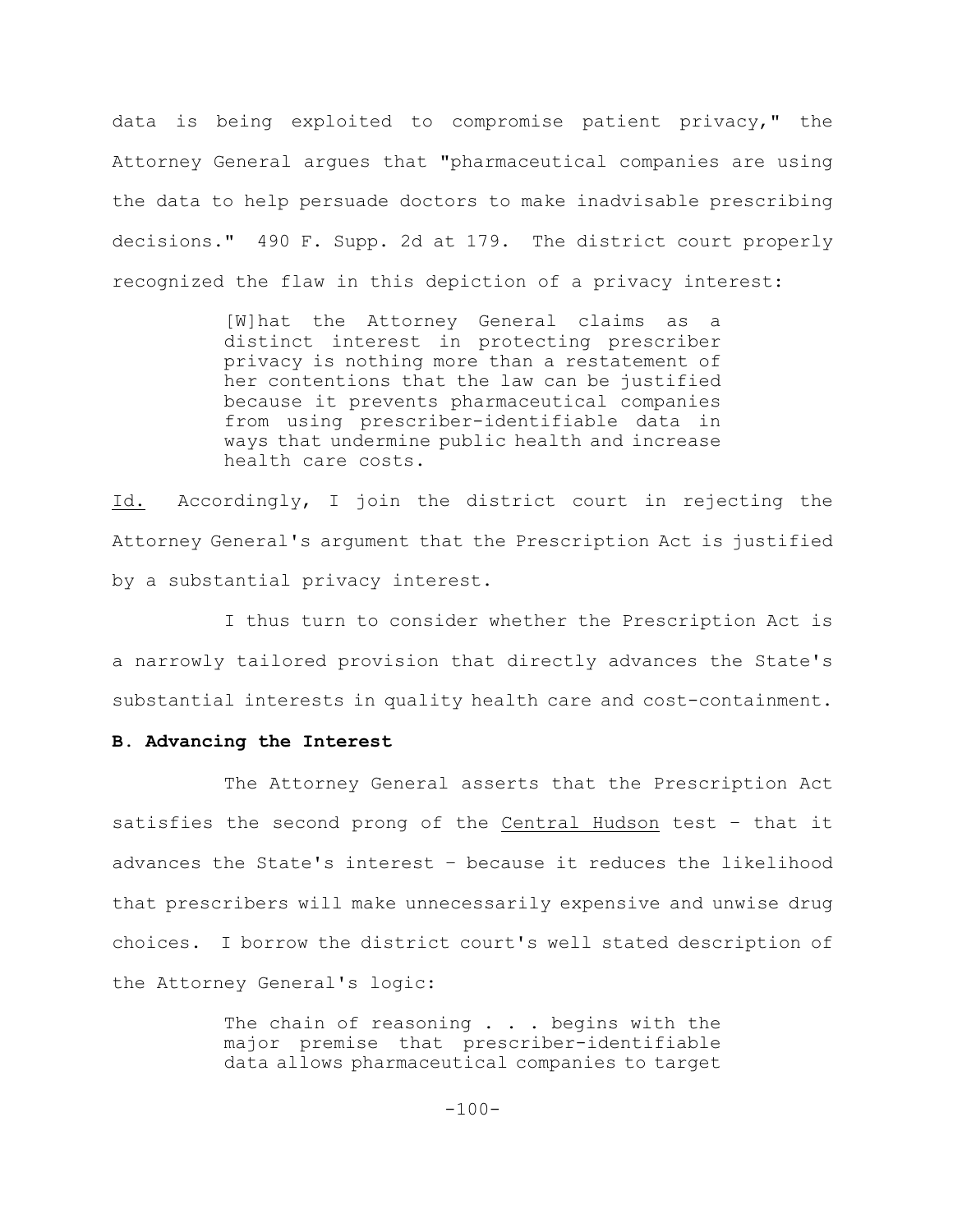health care providers for marketing and tailor marketing messages in ways that make detailing more persuasive. Next, it assumes that because prescriber-identifiable data makes detailing more persuasive, it inevitably leads to more prescriptions for brand-name drugs when compared with generic alternatives because only branded drugs are detailed. Finally, it assumes that any increase in the number of prescriptions written for brand-name drugs when compared to generic alternatives harms the public health and increases health care costs because branded drugs often turn out to be more harmful than generic alternatives and almost always are more expensive. Accordingly, a ban on the use of prescriber-identifiable data for marketing purposes promotes public health and contains health care costs by prohibiting pharmaceutical companies from using prescriber-identifiable data to promote the sale of brand-name drugs.

490 F. Supp. 2d at 180.

The district court accepted the premise that detailing with prescriber-identifiable data is more persuasive, but found that the Attorney General had failed to establish a link between such detailing and any negative impact on public health or drug costs. On the health concern, the court found that it is "counterintuitive and unproven" that, on balance, "brand-name drugs are more injurious to the public health than generic alternatives." Id. In addition, the court was unpersuaded that the State's public health purpose was served by barring the use of prescriber data to target "early adopters" of new drugs because "the record does not establish either that early adopters are more likely to be influenced by detailing than other health care

-101-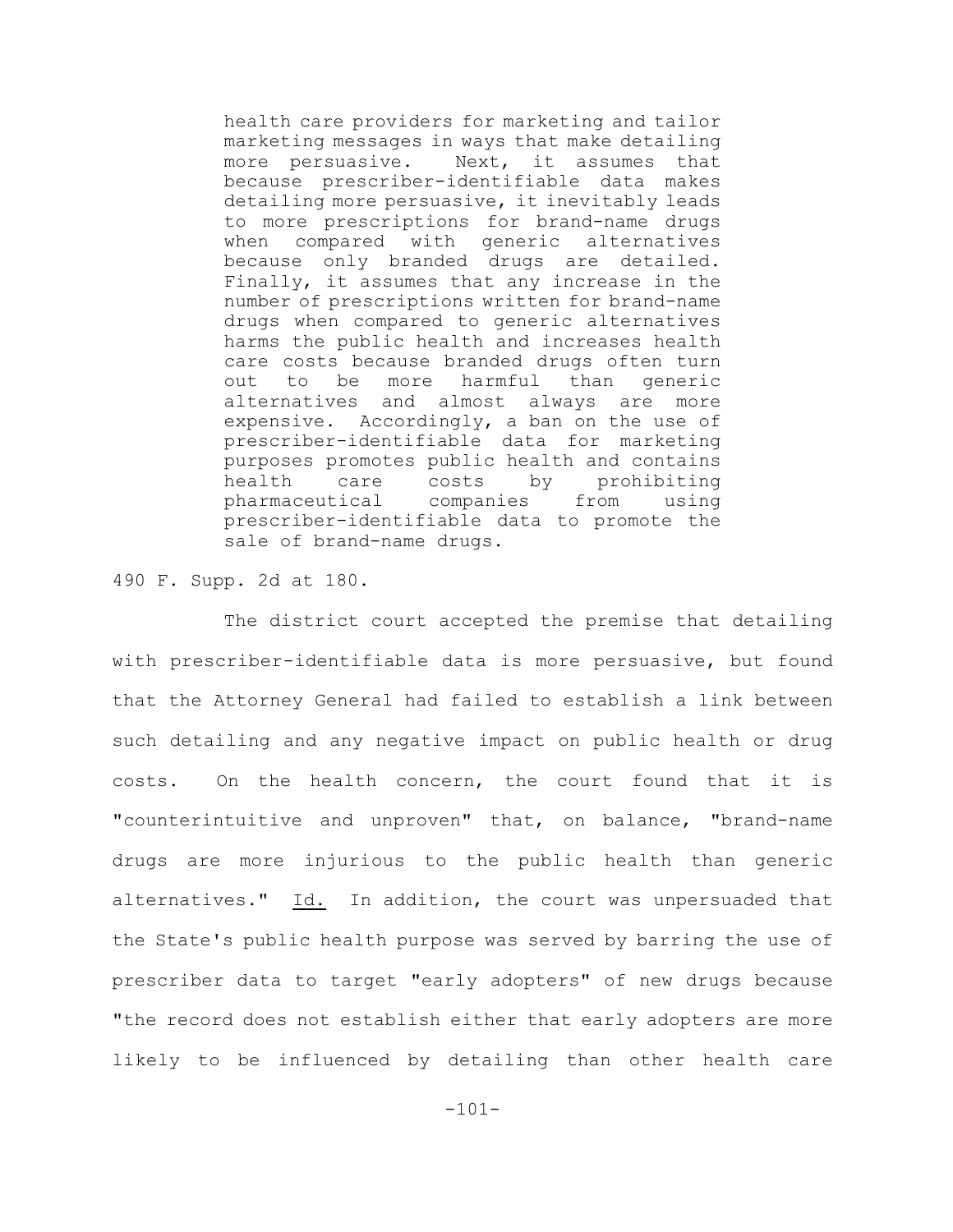providers or that new drugs are generally more injurious to the public health than existing medications." Id.

The court found the Attorney General's position on costcontainment similarly deficient. It stated that "[n]onbioequivalent generic drugs are not always as effective as brandname alternatives," id., and found that the Attorney General had not proven that any reductions in health care costs stemming from reduced use of newer, more expensive medications "can be achieved without compromising patient care." Id. at 181. It thus found that none of the State's asserted interests was advanced by the Prescription Act. Moreover, to the extent that the Attorney General successfully drew a connection between truthful, nonmisleading detailing based on prescriber-identifiable data and "inadvisable prescribing decisions," the district court opined that more speech, not less, was the remedy required by the First Amendment. Id.

I consider the State's showing on each of the two interests in turn.

1. Interest in the Quality of Health Care

To validate the Prescription Act on the basis of its impact on the quality of health care, the Attorney General needed to show that detailing with prescriber-identifiable data influences medical professionals to choose drugs that are less safe or less appropriate to meet patients' needs than the non-

-102-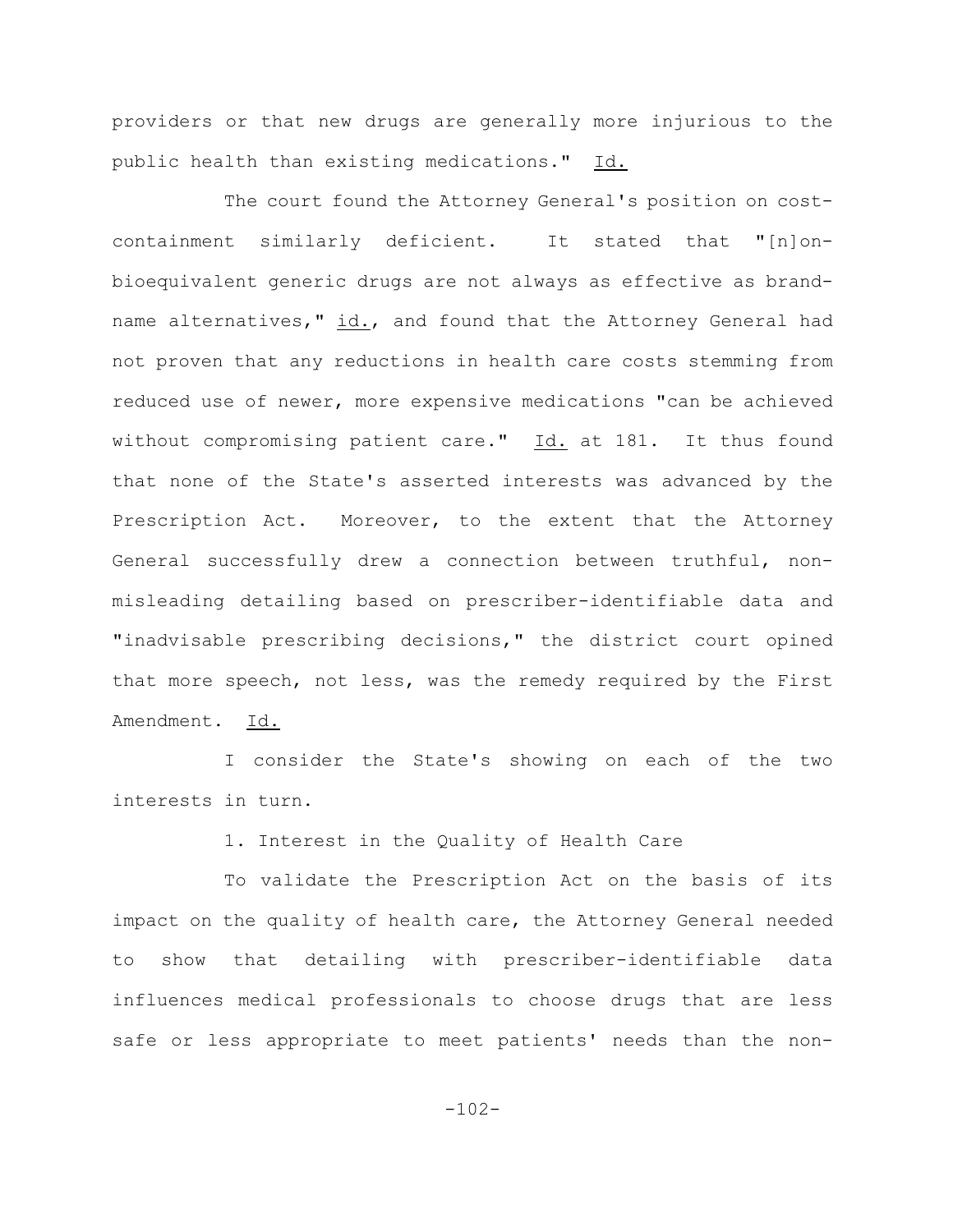patented alternatives they would otherwise prescribe. I agree with the district court that no evidence in the record supports the proposition that newer, brand-name drugs are generally less safe or effective than older, generic ones.

The record does contain evidence that, at times, physicians are persuaded to prescribe new drugs that are less effective for patients. Dr. Avorn testified that, in the wake of extensive marketing for new hypertension medications, known as calcium-channel blockers, many doctors switched from "better, older, less-marketed products" to new products that gave patients "less benefits in terms of preventing strokes or heart disease." The record did not, however, support a conclusion that such occurrences were the norm; rather, the Attorney General's evidence primarily was directed toward showing that detailing routinely persuades health care professionals to prescribe patented medications when they offer no benefit over cheaper generic alternatives. In other words, the Attorney General's focus was on the unnecessarily high prices paid for functionally equivalent drugs. That circumstance is pertinent to the cost-containment interest I discuss in the next section, rather than to an interest in safe and appropriate health care.

Other evidence relevant to the interest in quality health care showed that detailers use prescriber-identifiable data to target early adopters, who then prescribe promoted new drugs

-103-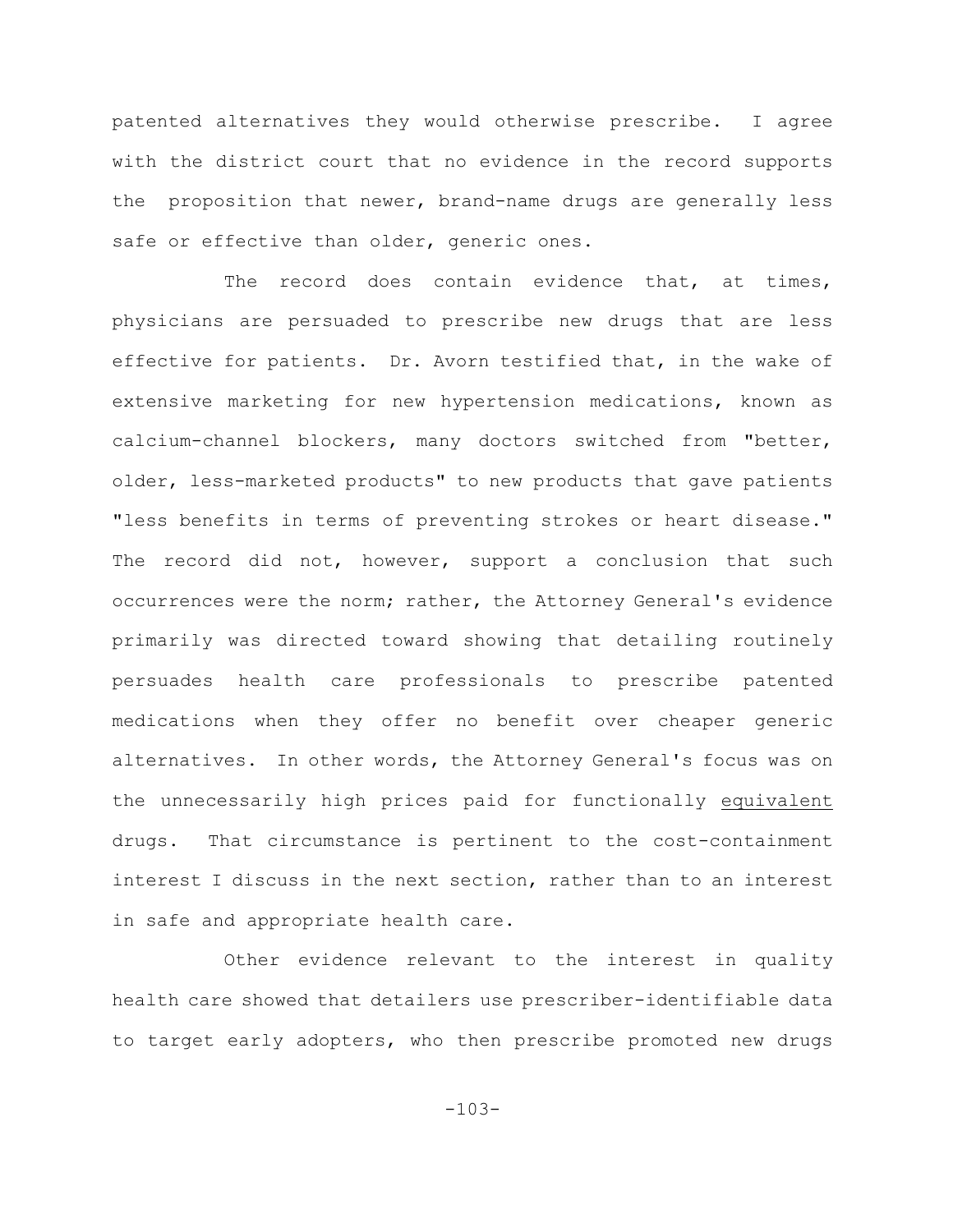that sometimes turn out to have harmful side effects. However, the Attorney General's argument is not that a greater number of physicians become early adopters because of targeted detailing; it claims the pharmaceutical companies use the data to identify physicians who already are inclined to adopt new drugs. In other words, the targeted doctors would likely have been among the first users of new drugs in any event. Thus, the possible adverse effect on health care stemming from reliance on the prohibited data would arise only from the possible difference in time between an early adopter's alert from a detailer and the physician's notice from another source. The record provides no basis for concluding that, in the ordinary case, that difference in time would have a significant health effect.<sup>49</sup>

However, the evidence did indicate that access to early adopters was economically advantageous for the pharmaceutical companies. By soliciting the earliest possible use of new medications, the companies can maximize the financial advantage of their exclusive rights while their high-priced drugs are patentprotected. See, e.g., Day 3, PM Session, at 52 (Testimony of Dr.

 $49$  It is worth noting that some patients inevitably must be exposed to the risks of trying new drugs because it is through use by patients, after more limited clinical testing, that side effects and other problems are detected. In addition, the risks must be weighed against the benefits of early adoption of drugs that prove to be "breakthrough" developments in treatment. See, e.g., Day 4, AM Session, at 100 (Testimony of Randolph Frankel); AM Session (Part 2), at 15 (recording State counsel's observation that "obviously sometimes a newer drug is better").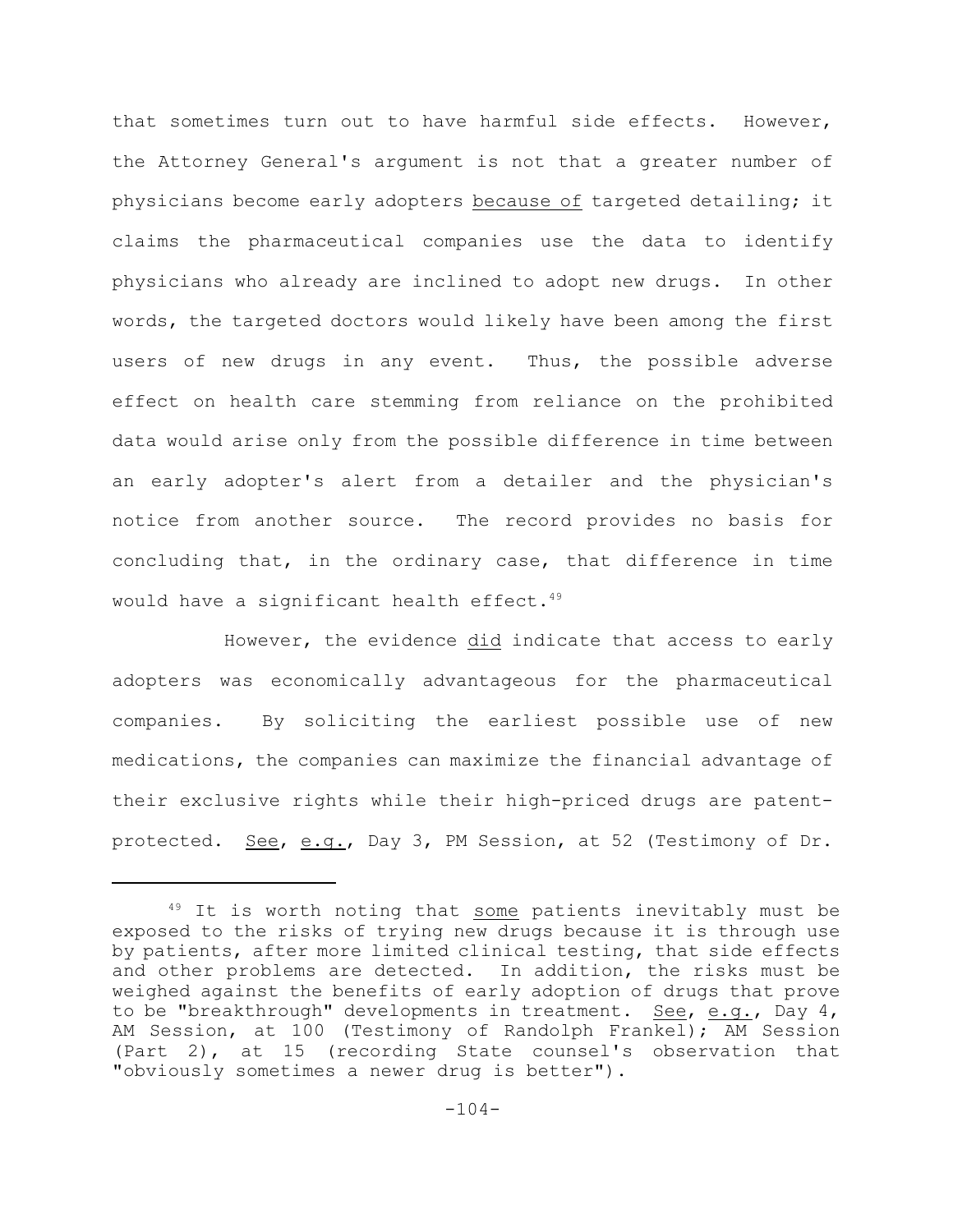Avorn) ("[The drug companies] are very conscious that the patent life is ticking away, and there's a tremendous impetus on the part of the industry to be able to maximize their income as much as possible the minute the drug is released on the market."). While a few weeks or months delay in adoption of a new drug might make a substantial financial difference, the Attorney General has not shown that it would have material health consequences.

It is unsurprising that I find the Attorney General's showing on the State's health care interest to be inadequate – or at least undeveloped – given that justification's limited role in both the legislative process and the trial. Promoting quality health care was not one of the two purposes of the law identified by the Act's sponsor when she introduced the legislation,  $50$  and the district court noted that the legislative history contained no "substantial support for the view that it was promoted as a public health measure, except to the extent that containing healthcare costs itself has a positive public health benefit." Tr. of Status Conference, April 11, 2006, at  $44.^{51}$  In a colloquy with counsel

 $50$  In addition to Representative Rosenwald's statement about the purposes of the Act, the co-sponsor, Senator Foster, stated during the Senate Floor Debate that "[t]o me what this legislation is about is dollars and cents."

 $51$  In reviewing the State's interests during a mid-trial oral hearing, the district court stated: "I didn't see any discussion in the legislative history that . . . targeted detailing was leading to unhealthful prescription practices; that doctors were injuring their patients by denying them therapies that they would benefit from or by giving them drugs that would harm them.  $\ldots$  . This is a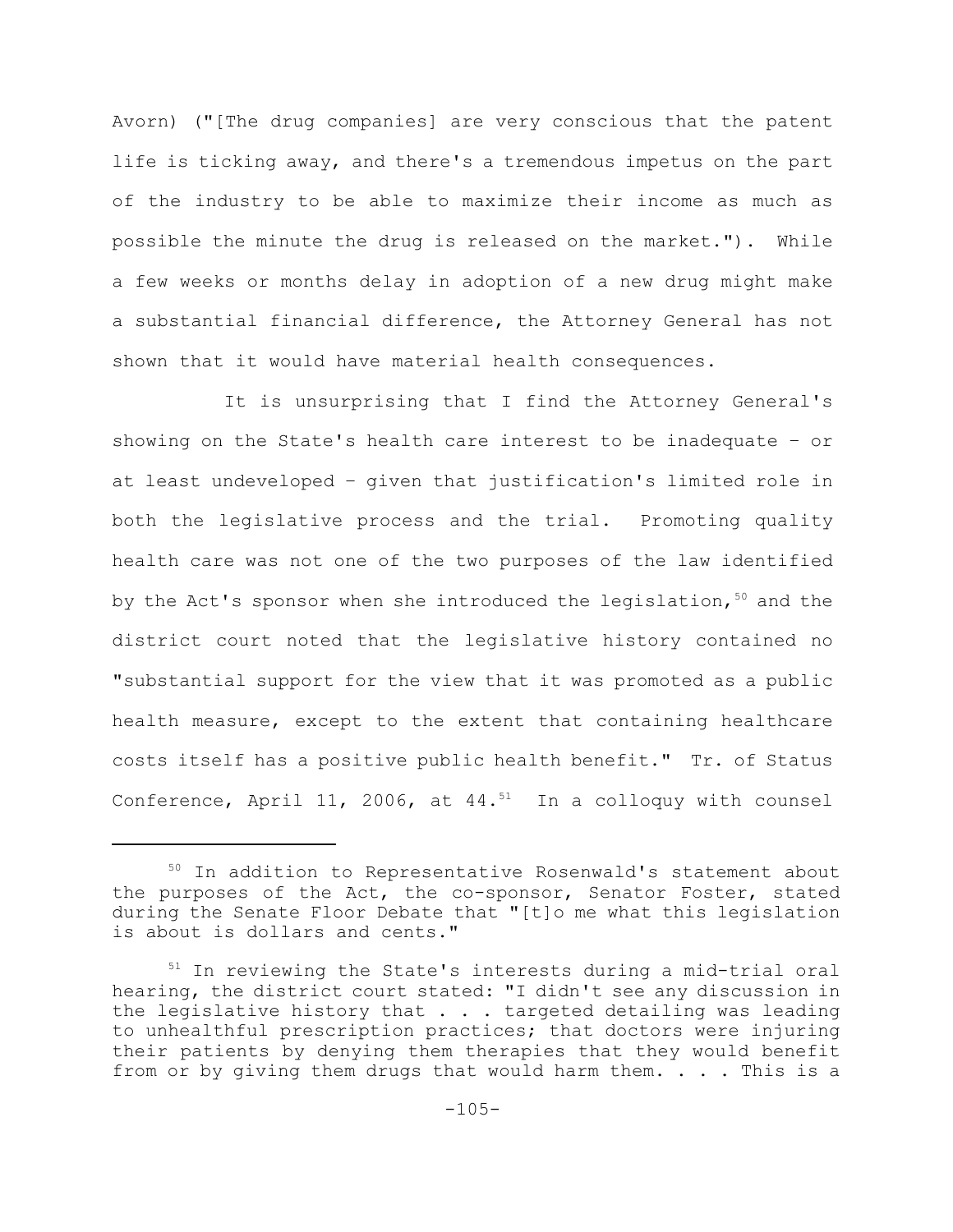toward the end of the trial, the court observed that it did not see "one shred of evidence in this record, either in the legislative history or in the trial" that prescription of higherpriced drugs instead of generics "produces unhealthy or less healthy outcomes for anybody in New Hampshire." Additionally, the plaintiffs effectively countered the Attorney General's limited showing on adverse health effects with evidence that targeted detailing is just as likely to offer health benefits; it allows drug companies to quickly alert prescribers when new drug sideeffects are discovered and provides early notification to specialists of helpful new treatments for their patients.<sup>52</sup> Thus, I agree with the district court that the record fails to show that the Prescription Act directly advances the State's interest in safer or better medical care. See 44 Liquormart, 517 U.S. at 505 ("[A] commercial speech regulation 'may not be sustained if it provides only ineffective or remote support for the government's purpose.'") (quoting Central Hudson, 447 U.S. at 564).

bill about costs. It's not a bill about safety." Day 4, AM Session (Part 2), at 3-4.

 $52$  In his declaration, Randolph B. Frankel, vice president of public affairs at IMS, stated that early adopters' delayed awareness of innovative drugs affects patients other than their own because other prescribers deliberately wait for early adopters to test the safety and effectiveness of the drugs. He commented: "When new drugs that have been tested and approved are not adopted or adopted very slowly this generally harms public health and may increase the overall cost of public healthcare." Declaration, at 10.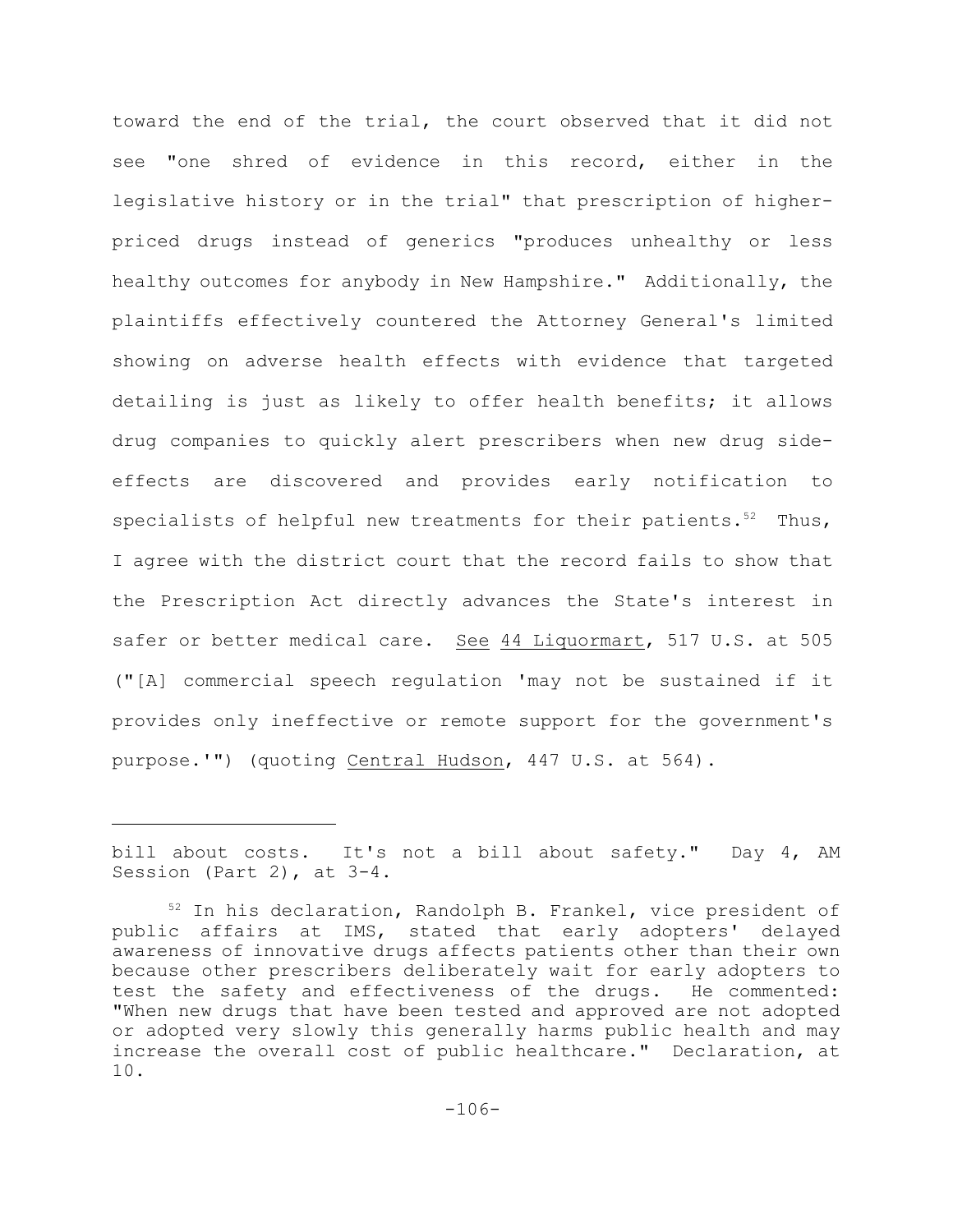2. Interest in Containing Prescription Drug Costs

To justify the statute as a cost-control measure, the Attorney General has the burden of demonstrating that prescriberidentifiable data plays a significant role in the decisions of health care professionals to choose more expensive brand-name drugs over comparably effective, but less expensive, generic alternatives. See 44 Liquormart, 517 U.S. at 505 ("[T]he State bears the burden of showing not merely that its regulation will advance its interest, but also that it will do so 'to a material degree.'") (quoting Edenfield v. Fane, 507 U.S. 761, 771 (1993)). In other words, the Attorney General must show that (1) detailing generally has a persuasive effect on physicians and that (2) the use of prescriber-identifiable data magnifies that persuasive effect, increasing the physicians' tendency to prescribe unnecessary brand-name drugs.<sup>53</sup>

a. The evidence

The impact of detailing on prescriber drug choice was amply documented by both empirical and anecdotal evidence. The

 $53$  I note that targeted detailing is used not only to promote patented, brand-name drugs over generic medicines, but also to encourage prescribers to choose a particular brand-name drug over a patented competitor. The latter situation is not the State's primary concern because the cost difference between brand-name drugs is less likely to be substantial. The State particularly wants to prevent pharmaceutical sales representatives from unduly influencing physicians and other health care professionals to select more expensive brand-name drugs over considerably cheaper generic options that provide essentially the same benefits.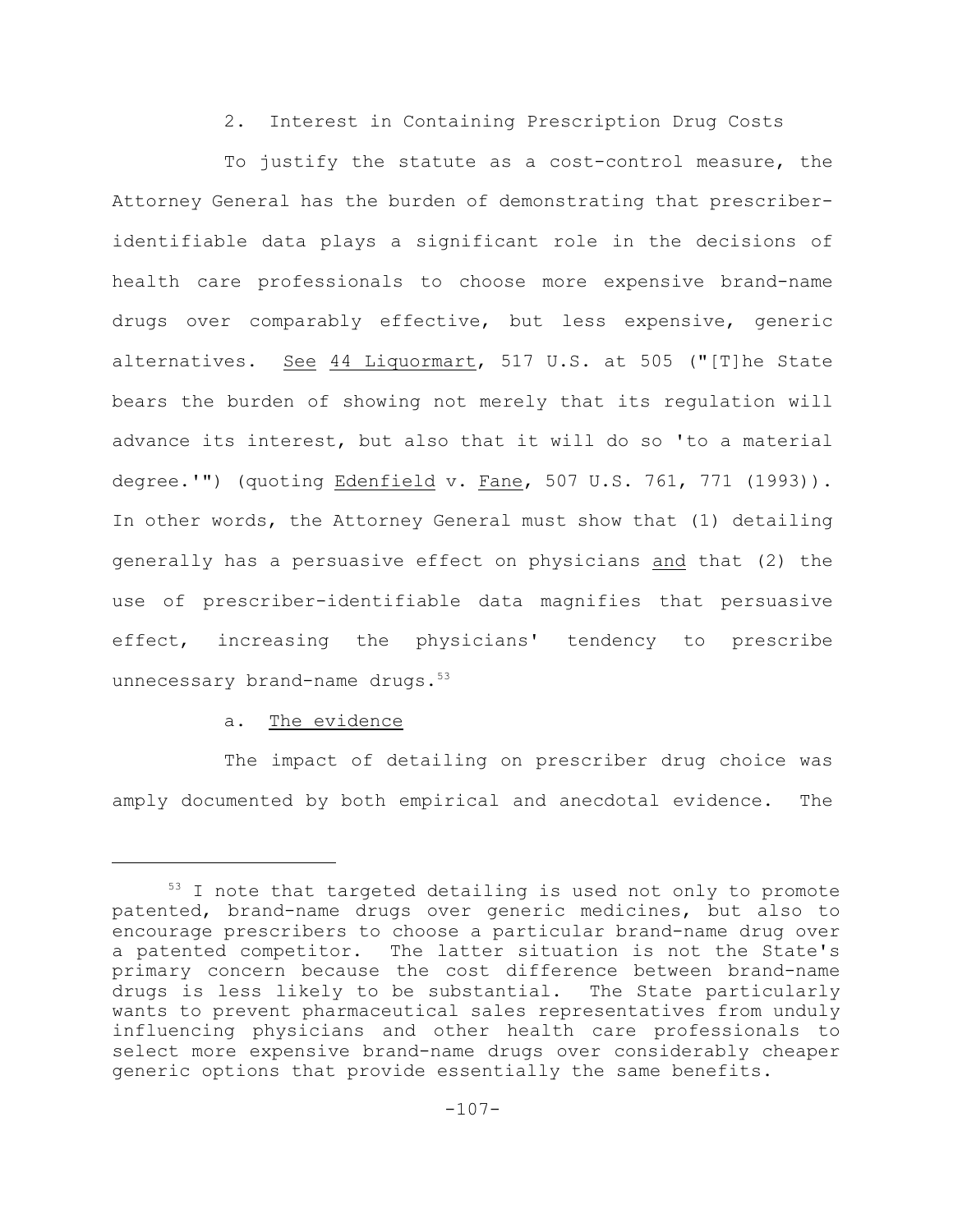following is a sampling of the evidence submitted to the legislature or at trial:

!Dr. Savage, president-elect of the New Hampshire Medical Society, testified at the Senate committee hearing that "[n]umerous studies" have shown that doctors' prescribing decisions "can be and sometimes [are] shaped by marketing efforts."

!During the trial, Savage's predecessor as president of the medical association, Dr. Sadowsky, related a particular instance when one of his patients, at the suggestion of her primary care doctor, asked for a brand-name drug that Sadowsky considered no better than a less expensive generic. See supra Section II.B.1. He attributed the request to detailing of the primary care physician. Sadowsky also testified:

> I believe that detailing has had an [e]ffect on my prescribing. I think that just looking back I think that when medicines have gone off patent, I don't think that I thought about this consciously, but I think that my rate of prescriptions of those medicines declined in preference to the medicines I was being detailed about.

**. The declaration submitted during the trial by Drs.** Avorn and Kesselheim reported from their research and others' work that "[p]hysicians use of targeted prescriptions increases substantially after visits with sales representatives," Declaration, at 6, and the same result was reported in an article

-108-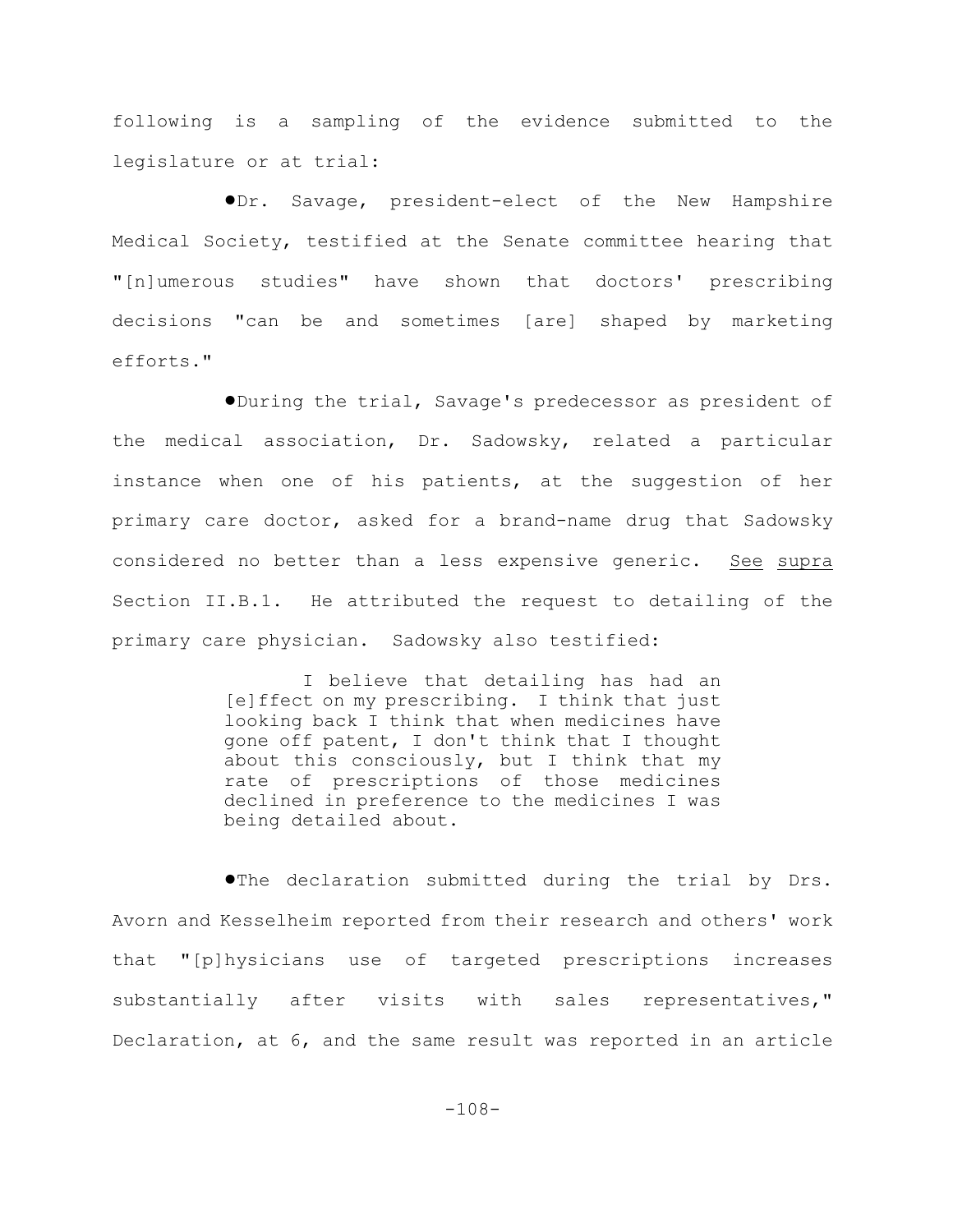reviewing academic research on the effect and role of detailing. The article concluded that, "not only is detailing an important source of information, it affects physician prescription behavior in a positive and significant manner." Manchanda & Honka, supra, at 787. The article cites multiple studies in which doctors acknowledged that detailing affected their prescribing behavior and reported one study showing that family physicians who relied least on sales representatives were most likely to prescribe generic drugs, "while only 12% of those who said they relied 'a great deal' on detailers prescribed generic drugs." Id. at 799.<sup>54</sup>

**In her article reviewing 29 surveys exploring the** relationship between physicians and pharmaceutical sales representatives, Ashley Wazana reported that "[t]here was an independent association between meetings with pharmaceutical representatives and formulary addition requests for the drug of

<sup>54</sup> Manchanda and Honka also noted that many studies report that physicians believe that prescription behavior may be influenced by detailing.

This opinion is supported by virtually all the studies that have investigated the effect of detailing (either in isolation or with other marketing instruments) using behavioral data either at the market or individual physician level. While there seems to be little consensus about the size of the effect, it is clear that the effect is positive and significant in a statistical sense.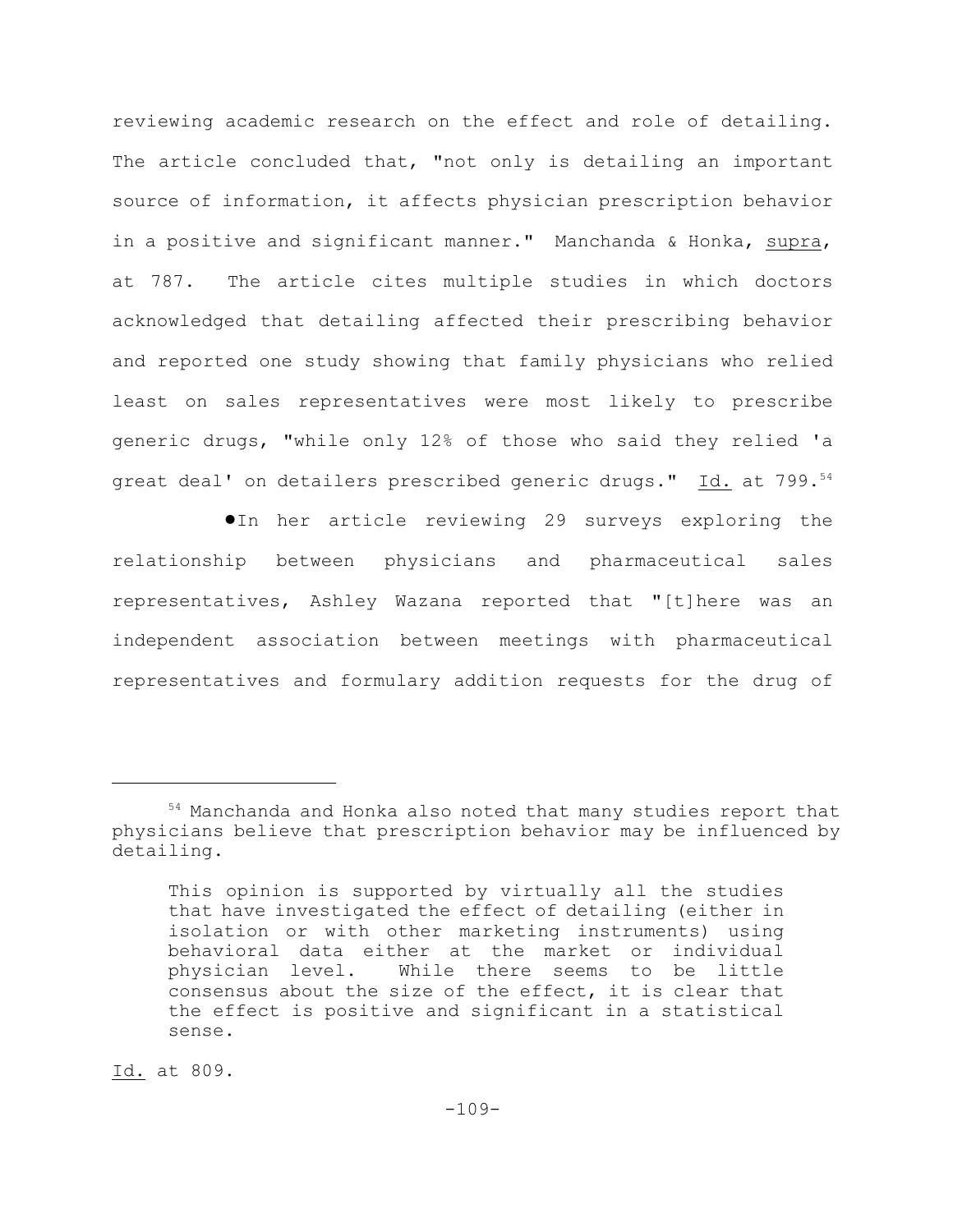the representative's company."<sup>55</sup> See Wazana, supra, at 375. Most of the requested drugs, however, "presented little or no therapeutic advantage over existing formulary drugs." Id.

!A CALPIRG "white paper" contained in the Legislative History cited the finding of a Pennsylvania study that 40% of patients in a state assistance program received hypertension drugs different from those recommended by medical guidelines. According to the paper, the study reported that,

> [i]f doctors had prescribed according to those guidelines, the state could have saved \$11.6 million, or nearly 24% of the total money it spent on hypertension medicine. The study suggested that pharmaceutical promotion was partly at fault for the variance between the medicines that were recommended versus those that were prescribed.

Emily Clayton, CALPIRG, 'Tis Always the Season for Giving: A white paper on the practice and problems of pharmaceutical detailing  $(2004)$ , at  $4-5.56$ 

The Legislature was thus on solid ground in concluding that pharmaceutical detailing influences prescriber drug choices.

 $55$  A formulary is a list of drugs approved for use in a particular setting, such as in a hospital or for a Medicaid program.

 $56$  Drs. Avorn and Kesselheim also noted the extensive campaigns in favor of new hypertension medications, known as calcium-channel blockers, "despite the fact that professional guidelines did not consider them first-choice therapies for the treatment of hypertension. . . . This distortion of practice away from the use of drugs recommended in national guidelines was estimated to have increased health care expenditures by around \$3 billion dollars [sic] in 1996 alone." Declaration, at 7.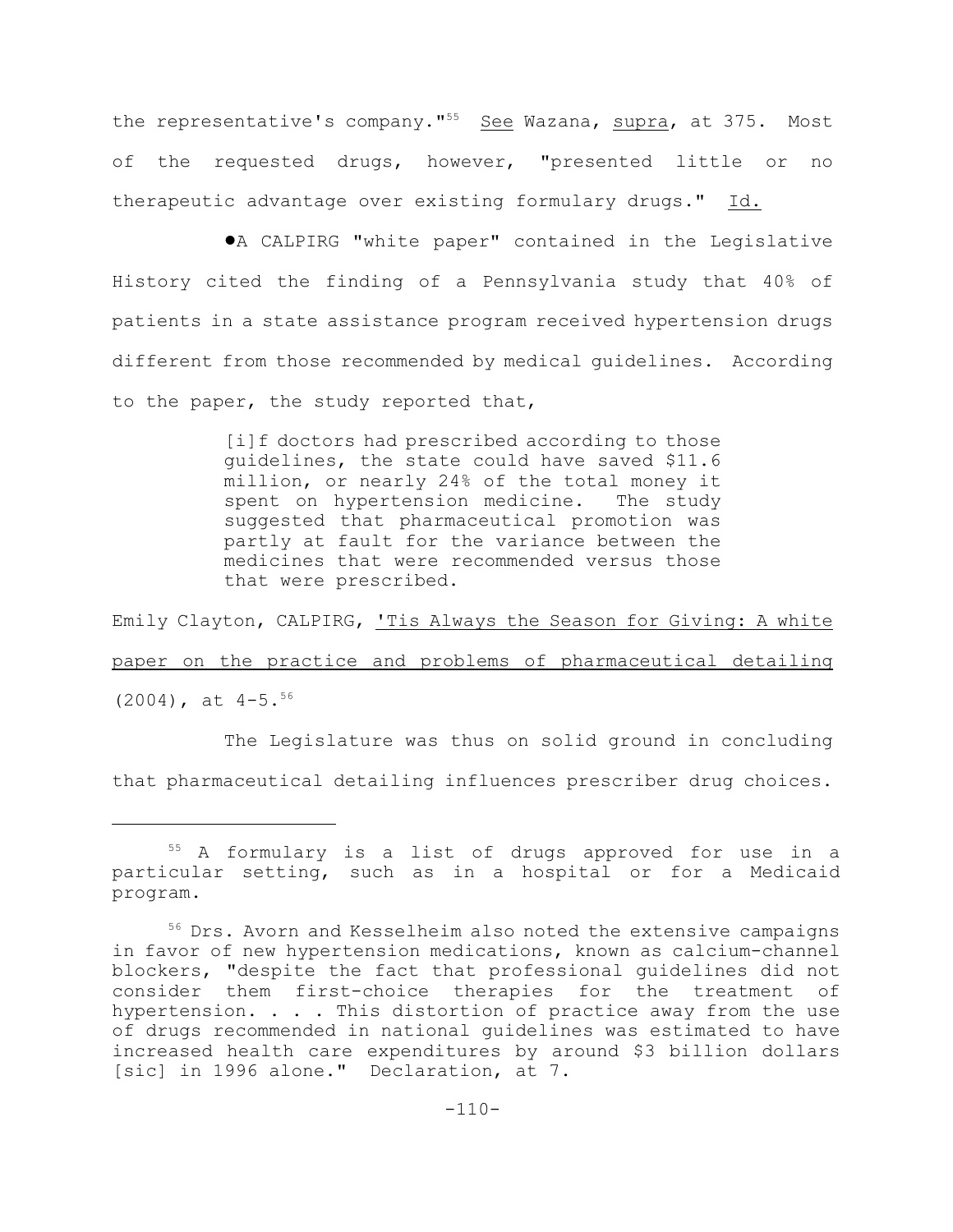The added benefit to pharmaceutical companies of marketing with access to prescriber-identifiable data, although less exhaustively covered, also was the subject of considerable testimony by the Attorney General's witnesses. Their testimony depicted targeted detailing as more aggressive and persuasive, and thus more potent than regular detailing in guiding prescriber behavior toward the detailer's desired outcome – the decision to use the sales representative's patented, brand-name drug. On the specific impact of detailing with prescriber-identifiable information, the evidence included the following:

!Dr. Gary Sobelson, a family practice physician, testified at trial that he was unaware of scientific evidence showing that the sale of prescriber-specific data increases drug costs, but observed that such knowledge "puts me at a disadvantage that I'm not comfortable being at." He told of being persuaded to prescribe a brand-name drug, Zithromax, instead of an equivalent generic Amoxicillin, based on an incorrect assumption that Zithromax, which had the advantage of requiring a shorter course of therapy, was minimally more expensive than the older Amoxicillin. After discovering that Zithromax was five times more expensive, he moved away from Zithromax because "I'm interested in prescribing rationally for my patients in a way that both maximizes their outcome but also helps maintain the lowest

-111-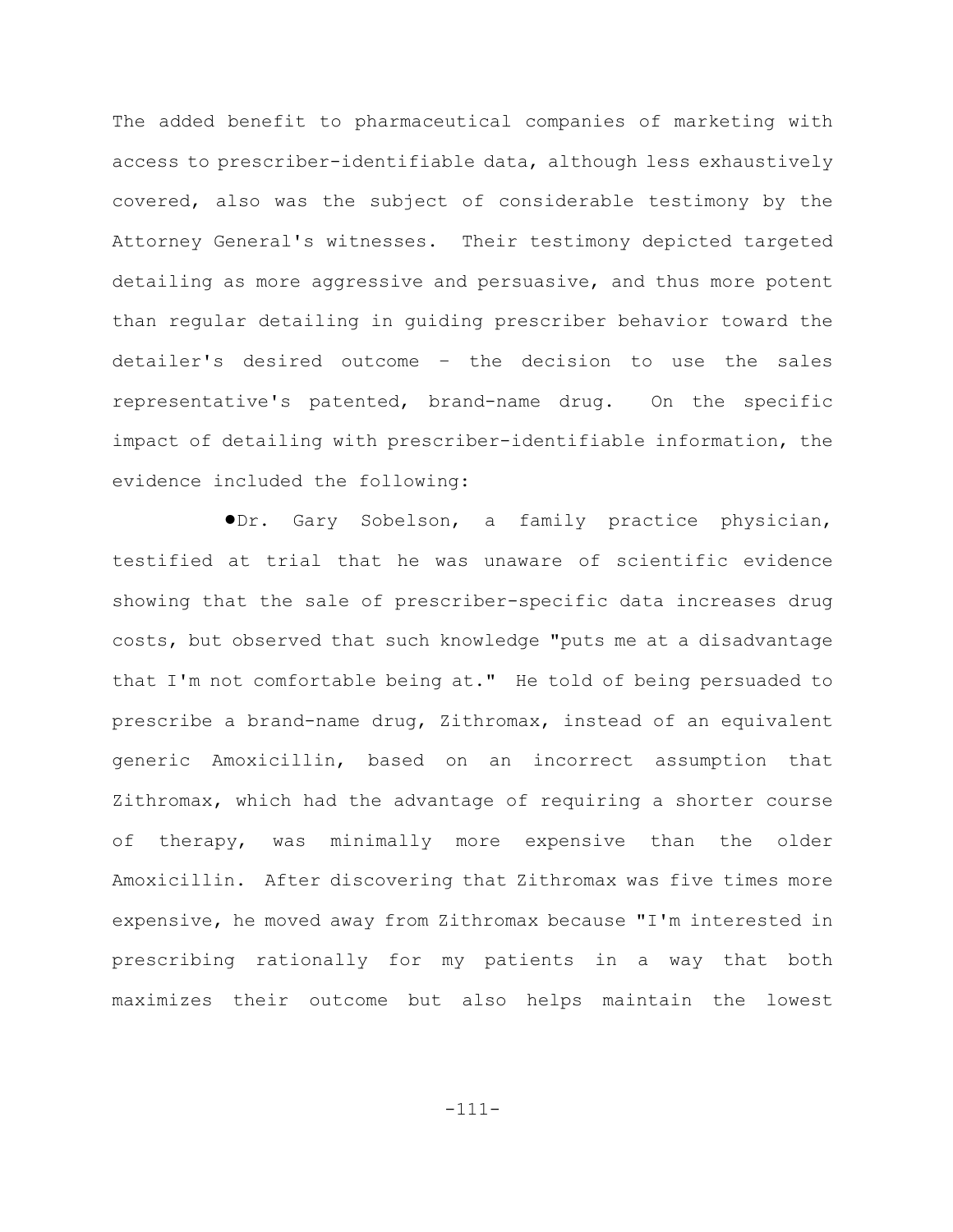possible cost to both them individually and, frankly, to our society at large."

!Sobelson also described how detailers use prescriberidentifiable information when marketing to a physician who typically prescribes a competitor's equivalent product, citing two cholesterol-lowering medications, Lipitor and Zocor, in his example:<sup>57</sup>

> [W]hen a drug representative for Lipitor comes to see me, . . . they are going to know to present data that would focus me to why I should prefer Lipitor over Zocor. It's a very, very specific focus that particularly is fueled if they happen to know that 80 percent of my prescribing is Zocor. And so when the Lipitor rep comes around, they are going to have their targeted information provided by their marketing department. This is how we've learned from our study groups that you get doctors to move from Zocor to Lipitor.

!Sobelson's experience on the receiving end of the marketing dovetailed with the description provided by a former detailer of his strategy when he had prescriber information. Shahram Ahari testified that, when he knew a physician's patterns, "I have a fair idea why, and so it becomes almost a cat and mouse game when I get them to say their objections and for me to shift

 $57$  The issue here is detailing aimed at promoting a brand-name option over a non-bioequivalent – cheaper – alternative. However, as noted earlier, detailing also is used to influence the choice among competing brand-name drugs. Sobelson's testimony indicating the influence of detailing in the brand-name setting supports an inference that it is equally effective in the competition between brand-name and generic drugs.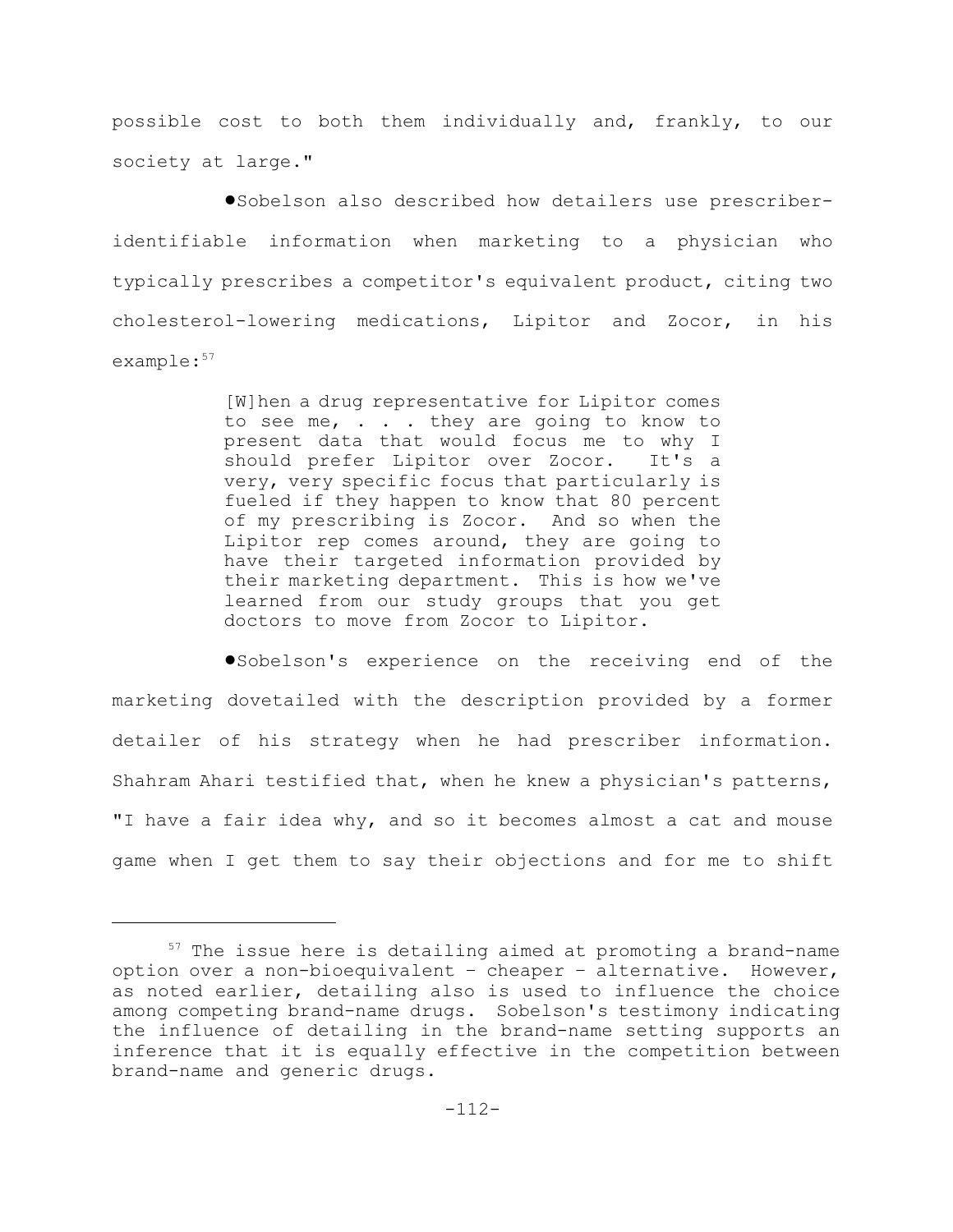those objections or doubts and downplay or negate them altogether." By contrast, without prescriber-specific information,

> it becomes less about the business and more about knowing the science of my drug. . . . [I]t puts the power of the detail more in the physician's hands because I don't truly know what his concerns are or what his perspectives or biases are. . . . [I]t shifts the power of the conversation to a more equal footing.

 $\bullet$ A Boston Globe article included in the Legislative History reported similar information; a sales representative told of his understanding that, if he learned that a doctor was prescribing a competitor's product, his presentation should focus on undermining that product. Liz Kowalczyk, Drug Companies' Secret Reports Outrage Doctors, Boston Globe, May 25, 2003, at A1.

!Plaintiff IMS has explained the benefits of data-mining with a focus on prescriber-specific data: "By using a data-mining solution, IMS can pinpoint prescribers who are switching from one medication to another. A sales person can use this model to target doctors who have switched from the drug they are selling and to devise a specific message to counter that switching behavior." Paul Kallukaran & Jerry Kagan, Data Mining at IMS HEALTH: How We Turned a Mountain of Data into a Few Informationrich Molehills, IMS Abstract.

**In both his testimony and declaration, Dr. Avorn** stated that detailing becomes less information-focused and a more

-113-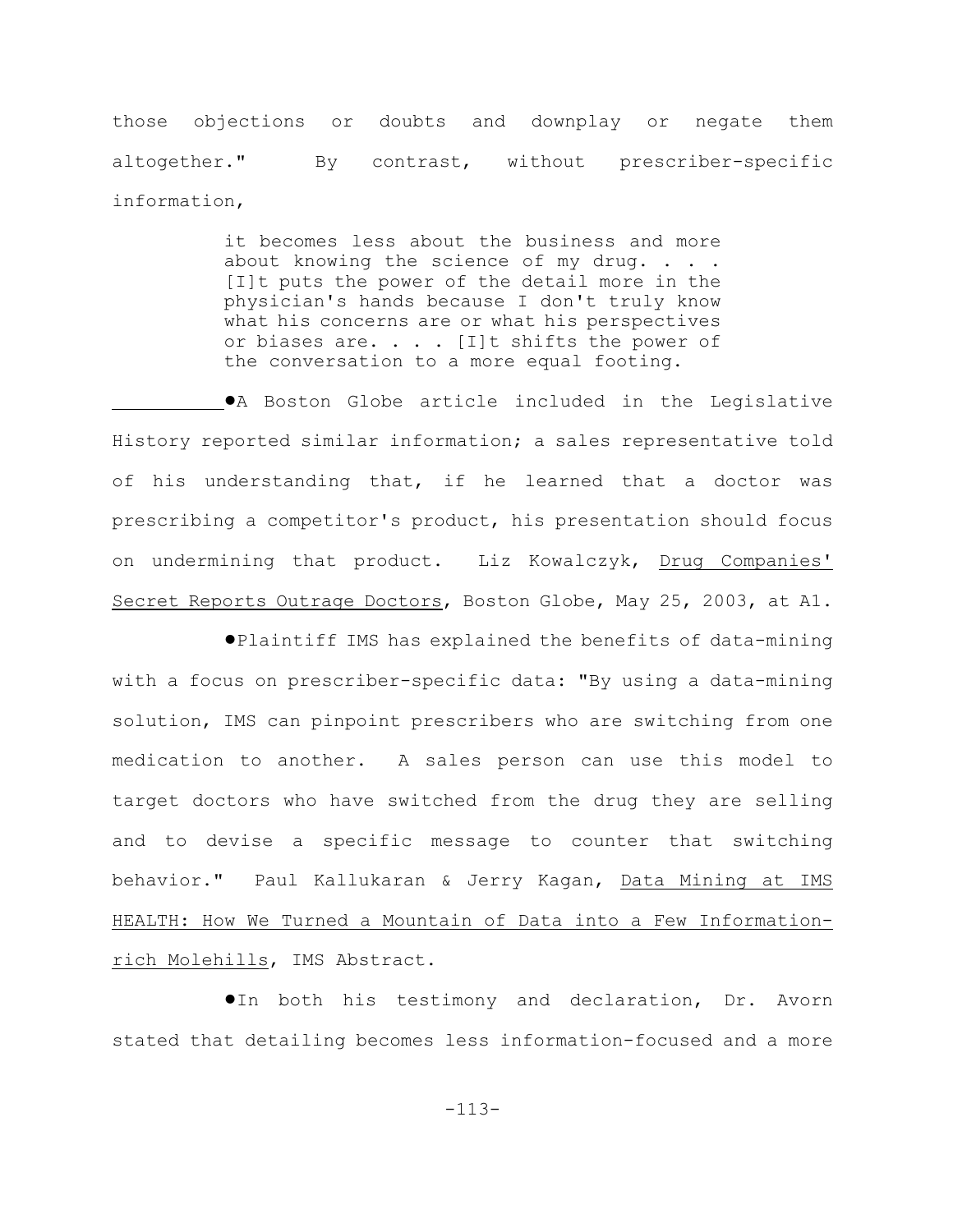powerful tool of persuasion when the sales representative is armed with prescriber-specific information. In his joint declaration with Dr. Kesselheim, he related the "counter-detailing" experience of his research unit at Harvard Medical School, in which he and his colleagues used prescriber-specific data obtained from pharmacy records to choose physicians for educational visits by clinical pharmacists, accompanied by mailed "unadvertisements." He reported that these targeted interventions resulted in a 14 percent

reduction in inappropriate prescriptions,  $58$  Declaration at 9, and he saw significance in these results for commercial detailing:

> Our educational programs (known as "academic detailing") focused on improving patient care through reducing excessive use of inappropriate medications. But when these techniques are used by companies whose main goal is simply to increase product sales, the impact on patients and on the health care system are quite different. The studies we have cited indicate that more physicianspecific detailing will lead to more prescriptions of brand-name agents, often with no additional patient benefit but at much higher cost to patients and to state-based insurance programs, which will continue to drive up the cost of health care in New Hampshire.

Id. at 10.

 $58$  As discussed infra, the plaintiffs cite this success with counter-detailing as evidence that the State could have achieved its objective of cost-containment without suppressing speech. As I explain, counter-detailing is not a comparable alternative.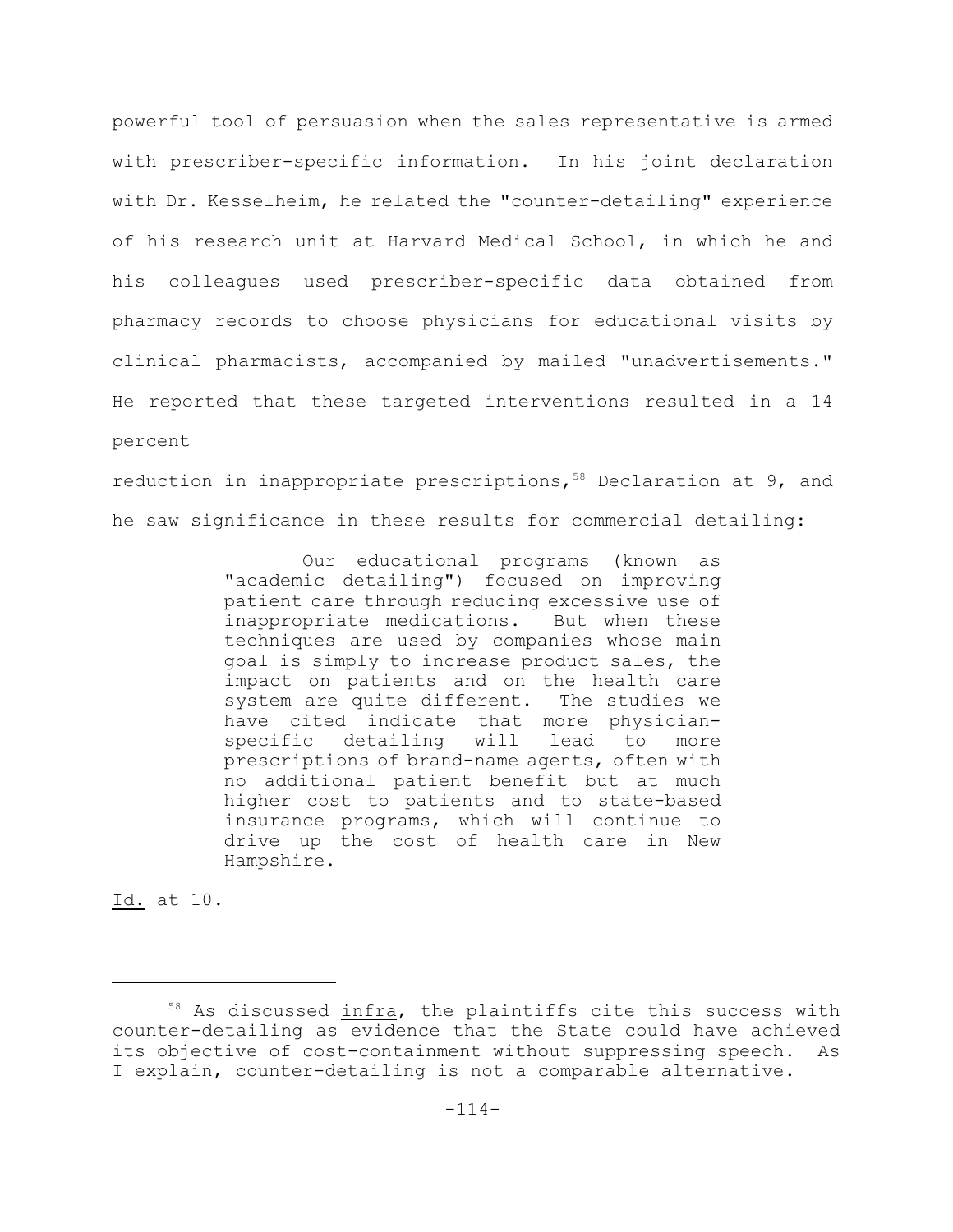Avorn echoed these observations at trial, explaining that prescriber-identified data was important to the success of his counter-detailing because "that's how we knew whom to visit, and we also knew what to say to them because we knew what drugs they were prescribing." In the declaration, he stated that restricting access to prescriber-specific information, "[m]aking it more difficult for manufacturers to tailor their marketing strategies to . . . individual physicians[,] would actually encourage detailers to present physicians with a more neutral description of the product that would emphasize presentation of information over promotion." Declaration, at 11; see also Day 3, PM Session, at 140 (Avorn Testimony) ("[I]f the sales rep knows my prescribing history, they will market to me or at me in a way that goes well beyond just providing me with the data. It's not really education at that point. It's not a level playing field.").

!An assumption that prescriber-identifiable detailing impacts drug choice is reflected in the professional guidelines cautioning against using the data aggressively. As noted above, the AMA has adopted suggestive guidelines against the use of "prescribing data to overtly pressure or coerce physicians to prescribe a particular drug." Such indirect evidence supports the State's view that eliminating access to the information will decrease the likelihood that physicians will be swayed by targeted

-115-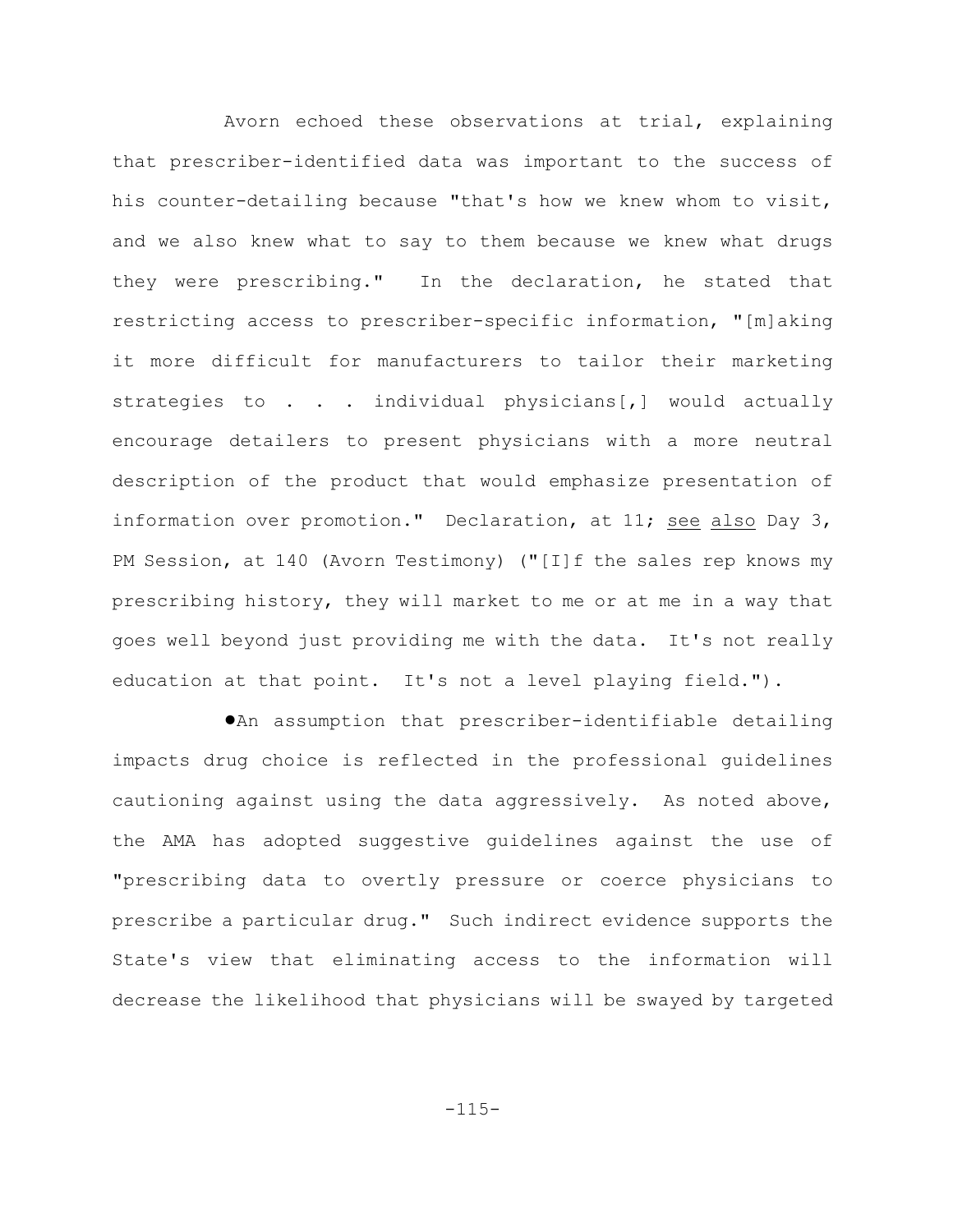marketing to prescribe unnecessary – and more expensive – brandname drugs.

## b. The district court's evaluation of the evidence

The district court concluded that, notwithstanding this evidence, the State's showing was insufficient to establish a link between the Prescription Act and cost-containment because other evidence showed that more expensive brand-name drugs will, at times, be the better therapeutic choice.<sup>59</sup> The court acknowledged that "substantial deference" must be given to a legislature's

490 F. Supp. 2d at 180-81.

 $59$  The court explained its reasoning on the cost-containment interest as follows:

I am also unconvinced by the Attorney General's argument that the Prescription Information Law directly promotes the State's interest in containing health care costs. The Attorney General appears to assume that any health care cost savings that will result from a ban on the use of prescriber-identifiable data can be achieved without compromising patient care. However, this proposition is far from self-evident. Non-bioequivalent generic drugs are not always as effective as brand-name alternatives. Moreover, even in cases where nonbioequivalent generic drugs will work as well or better than a brand-name alternative for most patients, there may be some patients who will benefit by taking the branded medication. Yet, a ban on the use of prescriberidentifiable data affects both helpful and harmful brandname prescribing practices in the same way. Because the Attorney General has failed to prove that any reductions in health care costs that may result from a ban on the use of prescriber-identifiable data can be achieved without compromising patient care, I am unable to endorse her argument that the Prescription Information Law can be justified as a cost containment measure.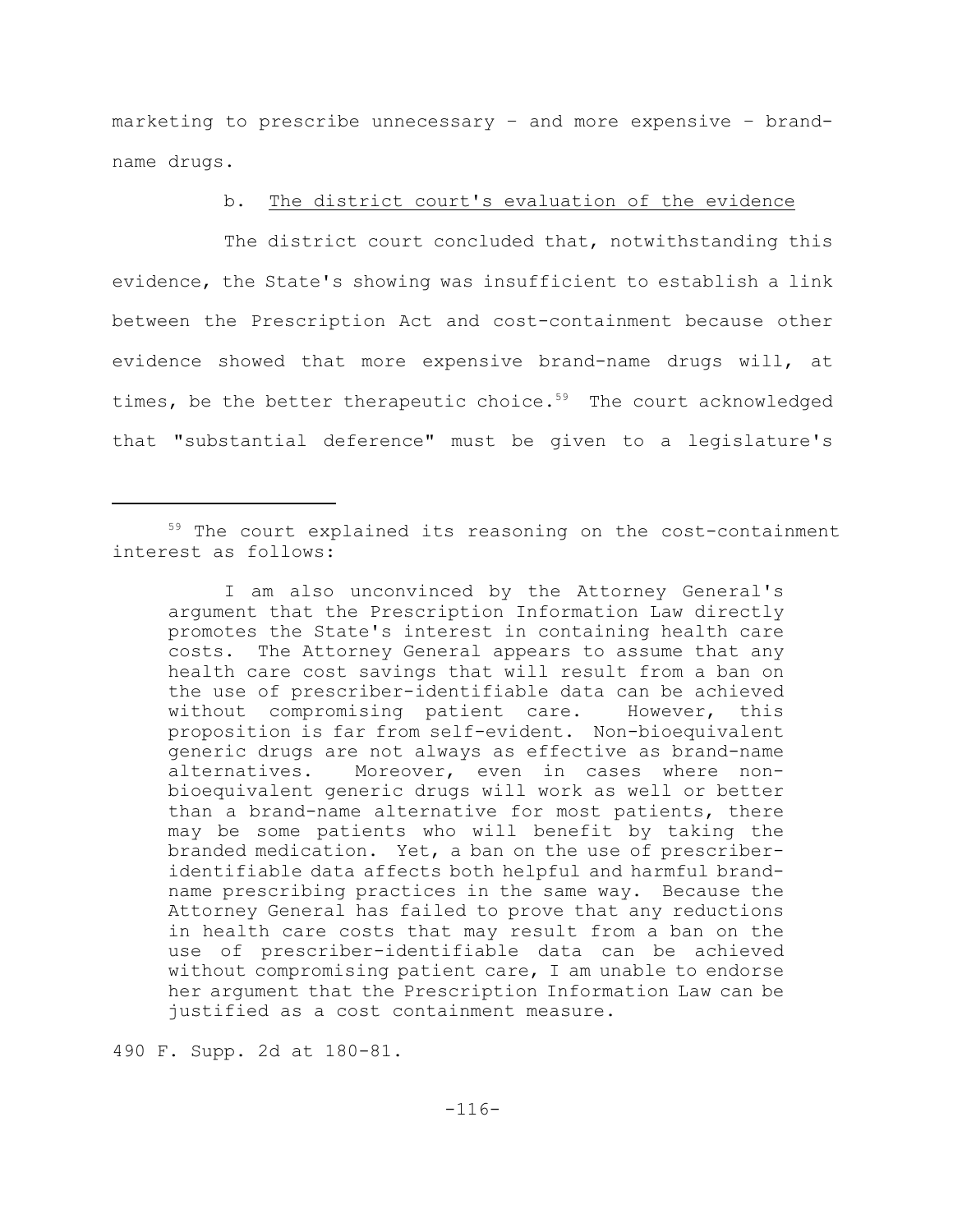predictive judgments "[w]hen a quality record establishes that the legislature conducted an extensive investigation, acquired considerable expertise in the regulated area, and incorporated express findings into the approved statute." 490 F. Supp. 2d at 177 n.12 (citing Turner Broad. Sys., Inc. v. FCC, 520 U.S. 180, 186 (1997)). However, the court questioned the extent of the Legislature's investigation before adopting the initiative, noting, inter alia, that it acted quickly after the bill was introduced, made no express findings on the need for the legislation, and "cited no evidence as to how effective the restriction might prove to be." 490 F. Supp. 2d at 177.

I am mindful that regulations that suppress commercial speech must be carefully evaluated. Nonetheless, the district court held the Attorney General to a higher standard of proof than is required by Supreme Court precedent. While a state legislature "does not have the broad discretion to suppress truthful, nonmisleading information for paternalistic purposes," 44 Liquormart, 517 U.S. at 510, the Court's commercial speech cases "recognize some room for the exercise of legislative judgment." Id. at 508. To earn that deference, the State must offer probative evidence that suppressing speech is essential to achieving its goal. However, a state legislature cannot reasonably be expected to undertake an investigation of the scope conducted by Congress in connection with the federal legislation

-117-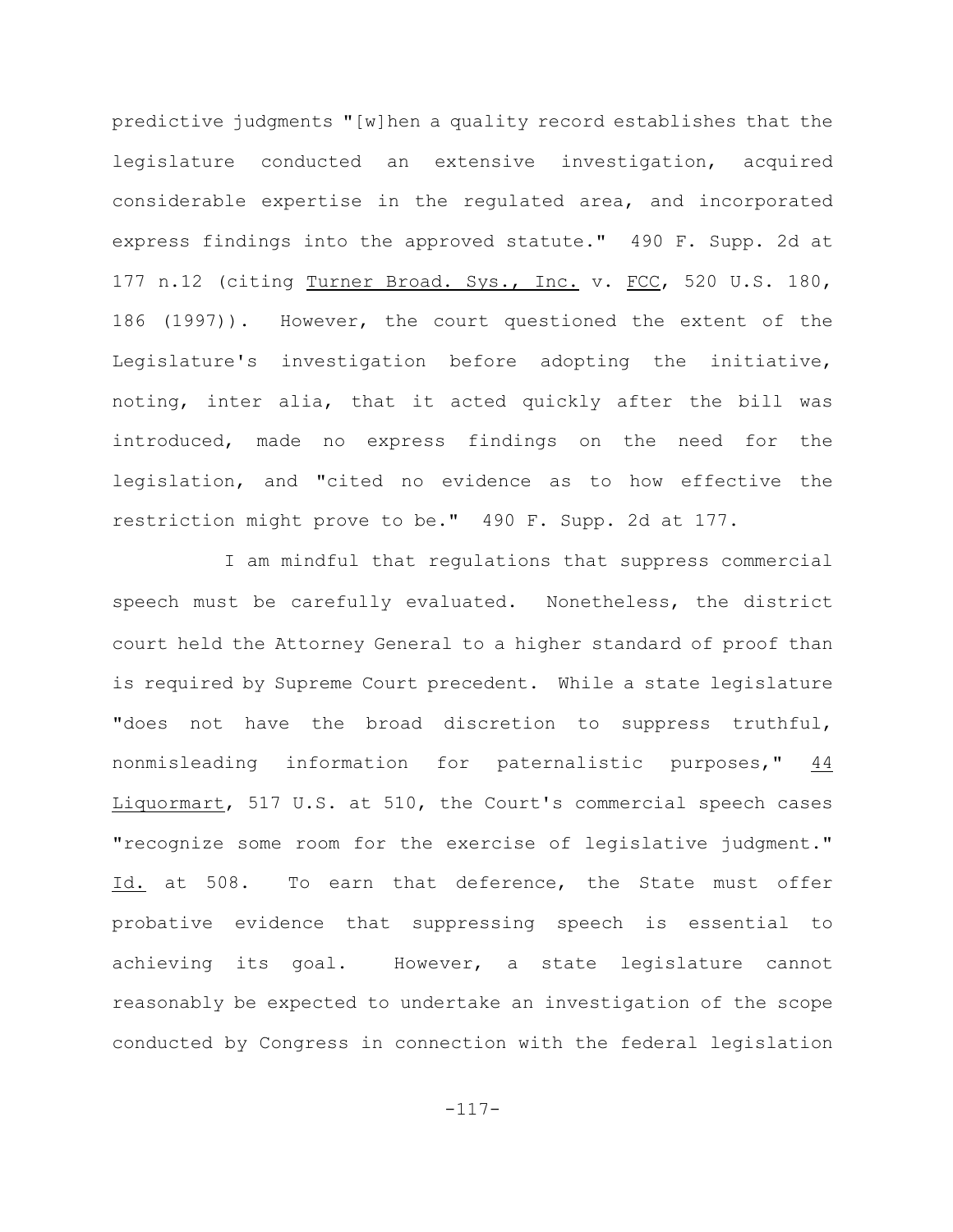at issue in Turner Broadcasting, the case cited by the district court, to justify a limited restriction on commercial speech. See Turner Broad. Sys., 520 U.S. at 187 (noting that the record included "tens of thousands of pages" of materials acquired during three years of Congressional preenactment hearings, as well as additional expert submissions, sworn declarations, testimony, and industry documents).

In Turner Broadcasting, the Court observed that, given the exhaustive record, Congress's findings were entitled to "deference in part because the institution is far better equipped than the judiciary to amass and evaluate the vast amounts of data bearing upon legislative questions." 520 U.S. at 195 (internal quotation marks and citations deleted). Although the contexts are different,  $60$  the general principle of legislative deference also is compatible with the Court's commercial speech precedent. The question here, as there, is whether the government is able to support its restriction on speech by "'adduc[ing] either empirical support or at least sound reasoning on behalf of its measure[].'" Turner Broad. Sys., 512 U.S. at 666 (quoting Century Commuc'ns

 $60$  Turner Broadcasting addressed the "must-carry" provisions of the Cable Television Consumer Protection and Competition Act of 1992. In its first decision in the case, the Court held that the provisions imposed content-neutral restrictions on speech that were subject to intermediate scrutiny. Turner Broad. Sys., Inc. v. FCC, 512 U.S. 622, 661-62 (1994). In its second decision, the Court concluded that the provisions were consistent with the First Amendment. 520 U.S. at 185.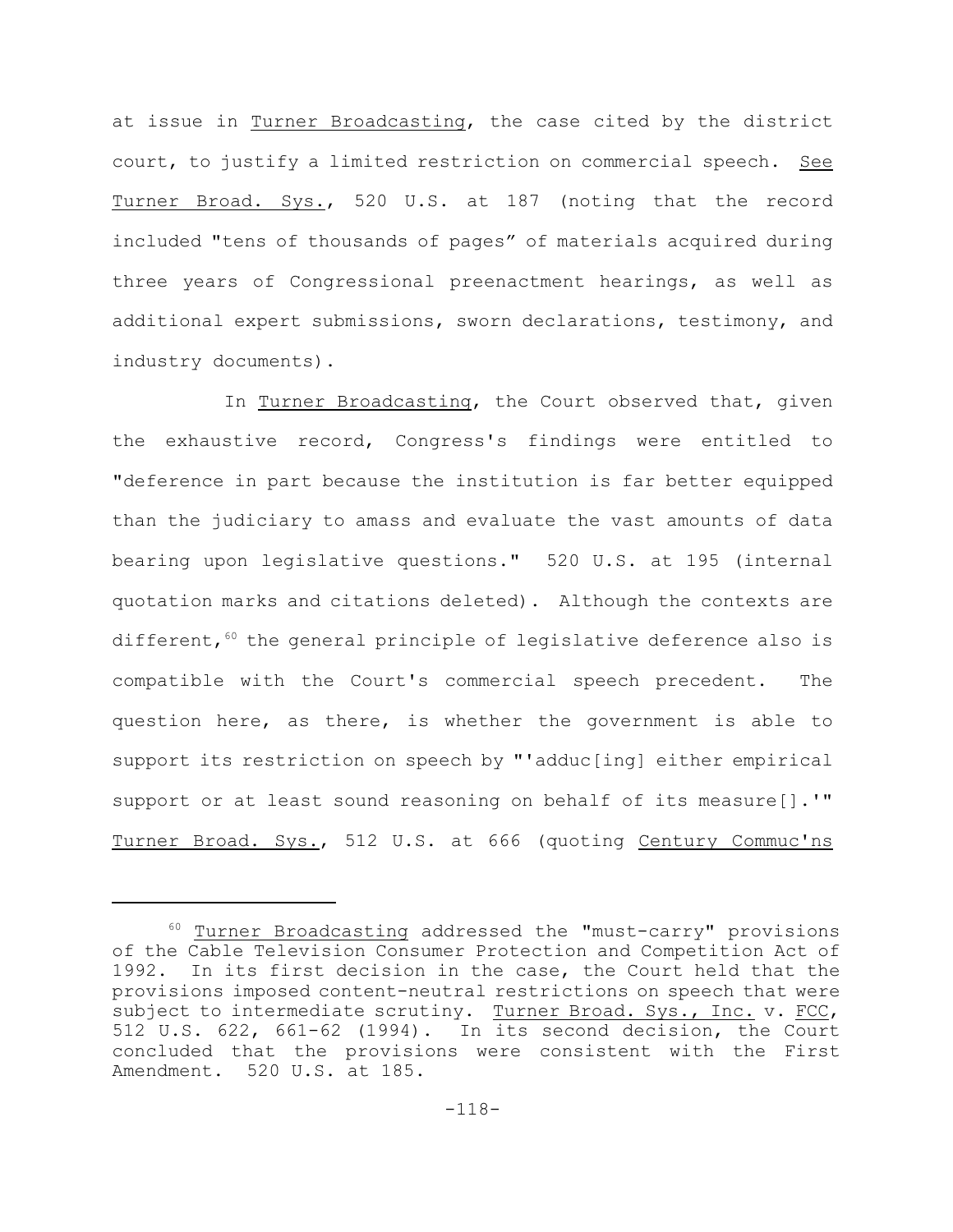Corp. v. FCC, 835 F.2d 292, 304 (D.C. Cir. 1987)); see Florida Bar v. Went For It, Inc., 515 U.S. 618, 628 (1995) ("[W]e do not read our case law to require that empirical data come to us accompanied by a surfeit of background information. Indeed, in other First Amendment contexts, we have permitted litigants to justify speech restrictions by reference to studies and anecdotes pertaining to different locales altogether, or even, in a case applying strict scrutiny, to justify restrictions based solely on history, consensus, and 'simple common sense.'") (citations omitted). If the government makes the requisite showing, we defer to the legislative judgment to adopt the challenged measure.

The Attorney General has no empirical data showing the extent of the influence of prescriber-specific information on physicians' decision-making; nor can she document how much money the Prescription Act will save the State or consumers. The regulation was the first of its kind in the country, and it had been in effect for less than a year when the district court invalidated it. It is unreasonable in these circumstances to expect the Attorney General to provide extensive quantifiable data that might only become available after the statute has been in place for some time. I have described evidence here that establishes a plausible cause-and-effect relationship between targeted detailing and higher drug prices. What is missing is hard evidence of the global extent of this relationship. Clearly,

-119-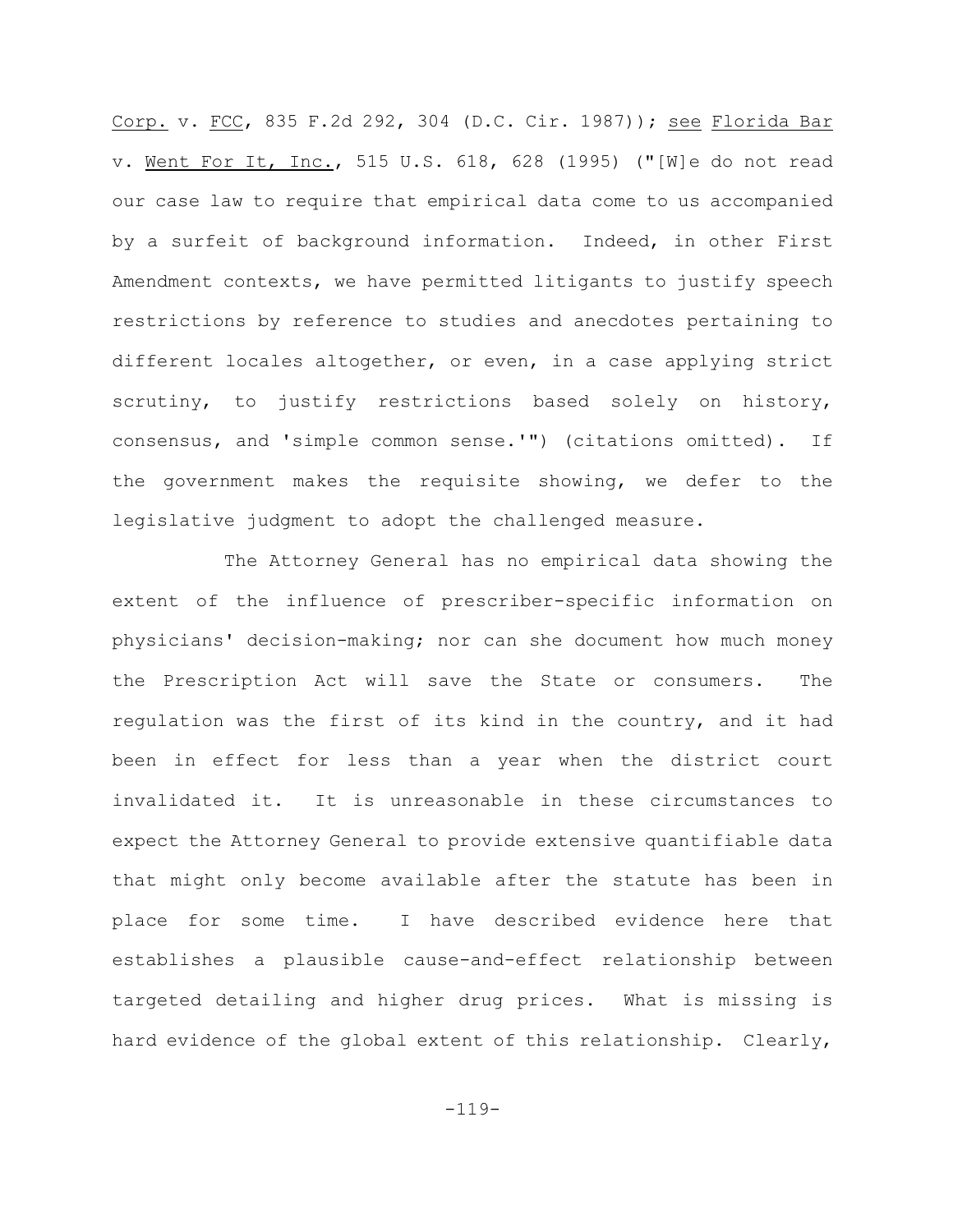it will be important going forward for the State to try to measure the cost-containment effect of its initiative, and it is possible that this ongoing assessment will indicate that the measure is not as effective as the State had hoped.

However, at this juncture, the Attorney General has established a factual basis justifying the initiative. She has adduced significant testimony based on relevant empirical research concerning the impact of detailing generally, supplemented by the personal experience of both prescribers and detailers, strongly indicating that sales pitches based on specific prescribing patterns have a particularly persuasive impact on drug choice. The extent of this empirical and anecdotal evidence, particularly in light of the Act's limited restriction on speech, distinguishes this case from those in which the Supreme Court has found more sweeping bans on commercial speech to be inadequately justified. For example, the Court in Edenfield noted the absence of any studies or anecdotal evidence to support a ban on in-person solicitation by accountants. 507 U.S. at 771. In Shapero v. Kentucky Bar Ass'n, 486 U.S. 466 (1988), which rejected a ban on direct-mail solicitations by lawyers, the State "assembled no evidence attempting to demonstrate any actual harm caused by targeted direct mail," Florida Bar, 515 U.S. at 629. See also U.S. West, Inc., 182 F.3d at 1237 (noting that the government had

 $-120-$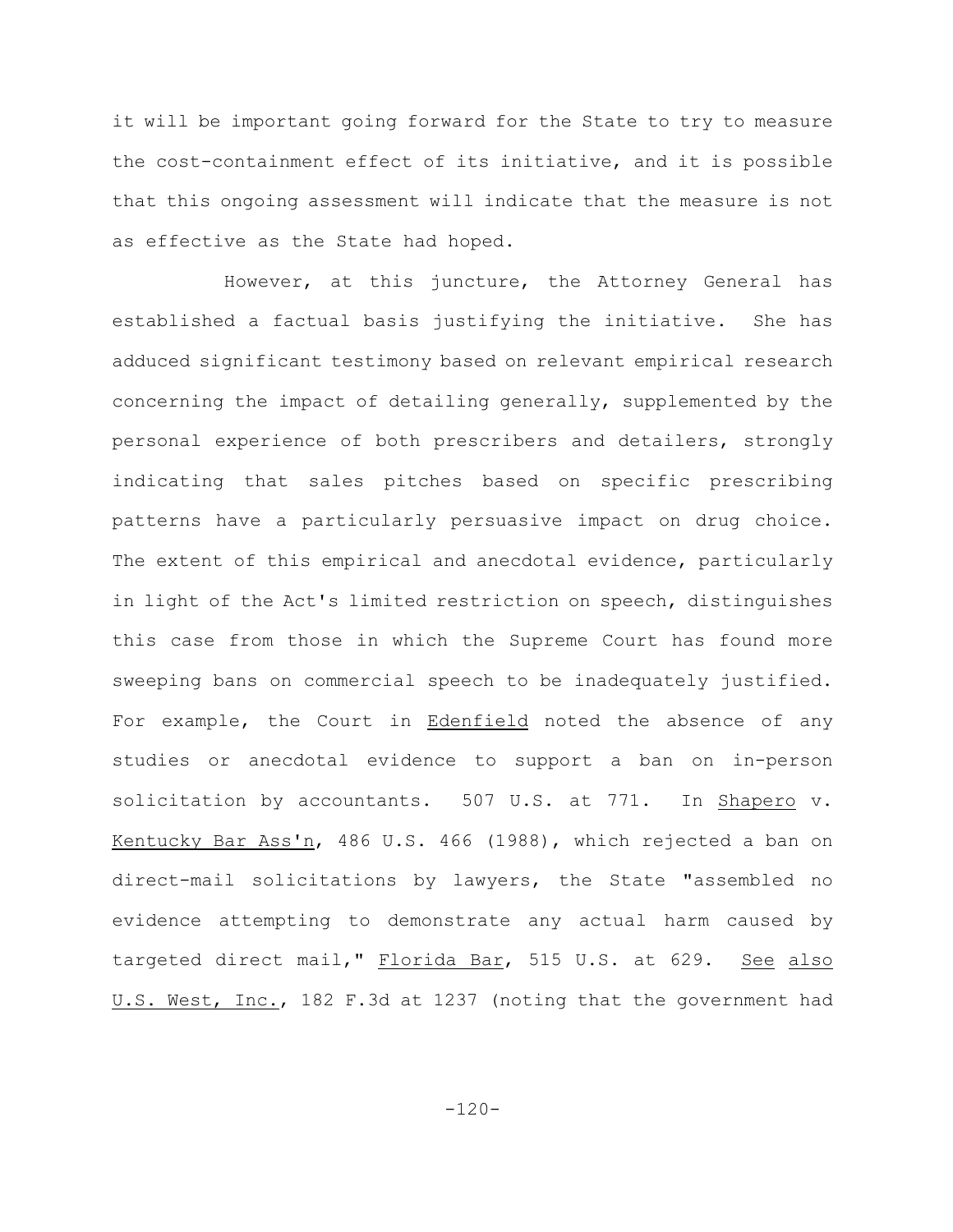presented "no evidence" showing that the harm to either of its two asserted interests "is real").

Moreover, as I have recounted, evidence from multiple sources indicated that the expense of unnecessary brand-name prescribing has in the past ranged into the billions of dollars nationally. $61$  This substantial evidence of needless spending, combined with evidence that detailing with prescriber-identifiable data contributes to that outcome, is enough to show that the Prescription Act "targets a concrete, nonspeculative harm," Florida Bar, 515 U.S. at 629, and that the Attorney General has sufficiently demonstrated that the State's interest in costcontainment would be furthered "to a material degree" by the limitation on speech it seeks to achieve through the Prescription Act.<sup>62</sup> See, e.g., City of Los Angeles v. Alameda Books, Inc., 535

 $61$  In summarizing the need for the legislation, Dr. Avorn testified:

I think the problem we're concerned with – and I think the legislation was designed to address – is that we have this epidemic of over-priced drugs just eating the lunch of the older drugs that are both cheaper and safer; and that's not an opinion. That's simply looking at what's happened in the field of hypertension treatment, what's happened with the anti-platelet drug like Plavix. Now, Plavix is an okay drug, and we recommend it in a number of settings but not for everyone who sometimes feels their legs are heavy, like the commercials say; and Plavix costs 160 times what aspirin costs.

 $62$  It is particularly difficult to predict the long-term impact of eliminating targeted detailing from the pharmaceutical sales representative's marketing tools. In a submission to the district court, amici pointed to one potentially significant byproduct of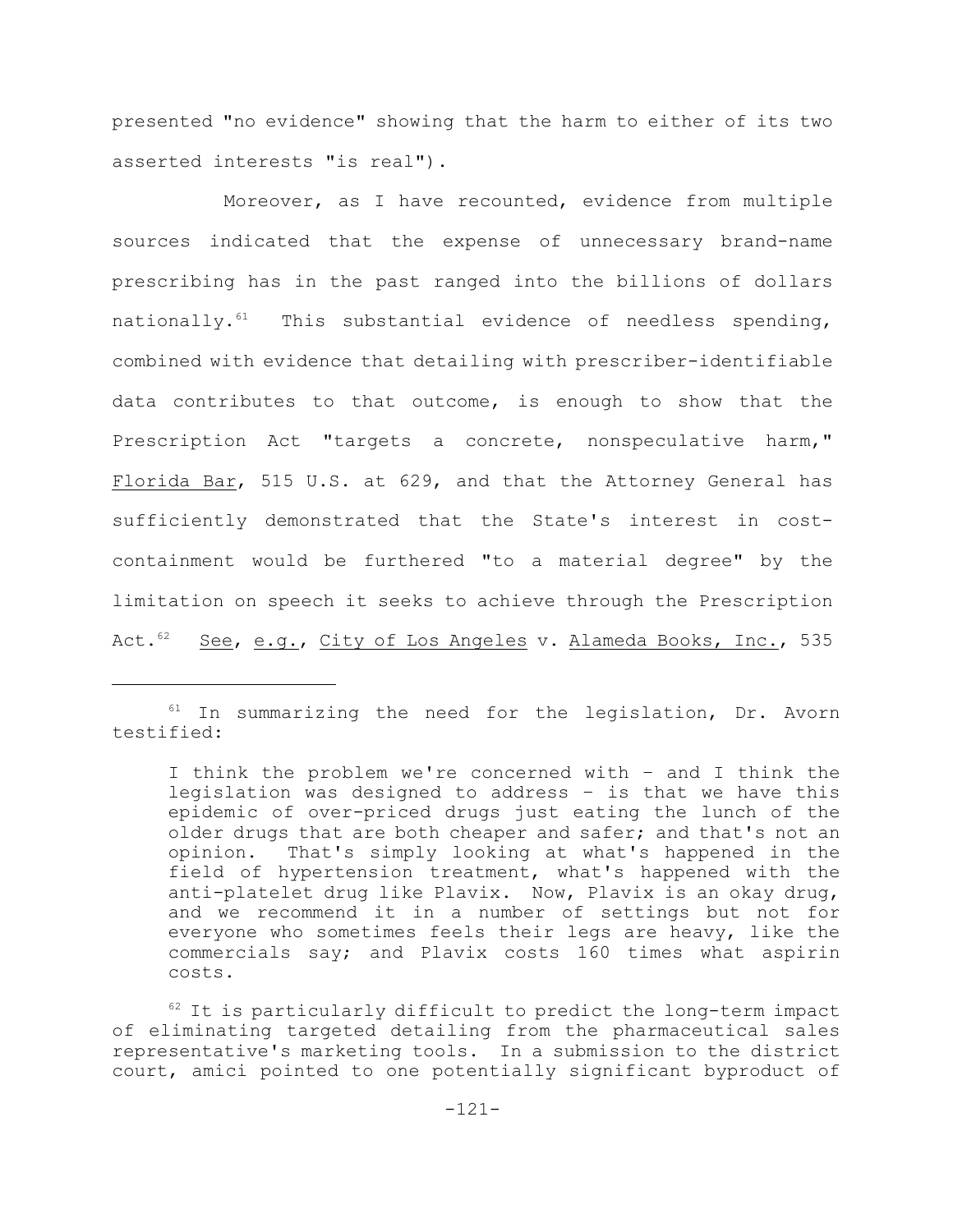U.S. 425, 426 (2002) ("[A] municipality may rely on any evidence that is 'reasonably believed to be relevant' for demonstrating a connection between speech and a substantial, independent government interest."); cf. Turner Broad. Sys., 512 U.S. at 666 ("[T]he obligation to exercise independent judgment when First Amendment rights are implicated is not a license to reweigh the evidence de novo, or to replace Congress' factual predictions with our own. Rather, it is to assure that, in formulating its judgments, Congress has drawn reasonable inferences based on substantial evidence.").

Importantly, the district court made no finding that the Attorney General had failed to establish a relationship between detailers' use of prescriber-identifiable data and increased health costs.<sup>63</sup> Instead, the court concluded that the Attorney General had failed to show that the Act advanced the State's

lowered prescription drug costs. They cited studies showing that consumers, particularly older adults, sometimes forego filling or renewing prescriptions because of their cost, leading to higher long-term health care costs. See AARP Memorandum to Dist. Ct., at 13 ("'The consequences of cost-related medication underuse include increased emergency department visits, psychiatric admissions and nursing home admissions, as well as decreased health status.'") (quoting John D. Piette, et al., Cost Related Medication Underuse Among Chronically Ill Adults: the Treatments People Forego, How Often, and Who is at Risk, 94 Am. J. Pub. Health 1782 (2004)). Although the extent of such behavior may not be readily determined, such studies support the State's view that lowered drug costs will favorably impact health care expenditures.

 $63$  Indeed, as noted earlier, the court "accept[ed] her major premise that pharmaceutical companies use prescriber-identifiable data to make detailing more persuasive." 490 F. Supp. 2d at 180.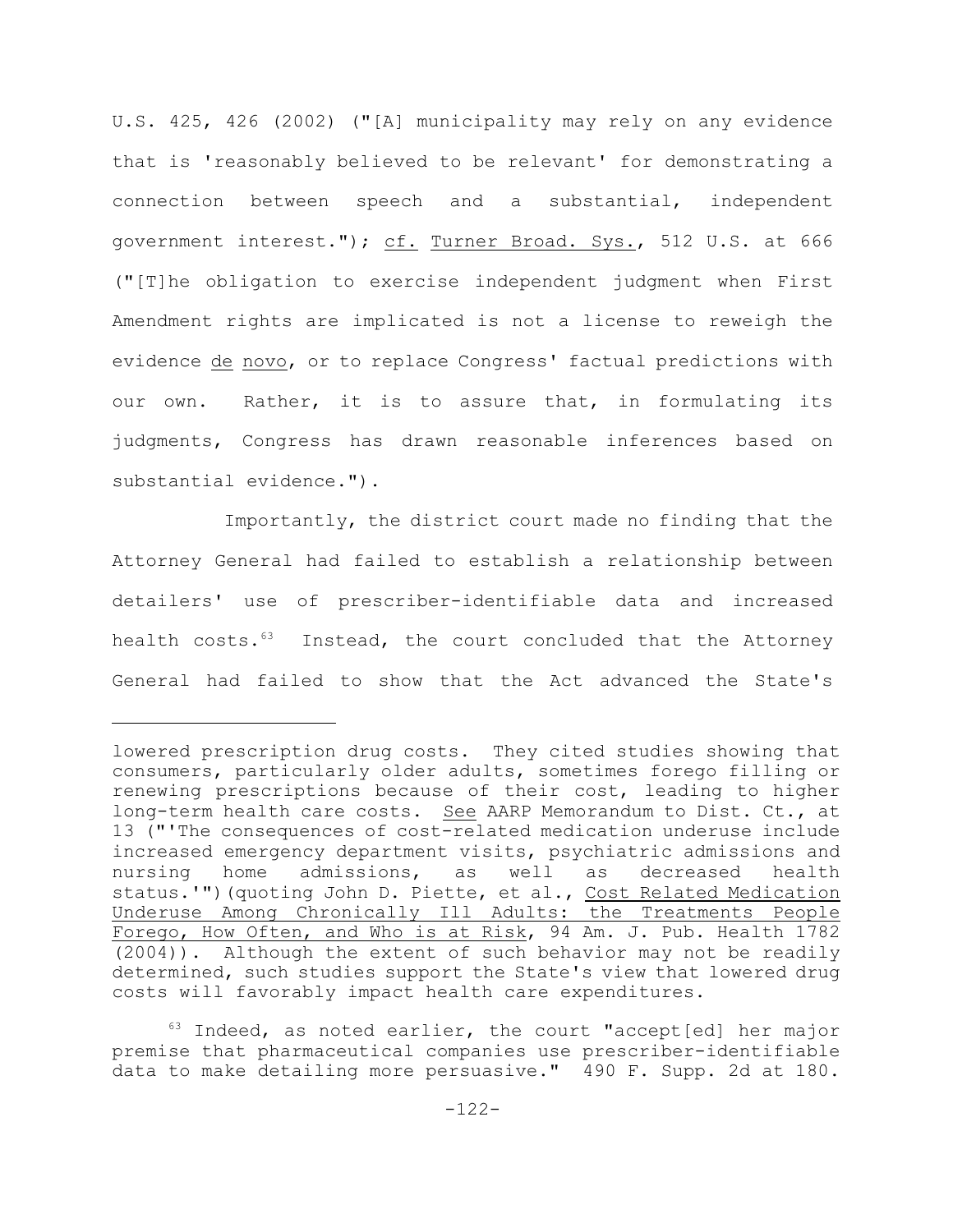interest because any cost savings might be offset by compromised health care for patients who would in fact benefit from the use of more expensive brand-name drugs.

It does not matter that detailing with prescriberidentifiable data sometimes has positive effects. The Attorney General's evidence indicated that the health care benefits of such marketing described by plaintiffs are largely achievable in other ways. News reports, for example, would highlight truly groundbreaking new therapies in a timely way and, indeed, pharmaceutical detailers with knowledge of physicians' medical specialties presumably would not need access to prescribing histories to effectively promote such innovations.<sup>64</sup> Early adopters could be expected to respond quickly with an interest in trying the new medications – effectively identifying themselves to the sales representatives.<sup>65</sup> In addition, as I already have

 $64$  Dr. Sadowsky of the New Hampshire Medical Society expressed the view that alternative means existed for learning about new drugs: "I think that the vast majority of physicians are aware pretty quickly through the literature, through the medical literature about any new miracle drugs." Dr. Sobelson agreed: "I don't think I need a detailer at all to make me aware of [a breakthrough drug].  $\ldots$  . [Y]ou can read about it in the New York Times, but I also certainly heard about it [a new drug for treating Alzheimer's disease] at conferences, from colleagues, from the sources of information that I really want to hear about." See also Day 3, PM Session, at 57-58 (testimony of Dr. Avorn) (noting that, for "the important new drugs, you don't really need to have this big marketing push if it's a really meaningful clinical advance").

 $65$  Randolph Frankel, a drug marketing specialist and IMS vice president, acknowledged that "provider-level data is [not] the only way to find things out, but it does add another and a significant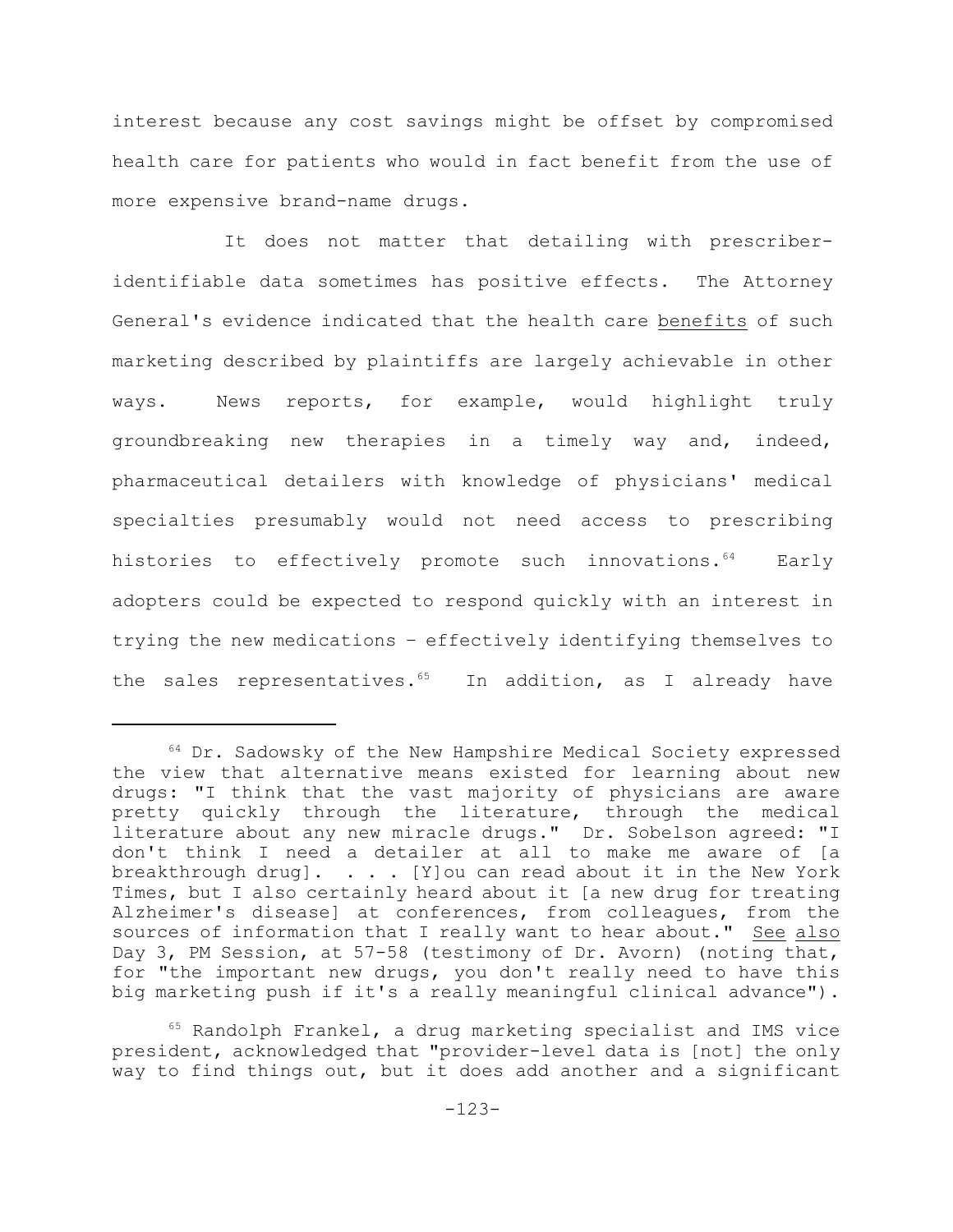observed, the statute does not bar drug companies from alerting prescribers to newly discovered problems with their medications. In other words, I see no message or interest of consequence that is foreclosed by the regulation.  $66$  Cf. Thompson, 535 U.S. at 376 (noting that "the amount of beneficial speech prohibited by the [statute]" would be "enough to convince us that the . . . advertising provisions were unconstitutional"); Greater New Orleans Broad. Ass'n, Inc. v. United States, 527 U.S. 173, 194 (1999) (noting that the statute at issue "sacrifices an intolerable amount of truthful speech about lawful conduct when compared to all of the policies at stake").<sup>67</sup> Thus, the fact that

level of efficiency or effectiveness in terms of how you do it. . . . [I]f these data disappeared, pharmaceutical companies would find some other way to approve how they allocate, how they target, and how they message."

 $66$  Plaintiffs suggest that the Act may result in prescriberidentifiable data becoming completely unavailable, an outcome that all parties would likely consider undesirable. Plaintiffs theorize that the pharmaceutical companies would be unwilling to pay substantial sums for information they cannot use in marketing, eliminating the data miners' biggest customers – thereby cutting off the commercial funding that subsidizes the research and other non-commercial uses of the data. However, the statute allows many commercial uses of the data and, even where reliance on specific prescriber information is prohibited, the drug companies may rely on permissible forms of aggregated data (by speciality and zip code). Thus, the prospect that prescriber data will no longer be available for any purpose is too speculative to undermine the State's interest.

 $67$  Dr. Avorn offered the following observation: "If they can't make their argument on the basis of the data justifying the use of their drug and it requires knowing the doctor's prescribing habits to make that case, then I would say that's not a case that ought to get made. It ought to be about the data and the merits of the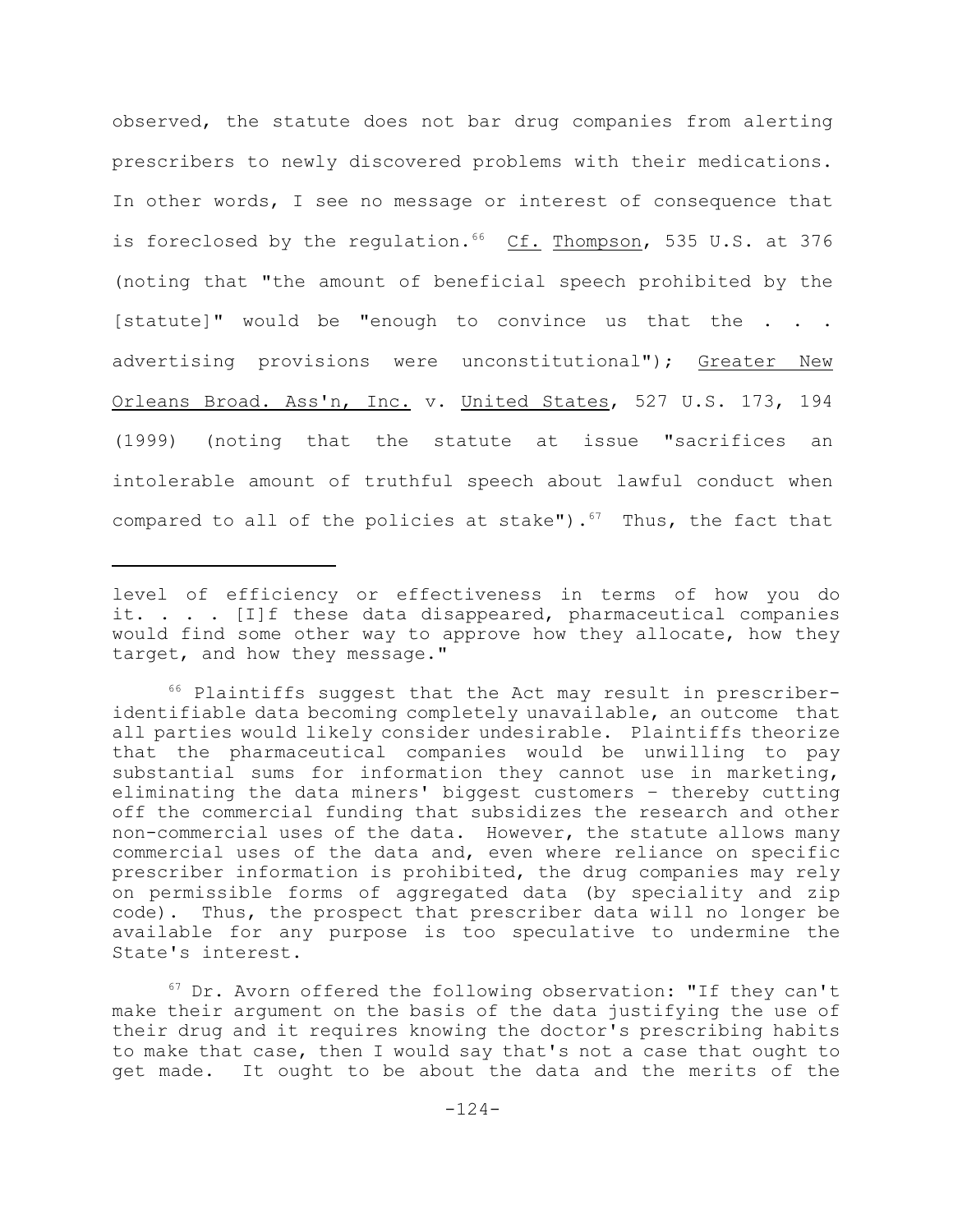detailing with prescriber-identifiable data may at times have a positive effect on health care does not negate the Act's role in advancing the State's interest in cost-containment.

## **C. Narrow Tailoring**

In evaluating the narrow tailoring prong of the Central Hudson inquiry, the Court typically has asked "whether the extent of the restriction on protected speech is in reasonable proportion to the interest served." Edenfield, 507 U.S. at 767; see also Greater New Orleans Broad. Ass'n, 527 U.S. at 188 ("The Government is not required to employ the least restrictive means conceivable, but it must demonstrate narrow tailoring of the challenged regulation to the asserted interest – 'a fit that is not necessarily perfect, but reasonable' . . . . ") (quoting Bd. of Trustees of State Univ. of N.Y. v. Fox, 492 U.S. 469, 480 (1989)); Florida Bar, 515 U.S. at 632 ("[T]he 'least restrictive means' test has no role in the commercial speech context.").

This "reasonable fit" standard of intermediate scrutiny has drawn criticism. See Thompson, 535 U.S. at 367-68 (noting that "several Members of the Court have expressed doubts about the Central Hudson analysis and whether it should apply in particular cases"); Lorillard Tobacco Co. v. Reilly, 533 U.S. 525, 554-55 (2001) (same); Greater New Orleans Broad. Ass'n, 527 U.S. at 184 (recognizing the advocacy among judges, scholars and others for "a

product, not about my professional history."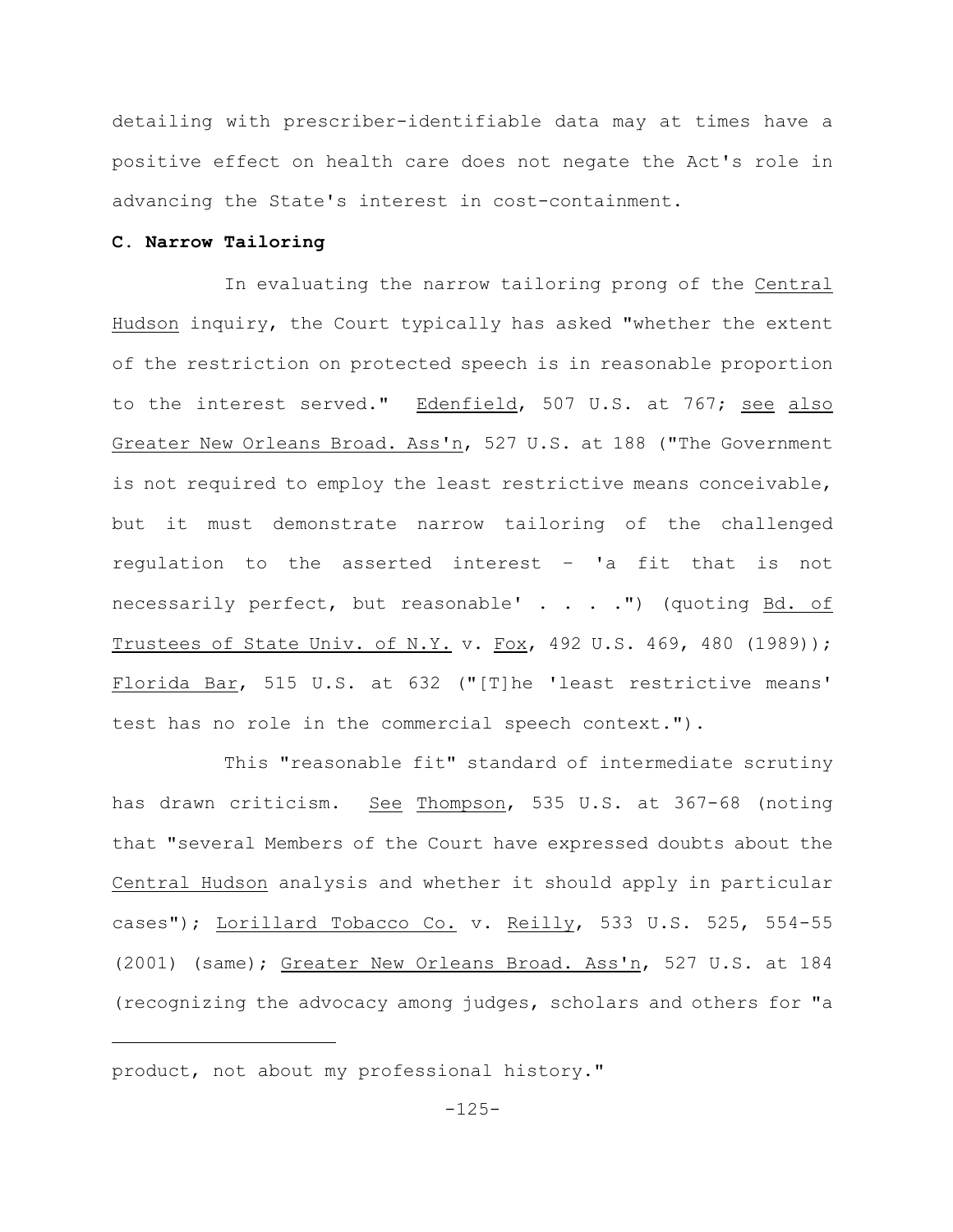more straightforward and stringent test for assessing the validity of governmental restrictions on commercial speech"). $68$  However, the Court majority has adhered to the Central Hudson approach, observing repeatedly that, in the particular case at issue, "there is no need to break new ground" in assessing the validity of the challenged governmental restrictions on commercial speech. See Thompson, 535 U.S. at 368; Lorillard Tobacco Co., 533 U.S. at 554- 55; Greater New Orleans Broad. Ass'n, 527 U.S. at 184.

Nonetheless, the debate on Central Hudson's continuing viability seems to have influenced the Court's application of its framework. Multiple commentators have observed that intermediate scrutiny under Central Hudson has "come to resemble closely the 'narrowly tailored' requirement of strict scrutiny." Troy L. Booher, Scrutinizing Commercial Speech, 15 Geo. Mason U. Civ. Rts. L.J. 69, 77 (2004); see also R. Michael Hoefges, Regulating Professional Services Advertising: Current Constitutional Parameters and Issues Under the First Amendment Commercial Speech Doctrine, 24 Cardozo Arts & Ent. L.J. 953, 989 (2007) (noting that recent precedent arguably "has pushed the fourth prong of the Central Hudson analysis closer than ever before to the least-

 $68$  Justice Thomas has been particularly adamant in contending that no distinction should be drawn between commercial and noncommercial speech: "I do not see a philosophical or historical basis for asserting that 'commercial' speech is of 'lower value' than 'noncommercial' speech. Indeed, some historical materials suggest to the contrary." 44 Liquormart, 517 U.S. at 522 (Thomas, J., concurring).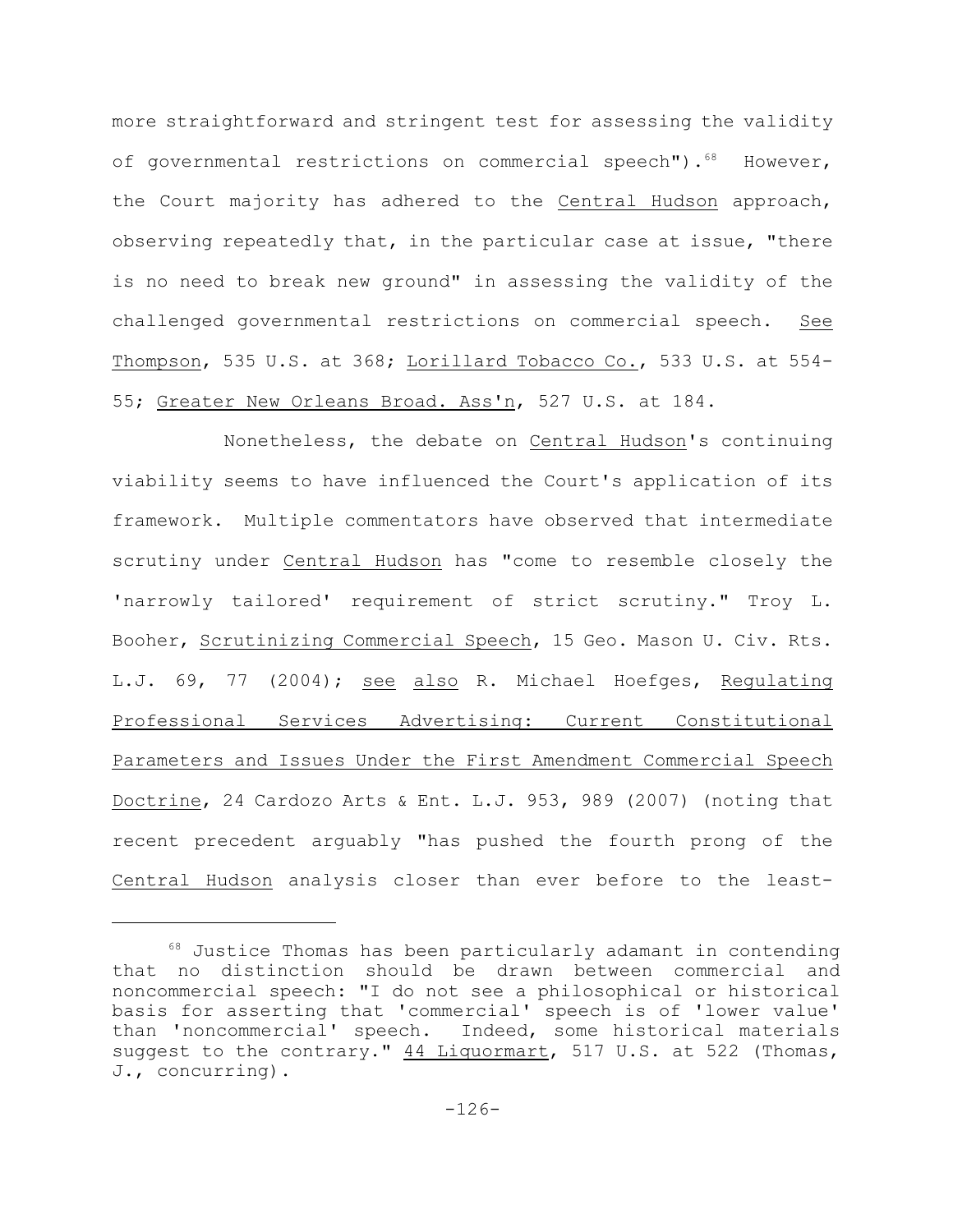restrictive-means requirement of strict constitutional scrutiny"); Emily Erickson, Disfavored Advertising: Telemarketing, Junk Faxes and the Commercial Speech Doctrine, 11 Comm. L. & Pol'y 589, 602 (2006) ("[T]he broader trend has been one of higher scrutiny for commercial speech cases."); Elizabeth Spring, Sales Versus Safety: The Loss of Balance in the Commercial Speech Standard in Thompson v. Western States Medical Center, 37 U.C. Davis L. Rev. 1389, 1404 (2004) ("[T]he Court is now applying the Central Hudson test in a manner approaching strict scrutiny review.").

Indeed, in Thompson, a 5 to 4 decision, Justice Breyer in dissent chastises the majority for applying the commercial speech doctrine "too strictly" in striking down a statute prohibiting the advertising of compounded drugs. 535 U.S. at 388. In finding that the regulation was not narrowly tailored, the majority proposed a variety of non-speech alternatives that the Government could have adopted to meet its objectives. The justices observed that "[i]f the Government could achieve its interests in a manner that does not restrict speech, or that restricts less speech, the Government must do so." Id. at 371. From Justice Breyer's perspective, however, the majority "too readily assume[d] the existence of practical alternatives." Id. at 388.

This case does not require us to decide if Thompson represents a departure in the Court's application of the narrow

-127-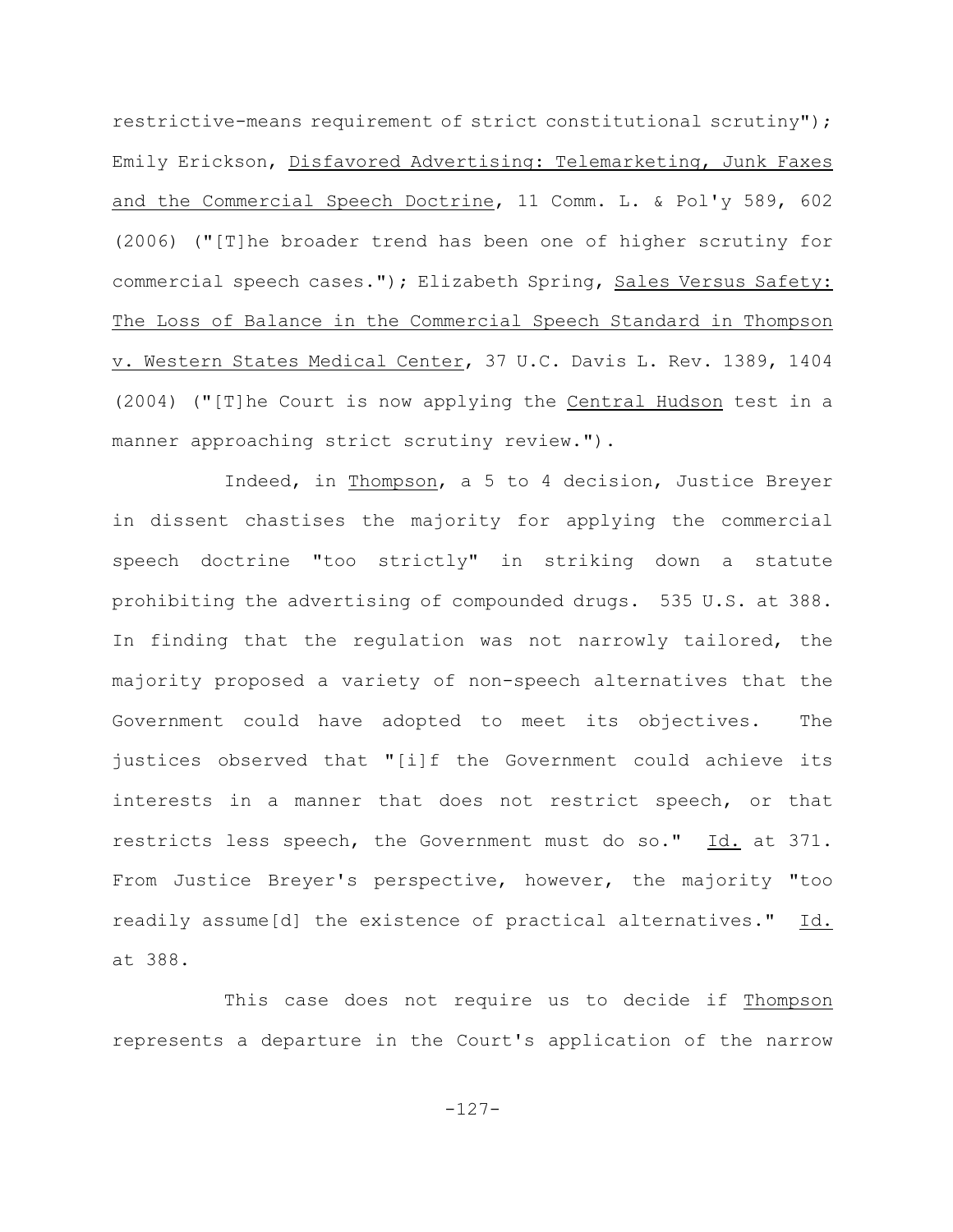tailoring prong of Central Hudson. As I shall explain, even as applied by the majority in Thompson, Central Hudson's narrow tailoring requirement is satisfied here. As an initial matter, the restriction on speech imposed by the Prescription Act is significantly more limited than similar restrictions on commercial speech that have been considered by the Supreme Court. It is neither a complete ban on the marketing or advertising of a product or its price, see, e.g., Thompson, 535 U.S. at 360 (compounded drugs); 44 Liquormart, 517 U.S. at 489 (retail price of alcoholic beverages), nor a blanket prohibition on in-person solicitation, see, e.g., Edenfield, 507 U.S. at 763 (accountants); Ohralik, 436 U.S. at 448-49 (attorneys). Pharmaceutical sales representatives may continue to pitch their drugs directly to doctors and other health care providers, and the only message proscribed is one that incorporates an awareness of the doctor's prescribing practices. The detailers also may continue to use prescriber data provided by the plaintiffs for marketing, so long as the data aggregates prescribing patterns by speciality and zip code and not by individual provider. Thus, this case does not trigger the "special concerns [that] arise from 'regulations that entirely suppress commercial speech in order to pursue a nonspeech-related policy,'" 44 Liquormart, 517 U.S. at 500 (quoting Central Hudson, 447 U.S. at 566 n.9).

-128-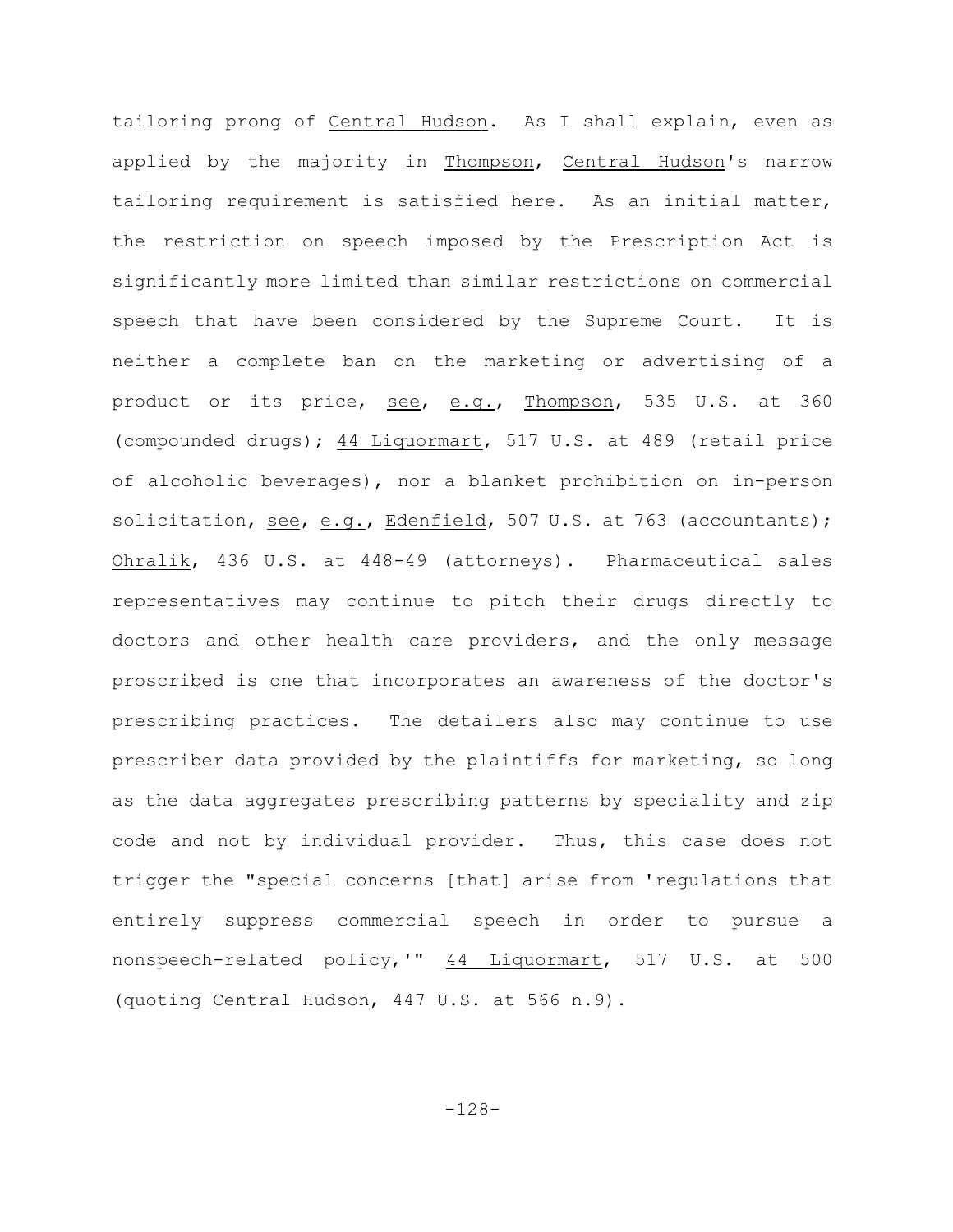Despite the Act's limited scope, the plaintiffs maintain that it is broader than necessary to serve the State's objective and that it thus fails the narrow tailoring test. For multiple reasons, I reject the plaintiffs' contention and conclude that the State has met its burden of justifying the Prescription Act. The inadequacy of alternatives to satisfy the State's interests, the context of private communications, and the limited impact on the message sought to be disseminated lead me to conclude that New Hampshire has established "a 'reasonable fit' between its abridgment of speech and its  $\ldots$  goal,"  $44$  Liquormart, 517 U.S. at 507.

# 1. Inadequacy of Alternative Measures

The plaintiffs argue that the State's cost-containment objective could have been achieved through measures that did not impact protected speech at all. The district court agreed and noted that, for example, the Legislature could have addressed the issue by "properly implementing" a Medicaid Pharmacy Program that takes into account the cost-effectiveness of brand-name drugs. 490 F. Supp. 2d at 182. The court pointed out that New Hampshire's current program requires authorization for Medicaid patients to obtain certain drugs and that state regulations allow cost considerations to be taken into account when deciding which drugs should be subject to the authorization. 490 F. Supp. 2d at 182. As a result, the court concluded that the State could

-129-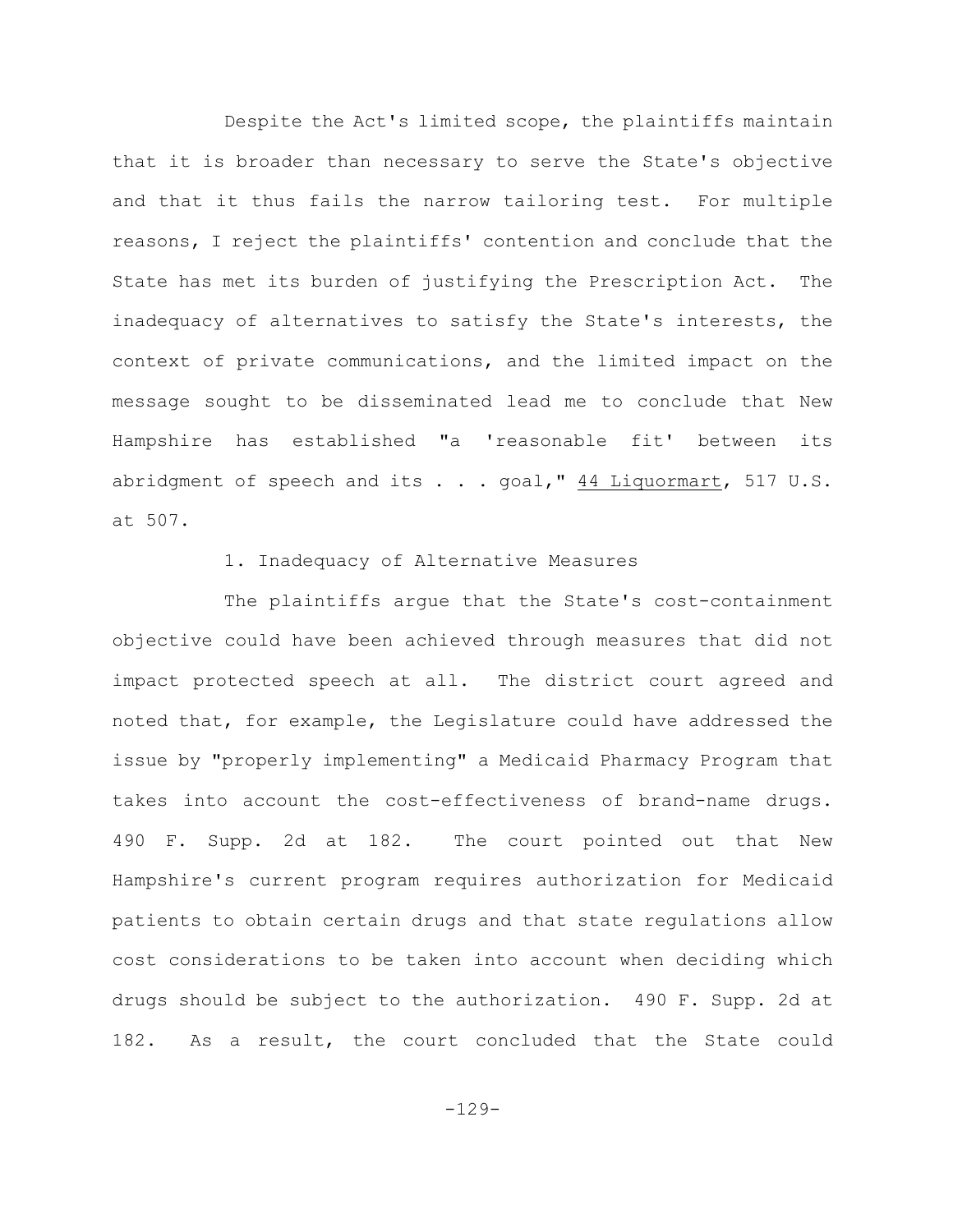prevent unnecessary expenditures on brand-name drugs by denying authorization requests for more expensive drugs that are no more effective than cheaper alternatives. Id.

This proposal and the other non-speech alternatives proposed by the parties and the district court lack equivalency with the Prescription Act in accomplishing the State's costcontainment goal. In response to the district court's suggestion that legislative changes be made in the Medicaid program, the Attorney General argues that such measures would not respond to the State's broader concern that physicians' drug choices for all patients are distorted by the detailers' access to prescriberidentifiable data. $69$  In addition, the Attorney General maintains that formularies also are affected by pharmaceutical detailing, citing evidence that physicians request additions to such lists even when the added drugs have "little or no therapeutic advantage over existing formulary drugs." Wazana, supra, at 375.

The court's other suggestions – requiring the State "to enter the intellectual marketplace" with its own information about proper drug choices; mandating participation in continuing medical education programs; or limiting the samples, meals and other

 $69$  The plaintiffs elicited testimony that placing drugs on a Medicaid formulary list has a spillover effect on "the cash market" as well, Day 1, PM Session, at 29 (testimony of Hossam Sadek, IMS senior vice president), but the State reasonably could conclude that it could not rely on that secondary impact to achieve its objective.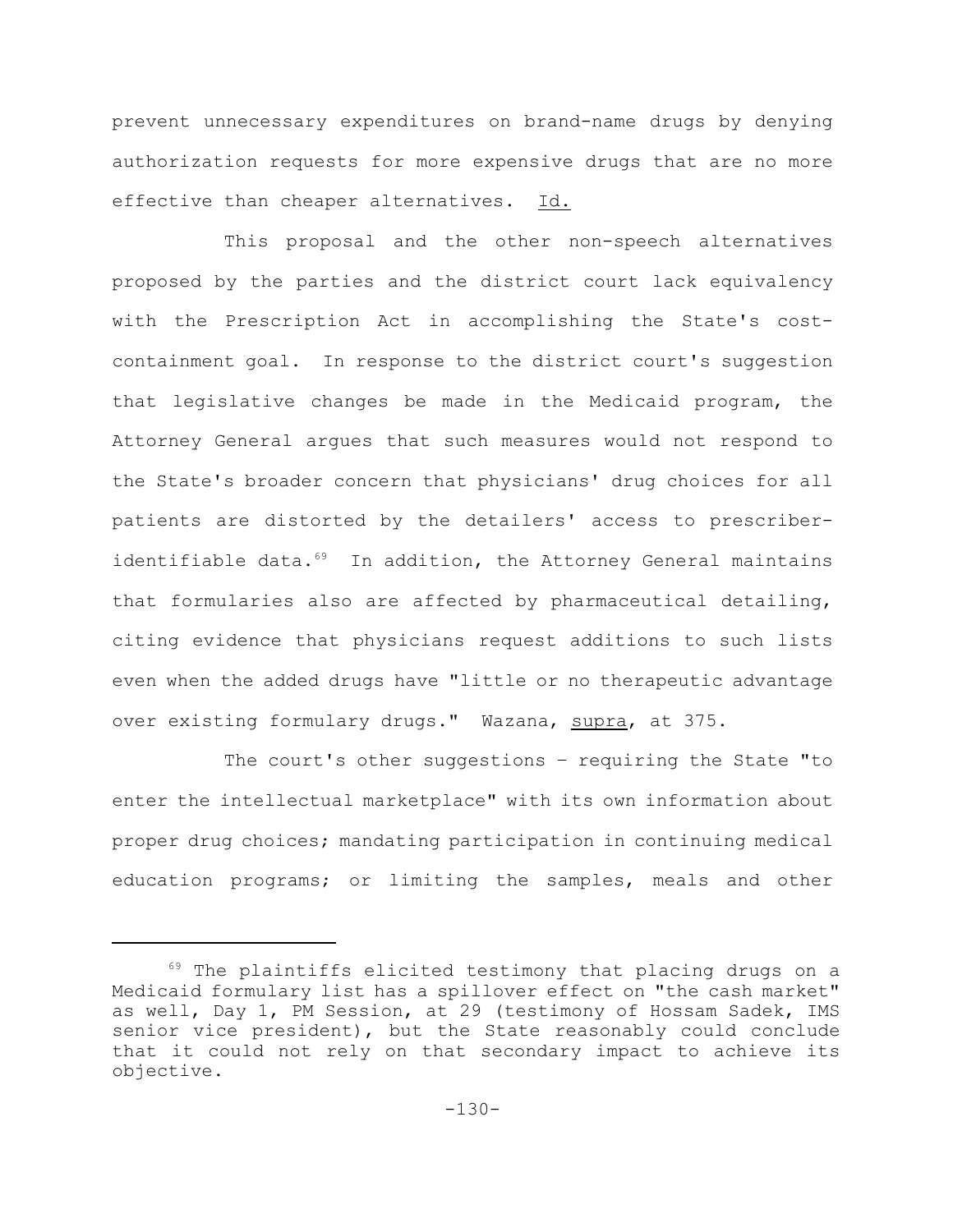ingratiating gifts provided by detailers to prescribers – are similarly imperfect. The Attorney General argues that the State lacks comparable resources to directly counter commercial detailing – for which the pharmaceutical companies spend billions of dollars<sup>70</sup> - and the district court at trial noted Avorn's testimony that relying on medical education programs would be difficult because "it would be hard to find the right people and  $\ldots$  . [t] here would be disputes over what the content is."<sup>71</sup>

I acknowledge that the suggestion that the State prohibit courtesy samples and other gifts to prescribers is not as easily dismissed. That prohibition could be implemented unilaterally and without expense to the State. Like the Prescription Act, such a ban would be directly aimed at diminishing the persuasive force of the detailers' message. As described above, the record contains evidence that the perks have a subtle influence on physicians' decision-making, increasing their affinity for particular sales representatives – and, presumably, for those representatives' drugs. In fact, a number of states have passed laws requiring that gifts to prescribers be

 $70$  She further argues that "such a solution would simply treat the symptom," while the statute "is an effort to treat the disease itself." Brief at 43.

 $71$  Avorn testified that the pharmaceutical industry funds about 65 percent of continuing medical education and that one challenge of such an approach would be to decide "[w]ho gets to decide what the right message is."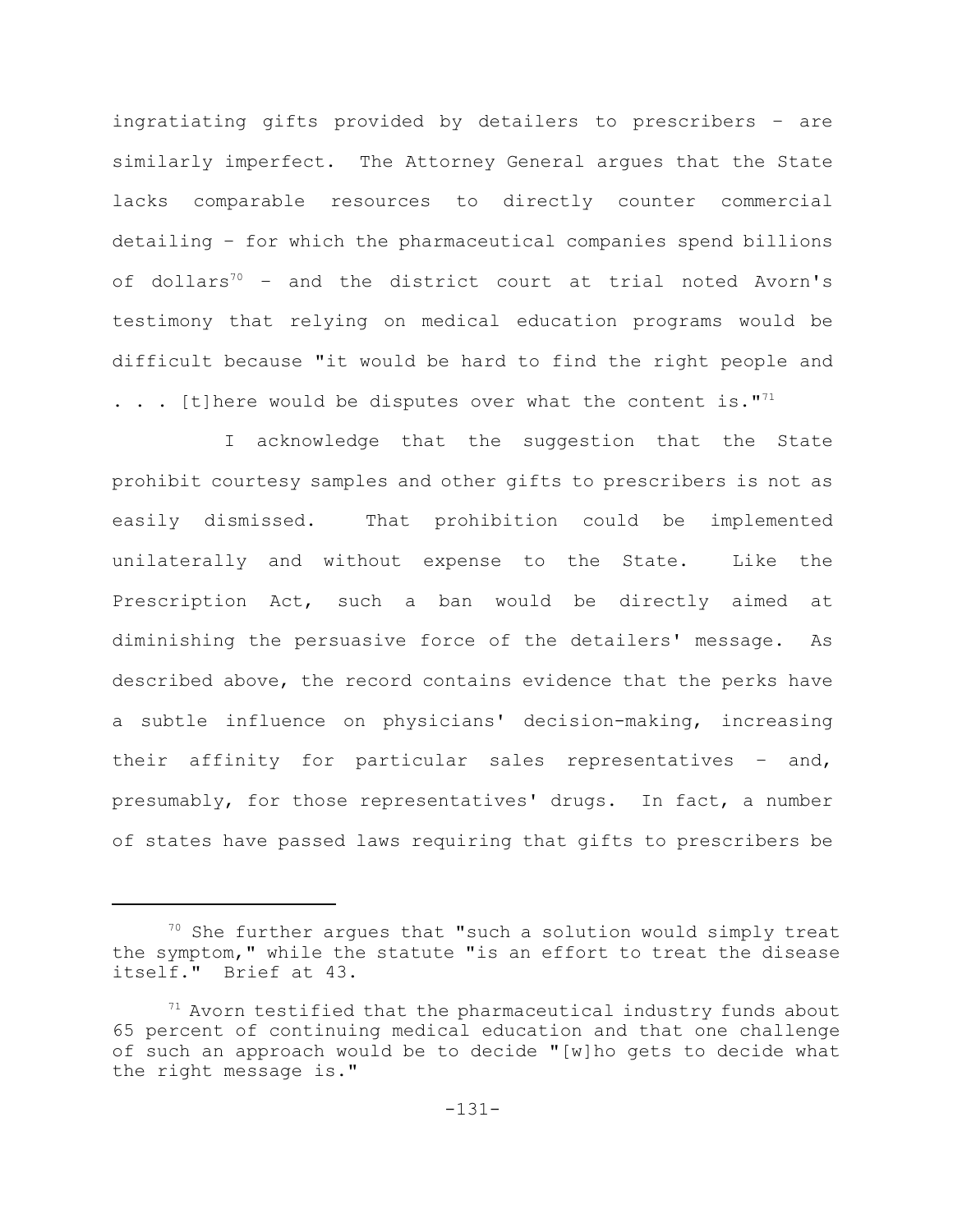publicly disclosed, and, as with the use of prescriberidentifiable data, professional guidelines have been adopted to reduce or eliminate such benefits.

While similar in intent, however, a ban on gifts and the ban on the use of prescriber-identifiable data are not interchangeable means of achieving the State's goal of costcontainment. The samples and gifts are merely a preparatory step in the marketing process; while they may increase the prescribers' susceptibility to the sales pitch, the State reasonably concluded that it is the sales pitch itself that has the most troubling effect on the prescribers' drug choice – and is most urgently in need of regulation. See Appellant's Brief at 42 (asserting that pharmaceutical companies use prescriber-identifiable data "to subtly manipulate physicians, in ways physicians are often unaware, to change their prescriptions for reasons other than the clinical needs of patients") (citing Avorn Declaration, at  $9-11$ ).<sup>72</sup>

Moreover, Avorn testified that the remedies proposed by the district court "have been tried, not necessarily in New Hampshire, in particular, but nationally in terms of trying to restrict the freebies, trying to provide doctors with other means

 $12$  I note, in addition, that the State reasonably could reject a ban on samples because free medication allows many individuals to receive more effective treatments than they otherwise could afford. Although the evidence showed that not all doctors favor the distribution of free samples, the benefits of sampling would allow the State to conclude, on balance, that other cost-cutting measures would be preferable.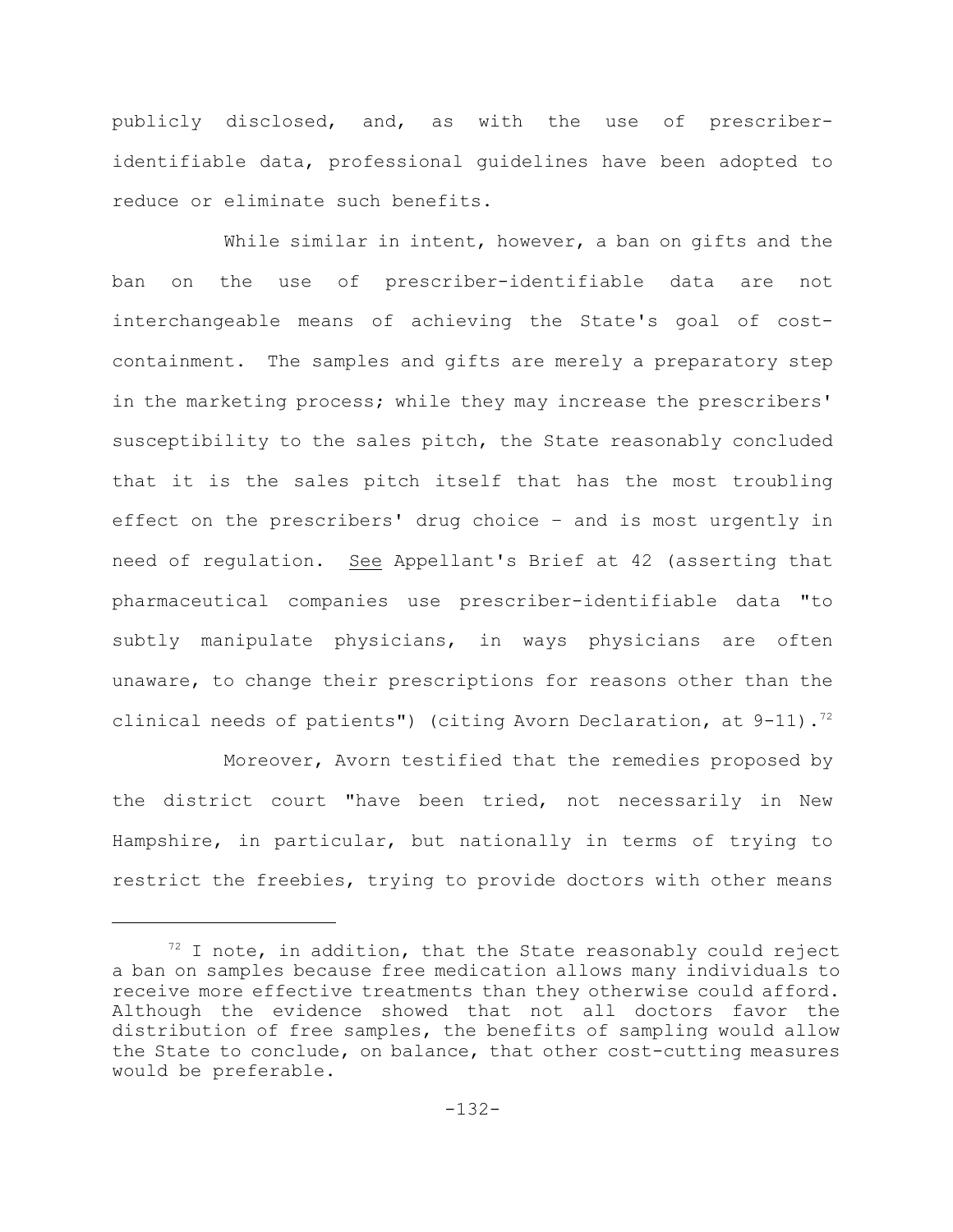of learning, requiring that doctors take continuing ed courses." Avorn opined that the Prescription Act

> was not just a flippant, oh, let's see what happens with this. It was more of a sense of people have tried everything they can try and we still have this massive distortion of what doctors are prescribing and what the State, and its citizens, are paying for drugs because of the very heavily and very effective promotional strategies that are going on out there; and this seemed like – given that those other avenues are probably not going to be viable, that this seemed to be a way of preserving the company's ability to give me their best shot in their sales argument, but not to do so with a kind of knowledge that really shouldn't have anything to do with teaching me something . . . .

I am thus satisfied that the State has eliminated the possibility that "alternative forms of regulation that would not involve any restriction on speech would be more likely to achieve the State's goal," 44 Liquormart, 517 U.S. at 507 (emphasis added). To the contrary, Avorn's summary of other initiatives indicates that the State reasonably concluded that its legislation provided the only effective approach for achieving its objective.

In responding to the proposed alternatives through argument and evidence, the Attorney General in this case took steps that the majority in Thompson found lacking in the government's presentation there. The Court observed that "[n]owhere in the legislative history of the [Act] or petitioners' briefs is there any explanation of why the Government believed forbidding advertising was a necessary as opposed to merely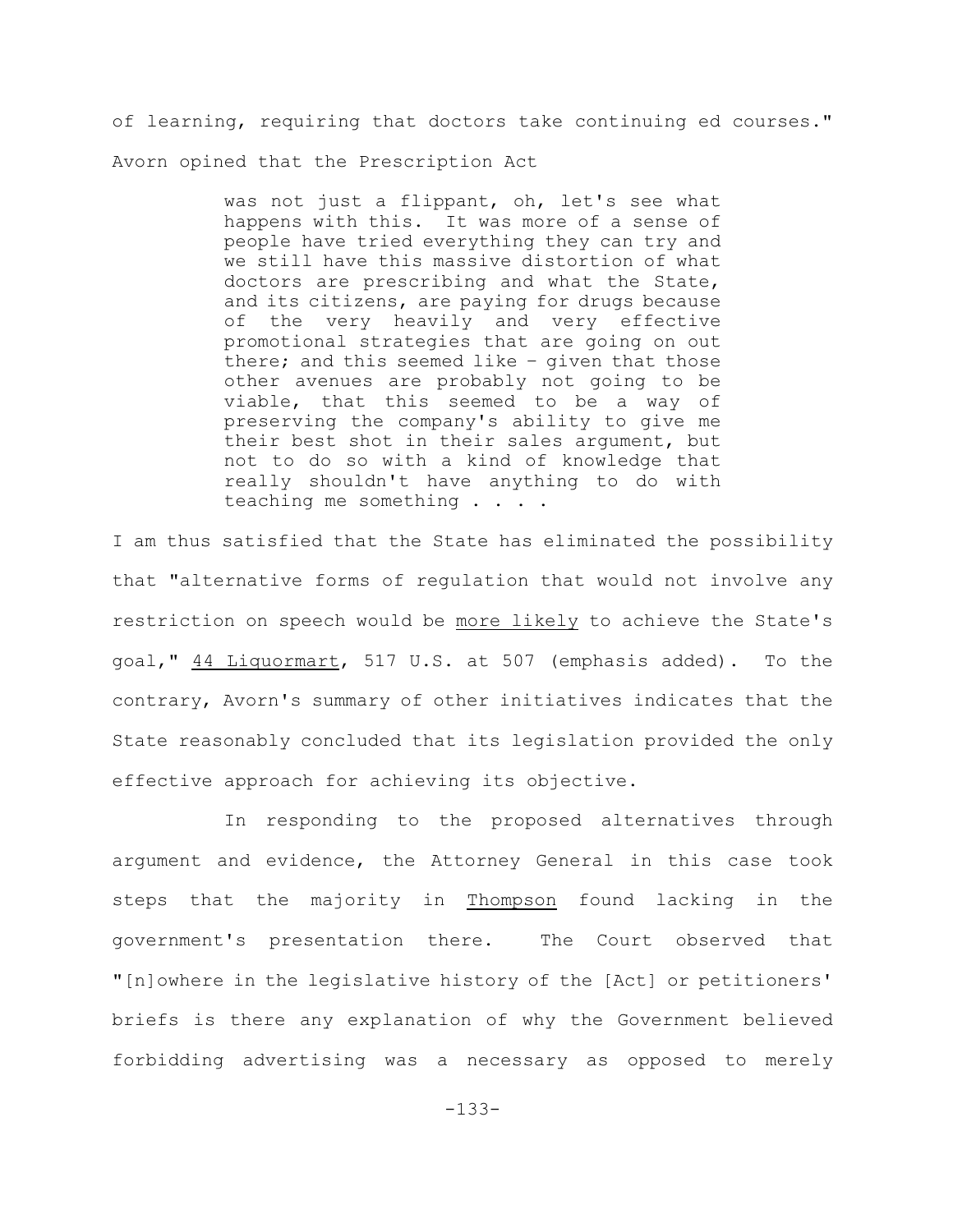convenient means of achieving its interests." 535 U.S. at 373. The Court commented that "there is no hint" that the government had considered the alternatives proposed by the Court, or any other strategies. Id. In this case, the State offered expert evidence at trial and argued in its briefs on appeal in defense of its view that alternative strategies would not suffice. Thus, unlike in Thompson, the State has amply rebutted any impression that regulating speech was the first, or only, strategy it thought to try. Cf. id.

# 2. Focus on Private Communications

It is also significant that the Prescription Act restricts only private communications between the pharmaceutical detailer and prescribers, rather than a message disseminated to the public at large. In evaluating whether the Prescription Act advanced the State's cost-containment interest, the district court noted the Supreme Court's rejection in Thompson of a government interest "'in preventing the dissemination of truthful commercial information in order to prevent members of the public from making bad decisions with the information.'" 490 F. Supp. 2d at 181 (quoting Thompson, 535 U.S. at 374); see also 44 Liquormart, 517 U.S. at 503 ("The First Amendment directs us to be especially skeptical of regulations that seek to keep people in the dark for what the government perceives to be their own good.").

-134-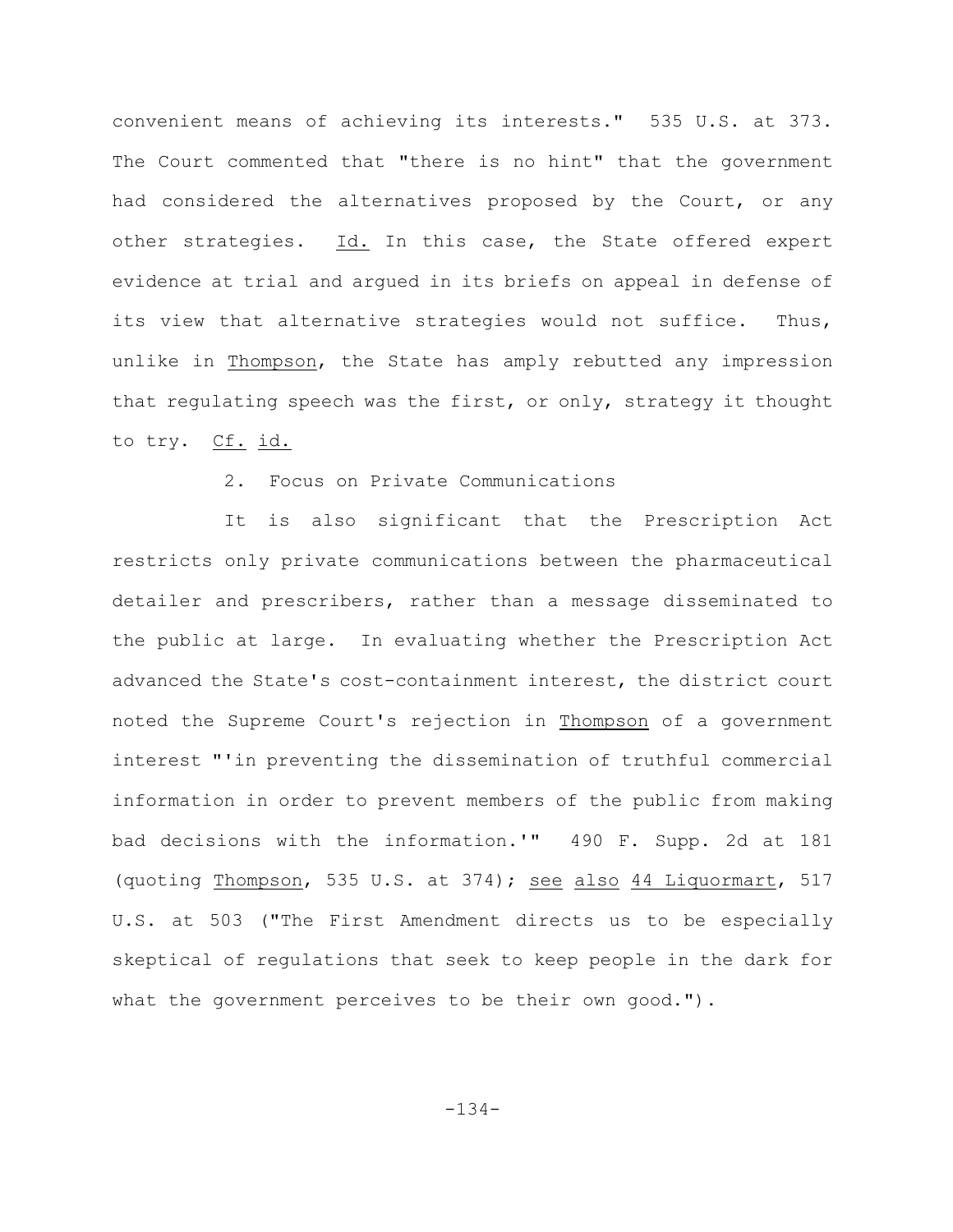This case differs from those in which the Court has rejected advertising bans that restrict the exchange of ideas in the "commercial marketplace." The Prescription Act neither "protects" the public from information about drugs nor prevents truthful advocacy by pharmaceutical representatives. Instead, it prevents sales representatives from crafting personal marketing messages on the basis of data that credible evidence indicates has been used to unduly influence prescribing choices. The Supreme Court on multiple occasions has reviewed regulation of such direct solicitations, upholding restrictions where the context raised concerns about the impact of the marketing on the recipient. See Edenfield, 507 U.S. at 765 ("There are, no doubt, detrimental aspects to personal commercial solicitation in certain circumstances. . . . ").

Two such cases provide a helpful contrast and offer guidance in this case. In Ohralik, the Court upheld a bar against in-person solicitation of prospective clients by lawyers in "'situation[s] that breed[] undue influence,'" 436 U.S. at 449 (quoting Bates v. State Bar of Ariz., 433 U.S. 350, 366 (1977)). Ohralik involved two young victims of an automobile accident, one who was approached while she was still hospitalized and the other on the day she was released from the hospital. Id. at 450-51. The Court found that the State's compelling interest in "preventing those aspects of solicitation that involve fraud,

-135-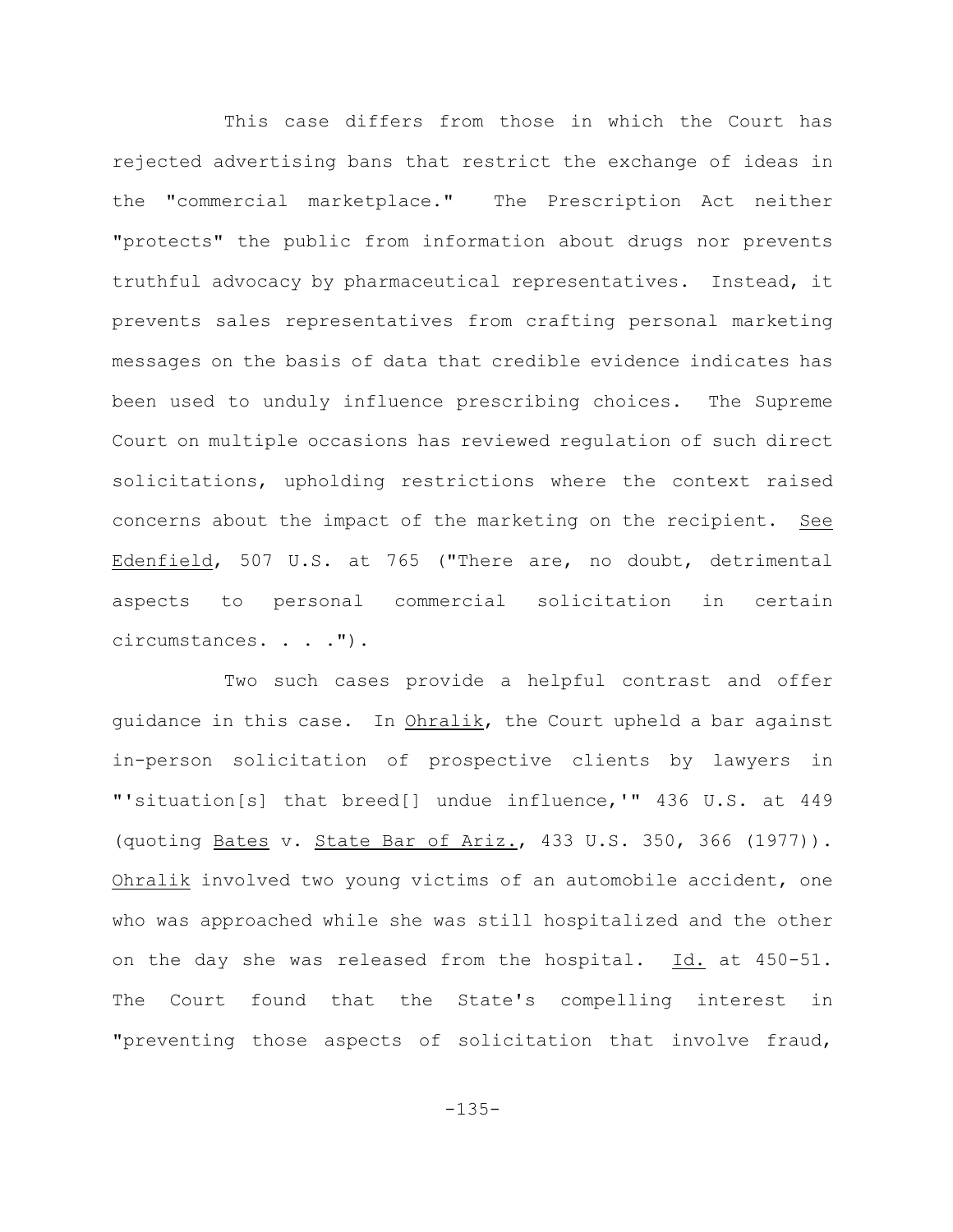undue influence, intimidation, overreaching, and other forms of 'vexatious conduct'" justified the limited restriction on speech. Id. at 462. The Court further observed that "it hardly need be said that the potential for overreaching is significantly greater [than in the sale of ordinary consumer products] when a lawyer, a professional trained in the art of persuasion, personally solicits an unsophisticated, injured, or distressed lay person." Id. at 464-65.

By contrast, the Court concluded in Edenfield that a ban on face-to-face solicitation by certified public accountants ("CPAs") did not survive First Amendment scrutiny. 507 U.S. at 765. Although noting that face-to-face commercial solicitation may have "detrimental aspects," id., the Court also recognized that, "[i]n the commercial context, solicitation may have considerable value," id. at 766. Among the advantages listed by the Court were "direct and spontaneous communication between buyer and seller," "enabl[ing] the seller to direct his proposals toward those consumers who he has reason to believe would be most interested in what he has to sell," and providing buyers "an opportunity to explore in detail the way in which a particular product or service compares to its alternatives in the market." Id. The Court ultimately found that the risks inherent in the Ohralik context did not exist in the accountant setting:

> Unlike a lawyer, a CPA is not "a professional trained in the art of persuasion." A CPA's

> > -136-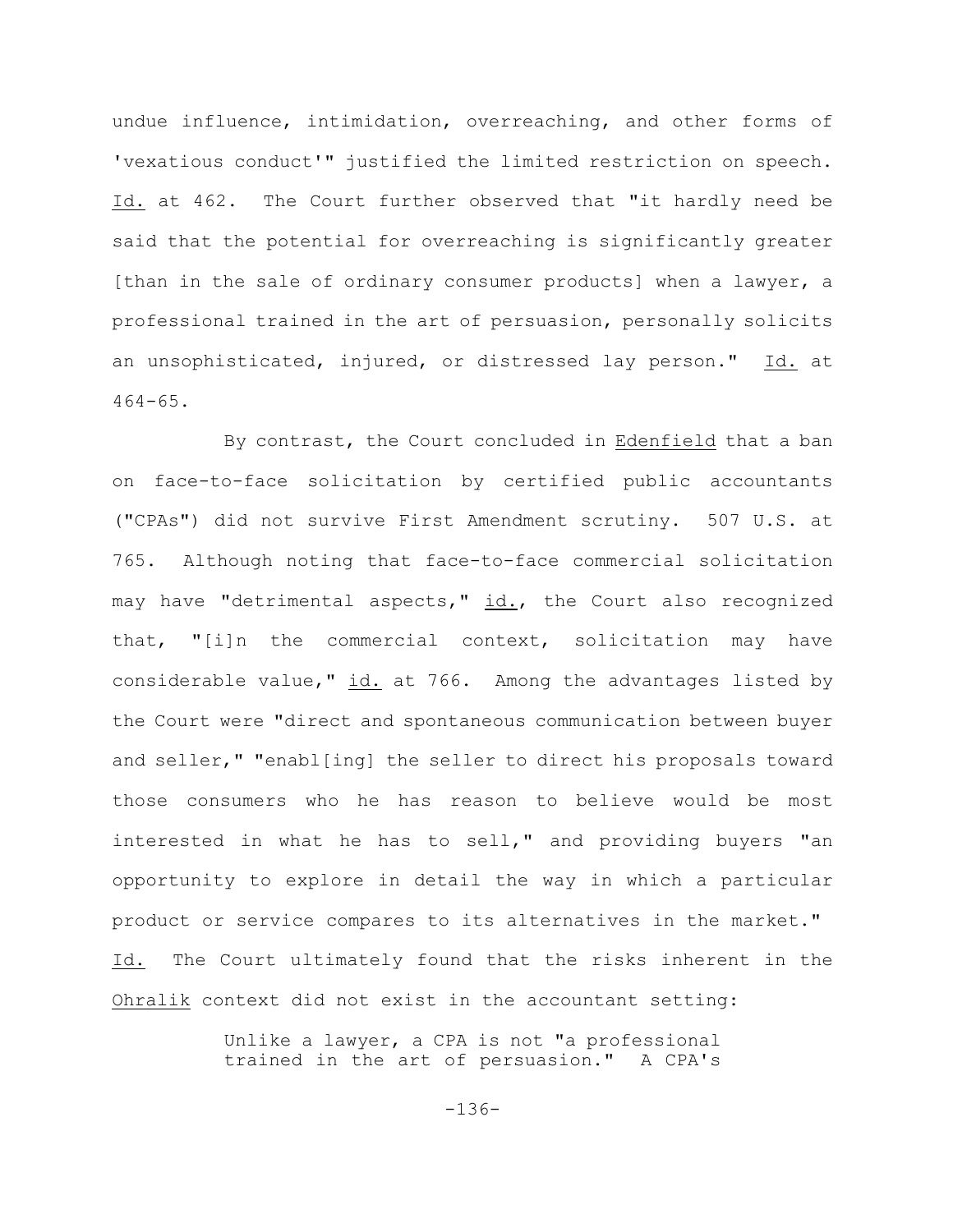training emphasizes independence and objectivity, not advocacy. The typical client of a CPA is far less susceptible to manipulation than the young victim in Ohralik. Fane's prospective clients are sophisticated and experienced business executives who understand well the services that a CPA offers. In general, the prospective client has an existing professional relation with an accountant and so has an independent basis for evaluating the claims of a new CPA seeking professional work.

Id. at 775 (citations omitted). The Court thus concluded that "the ends sought by the State are not advanced by the speech restriction," and that the rule against in-person solicitation "infringe[d] upon Fane's right to speak, as guaranteed by the Constitution." Id. at 777.

In relevant respects, this case falls between Ohralik and Edenfield. Although the recipients of the marketing messages at issue here are, unlike in Ohralik, highly trained professionals, the solicitor in question – the pharmaceutical detailer – is schooled in the art of persuasion, like the lawyers in Ohralik. Unlike in Edenfield, there is substantial evidence that the detailer's persuasion has an impact and that confining the marketing interaction in the manner required by the Prescription Act would advance the State's interest. The detailer often has knowledge of drug details that are not readily available to the physician, and the evidence supports the State's view that adding prescriber-identifiable data into the mix lends weight to the detailer's message – and increases the likelihood that the

-137-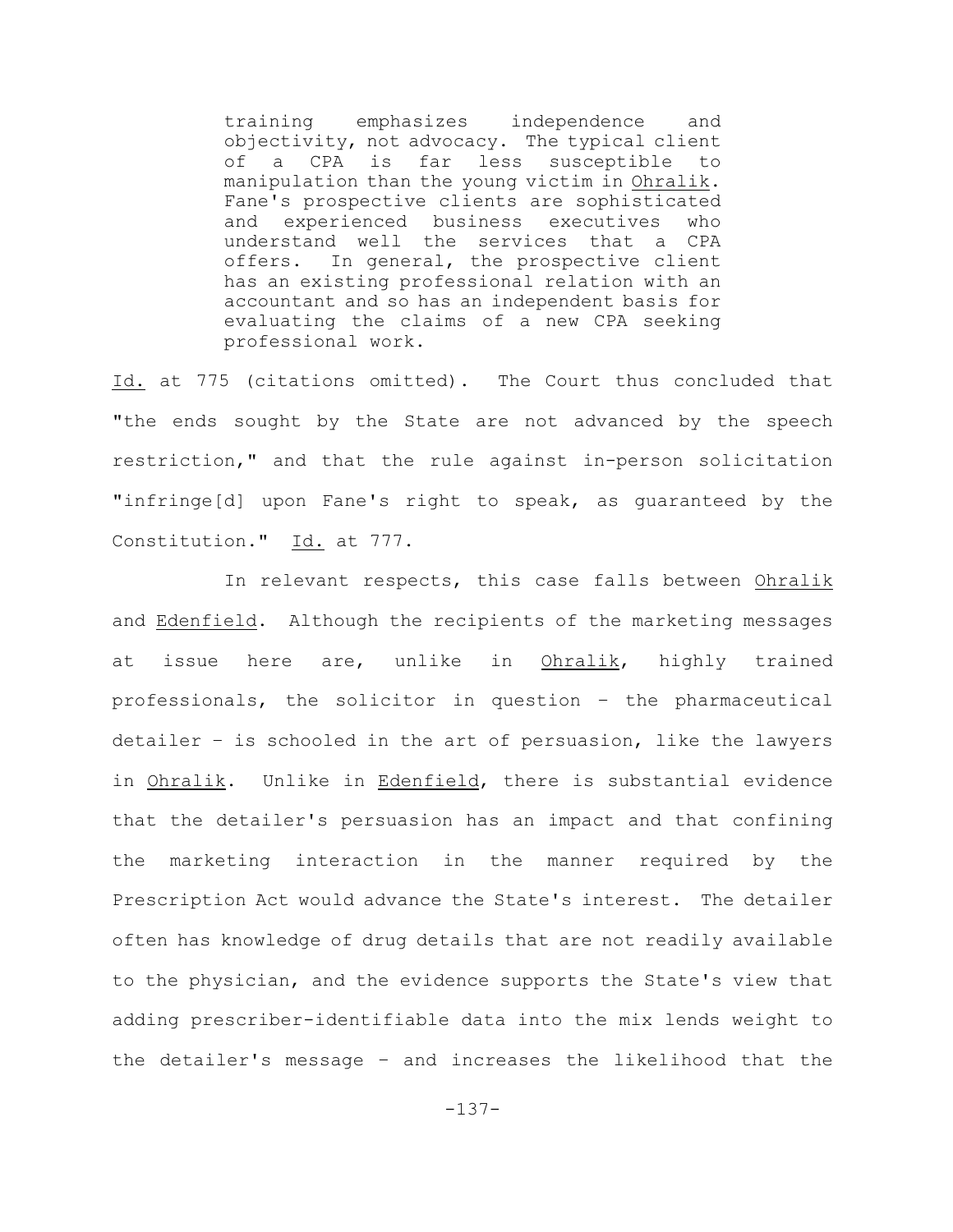targeted prescriber will choose the brand-name drug being promoted by the detailer.

This is not to suggest that the detailer's message is generally inaccurate or misleading. The advantage provided by prescriber-identifiable data may only be to refocus the emphasis of the presentation. But where the record shows a real risk that "one-sided" presentations may give marketers "undue influence," the appropriateness of limiting speech veers much closer to Ohralik than Edenfield. See 44 Liquormart, 517 U.S. at 498 (commenting that the State "may restrict some forms of aggressive sales practices that have the potential to exert 'undue influence' over consumers"); Ohralik, 436 U.S. at 462 (noting state's legitimate interest in "preventing those aspects of solicitation that involve fraud, undue influence, intimidation, overreaching, and other forms of 'vexatious conduct'") (emphasis added).

3. Calculation of Costs and Benefits

I already have described the alternative ways in which prescribers will have access to the helpful information that may no longer be available to them from pharmaceutical detailers as a result of the Prescription Act. See supra Section IV.B.2.b. The statute therefore suppresses only a small amount of beneficial speech. "On the whole, then, the challenged regulation . . . indicate[s] that [the State] '"carefully calculated" the costs and benefits associated with the burden on speech imposed by its

-138-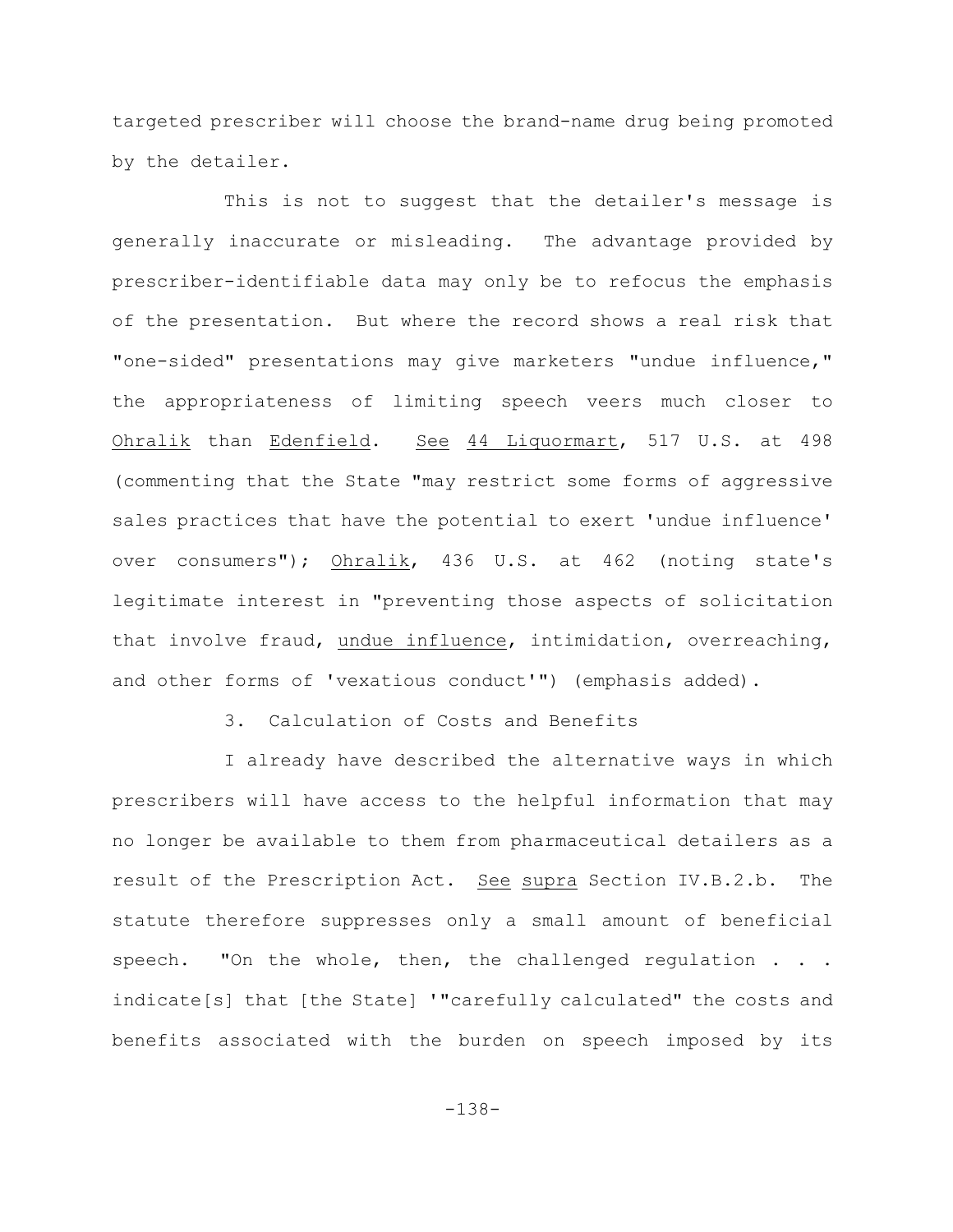prohibition.'" Greater New Orleans Broad. Ass'n, 527 U.S. at 188 (quoting Discovery Network, 507 U.S. at 417 (quoting Fox, 492 U.S. at 480)); see also U.S. West, Inc., 182 F.3d at 1238.

In this context, I conclude that the State has met its burden to justify the limited restraint on commercial speech imposed by the Prescription Act.<sup>73</sup>

#### **V.**

There remains the plaintiffs' Commerce Clause challenge to the Act. I part company with my colleagues on that challenge because the majority's discussion of the issue, and its ready acceptance of the Attorney General's statement about the scope of the Act, further undermine the value of the majority's decision. There is a puzzling disconnect between the Attorney General's contention that the Act governs only transactions that take place within New Hampshire and the plaintiffs' contention that all of the conduct that the Act purports to regulate occurs outside the State. On the record before us, we do not have an adequate foundation for evaluating that disconnect and its implications for the Commerce Clause analysis. I therefore would remand this case

 $^{73}$  I join the majority's discussion of the plaintiffs' contention that the statute is unconstitutionally vague, other than its statement in footnote 9 invoking standing doctrine.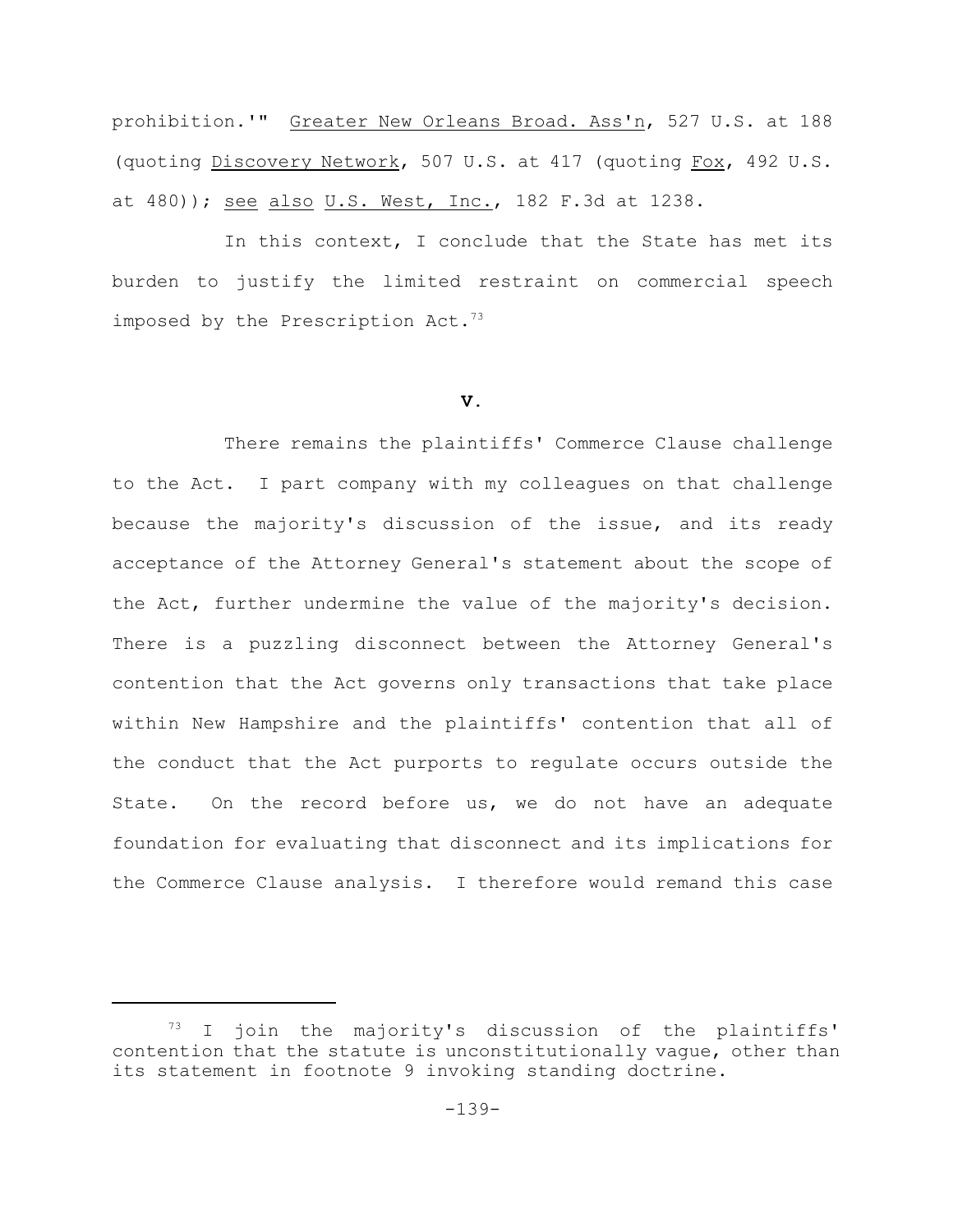to the district court with instructions to address the Commerce Clause issue in the first instance.<sup>74</sup>

Under the Attorney General's interpretation of the statute – that the Act reaches only transactions that occur within New Hampshire – no Commerce Clause problem would exist. See Alliance of Auto. Mfrs. v. Gwadowsky, 430 F.3d 30, 35 (1st Cir. 2005) (explaining that, in evaluating whether a statute has impermissible extraterritorial reach, courts are obliged to adopt any reasonable construction consistent with the Constitution). The majority summarily deems that narrowing construction "reasonable," commenting that "it would make no sense to read the statute to regulate out-of-state transactions when the upshot of doing so would be to annul the statute." Yet a literal application of that narrowing construction would appear to leave the Act with negligible impact – hardly a reasonable outcome.

It is undisputed that none of the plaintiffs' transactions take place within New Hampshire. The district court found that "IMS and Verispan obtain all of their prescription information, including information on prescriptions filled in New Hampshire, from computers that are located outside of New Hampshire." 490 F. Supp. 2d at 166. At trial, the court

 $74$  The district court's First Amendment ruling made it unnecessary for it to evaluate the parties' legal arguments concerning the vagueness and Commerce Clause challenges.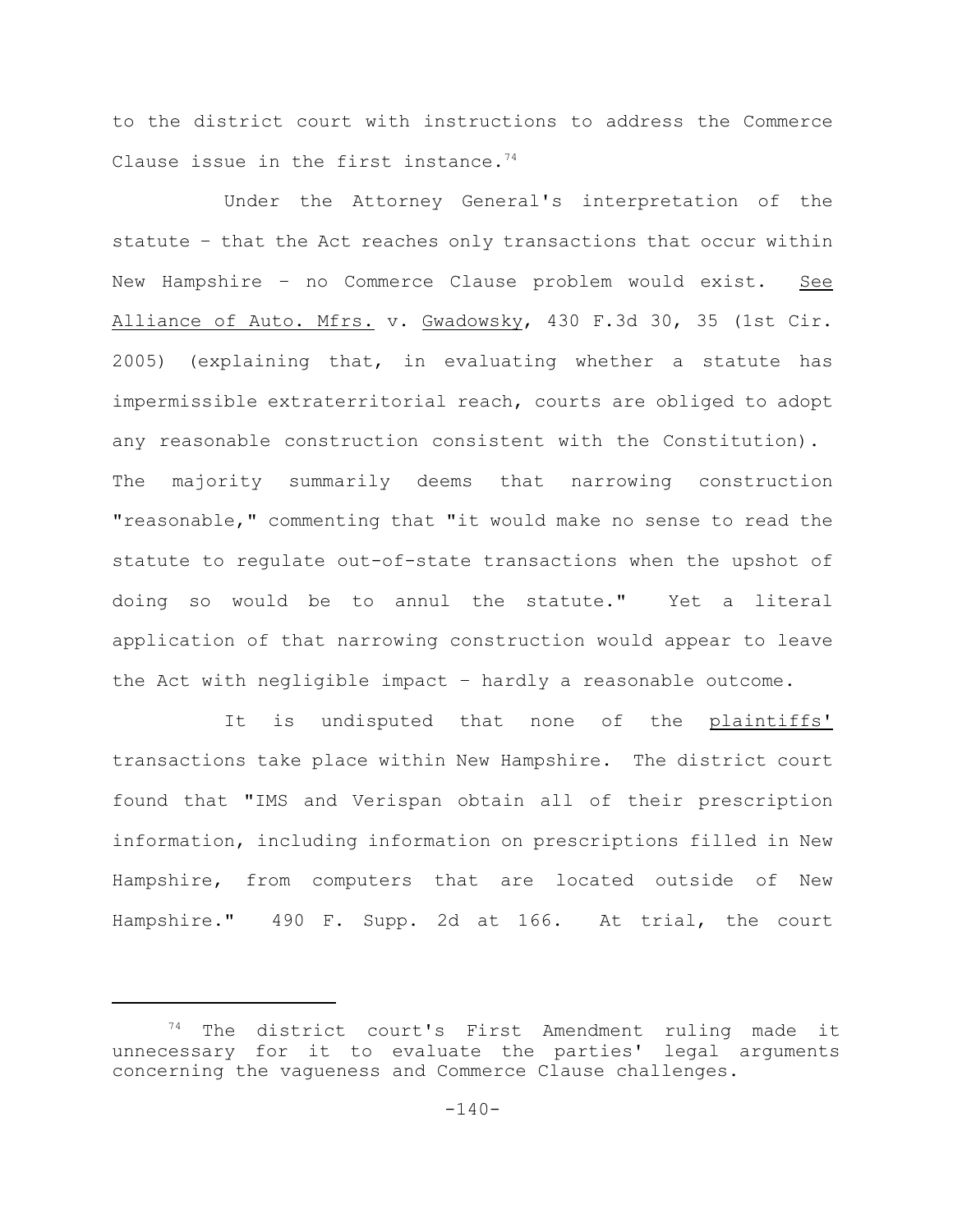described the factual record on the Commerce Clause question as

follows:

It's undisputed that prescriptions are generated in the state. It's undisputed that the prescriptions are filled within the state. It's undisputed that the pharmacies where they're filled [are] based in the state. It's undisputed that the pharmacy, as a part of its routine practices, unassociated with the sale of this information to pharmaceutical companies or IMS, transfers the information in the ordinary course of its business from a data center in the state to data centers outside the state. That the IMS software and Verispan software is applied to it outside the state. That it is then transferred from the [pharmacy] to IMS or Verispan outside the state, and it is thereafter sold to pharmaceutical companies and other clients outside the state.

The parties agreed that this summary, with some variations, was accurate and also agreed with the court's understanding that "the factual record that bears on the Commerce Clause question is undisputed."

Given these undisputed facts, however, it is unclear how much, if any, of the activity that the statute explicitly proscribes occurs within New Hampshire. For example, the "routine" transfer of prescriber-identifiable information from a local New Hampshire pharmacy to the pharmacy's out-of-state headquarters does not appear to be prohibited by the Act. Arguably, that electronic transfer would not be for an impermissible "commercial purpose" – involving, inter alia, "advertising, marketing, promotion, or any activity that could be

-141-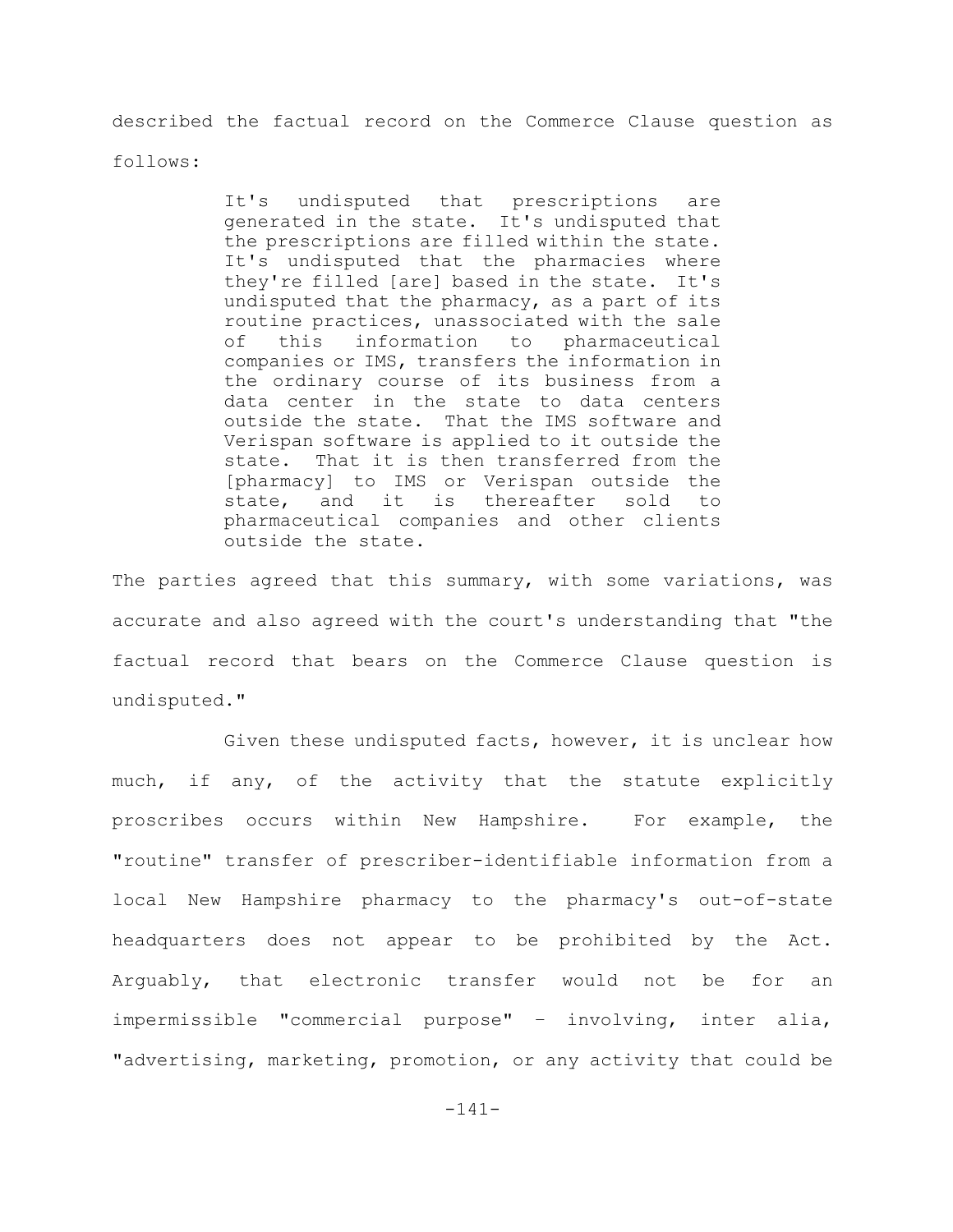used to influence sales or market share of a pharmaceutical product, influence or evaluate the prescribing behavior of an individual health care professional, or evaluate the effectiveness of a professional pharmaceutical detailing sales force." Consequently, the data would be outside New Hampshire before any transaction described by the Act occurs. The district court's factual summary suggests that most prescriber-identifiable data leaves New Hampshire in this permissible manner.

That understanding of the facts underlies the plaintiffs' argument that the Act seeks to prohibit the licensing, transfer, use, or sale of data identifying New Hampshire prescribers wherever such activity occurs. Plaintiffs' counsel explained their position during a colloquy with the court at trial:

> The State has said, this doesn't apply outside of the state.  $\ldots$  . [O]ur reply to that has been . . . if it doesn't prohibit these transactions outside of the state, then the statute really loses all of its force and effectiveness. Because if Rite Aid's pharmacy in New Hampshire can transfer to its parent in Pennsylvania and its parent can transfer to IMS or Verispan in Pennsylvania, that's not prohibited. And then they can transfer it to Pfizer, wherever Pfizer's headquarters are outside of New Hampshire; and if Pfizer can then use it outside of New Hampshire for all of these various purposes that are prohibited, then there's absolutely no force or effect to this statute. And I think what the State is really arguing is that . . . all these transfers outside of the state, they are prohibited.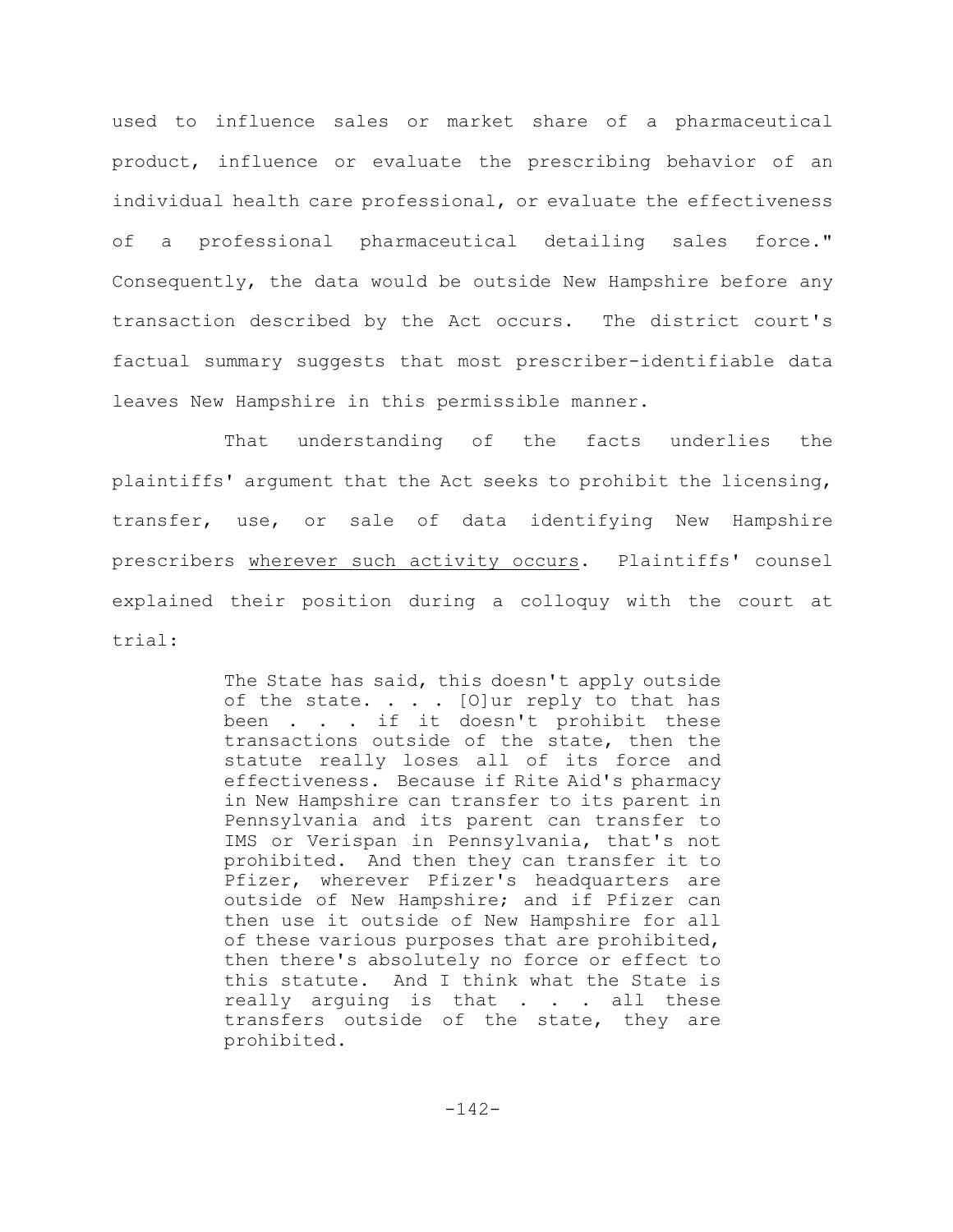This statement stops one step short of demonstrating the most critical flaw in the Attorney General's narrowing construction of the Act. If her view of the Act were correct, not only could Pfizer buy and use New Hampshire data outside of New Hampshire "for all these various purposes that are prohibited," but the Act also would pose no barrier to the use of such data by detailers inside New Hampshire. This would be so because the Act does not apply to detailers and, as noted above, the undisputed facts suggest that the detailers routinely obtain the data from entities whose acquisition of the information, according to the Attorney General, was not restricted by the Act. Hence, the detailers' use of prescriber-identifiable data in New Hampshire doctors' offices would appear to involve no violation of the Prescription Act. In taking an indirect route toward its goal of regulating detailers' communications, presumably to avoid the First Amendment concerns that would be triggered by a direct restriction on speech, the Legislature may not have accomplished what it intended.

Of course, the Attorney General may believe that her concession that the Act does not apply to out-of-state transactions is not problematic because of her view that the Act bars detailers from using prescriber-identifiable data in their communications with New Hampshire prescribers if that data originated in New Hampshire, regardless of whether the

-143-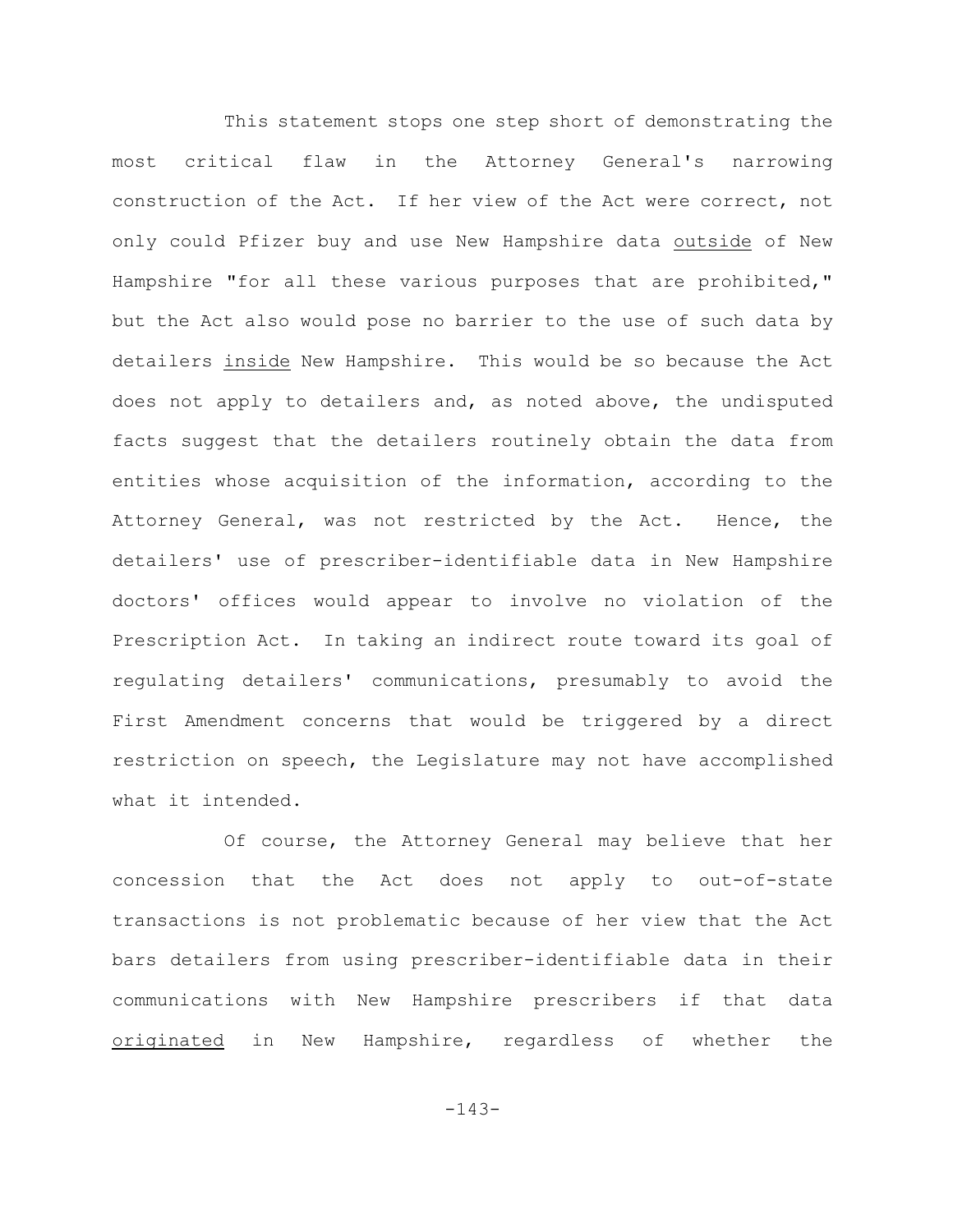pharmaceutical company purchased the information inside or outside of the state. Indeed, that understanding of the Act's scope is suggested by the Attorney General's comments during the parties' colloquy with the district court:

> The reality of the situation here is we have . . . national chain pharmacies moving into the State of New Hampshire, setting up their own places of business, hiring pharmacists, hiring managers, establishing a place of business in the State of New Hampshire and then obviously agreeing to abide by the laws of the State of New Hampshire when they establish a place of business in this state; and then in the course of their business, they're collecting . . . these data. They're moving these data out of the state, for whatever purpose, in full knowledge of . . . the laws of the State of New Hampshire . . . .

Under this view of the law, New Hampshire places an embargo on the use of the prescriber-identifiable data before it is first released by the pharmacies. The Attorney General apparently contemplates that New Hampshire pharmacies and similar entities would be permitted to license, transfer, use or sell the information they accumulate only on the condition that the data not be used downstream for the prohibited commercial purposes.

However, the disconnect that I described earlier remains. The explicit language of the Act does not appear to impose such a restriction on the original transfers of data by New Hampshire pharmacies to entities outside the state. The Act proscribes only the transfer of prescriber-identifiable data for

-144-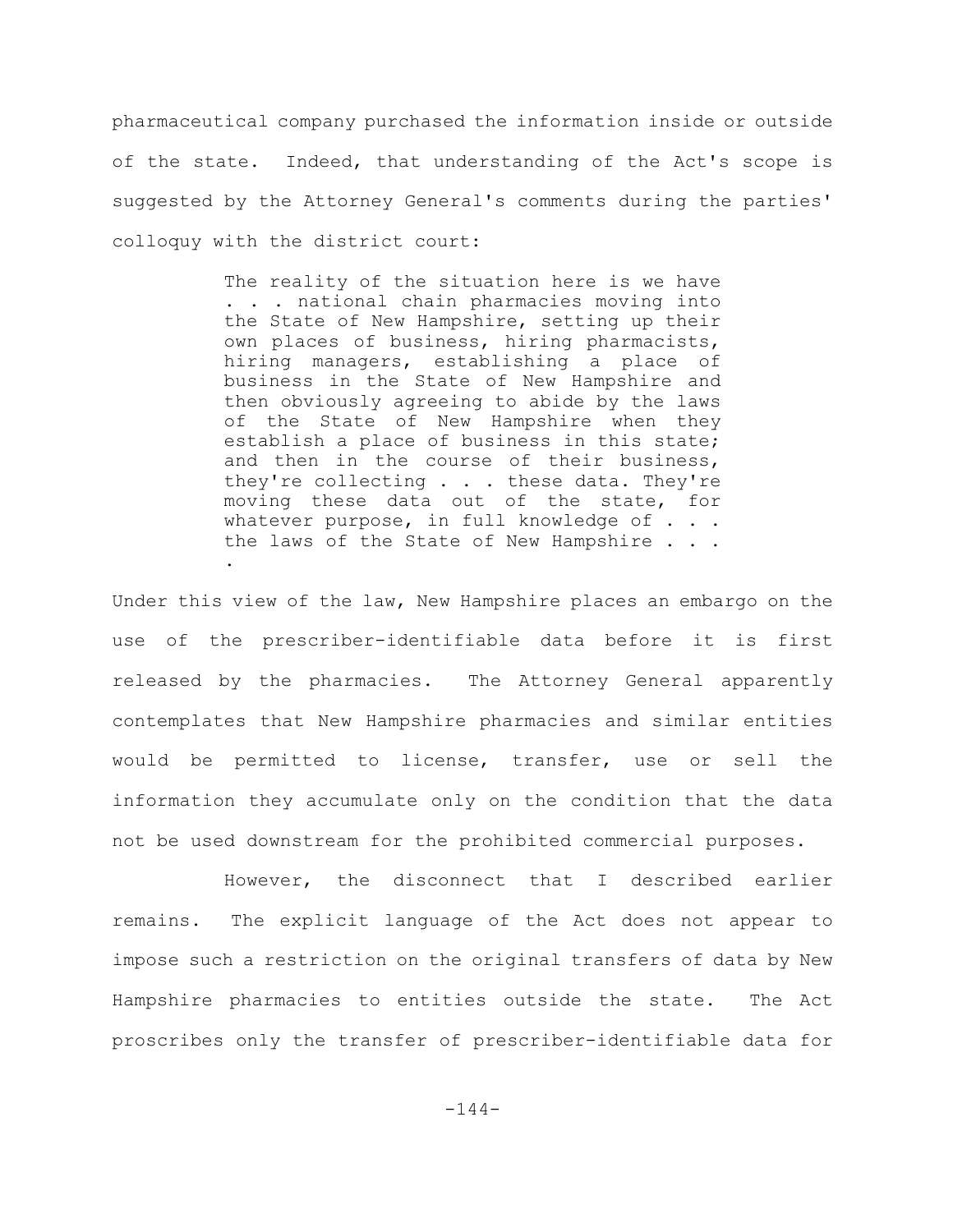the specified commercial purposes. The transfer of data by New Hampshire pharmacies beyond New Hampshire's borders typically may not implicate those prohibitions. Transactions involving those commercial purposes occur farther downstream, and, so far as the record shows, primarily outside the state. Frankly, I am not sure that the Attorney General understood the import of her statement that the Act regulates only in-state transactions. Nor, given the state of the record, do I understand the majority's statement that, when the Act is interpreted as the Attorney General proposes, it "may result in a loss of profit to out-of-state data miners due to the closing of one aspect of the New Hampshire market for their wares." To the contrary, the statute's impact in New Hampshire appears negligible if it truly governs only transactions that occur within the state.

Although the Attorney General's concession was an attempt to sidestep the plaintiffs' Commerce Clause challenge, there may be an argument that such a step was unnecessary. When a state statute regulates commerce "wholly beyond the boundaries of the enacting state," it usually is invalid per se. Alliance of Auto. Mfrs., 430 F.3d at 35. Yet not every impact on interstate commerce is prohibited. "[T]he dormant Commerce Clause[] is not absolute and in the absence of conflicting legislation by Congress, 'the States retain authority under their general police powers to regulate matters of legitimate local concern, even

 $-145-$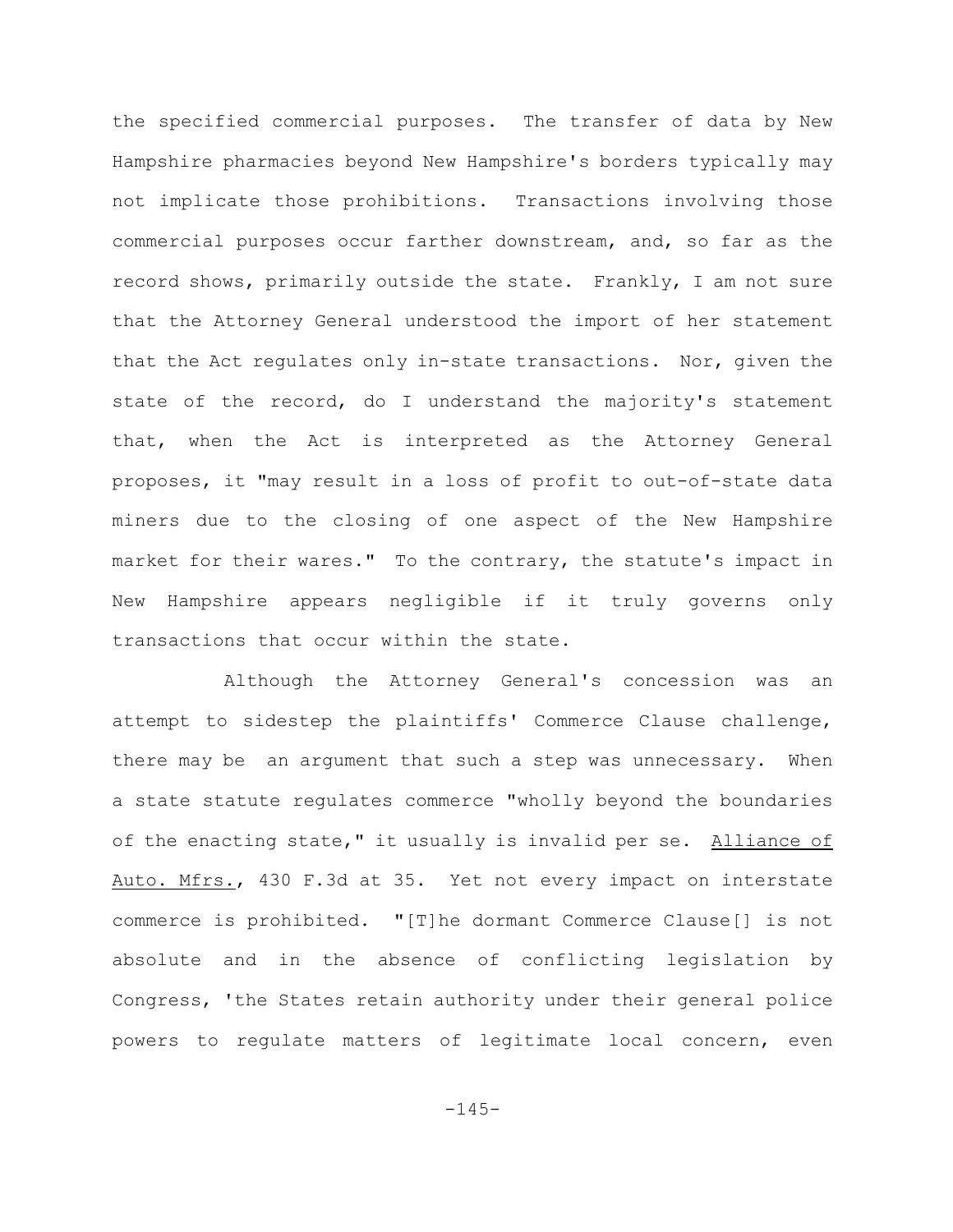though interstate commerce may be affected.'" Pharm. Care Mgmt. Ass'n v. Rowe, 429 F.3d 294, 311 (1st Cir. 2005) (quoting Maine v. Taylor, 477 U.S. 131, 138 (1986)). Moreover, whether extraterritoriality is impermissible in every instance, or whether it transgresses the dormant Commerce Clause only when the challenged statute is discriminatory or protectionist in nature, appears to be another relevant consideration. See Peter C. Felmly, Comment, Beyond the Reach of States: The Dormant Commerce Clause, Extraterritorial State Regulation, and the Concerns of Federalism, 55 Me. L. Rev. 467, 491 (2003) (noting that recent Supreme Court cases considering the dormant Commerce Clause suggest an increased "focus on the territorial reach of state legislation . . . in stark contrast to the long-established concentration on state regulations that are discriminatory or protectionist in nature").

I have said enough to demonstrate the complexity of the Commerce Clause issue and the inadequacy of the record. There are missing details about how the prescriber-identifiable data generated by New Hampshire pharmacies flows to corporate offices out of state and the purpose of that information flow. The parties appear to have different assumptions about those details and their legal significance. Moreover, the plaintiffs' argument on the Commerce Clause spans only two and one-half pages in their sixty-page brief. The Attorney General's response is equally

-146-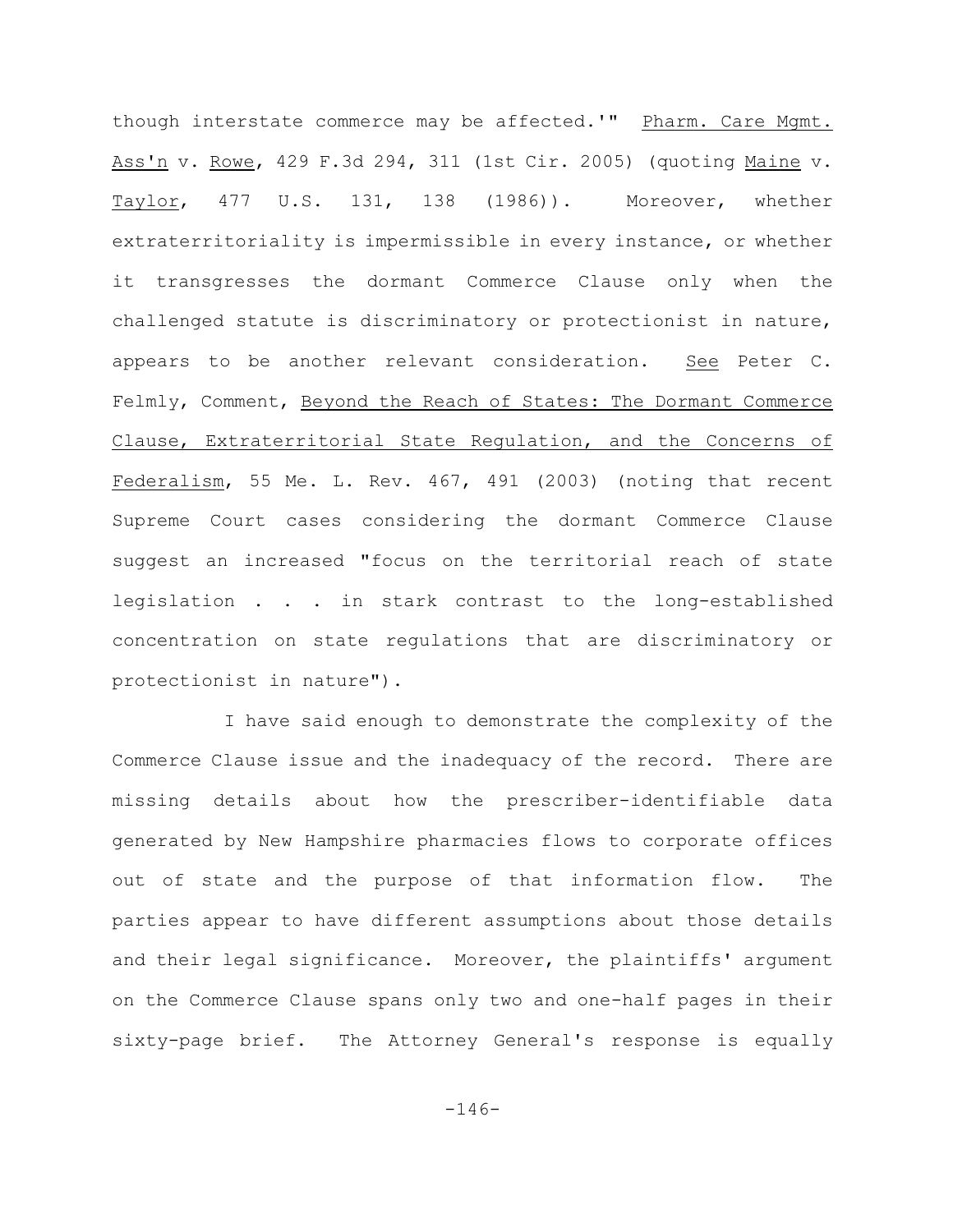terse. I think it unwise to address the Commerce Clause issue based on a cursory briefing that provides neither legal analysis nor developed application of the law to the limited facts of record. Although the parties agreed at trial that the facts on the Commerce Clause claim were undisputed and that no further evidence was needed to resolve it, the plaintiffs do not address that evidence in any meaningful way in their briefs and the Attorney General does not address the evidence at all. The district court did not reach the claim.

Our comment about a similarly bare Commerce Clause claim in Wine & Spirits II also should guide us here: "This sophisticated area of law requires developed argumentation, with evidentiary support." 481 F.3d at 15 (noting that the Supreme Court had "label[ed] as a 'critical consideration' regarding extraterritorial reach claims the 'overall effect of the statute on both local and interstate commerce'" (quoting Healy v. Beer Inst., Inc., 491 U.S. 324, 337 n.14 (1989))). I therefore would remand this case to the district court on the Commerce Clause issue.

## **VI.**

I summarize my conclusions:

1. The prudential standing doctrine is inapplicable in the circumstances of this case, where the core First Amendment issue was vigorously litigated and comprehensively considered by

-147-